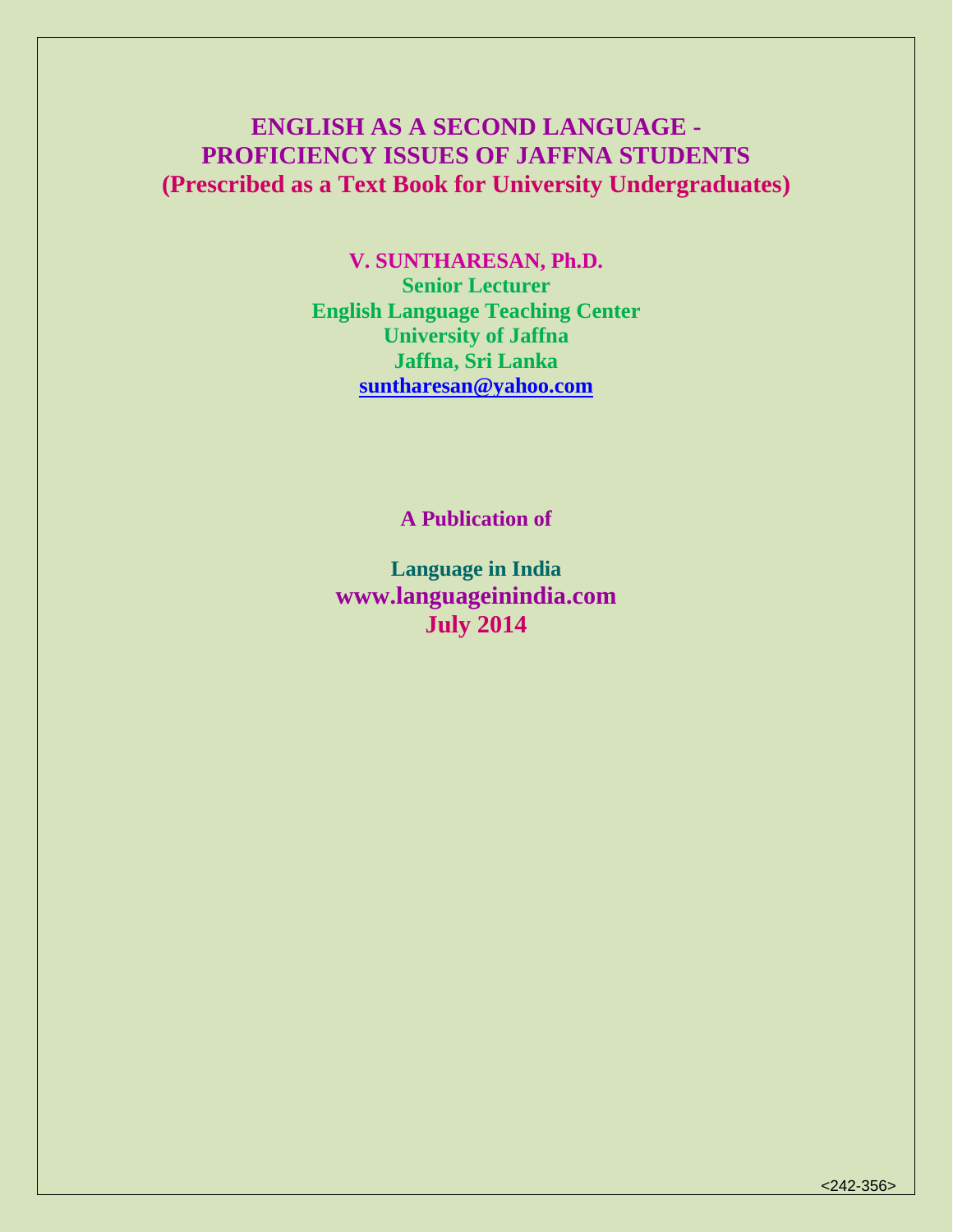# **Foreword**

*English as a Second Language - Proficiency Issues of Jaffna Students* by Dr. V. Suntharesan is a significant contribution to our understanding of the problems faced by the students as well as teachers of English. The book focuses on Jaffna students' proficiency in English.

Jaffna has a special place in the history of Tamils as well as in the history of modern education of Tamils. The first-ever science textbook written in Tamil was from Jaffna. It was the scholars from Jaffna who should be considered as the founders of modern prose in Tamil and its use in textbooks as well as in other domains.

Jaffna Tamils were known for their great competence in English as well. Administrators, lawyers, engineers, medical doctors and other professionals from Jaffna excelled in their careers using English as the primary language of communication. In recent years, for various reasons, education in general and collegiate education in particular, was severely affected.

Skills in English have become a prerequisite for pursuit of knowledge in various fields. *English as a Second Language - Proficiency Issues of Jaffna Students* by Dr. V. Suntharesan will help both students and teachers use English effectively.

We need to follow Professor Nadaraja Pillai's (2002) declaration that "unless the learner is exposed to two sets of rules, one for grammatical competence and another for some sort of ethnography of speaking, he will not be able to correctly understand the meaning of … sentences. This overall competence may be described as communicative competence. This communicative competence includes both grammatical competence and variable rules." This textbook will help not only the Jaffna learners and teachers of English but also all South Asian learners and teachers of English.

M. S. Thirumalai, Ph.D. Dean of Academic Affairs (Retired) Bethany College Bloomington, MN 55438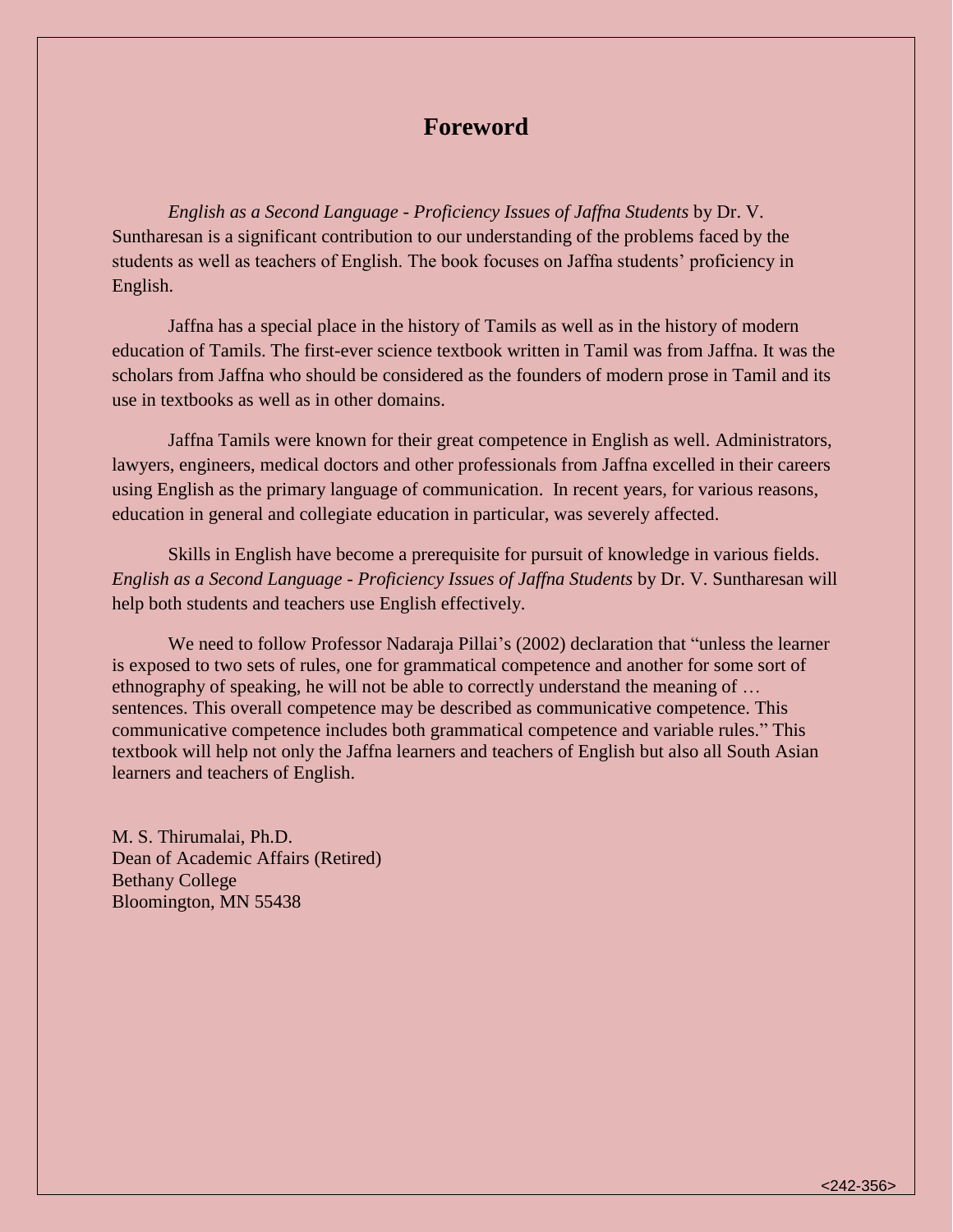# **CONTENTS**

| <b>CHAPTER -1</b>                               |          |
|-------------------------------------------------|----------|
| <b>COMMUNICATIVE APPROACH</b>                   | $1 - 21$ |
|                                                 |          |
| <b>CHAPTER -2</b>                               |          |
| <b>SCHOLARLY NOTIONS ON COMMUNICATIVE</b>       |          |
| <b>LANGUAGE TEACHING</b>                        | 22-57    |
|                                                 |          |
| $CHAPTER-3$                                     |          |
| <b>FACTORS INFLUENCING LANGUAGE PROFICIENCY</b> | 58-86    |
|                                                 |          |
| $CHAPTER-4$                                     |          |
| <b>CLASSROOM ACTIVITIES TO PROMOTE</b>          |          |
| <b>LANGUAGE PROFICIENCY</b>                     | 87-96    |
|                                                 |          |
| $CHAPTER-5$                                     |          |
| <b>CONCLUSION</b>                               | $97-106$ |
|                                                 |          |
| <b>BIBLIOGRAPHY</b>                             | 107-115  |
|                                                 |          |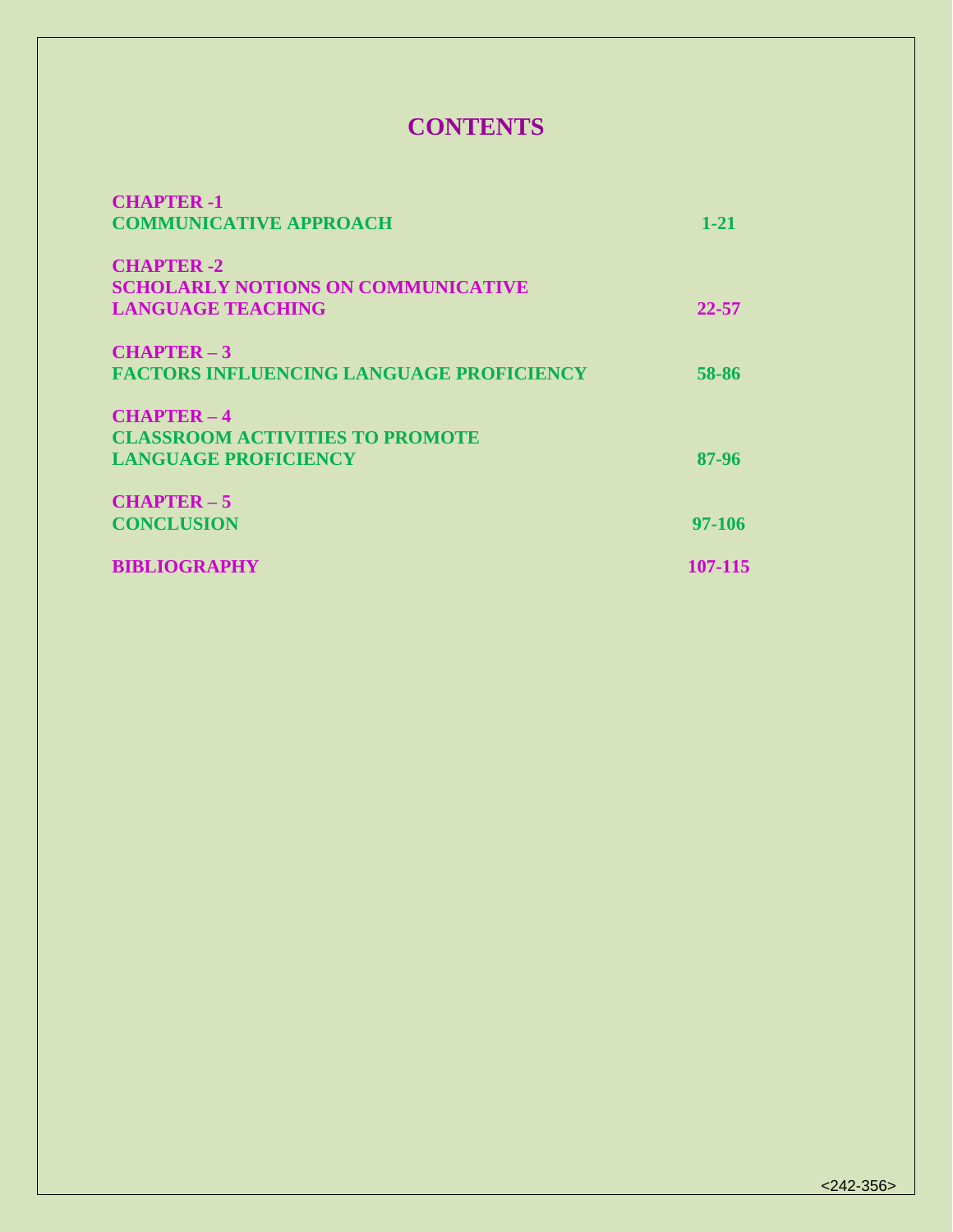# **CHAPTER – 1 COMMUNICATIVE APPROACH**

# **Introduction**

Communicative Approach focuses more on meaning than form of the language. It emphasizes the simulation of real life situation within the classroom. It recommends that students should be adequately exposed to the target language. Hence the adoption of communicative approach would prompt the students to use the language for communication with ease and comfort outside the classroom

 Communicative approach provides teachers with insight regarding the modern developments of theories and practices of second language teaching. Teachers are also made to realize that mere mastery of grammatical rules will not lead to the expected outcome of language learning and the ultimate aim is to achieve communicative competence.

 As Communicative Language Teaching aims at communicative competence, students will be more competent in the use of English for communication. A good level of English will help them to graduate confidently from universities; to obtain jobs; to read technical and scientific materials; and secure scholarships and jobs abroad.

In Sri Lanka, students undergo certain difficulties such as exposure to language and motivation and improper adoption of communicative language teaching methods and subject demotivating factors like inadequate vocabulary, and difficulties in structure and listening that restrict their communicative ability. Hence, this volume analyzes the factors that hinder the students' communicative competence and suggests strategies for developing their communicative ability.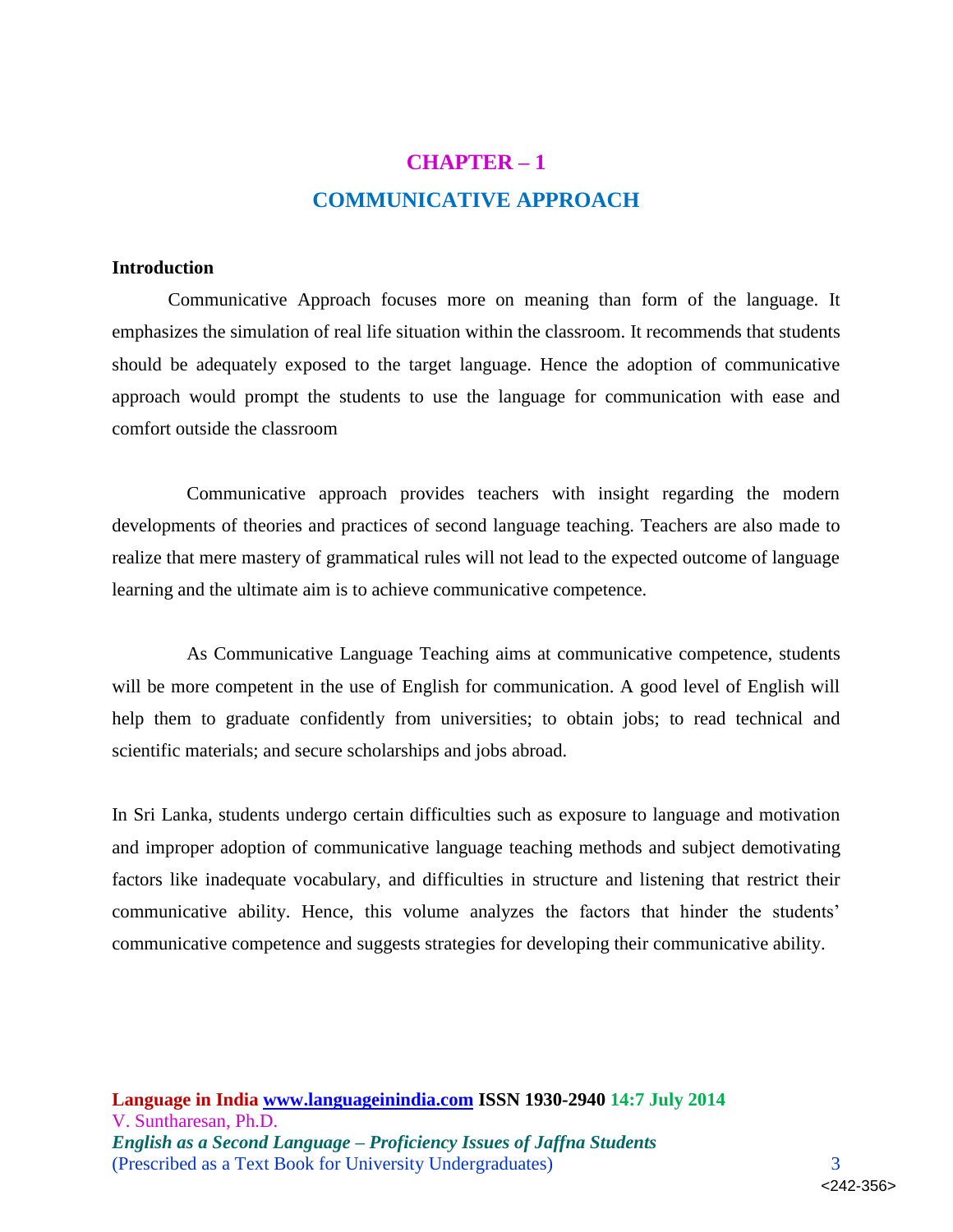#### **Communicative Competence**

Even though the meaning of 'Communicative' is assumed to be fairly stable in modern language theory, when the use of this term by various writers in the field is considered one could find that there is no generally accepted meaning of this term. Thus each individual teacher may develop his own sense of what 'communicative' implies to him based on a thorough knowledge of how it is used with different interpretations in the literature.

Various definitions of communicative competence proposed by various linguists and scholars are quoted and discussed in this section.

In the view of Stern (1992), the term 'Communicative' centres on involving learners in "Authentic communication" and in "real communication". This definition attempts to separate 'real' language from language which is typically used to teach and learn language. In other words, the focus is not on learning specific language features but on putting the language to use as the circumstances require. Stern appears to contrast the concepts of message – oriented language and medium – oriented language in order to distinguish between language code and communicative intent. He further claimed that children learn their first language in the process of communication and continued to define communicative activities by contrasting them with classroom ones.

For Morrow (1977, as cited in Larsen-Freeman, 2000, p. 129) communicative activities have three salient features: (1) some type of information gap, (2) a degree of choice and (3) the existence of feedback. Stern went on suggesting that all of these are possible within the classroom environment. Stern's view of communicative competence which requires authenticity can be contrasted with that of Morrow, who has no such requirement. A close look at the activities suggested by Stern reveals many instances where information gap, choice and feedback are not present. For example, when a student is asked by a teacher to open a window in a warm room and the student obeys, Stern may claim that the sequence of events was genuinely communicative. It could be recognized that Morrow would do the same but not under

**Language in India [www.languageinindia.com](http://www.languageinindia.com/) ISSN 1930-2940 14:7 July 2014** V. Suntharesan, Ph.D. *English as a Second Language – Proficiency Issues of Jaffna Students* (Prescribed as a Text Book for University Undergraduates) 4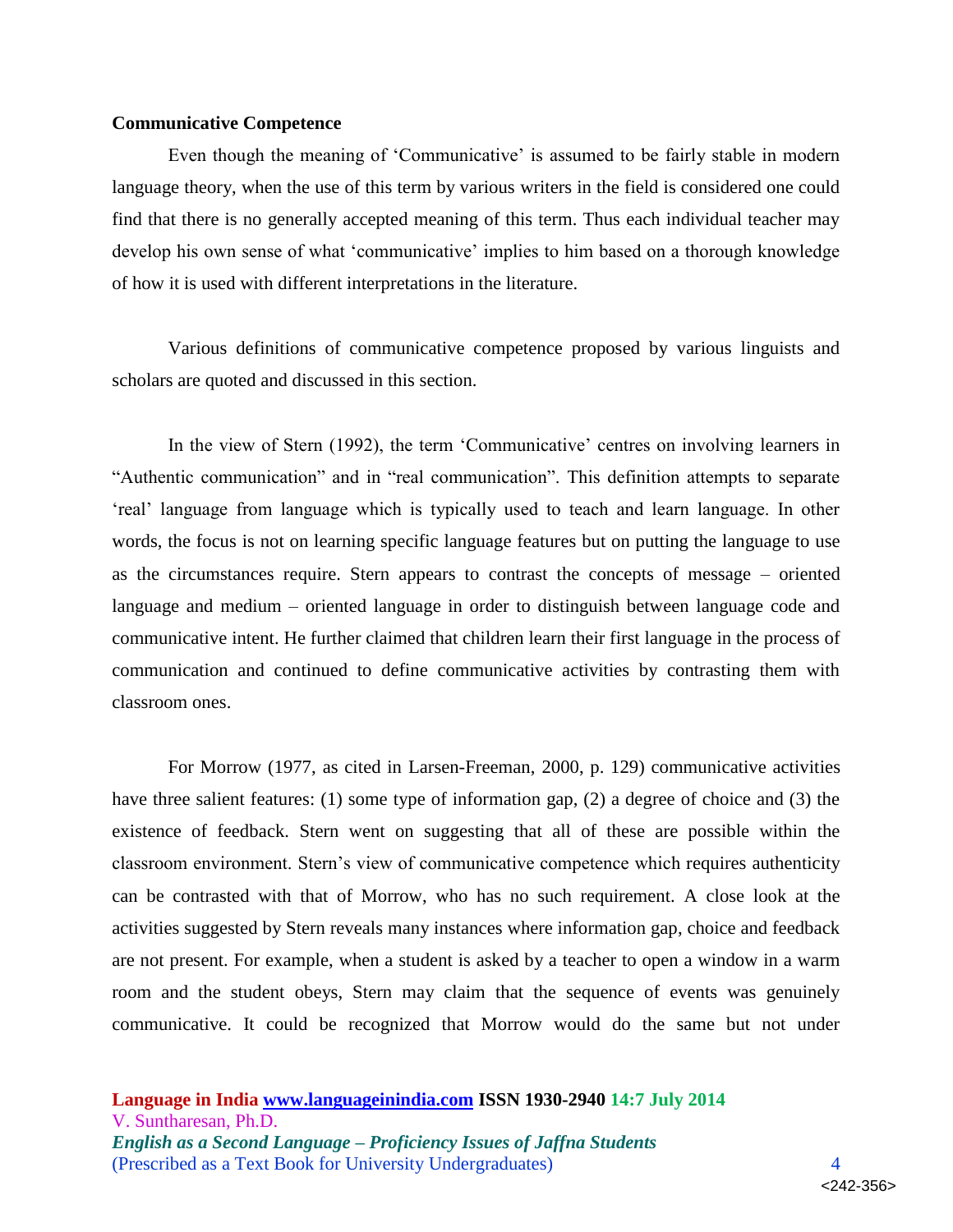communicative method. It is possible to state that when Morrow presents students with contrived activities, Stern's authenticity requirement is missing.

The New Oxford Dictionary of English (1998, p. 371) defines 'communicative' as "willing, eager or able to talk or impart information". In the same source, the verb 'communicate' is defined as "to share or exchange information, news, or ideas" or to "impart or pass on information, news or ideas: convey or transmit in a non-verbal way: succeed in conveying one's ideas or in evoking understanding in others".

A communicative activity is one where some or all of the available information necessary to complete the activity is accessible to a student only by that student asking another for the information (Smiley, 2005).

Pirasad (2003) maintained that when learners are able to perform the communicative functions that they need, they achieve "communicative competence" in the language.

Kathleen and Kitao (1996) commented that the basic idea of communicative competence remains the ability to use language appropriately, both receptively and productively, in real situations.

"Communicative competence refers to the underlying systems of knowledge and skill required for communication" (Canale, 1980 as cited in Beale, 2002, p. 1).

For Nunn (2007, p. 30) "Competence in communication is a holistic, global and international concept encompassing various interlocking components of usable knowledge and the skills and abilities needed to put these into practice within a variety of communities and types of community. Competence includes skills in areas related to both written and spoken language and certain adaptive skills such as the ability to negotiate meaning with people of different backgrounds."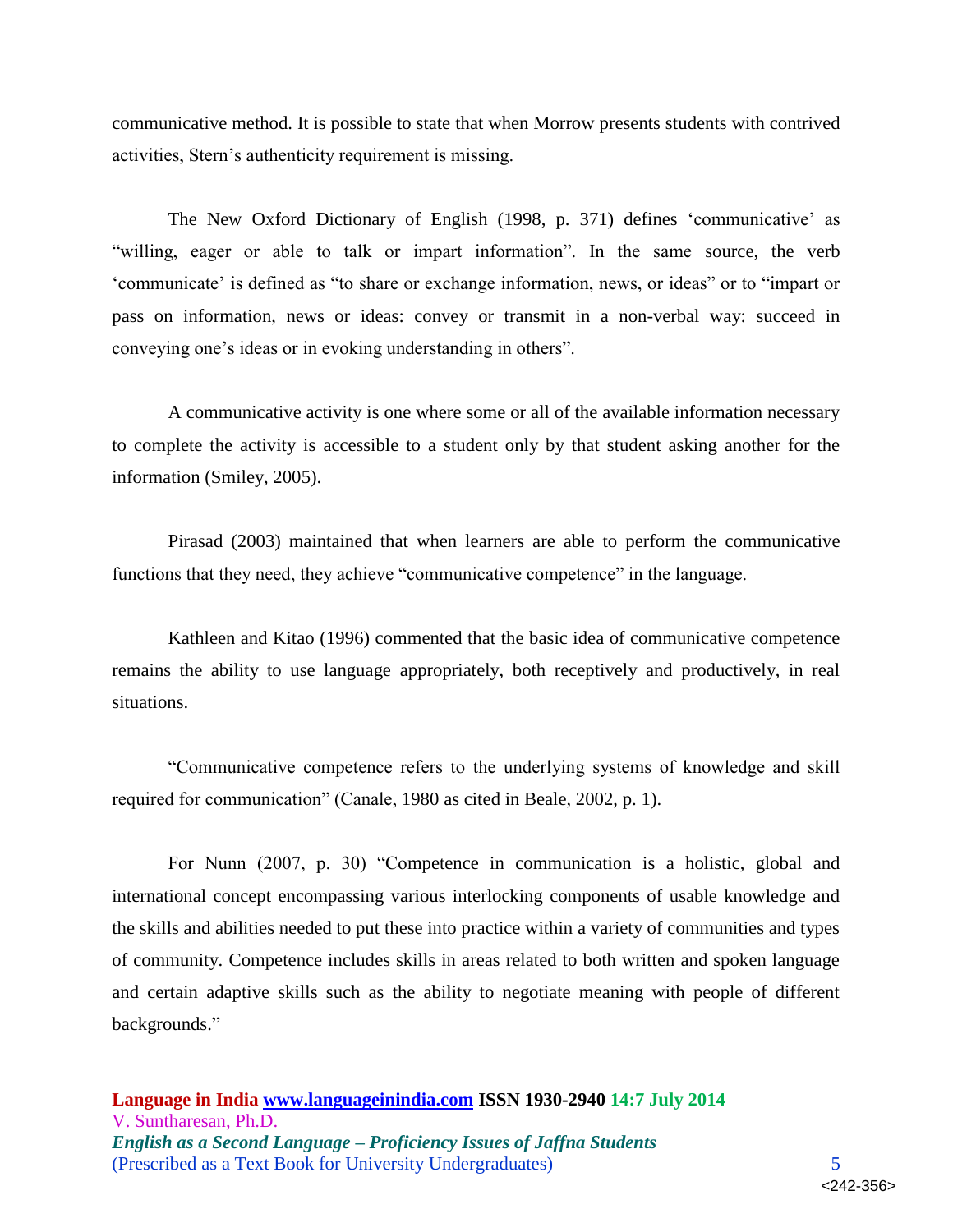"Competence in communication in the local partial individual context involves various interlocking components of usable knowledge and the skills and abilities needed to put these into practice both within the local community and in preparation for communication with a variety of communities and types of community. Developing competence involves developing transferable skills and creativity in areas related to both spoken and written genres" (Nunan, 2007, p. 31).

Savignon (1972, as cited in Moss, 2005) described communicative competence as being able to understand and interpret messages, understand the social contexts in which language is being used, apply the rules of grammar, and employ strategies to keep communication from breaking down.

Nadarajapillai (2002) stated that unless the learner is exposed to two sets of rules, one for grammatical competence and another for some sort of ethnography of speaking, he will not be able to correctly understand the meaning of such sentences. This overall competence may be described as communicative competence. This communicative competence includes both grammatical competence and variable rules.

Communication is not just a matter of language. When we speak, our speech is accompanied to a greater or lesser extent by so-called non – verbal communication: gestures, facial expressions, distance, body attitudes, sight etc. We furthermore transmit many signals about ourselves, via our clothing, hairstyle etc. Therefore communicative competence is extremely comprehensive and complex. The verbal part of communicative competence comprises all the so - called four skills, listening, reading, speaking and writing. It seems to emphasize this since there is a very common misunderstanding that communicative competence only refers to the ability to speak. Thus it can be claimed that communicative competence is both productive and receptive. Communicative competence no longer describes just a particular proficiency or skill, even though the word competence invites such a narrow interpretation. Communicative competence also covers conditions that affect communication and, for example, facilitate international communication (Margrethe, Iversen & Ledstrup, 1996).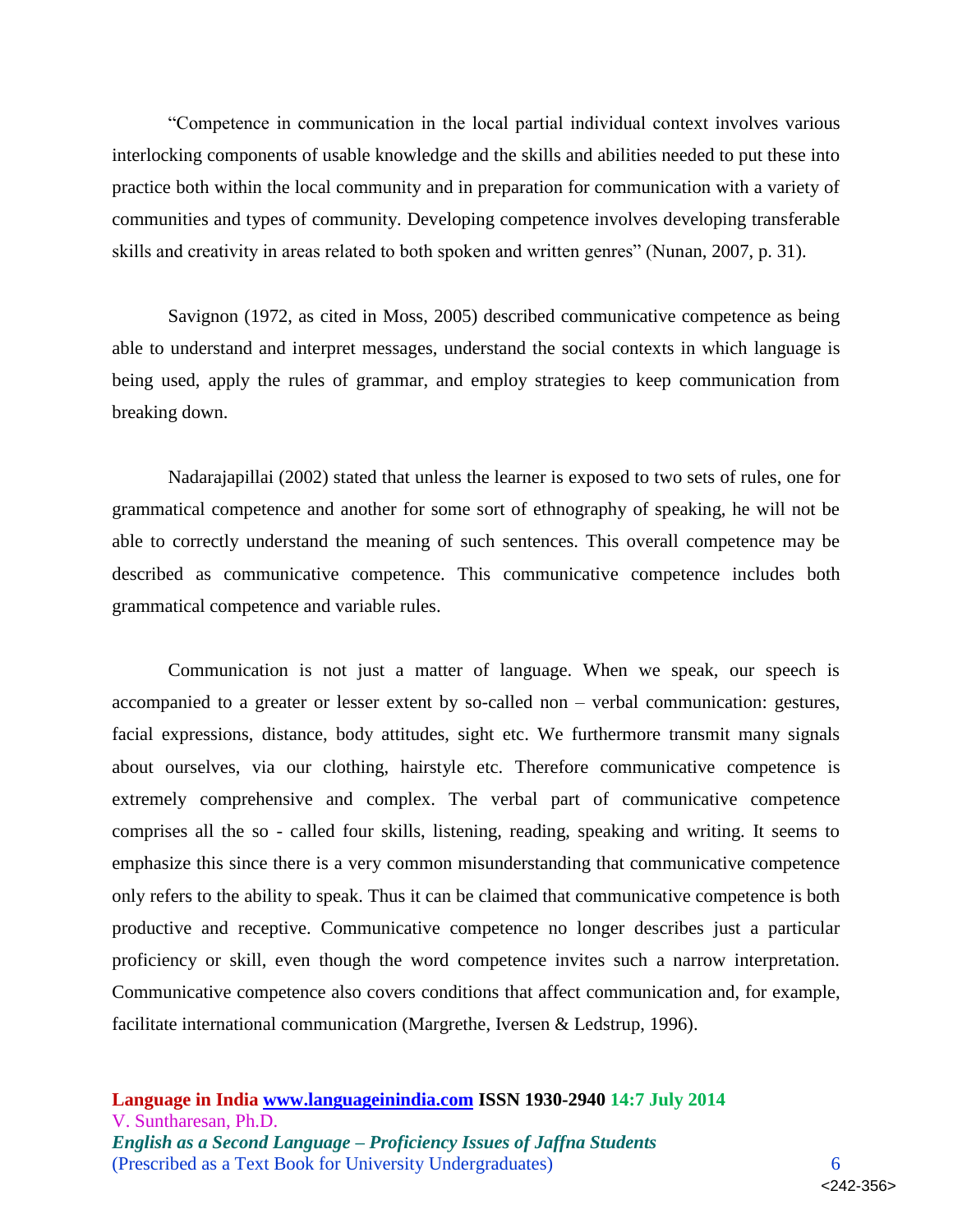Lund (1996) argued that communicative competence is not simply a matter of being orally able to keep one's end up. A too one sided emphasis on teaching this proficiency is perhaps one of the reasons why our pupils find it so difficult to fulfill the demands made on them. Communicative competence means competence in all four proficiencies – both the productive and the receptive.

Xiaohong (1994) remarked that according to the Longman Dictionary of Applied Linguistics, communicative competence includes:

1) Knowledge of the grammar and vocabulary of the language.

2) Knowledge of the rules of speaking (knowing how to begin and end conversations, what topics may be talked about in different types of speech events, which address forms should be used with different persons in different situations, etc).

3) Knowing how to use and respond to different types of speech acts, such as requests, apologies, thanks and invitations : and

4) Knowing how to use language appropriately. (p. 31)

Spitzberg and Capach (2001) claimed that communicative competence is the ability to choose a communicative behavior that is both appropriate and effective for a given situation. Interpersonal competency allows one to achieve her/his communication goals without causing the other party to lose face. Competence includes three components: 1) knowledge, 2) Skill, and 3) Motivation. Knowledge simply means what behaviour is best suited for a given situation. Skill is having the ability to apply that behaviour in the given context. Motivation is having the desire to communicate in a competent manner.

Widdowson (1989, as cited in Erton, 2007) wrote that communicative competence is not a matter of knowing rules for the composition of sentences and being able to employ such rules to assemble expressions from scratch as and when occasion requires. It is much more a matter of knowing a stock of partially pre–assembled patterns, formulaic frameworks, and a kit of rules, so to speak, and being able to apply the rules to make whatever adjustments are necessary according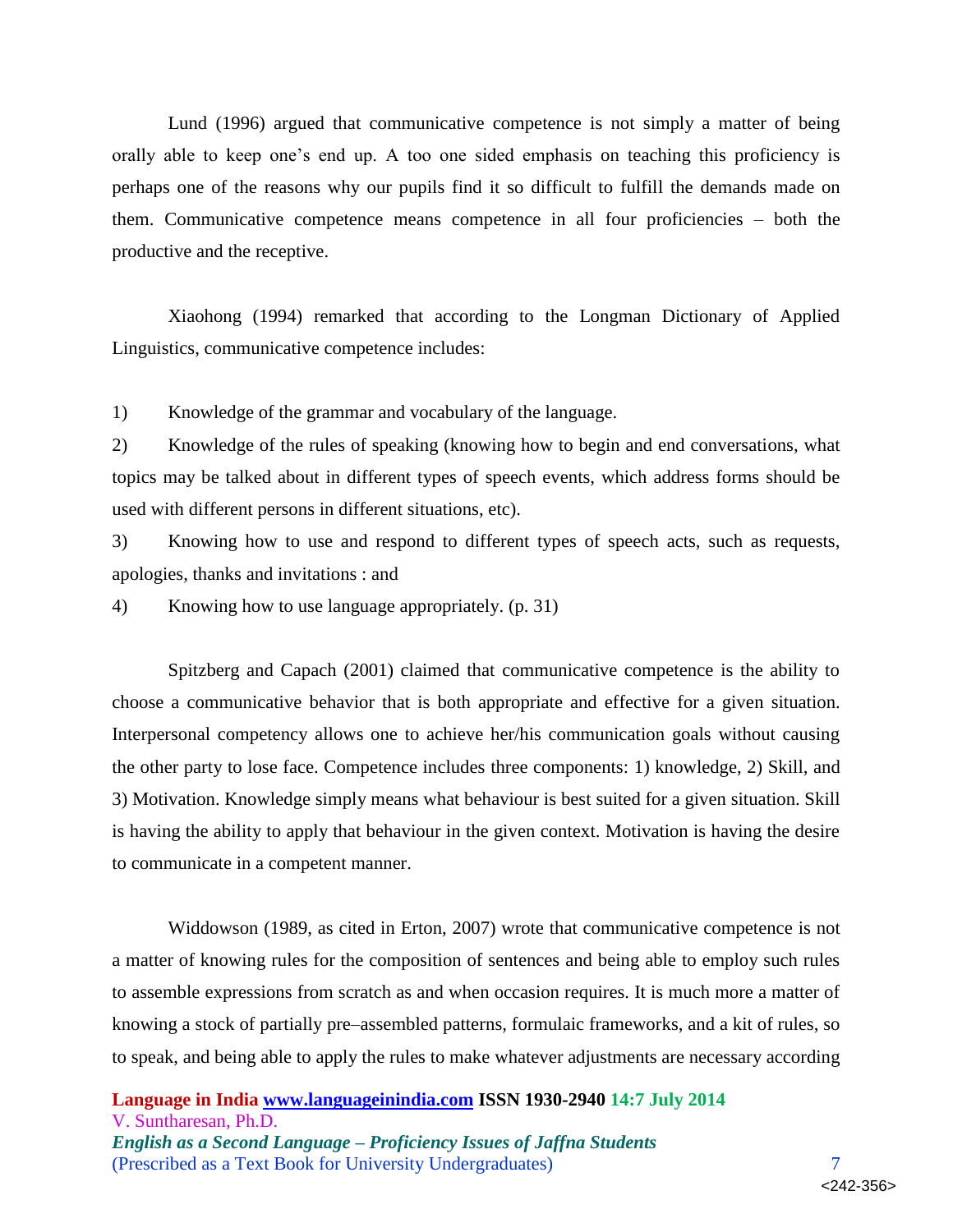to contextual demands. Communicative competence in this view is essentially a matter of adaptation, and rules are not generative but regulative and subservient.

According to Canale and Swain (1980,p.5 as cited in Erton, 2007), it is common to find the term 'communicative competence' used to refer exclusively to knowledge or capability relating to the rules of language use and the term "grammatical (or linguistic) competence used to refer to the reciprocal rules of grammar". They find the rules of language useless since the language user is unaware of the rules of language use. In other words, there is reciprocity between the language rules and the rules of language. To be brief, Canale and Swain consider the term 'Communicative competence' as a mediator which refers to the relationship between grammatical competence (the knowledge of the rules of language) and the sociolinguistic competence (the knowledge of the rules of language use)

# **Linguistic Competence and Communicative Competence**

Linguistic competence is defined "as a speaker-hearer's ability to speak and understand language in a grammatically - correct manner" (Ottenheimer, 2006, p. 95). Linguistic competence is an area of study in the field of intercultural communication founded by the linguistic grammarian Noam Chomsky. Linguistic competence is the use of grammatical use of a language, whereas communicative competence is the use of social language rules. Chomsky founded the idea of communication with the understanding of grammatically correct expressions. Chomsky chose more of a text - book approach to analyze language than a real world use of the language. Chomsky claimed that language should consist of an undiversified speaker – hearer environment. He felt that it is difficult for a speaker – hearer to exercise their linguistic competence in real – world situations. According to Ottenheimer (2006), Chomsky thought of real situations as "distractions". Chomsky believed that the linguistic competence of people gets affected by "distractions" such as social norms. The interference caused by social norms in communication forces the speaker to develop communication competence. A linguistically competent person may use perfect grammar and a communicatively competent speaker would take into consideration the appropriateness of the situation.

# **Effectiveness of Communicative Language Teaching at the University of Jaffna**

**Language in India [www.languageinindia.com](http://www.languageinindia.com/) ISSN 1930-2940 14:7 July 2014** V. Suntharesan, Ph.D. *English as a Second Language – Proficiency Issues of Jaffna Students* (Prescribed as a Text Book for University Undergraduates) 8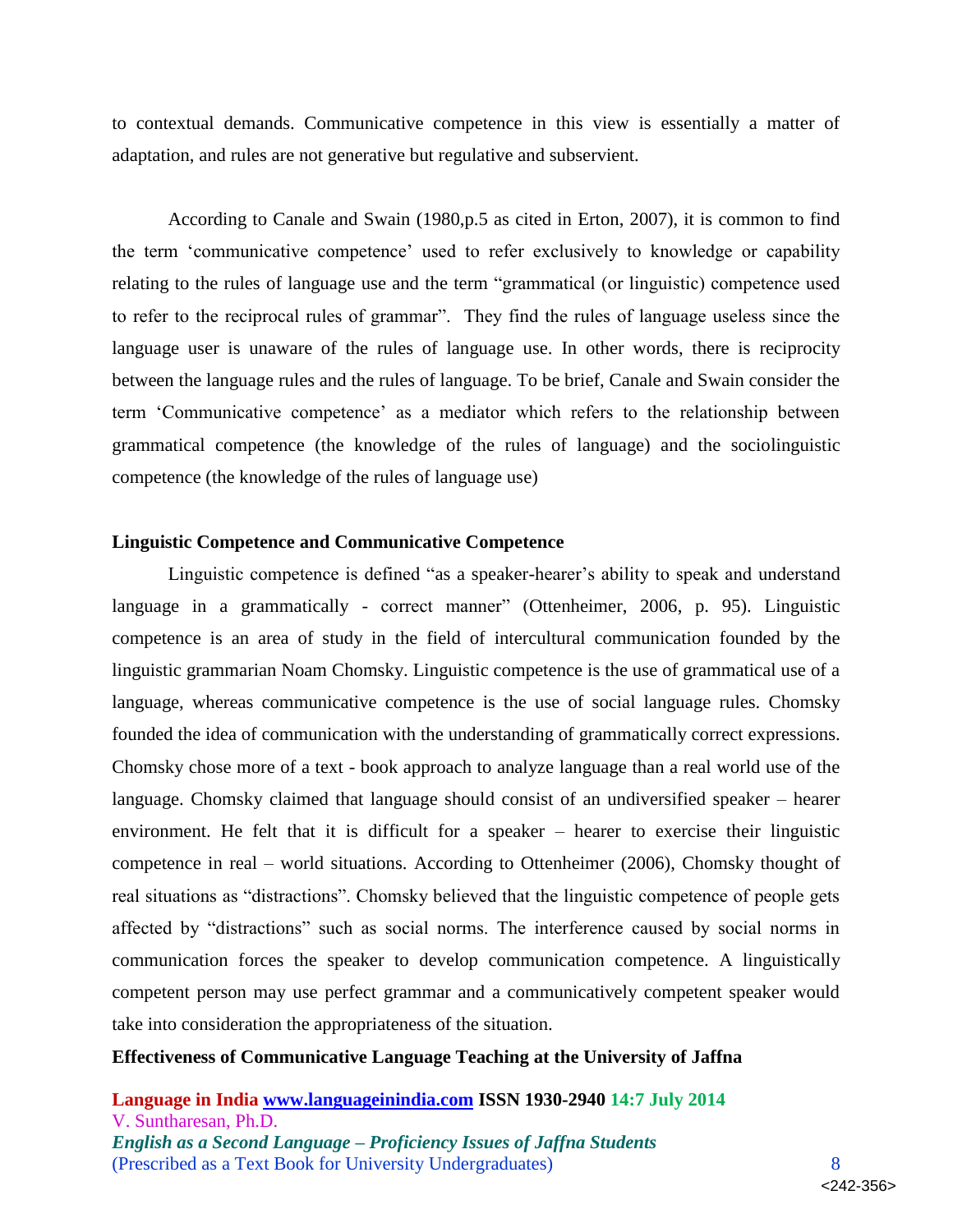Jaffna had a reputed past history of English education and Gunesekera (2005) commented about it.

"The most prestigious, however, was the American Mission's Jaffna College (1879), the former Batticotta Seminary, which prepared students for London examinations and higher degrees in India and trained students in a wide range of subjects in an atmosphere of liberal discussion and freedom-----The Missionaries learnt Tamil, translated texts, produced a Tamil-English dictionary and gave priority to the teaching of English; as a result, the levels of English education were higher in Jaffna than in the rest of the country" (Jayewardene, 2003:205 as cited in Gunesekera, 2005:38)

But presently, due to the inevitable changes in the sociolinguistic and political arena in Jaffna, English language proficiency has declined. Thus, it is imperative to adopt measures to implement the CLT approach successfully in schools and in the tertiary level educational institutions in Jaffna in order to maintain the functional use of English for academic as well as administrative purposes.

Despite the popularity of the use of communicative language teaching approaches in schools in some parts of Asian countries, communicative language teaching approaches are not yielding full effect in elementary and secondary classrooms in government schools in Jaffna and many teachers remain uncertain about the effectiveness of communicative language teaching and are unsure about how to implement it in classrooms. While most teachers prefer to be following a communicative approach, in practice they are following more traditional approaches. Despite the theoretical development of communicative language teaching, understanding among teachers remains limited. Classrooms in which communicative language teaching is effectively used are rare.

Several reasons have been put forward for the unsuccessful CLT classes in some cases. While there is general agreement about some of the characteristics of communicative language teaching, other aspects lack consensus or even clear definition. Harmer (2003, p. 289) has stated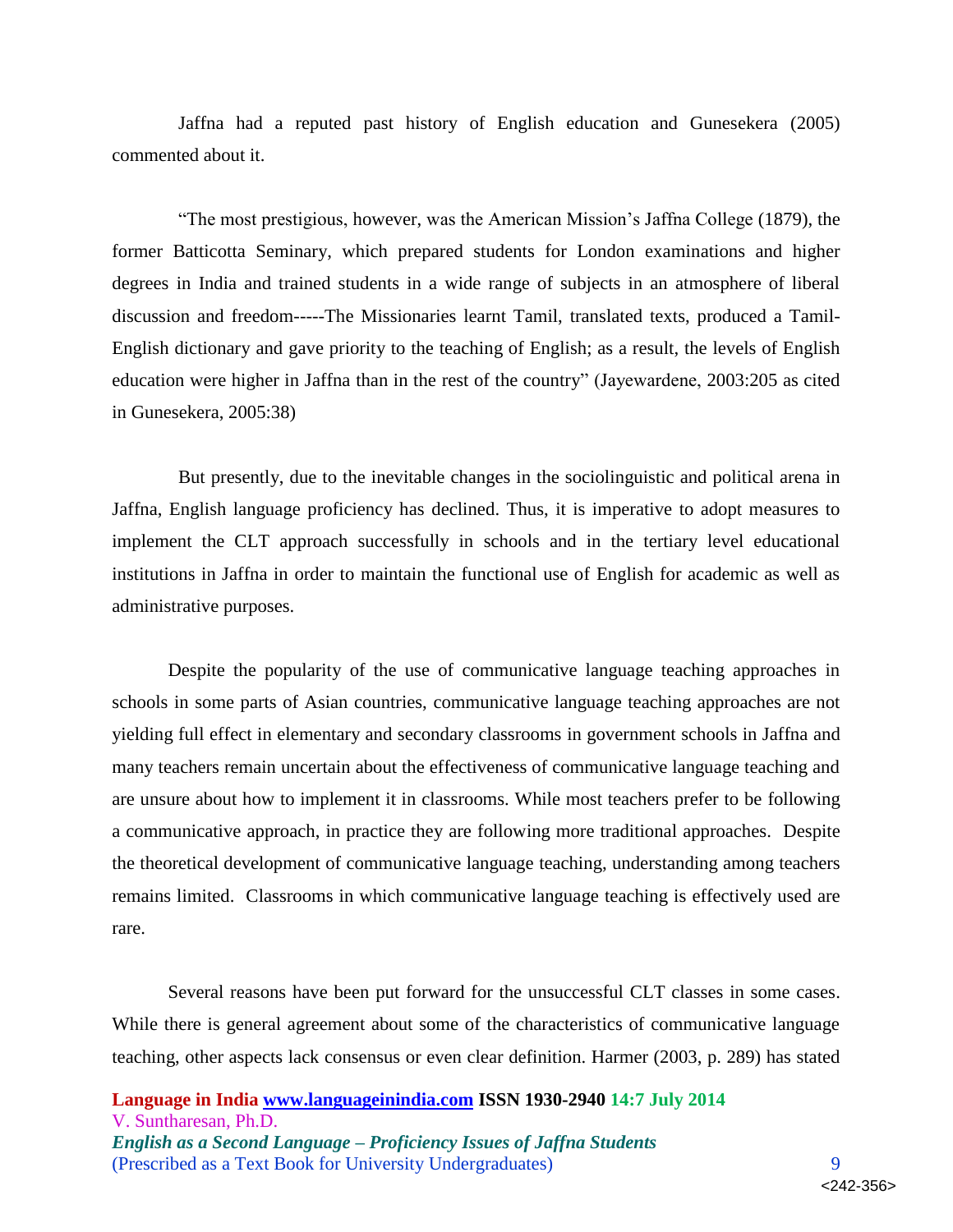that the "Problem with communicative language teaching is that the term has always meant a multitude of different things to different people".

Savignon (2002) maintained that teacher education in the use of communicative language teaching approaches has not received the attention it warrants and that teachers have not been given the necessary tools for using communicative language teaching by teacher educators. The needs of teachers have not been thoroughly studied and communicative language teaching approaches have not been disseminated in ways teachers face in local programmes and classrooms. A notion put forward by Bartels (2005, p. 748) that "Researchers and teachers have different ways of validating ideas in journal articles and have different knowledge" is related to this idea of dissemination of information about communicative language teaching approaches. He pointed out that appropriate (or appropriately designed) experiences may provide better assistance to teachers to transfer knowledge about communicative language teaching approaches into actual practices.

It is worth mentioning the comments made by Sunthareswaran (2004:183) in this context. "From observation in classrooms and discussions carried out with teachers of English, one fact has emerged that a good number of teachers of English do not know much about what is meant by communicative approach to language teaching. Many of them still use the Grammar Translation Method. Some use the Structural Method getting the students to repeat the sentences with the teacher and memorize them."

The negative assessment of teachers' knowledge and use of communicative language teaching may also have arisen because, as a study indicates (Mangubhai et al, 2007), teachers probably use a mixture of communicative language teaching and non communicative language teaching features in what they call communicative language teaching approaches.

The general situation pertaining to English language teaching and learning in Government schools in Sri Lanka is discussed below briefly.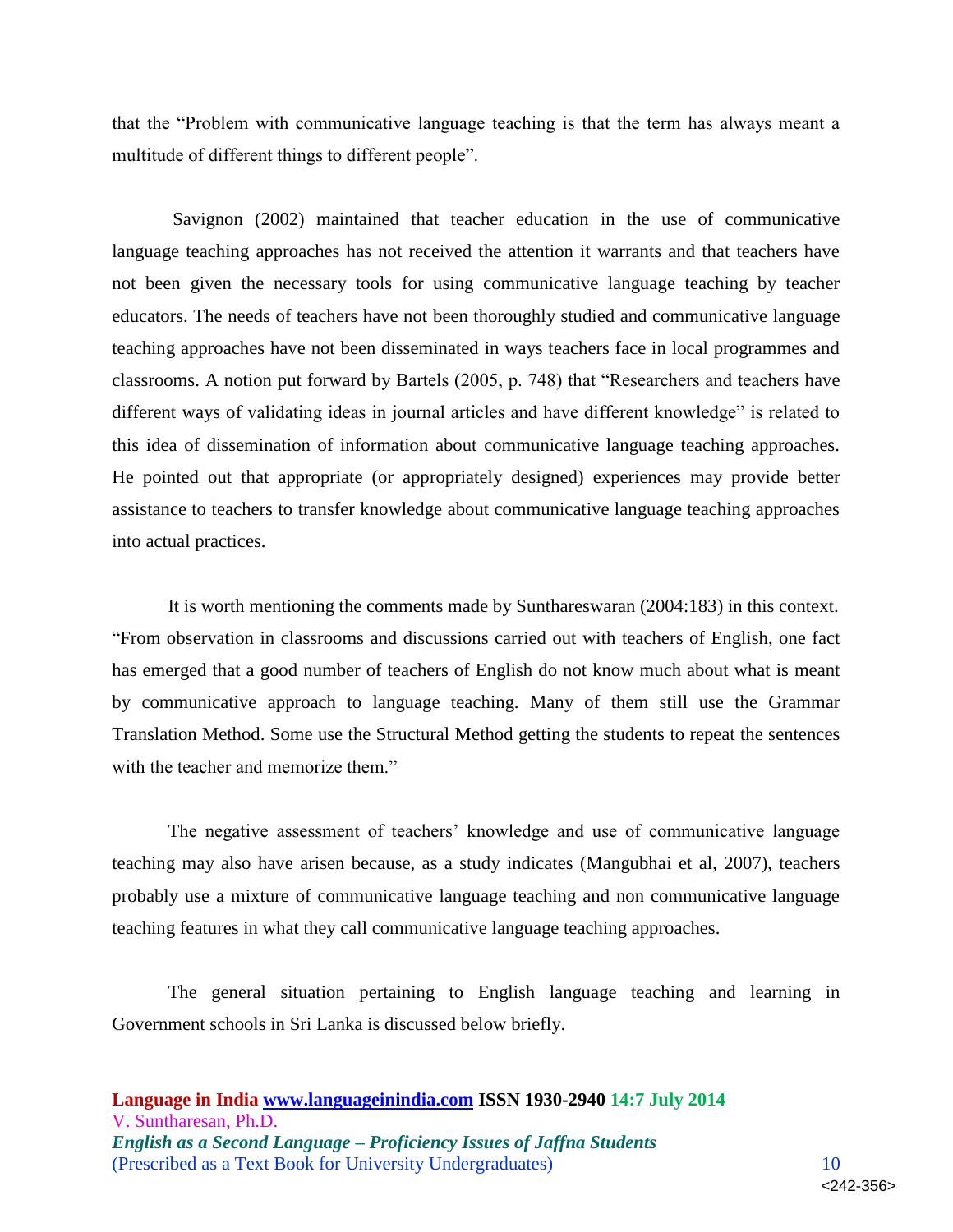Though students may have obtained higher grades for English in the GCE (O.L) and GCE (A.L) examinations, they are unable to communicate in English. They achieve the linguistic competence while they are far behind in their knowledge of the communicative competence. In other words, students' knowledge of the structure (Grammar) of the language may be satisfactory whereas they fail to master the functional aspects of the language. The teaching methods followed by teachers fail to promote the students' communicative ability. The evaluation system too is designed to test the students' knowledge of the linguistic structure of the language alone.

By the time students enter the university, their English language proficiency is disappointingly low. There are certain reasons for the low level language proficiency of the students.

- Most of the GCE (A.L) students concentrate on the main subjects and neglect learning English as their immediate objective is to enter the university.
- In case of the undergraduates following courses in the Faculty of Arts of the University of Jaffna, majority of them are from rural areas where there are schools that suffer for the want of teachers of English.
- In the Jaffna peninsula, there are schools where unqualified teachers who don't have any training or experience in the field of teaching have been appointed.
- Teachers of English do not have access to attend seminars or workshops to receive appropriate knowledge or practice to teach English for communicative purposes.
- Students are not sufficiently exposed to English. It is their mother tongue, Tamil that they use in the family circle, in the society, among their peers, and in the school.
- The motivation to learn English is purely instrumental. That is, they do not intend to use English for social integration, but for pragmatic needs, specially for getting through examinations. There are frequent instances where students show interest in following English classes to pass international examinations like IELTS and TOEFL for migration purposes and for admission to foreign universities.

# **Drawback of 'Situational Language Teaching'**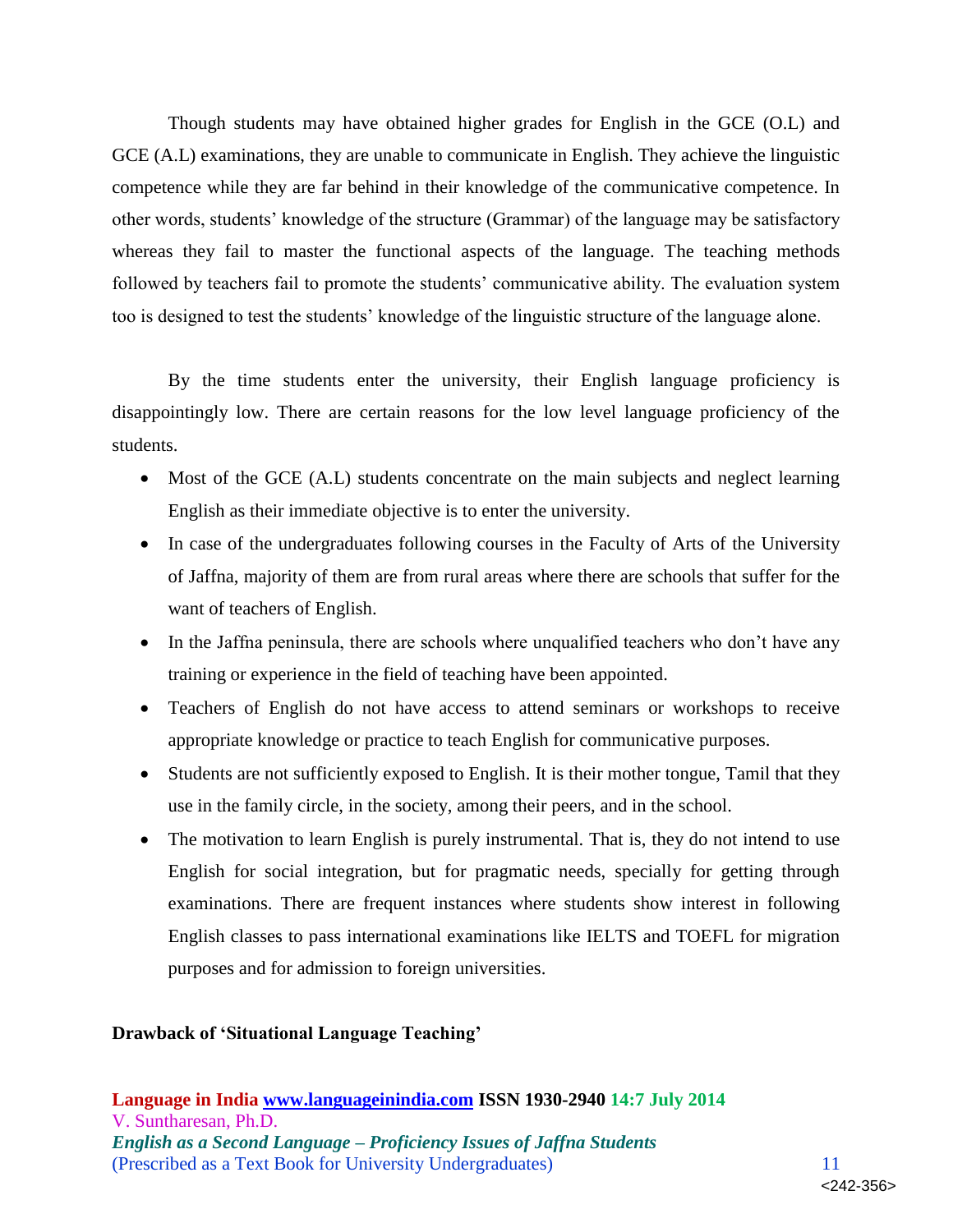In the situational presentation the teacher demonstrates meaning by reference to objects or events actually present or enacted in the classroom. These objects and events represent the situation. For example, the teacher holds up a pencil, points to it and says: This is a pencil. This is a well organized English sentence, which is an instance of correct usage. The question arising here is whether it is an instance of appropriate use. The situation created by the teacher does not normally require him to make use of such a sentence. The pupils know that a pencil is an object. What they may not know is what this object is called in English. This sentence would be appropriate only if it were necessary to identify an object: the sentence would normally function as an identification. But the learners do not require the identification of the object as a pencil, but they need to have it named as 'a pencil'. Hence the correct form of the sentence in order to demonstrate use is as follows.

The English word for this is 'pencil' or this is called 'a pencil' in English. However it should be noticed, that a structure similar to "This is a pencil.' may entail an appropriate communicative function in another situation. For example, in a science laboratory a teacher may have to identify a particular instrument or a substance to students when conducting an experiment. During the course of the experiment he may hold a bottle of nitric acid and say: This is nitric acid.

Here he is not merely demonstrating a structure but using the language for a required communicative purpose.

Here is another example in which the limitations of the situational presentation can be observed. To demonstrate the present continuous tense the teacher performs some activities like writing on the blackboard or touching the wall and says:

I am writing on the blackboard. I am touching the wall.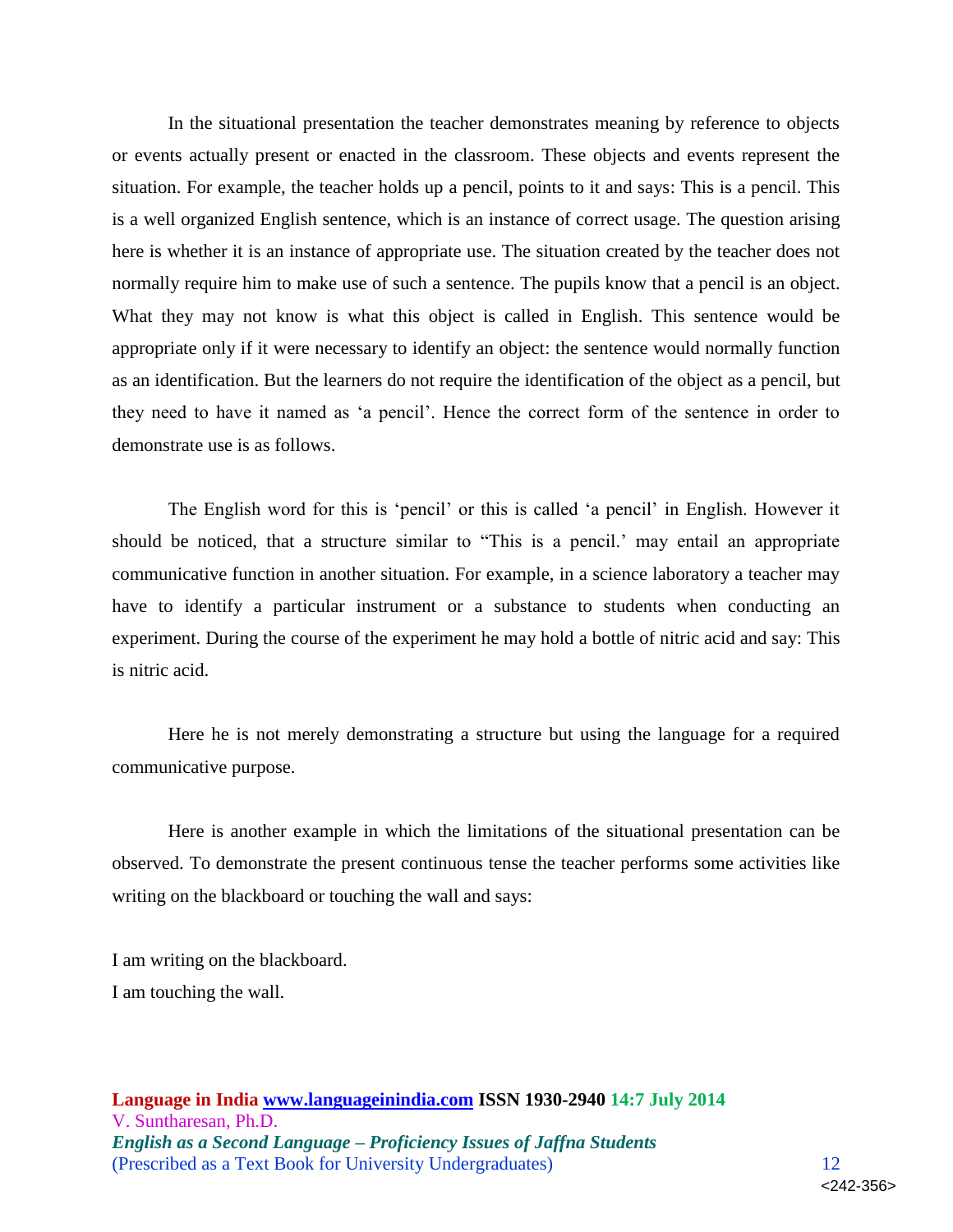The situation devised by the teacher makes his sentence inappropriate in terms of use. Since all pupils in the class very well know his actions of writing on the black board and touching the wall, there is no need for him to announce what he is doing.

However there are situations in which sentences similar to the above would be appropriate as an instance of use. For example a person to whom the teacher is not visible wants to know what the teacher is not doing. In such situation the above sentences are appropriate as an instance of use as they represent communicative functions.

The sentence patterns of the kind exemplified by:

I am walking to the window.

He is walking to the window.

It can be an instance of use if the speaker of such a sentence performs an act of communication like explaining something or giving a commentary. With regard to explanation, the speaker makes clear what he/she is doing or what someone else is doing, on the assumption that this is not self evident. In the case of a commentary, the speaker relates to someone else who is not present at the scene going on. There are certain contextual conditions represented by explanation or commentary which determine the state of the sentences of the form in question as actual instances of use and not simply instances of usage.

But when considering the teacher saying a sentence of this kind while performing the activity, the following conclusion can be reached. It is self evident of what he is doing and no explanation is required for his actions and since everybody can watch what he is doing, no commentary is called for either. The language is being manifested but it does not represent any communicative behaviour.

# **Classroom Activities**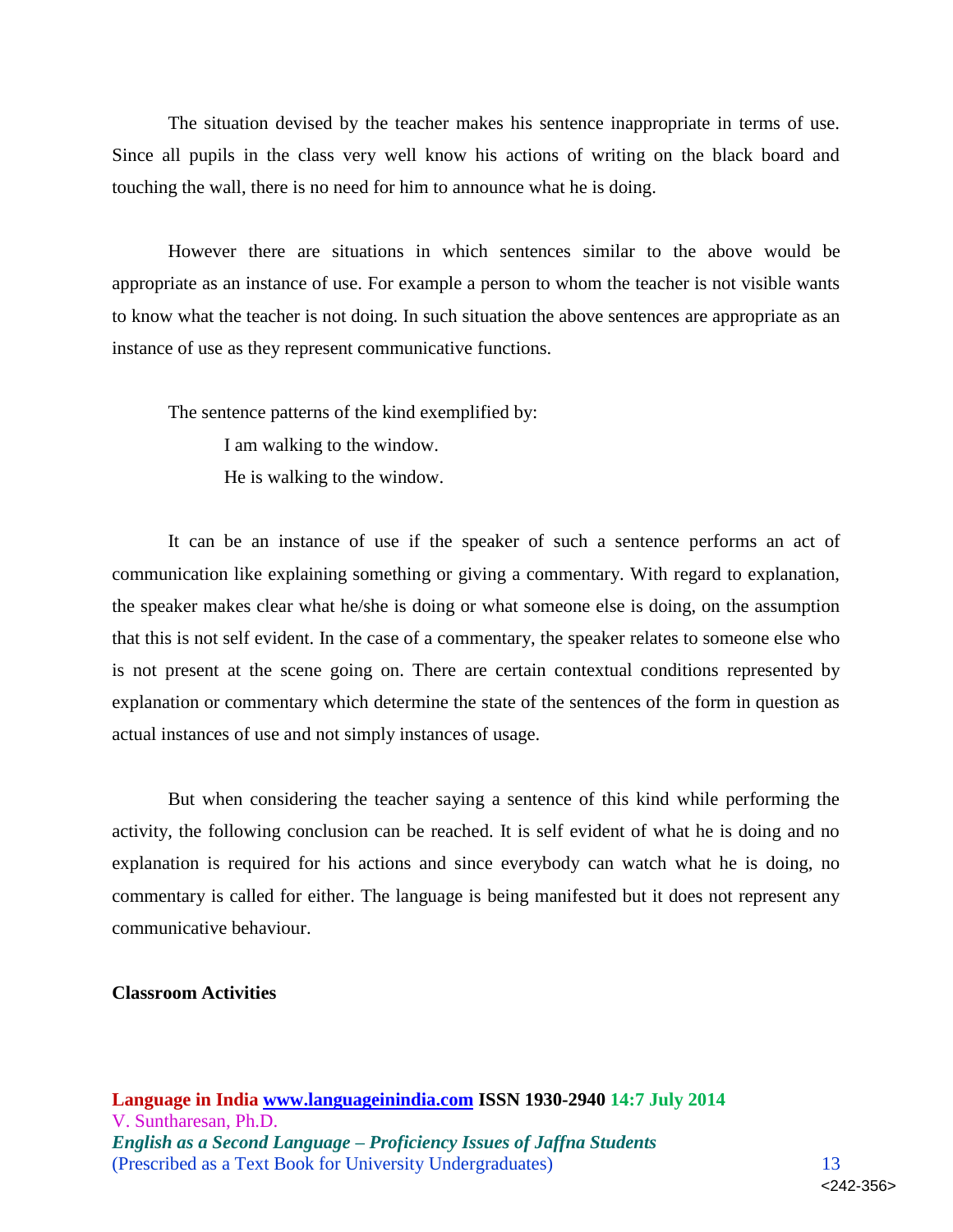This section discusses how this distinction could be applied to certain language teaching procedures. In the early stages of English courses, the following sentences are of quite common occurrence.

This is a book.

This is my mouth, etc.

By presenting sentences like this in a classroom demonstration either by pointing to a part of his own anatomy or by using a picture, the teacher might provide practice in manipulating these structures enabling his pupils to take part in question and answer series as illustrated below.

| Teacher | What's this?           |
|---------|------------------------|
| Pupils  | It's a hand.           |
| Teacher | What's this?           |
| Pupils  | It's an eye and so on. |

This type of practice can be effective in teaching the signification of structures and a wide range of vocabulary items which can be introduced into the sentences. However it is to be noted that sentences like 'This is a hand' are rarely used in actual communication. To this effect the value of such sentences as use is low. Furthermore, the question of the teacher doesn't resemble the normal question, but it, of course is a prompt for the pupils to come out with required instance of usage. The exchange between the teacher and the pupils doesn't represent a normal instance of language use, but it only serves as a teaching device that instills the signification of a certain structure and vocabulary in the minds of pupils.

The situation above is an exchange as question and answer between the teacher and pupils, and this indicates the kind of meaning called signification. However it is possible to conceive of situations in which similar exchange of question and answer achieves value and thus becomes instance of use.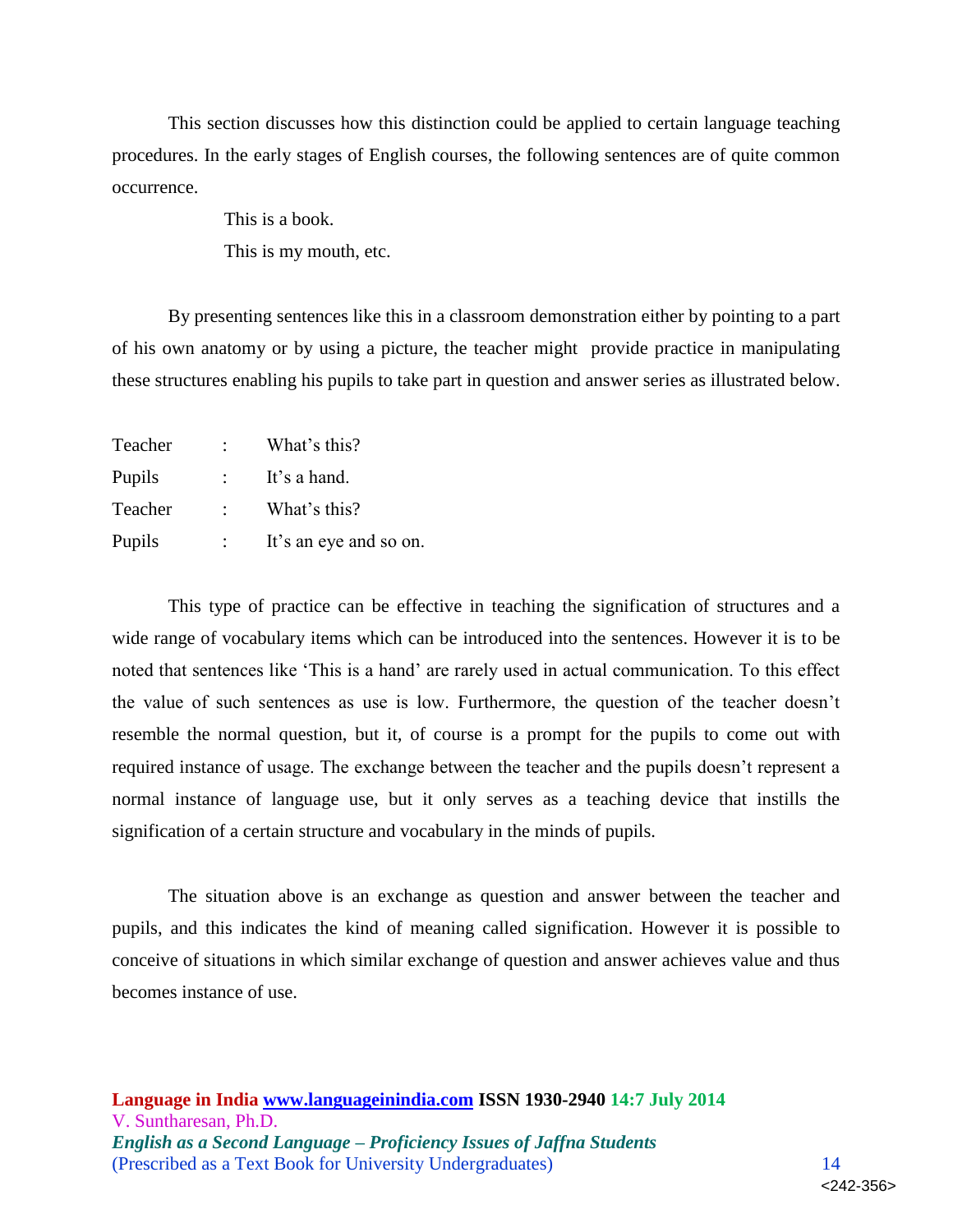For example imagine the situation of someone trying to work out what a rather obscure picture is intended to represent. The interrogative sentence that is used to identify a figure in this context and the answer has high value here and hence became an instance of use.

It is recommended that portions from other subjects on the school curriculum can be the area of use for teaching a foreign language. Language teachers usually suggest that the language they are teaching should be associated with situations outside the class. But the fact to be stressed here is that school is also a part of the child's real world where familiar experience is formalized and extended into new concepts. Subjects like history, geography, general science and so on harmonize with the child's own experience and hence a foreign language may relate to the outside world indirectly through these subjects.

When a foreign language is associated with areas of use represented by other subjects on the school curriculum, there is the possibility for a link with reality and the pupils' own experience and for providing the means of teaching the language as communication as use, rather than merely as usage. The presentation of language use in the classroom should essentially be the same as the methodological techniques used for introducing the topics in the subjects from which they are drawn. To this effect, it may be argued that the language teacher should be familiar with the subjects taught by his colleagues and it would be an additional burden upon him. It should be admitted that he is to familiarize himself with the topics drawn from other subjects. Besides he must possess knowledge of something other than the language he is teaching. It is obvious that this knowledge refers to the culture and literature associated with the language in question. Hence the suggestion is that the language teacher should possess some basic knowledge of the subjects which his colleagues teach.

It's appropriate to mention two other advantages in the above approach of language teaching. One can be aware of the practical relevance of the foreign language one learns, as a means of communication, since he can use the foreign language to deal with topics which he is concerned with in his other lessons. He need not learn the foreign language to pursue his studies but it is presented to him as a means of practical usefulness. It's also a point that some pupils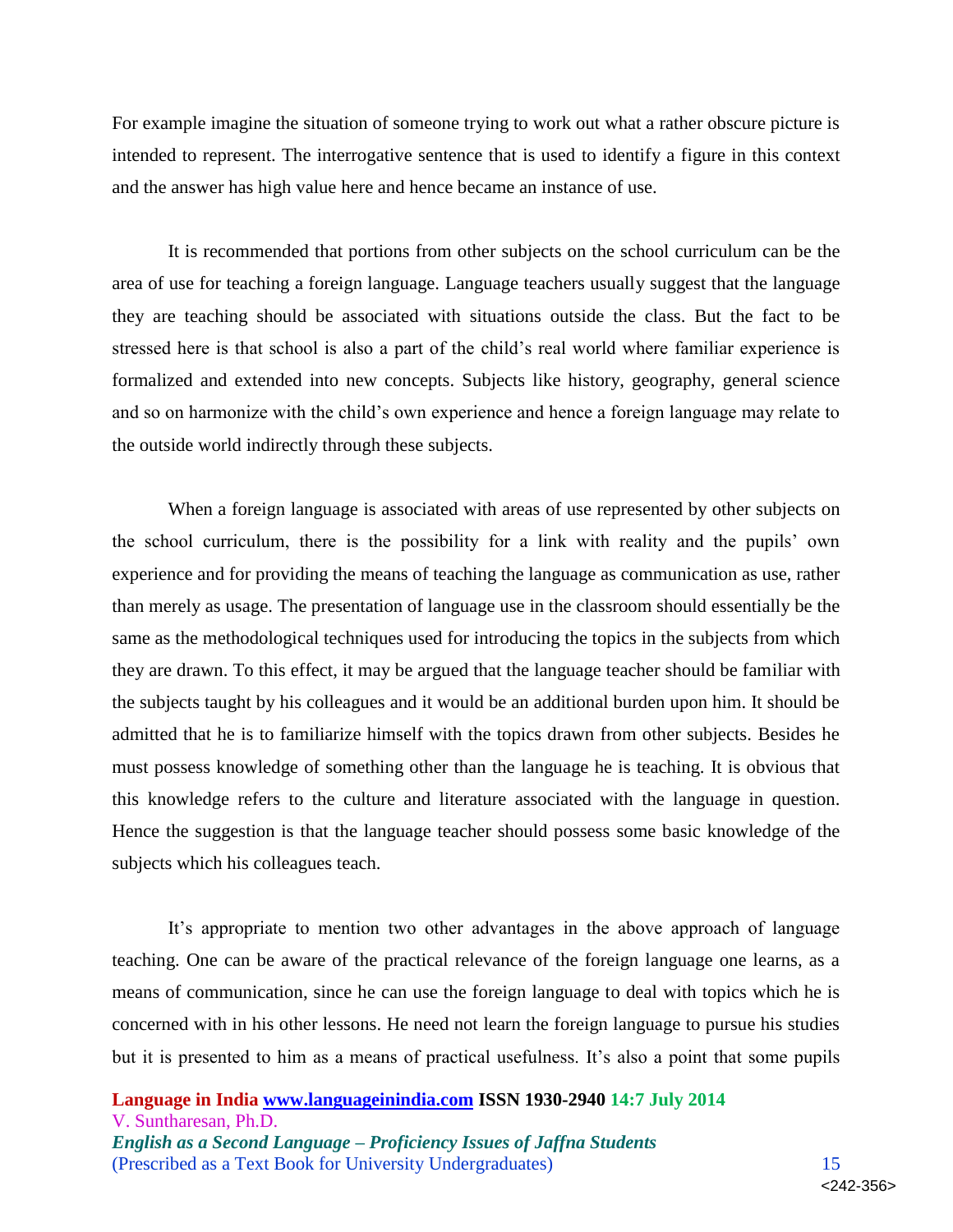may intend to follow further studies in the medium of foreign language which they learn as academic institutions in many countries require proficiency of a foreign language for higher education. For those aiming for higher education in such countries, the proposed approach would be of particular relevance. Even in countries where foreign language proficiency is not required for higher education, the learners have had an experience of language as communication. One can find it easier to extend his knowledge of use into new situations.

"The other advantage associated with the subject – oriented approach of language teaching is about the transfer from the learner's own experience. That is, the topics dealt with in the language class are dealt with in other lessons through the medium of learner's mother tongue. This condition will induce the learners to make use of translation in learning the foreign language. Many teachers pose an argument against this. They comment that the use of mother tongue may distract the learners' attention from the ways in which foreign language expresses its meaning. It will be true only when the translation operates at the level of usage. But as the proposed approach is concerned, translation operates at the level of use: the learner will realize that the acts of communication are expressed in the foreign language in one way and in his own language in another way" (Widdowson, 1978, p. 18).

# **Structural and Functional Aspects of Language**

Littlewood (1981) observed that the structural view of language is concerned with the grammatical system and it describes how linguistic items can be combined. For example, it may explain the operations of forming the passive "A parcel has been sent' rather than the active, 'somebody has sent a parcel' or describe the word order rules to interpret the difference between the two sentences, 'The man hit the woman" and "The woman hit the man".

The structural view of language and the functional view of language are separate aspects. However the mere consideration of structure alone cannot determine the communicative functions of language. For example, let's consider the sentence "Why don't you buy that book? From a structural viewpoint, it is unambiguously an interrogative. But from a functional view point it is ambiguous. It may be a question in certain circumstances. The speaker may genuinely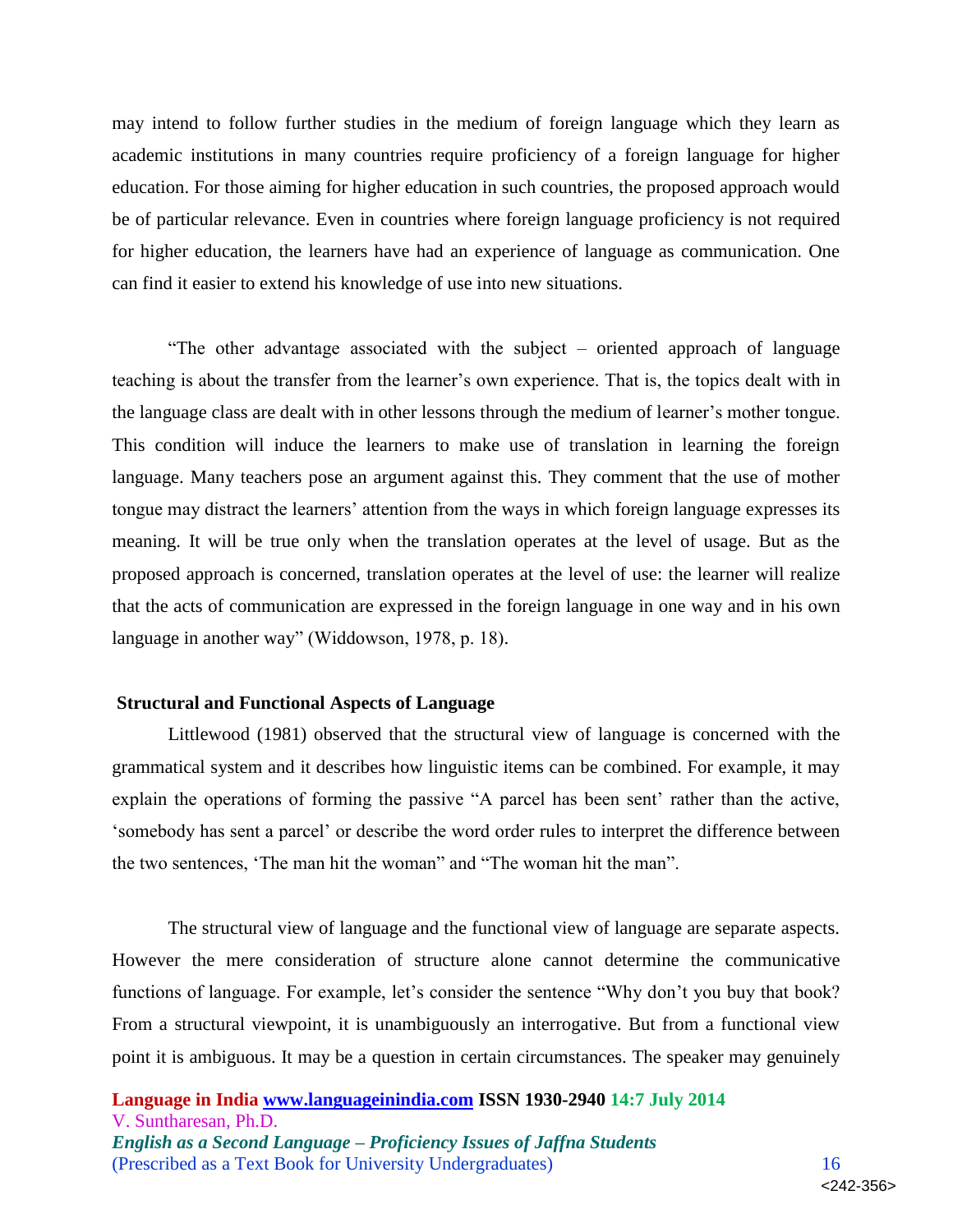want to know why his companion hasn't bought that book. In other circumstances, it may function as a command. It may be the case of a teacher who addressed it to a student who hadn't bought that book. In yet other situations, it could be a plea, a suggestion or a complaint. It can be said that while the structure of the sentence is stable and straight forward, its communicative function varies and depends on specific situational and social factors.

As a single linguistic form expresses more than one function, a single communicative function can be expressed by a number of linguistic forms. For example, a speaker who expects someone to buy him a lunch parcel has many linguistic options such as "Buy me a lunch parcel, please', 'Could you please buy me a lunch parcel?' 'Would you mind buying me a lunch parcel? or 'Excuse me, could I trouble you to buy me a lunch parcel? 'Among these forms, some might perform this directive function in the context of certain social relationships. For example 'You've failed to buy me a lunch parcel.' could be a directive from boss to peon but not from boss to an officer in a superior position. Other forms may depend on shared situational knowledge for their correct interpretation (e.g. 'It's lunch time, isn't it?')

The most efficient communication in a foreign language can't always be achieved by manipulating its structures. But successful communication often depends on the skillful processing of the complete situation with the involvement of the speaker and the hearer, taking account of the knowledge already shared between them and selecting items that may communicate the message effectively. Foreign language learners should be provided with sufficient opportunities to develop these skills by being exposed to situations where the emphasis on using their available resources to communicate meaning efficiently and economically.

Similarly for better comprehension, both a repertoire of linguistic items and a repertoire of strategies for using them in a concrete situation are necessary for the learner.

# **Intercultural Communication**

Culture which is an integral aspect of language learning sometimes fades into the background in the language classes in Sri Lanka.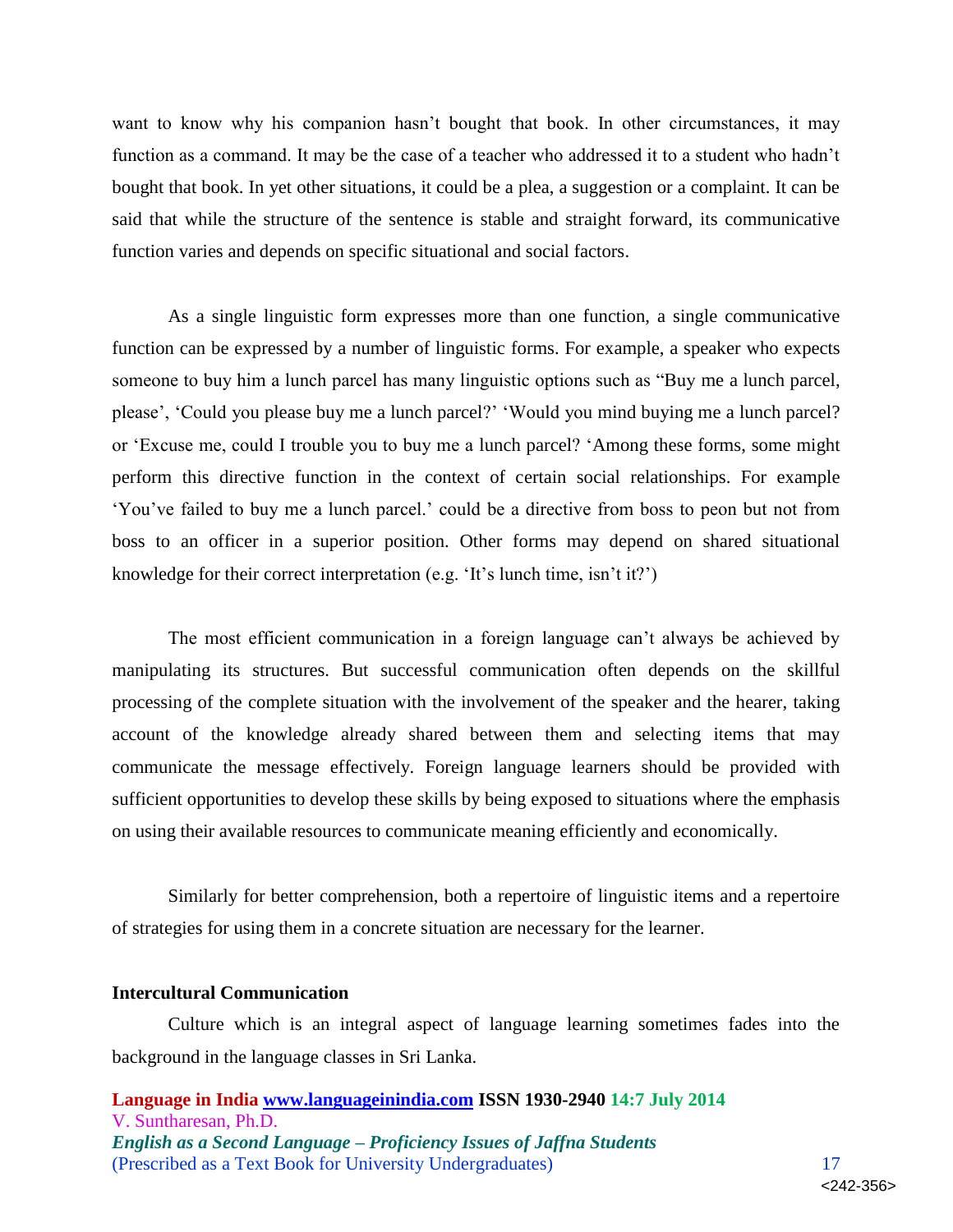Several researchers (e.g. Alpteking, 1993; Coffey, 1999) have stressed on the importance of cultural information in language teaching. According to them communication is an interrelationship between a language and its people and if cultural information is not taught as a part of communicative competence, complete communication cannot happen. As English has emerged as the chief medium of international communication in Sri Lanka, there is an inevitable need for proficiency in English to communicate with people of other countries. Whenever two people from different cultures meet and use English to communicate with each other, they will use it in culturally distinct ways. Hence it is clear that teaching intercultural interaction competence in English may well be among the most significant understandings of the future. It implies that culture should be integrated into the teaching of all language skills so that learners can learn to speak, but also write, in culturally appropriate ways for specific purposes.

# **Concept of Intercultural Communication**

The term *intercultural communication* refers to communication between people from different cultures (Damen, 1987). More precisely it refers to "symbolic exchange processes whereby individuals from two (or more) different cultural communities negotiate shared meaning in an interactive situation". (Ting-Toomey, 1999, p. 16) In the symbolic exchange process people from cultural communities encode and decode the verbal and nonverbal messages into comprehensive meaning. This definition obviously emphasizes the influence of cultural variability and diversity on communication. It is obvious that two or more people of different cultural backgrounds engage in communication, cultural barriers to communication often arise due to the differences in their life patterns, social style, customs, world view, religion, philosophy and so on. This is often the case when the communicators share a foreign language.

Presently the role of intercultural communication is very important partly because English assumes the role of an international language which is used by millions of people outside its original geographic boundaries to convey national and international perceptions of reality which may be quite different from those of English speaking cultures. As the role of English as an international language gets expanded further and further, the number of L2 users of English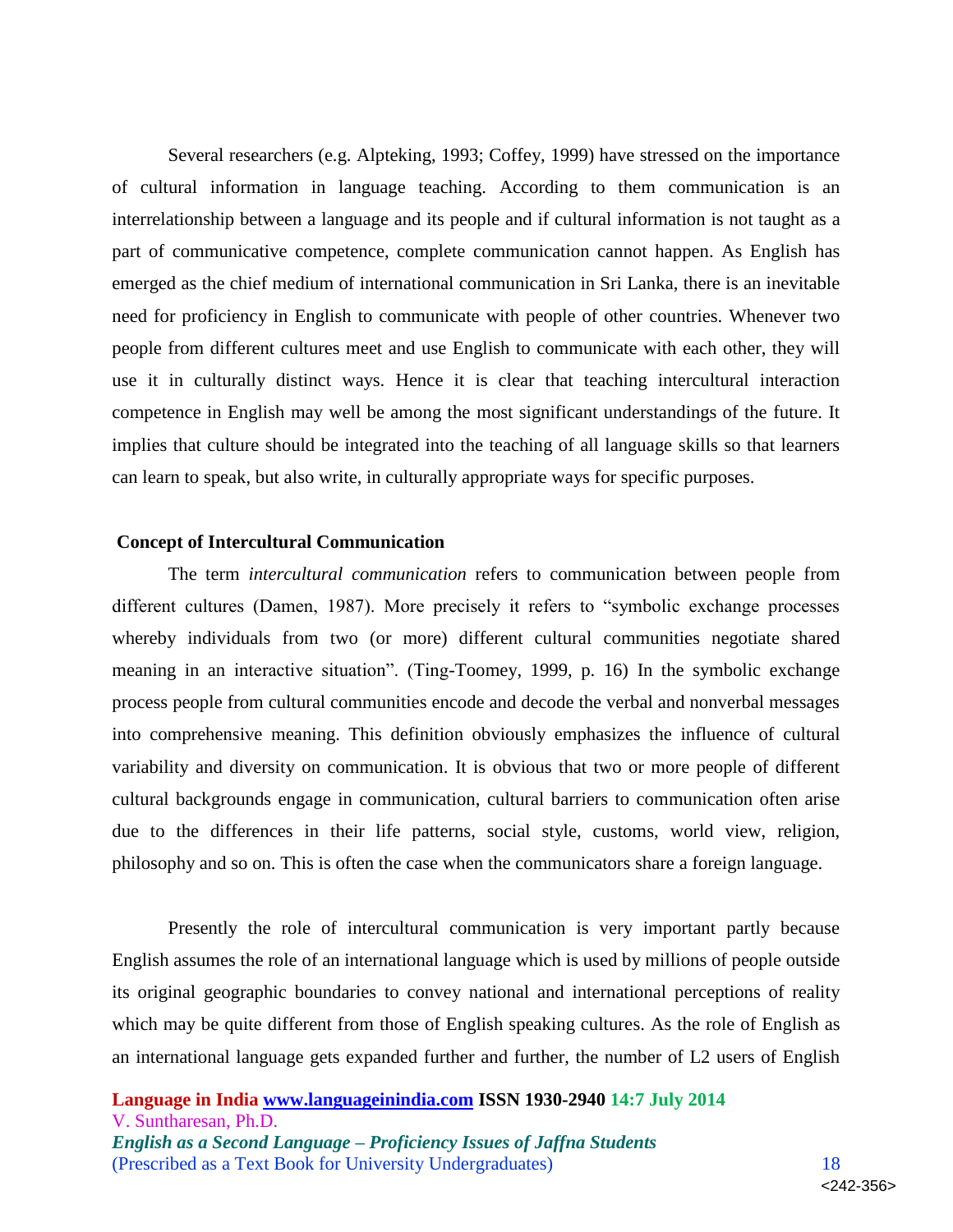will continue to grow, much surpassing the number of native speakers of English. English is the main link language across cultures today. Thus the goal of learning English shifts to enable learners to communicate their ideas and culture with not only the speakers of English but also those of other cultures.

The term *intercultural communicative competence* maintains a link with recent traditions in foreign language teaching, but extends the concept of communicative competence in significant ways. Generally it has been described as the ability to interact with people from another country and culture in a foreign language. More precisely, it is defined as the overall internal capacity of an individual to manage key challenging features of intercultural communicative competence to efficiently negotiate a mode of communication and interaction by ability to use and adapt language use appropriately in culturally different contexts. "The distinct features of intercultural communicative competence are cultural differences, unfamiliarity and incompatibility between interactants. Teachers and learners encounter many challenges because of this status of English as a means of international and intercultural communication. It justifies that successful communication is not merely about acquiring a linguistic code; it also concerns different cultural values reflected in language use. It lays out the philosophical base for a growing awareness that communicative competence should be conceived as intercultural communicative competence including not only the knowledge of basic values and norms; verbal and non-verbal interactional competence in using English in intercultural communication; competence in using language as social action; competence in creating and interpreting linguistic aspects of social reality, but also the cognitive, affective and behavioural adaptability of an individual's internal system in all intercultural contexts" (Schinitzer, 1995, p. 38).  $L_2$  learners intending to perform intercultural interactions effectively must possess these abilities to cope with the dynamics of cultural differences on account of the inseparable link between foreign language learning and intercultural communication.

It is apparent that if a teacher determines to maximize students' communicative effectiveness when interacting with members of other cultures, the students should be offered an opportunity to receive cultural awareness training as an integral part of their English courses. It is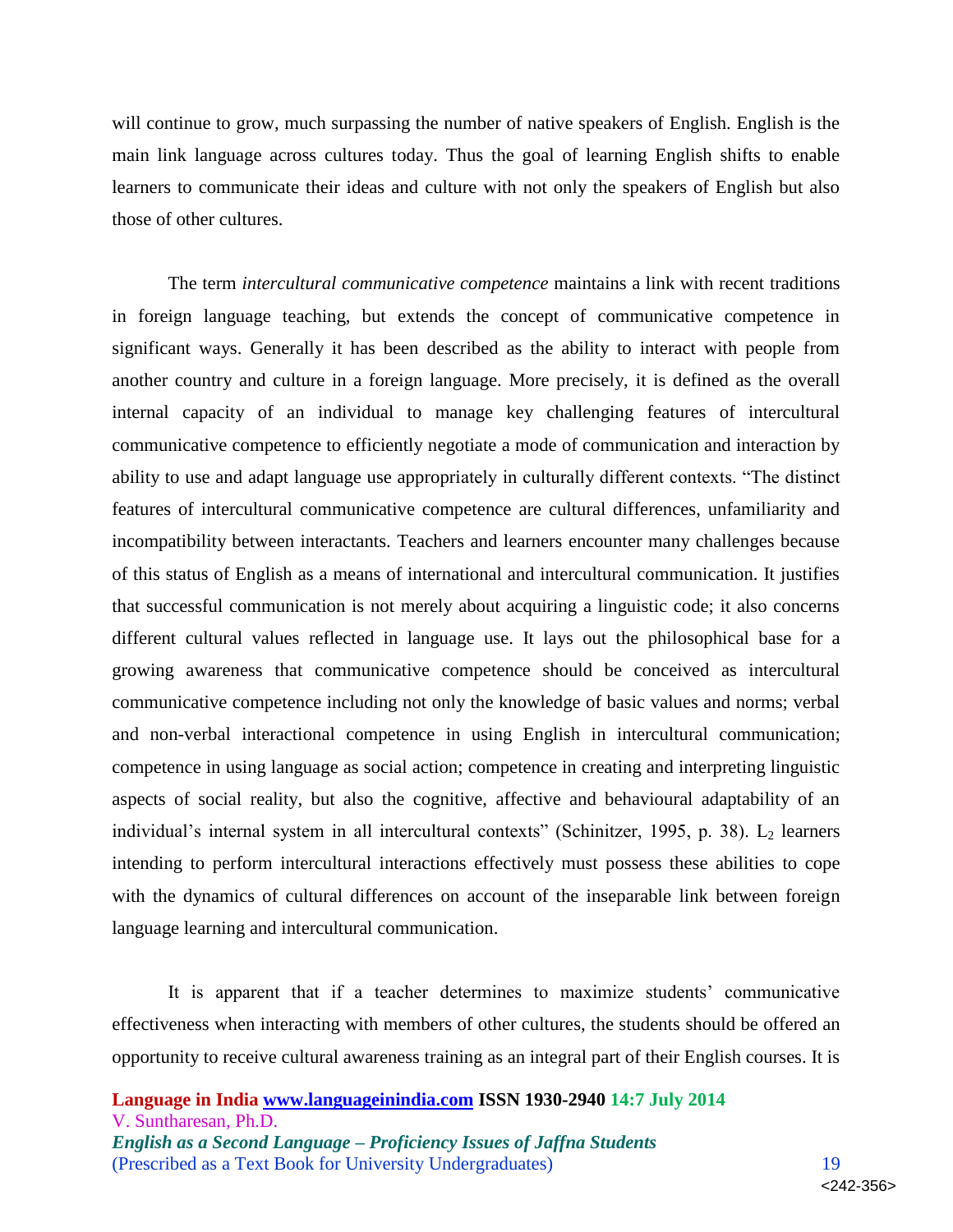also to be borne in mind that teaching cross – cultural awareness in the English language classroom is not an easy task.

Teaching a L2 devoid of focus on its speakers' culture won't be fruitful. In a similar vein, promoting communicative competence without considering the different views and perspectives of people in different cultures which may enhance or even inhibit communication. After all communication requires understanding and understanding requires the acquaintance with the culture of the foreigner while always putting the target culture in relation with one's own.

Certain language difficulties Sri Lankan students encounter due to cultural variation between native speakers of English and Sri Lankans are quite apparent in many instances. For example, the expression, 'going to bed' referring to the act of sleeping, by native speakers of English may cause some extent of confusion or embarrassment particularly among students from rural areas in Jaffna, as they often lie down on mats or on bare floor, to sleep. Likewise the expressions such as 'warm welcome', 'warm reception' etc. may suggest pleasantness or cordiality for the English whereas the word 'warm' implies discomfort for Sri Lankans because of climatic variation between the western regions and Sri Lanka and the corresponding meaning associated with this word. Another interesting example is the usage of the word 'owl' by the English in a particular context. For the English, owl is a symbol of wisdom while the presence and the cry of this bird are regarded as a bad omen or misfortune by Jaffna Tamils.

In such instances, it's the role of the teacher to explain the cultural variation between languages concerned.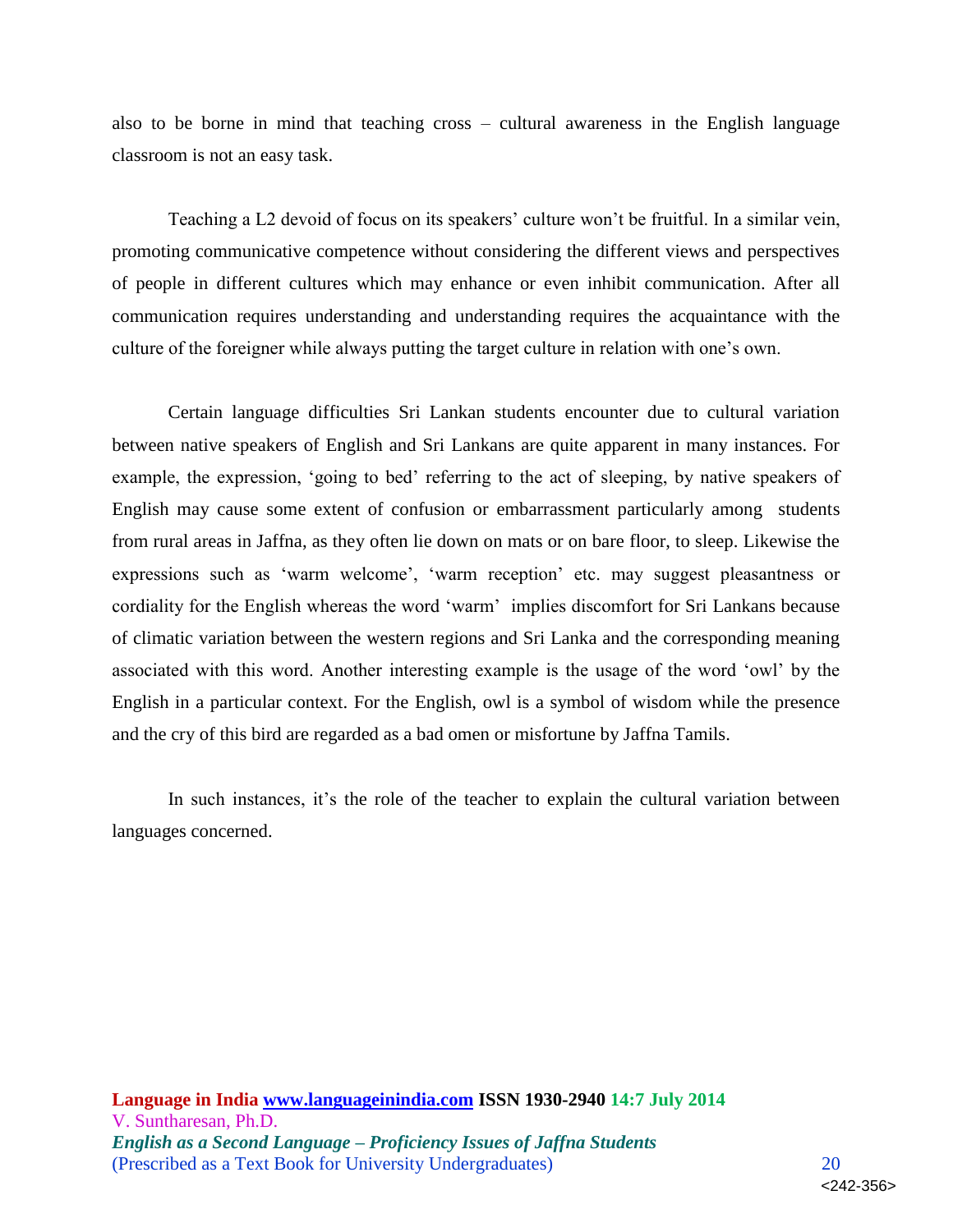**Language in India [www.languageinindia.com](http://www.languageinindia.com/) ISSN 1930-2940 14:7 July 2014** V. Suntharesan, Ph.D. *English as a Second Language – Proficiency Issues of Jaffna Students* (Prescribed as a Text Book for University Undergraduates) 21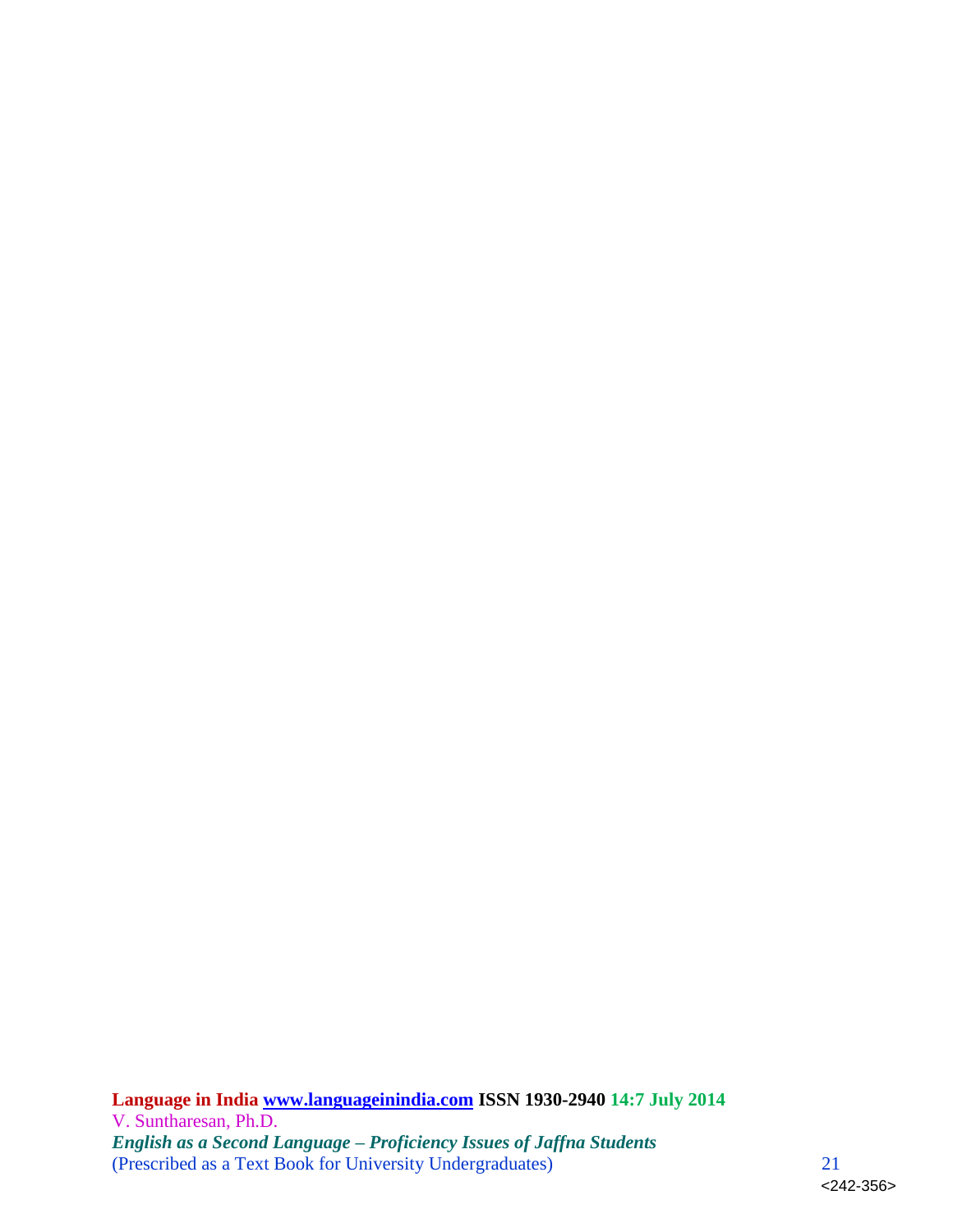#### **CHAPTER- 2**

# **SCHOLARLY NOTIONS ON COMMUNICATIVE LANGUAGE TEACHING**

**==================================================================**

This chapter deals with the findings of various research studies carried out by various researchers, which are partially related to the current topic. This chapter runs into four different sections. The first section comprises research views which maintain that the main objective of  $L<sub>2</sub>$ teaching is to develop the learners' communicative competence. The views in the second section are concerned with the claim that communicative competence can be effectively achieved through teaching in real world contexts. The third section presents negative views about communicative language teaching, held by scholars and the author's justifications in favour of the adoption of CLT approach in the classroom. The fourth section deals with how tasks can be effectively exploited in communicative language classes and how computer mediated lessons be successfully taught to develop communicative ability among students

#### **Second Language Teaching**

Mangubhai, Marland and Dashwood (2007) stated that Communicative Language Teaching(CLT) as an approach to teaching secondary languages in elementary and secondary schools has been in practice since the early 1970s, as a result of a greater focus on communication in second language education. This approach recommends extensive interaction in the second language between students and teachers and among students, with advocacy of this method resting on a number of key assumptions such as the following: learning a second language can be facilitated through using the language for communication purposes; such communication should be both authentic and meaningful; a greater emphasis should be placed on language use rather than language knowledge; learner autonomy in language use and learner risk – taking should be encouraged; and fluency and appropriacy in the use of the second language should take precedence over structural correctness. Therefore, CLT incorporates several different techniques and does not insist on the structural set of procedures that teachers should follow.

Canale (1983) noted that communication entails meaning negotiation and continual evaluation on the part of the participants. The characterization of meaning provided by Canale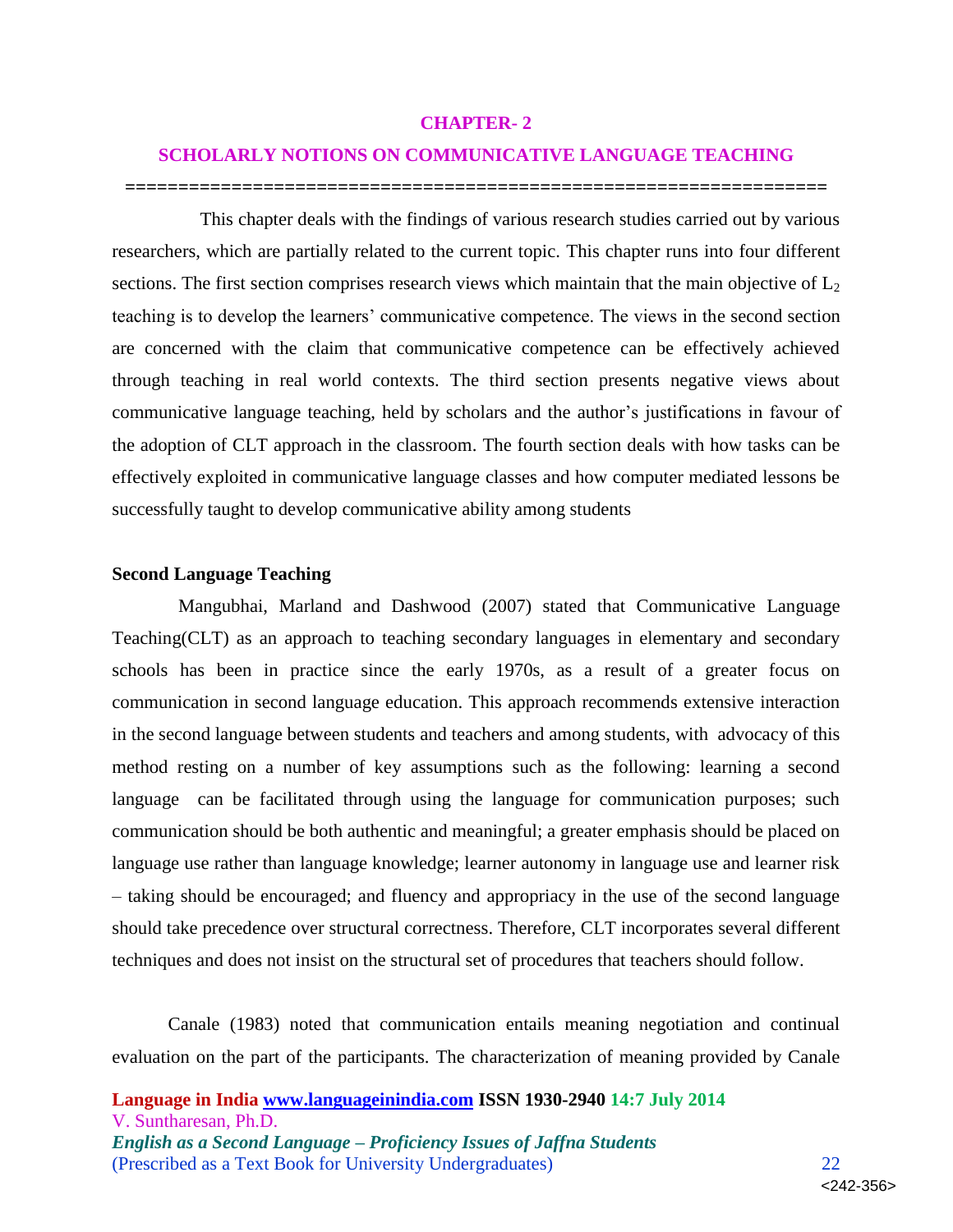verified the fact that communication constitutes a complex, multidimensional phenomenon. Moreover, from a methodological stance it represents a starting point towards the comprehension of the varied factors at play in teaching  $L_2$  students to efficiently communicate in  $L_2$  –which is the ultimate goal of the communicative approach. Unlike previous language teaching methods which focused on grammatical structures and vocabulary, the communicative approach advocates developing the ability to use language in specific communicative contexts. Thus, pursuant of the premises of the communicative approach, the main objective of  $L_2$  teaching is to foster the capacity to communicate in L2, as opposed to guaranteeing the assimilation of  $L_2$ structures (Luchini and Garcia, 2007).

 Raheem and Ratwatte(N.D, p.23) have stated about the steps taken by the educational authorities in Sri Lanka to promote the communicative competence of students in government schools

.

 "In the school system, a new course in English proficiency, the 'General English' course was established in 1999 for the G.C.E (A.L) examination. This course unlike its parallel counterpart, focuses on competence in language skills rather than on an ability to deal with English literature."

According to Widdowson (1984), the mere utilization of real texts in the classroom does not guarantee that students will learn how to use language to fulfill their communicative needs. He established a contrast between the teaching of language as communication and the teaching of language for communication. He maintained that the goal of  $L_2$  class is to teach language for communication. In other words, it is to promote the communicative abilities which are necessary for coping with real-life situations. Communication is not a simple matter of acquiring knowledge of language items, however they are labeled. It must involve the use of procedures for negotiating meaning within predictable routines.

Widdowson (1972) held the view that the root of the problem, the learners' deficiency in the ability to use the language lies in the approach itself.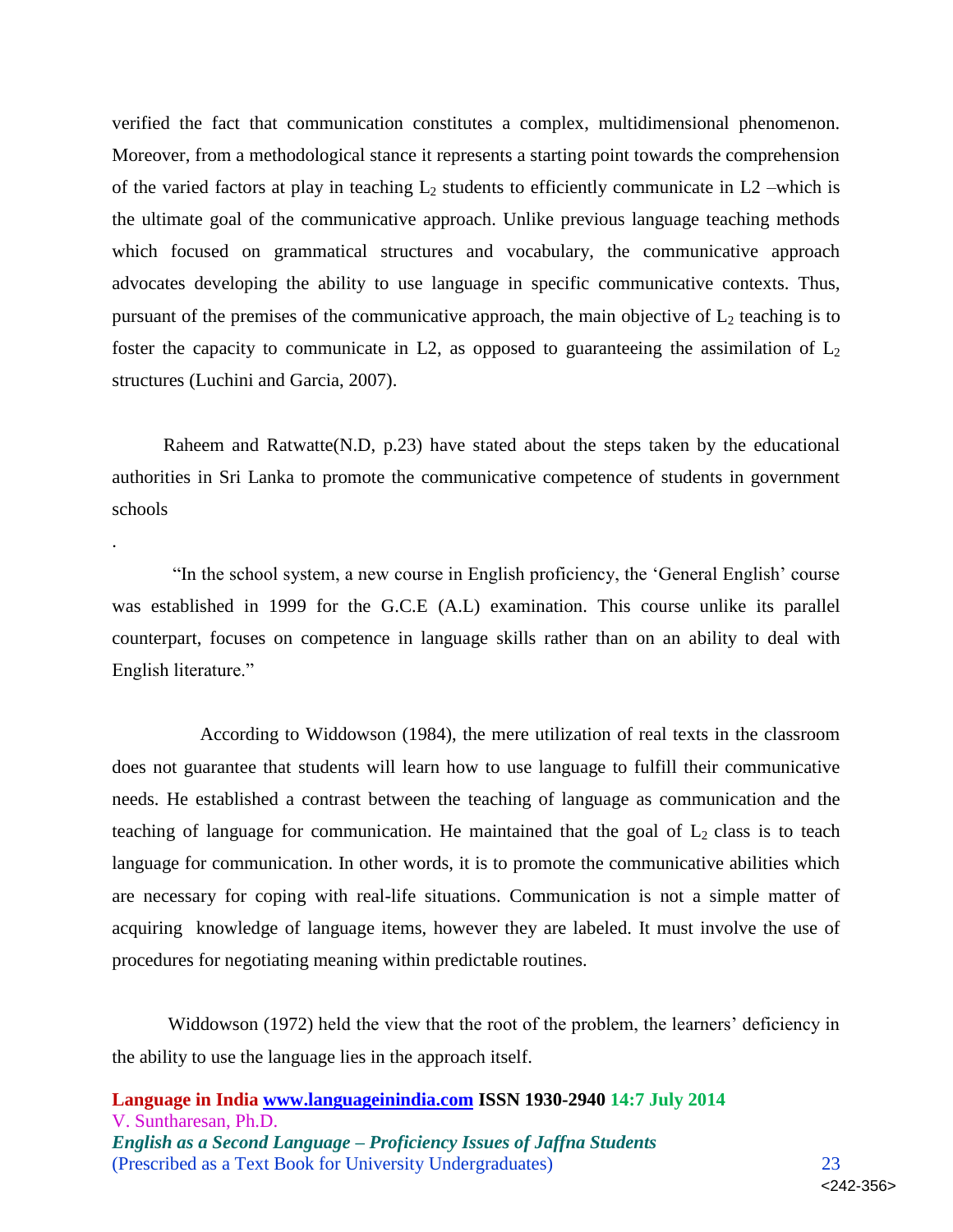According to Littlewood (1981), many aspects of language learning can take place only through natural processes which operate when a person is involved using the language for communication and the learners' ultimate goal is to communicate with others. Therefore the research designs to adopt CLT approach to improve students;' communicative competence.

 Cumaranatunge (N.D) observed that curriculum change leads to a greater focus on inservice programmes. Today, in Sri Lanka, all aspects of ESL teaching materials, methods, evaluation and teacher education are introduced. However, it is doubtful if the intended objectives of the language planners, curriculum developers and text book writers are realized in the schools. Usually in Sri Lanka curriculum change is implemented through a method called 'Cascade Model.' NIE takes the responsibility of training a small group of personnel at provincial level and then the members of this group brief the proposals to the regions through seminars. But drawbacks of this model are reported as the information regarding the proposals gets diluted and distorted in transmission. Those who are involved in the process of curriculum change are not the people who implement change at grassroots level. In order to effect change at this level more 'teacher-driven' strategies based on collaboration and problem solving which will give teachers a sense of ' ownership' are needed. Even though the current text books including the G.C.E (A.L) General English course book are intended to develop the students' communicative competence, due to the reason as discussed here, teachers fail to handle the text materials properly to reach the intended goal.

Krashen (1988) conveyed that  $L_2$  acquisition is the unconscious process of using language, not directly obtained by conscious learning. Thus the major task for a teacher is to create an environment or a setting for students to acquire English by using it through activities in class. Whether a person is a good language learner or a poor one depends largely on his/her understanding of language. To be regarded as successful language learners, students need to get the information from reading and listening, and express themselves clearly.

However the problem is how to make full use of the limited time in class to improve students' overall language competence by communicating in class. Widdowson (1978) pointed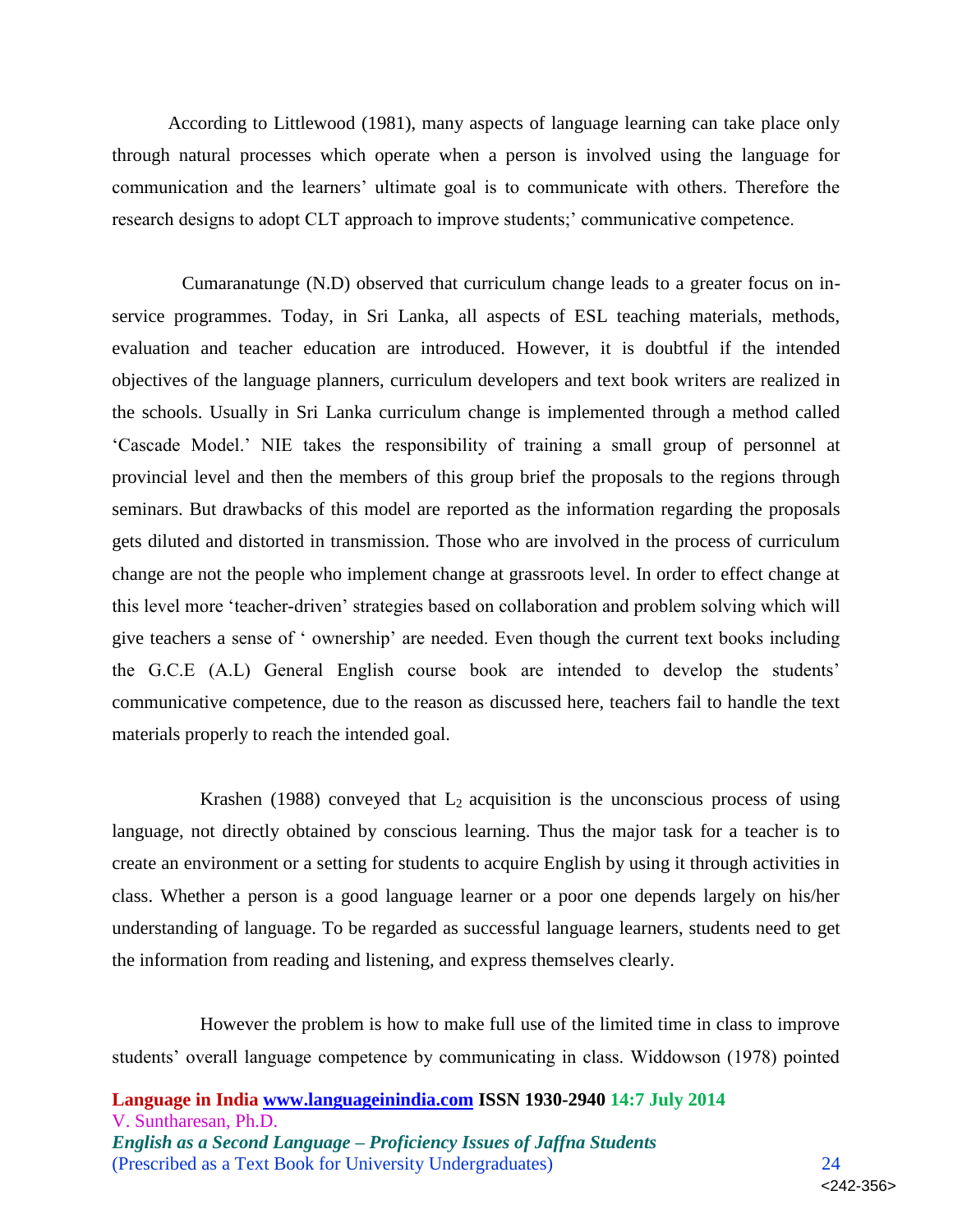out that overemphasis on grammar would lead to prevent the learners from developing their communicative competence. In grammar- translation classes teachers' detailed explanations and exercises of grammar might be a waste of time. In these classes, there is little chance for students to communicate with language.

According to Snow (1996), students learn effectively about language, when they take part actively in the communication with language rather than only passive accepting only what the teacher said. Brown (1991) noted that a language learner can and must take control of his/her own language learning and assume responsibility for his/her success or failure.

Littlewood (1981) described several distinguishing features of CLT. As communicative competence is the desired goal in CLT, meaning is paramount. In socio-cognitive perspectives, language is viewed as a vehicle of conveying meaning, and knowledge is transmitted through communication involving two parts, for example, speakers and listeners, and writes and readers, but is constructed through negotiation. As a consequence, communication is not only a matter of following conventions but also of negotiating through and about conventions themselves. It is a convention –creating as well as convention following activity.

Therefore there are three elements involved in the underlying learning theory: communication principle, task- based principle, and meaningfulness principle. Based on this perception, when applied to language learning, functional activities and social interaction activities are consequently selected according to how well they engage the learner in meaning and authentic language use; learning is interpersonal to learn to communicate; attempt to communicate may be encouraged from the very beginning; dialogues, if used, centre around communicative functions and not normally memorized; and contextualization is basic premise; drilling may occur, but peripherally; any device that helps to communicate and understand is acceptable. To some extent, that is to say, students do not simply learn the linguistic structures and grammar rules. Rather they should be actively making meaning through activities such as collaborative problem solving, writing for a purpose, discussion of topics of genuine interest, and reading, viewing and responding to authentic materials.

**Language in India [www.languageinindia.com](http://www.languageinindia.com/) ISSN 1930-2940 14:7 July 2014** V. Suntharesan, Ph.D. *English as a Second Language – Proficiency Issues of Jaffna Students* (Prescribed as a Text Book for University Undergraduates) 25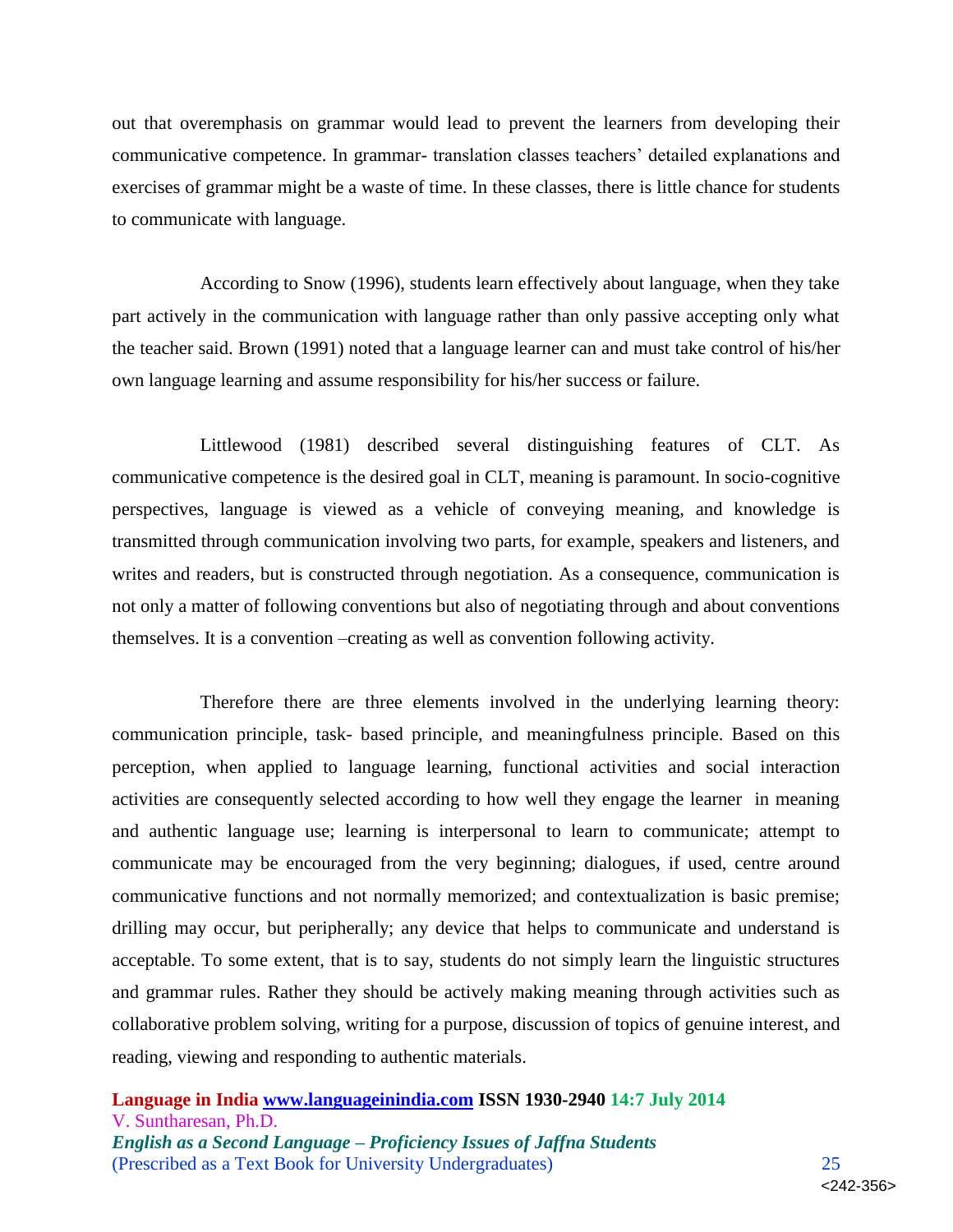Brumfit and Johnson (1979, p.118) claimed: "…..the ability to compose sentences is not the ability we need to communicate. Communication only takes place when we make use of sentences to perform a variety of different acts of an essentially social nature. Thus we do not communicate by composing sentences, but by using sentences to make statements of different kinds, to describe, to record, to classify and so on, or to ask questions, make requests, give orders etc. Knowing what is involved in putting sentences together correctly is only one part of what we mean by knowing a language, and it has very little value on its own; it has to be supplemented by a knowledge of what sentences count as in their normal use as a means of communicating."

 Canagaraja (1992:12) observed, "Presently with the sociolinguistic revolution, language teaching has further shifted emphasis from(grammatical) accuracy to (communicative) fluency. While constant practice and over-learning were encouraged by behaviourist approaches to stamp out errors, the contemporary aim is to get students to meaningfully interact with their contexts to get their communicative goals achieved with the available grammar."

Allwright (1979, p.167) claimed: "It has been accepted for many years that 'communication' is the proper aim for language teaching. More recently increasing attention has been paid to what this might mean if taken seriously. The implied charge that only lip-service has normally been paid to the aim of communication is difficult to prove, but perhaps not so difficult to accept, given that it does seem generally accepted that language teaching globally, has not led to a satisfactory level of communicative skill in the vast majority of cases. Inspection of text books and national syllabuses (as well as of actual teaching) suggests that this failure could be blamed on the apparent failure to ensure that communicative skill is adequately represented in language courses. Text books and national syllabuses, typically and for obvious reasons, present an analysis of language rather than of communicative skill. To put the position very simply, 'communication' has become fully accepted as an essential and major component of the 'product' of language teaching, but it has not yet been given more than a token place, as an essential and major component of the 'process'. A logical extension of the argument would suggest that if communication is the aim, then it should be the major element in the process."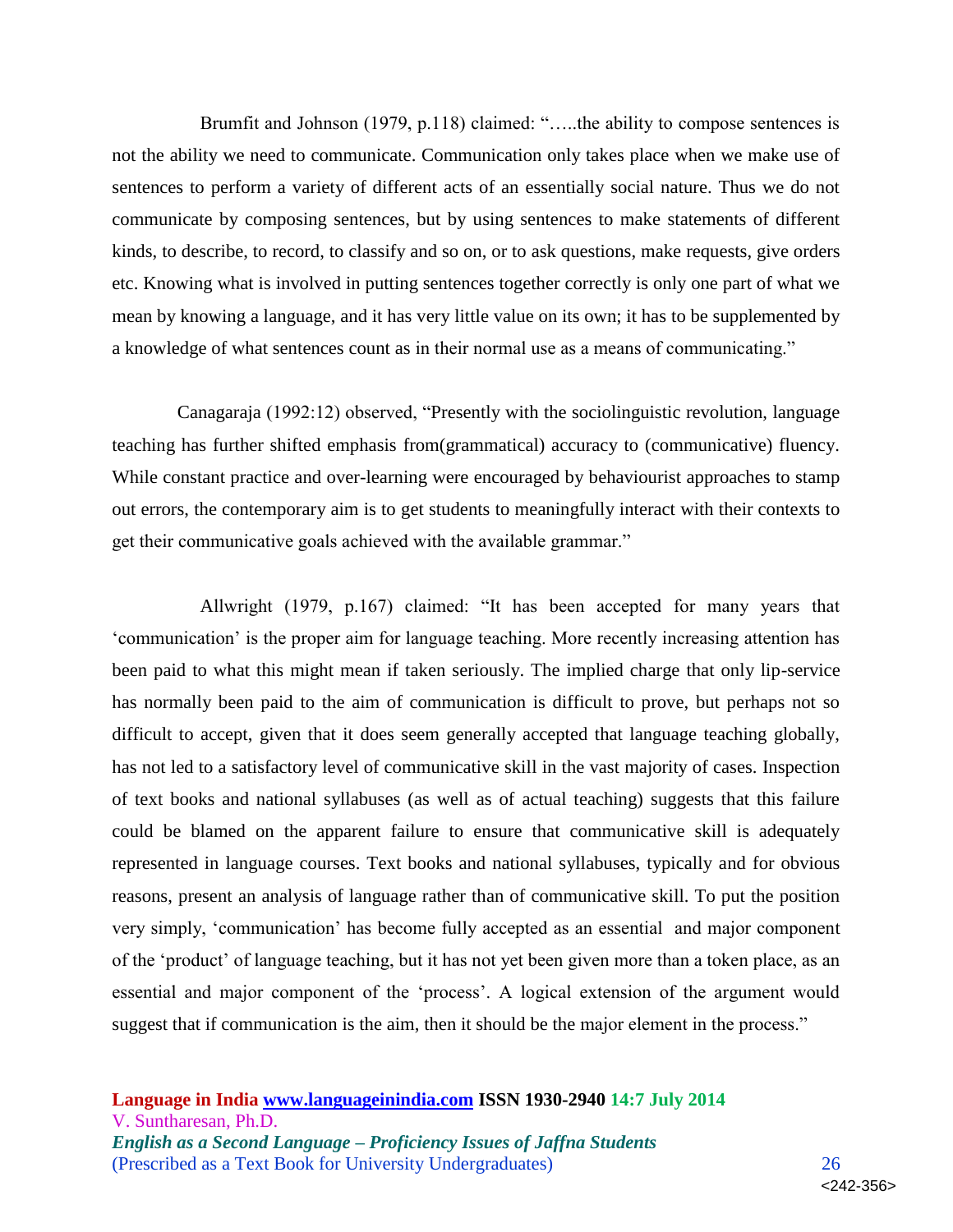Canale and Swain (1980) remarked that communicative competence was understood as the underlying system of knowledge and skill required for communication (e.g. knowledge of vocabulary and skill in using the sociolinguistic conventions for a given language) Furthermore a distinction was drawn between communicative competence and what is here labeled actual communication – the realization of knowledge and skill under limiting psychological and environmental conditions such as memory and perceptual constraints, fatigue, nervousness, distractions and interfering noises. The term actual communication is preferred here. Canale and Swain emphasized that communicative competence is an essential part of actual communication but is reflected only indirectly, and sometimes imperfectly (e.g. in random and in advertent slips of the tongue, mixing of registers) due to general limiting conditions such as those mentioned above.

Allen and Widdowson (1979) stated that in recent years English language teaching overseas has taken on a new character. Previously, it was usual to talk about the aims of English learning in terms of the so – called 'language skills of speaking, understanding speech, reading and writing, and these aims were seen as relating to general education at the primary and secondary levels. Recently, however a need has arisen to specify the aims of English learning more precisely as the language has increasingly been required to take on an auxiliary role at the tertiary level of education. English teaching has been called upon to provide students with the basic ability to use the language, to receive and to convey information associated with their specialist studies. This is particularly so in the developing countries where essential teaching material is not available in the vernacular languages. Thus whereas one talked previously in general terms of ELT, in the  $2<sup>nd</sup>$  half of the  $20<sup>th</sup>$  century we had such acronymic variants as ESP (English for special Purposes and EST (English for Science and Technology).

Moss (2005) remarked that notions about how best to teach adult English language learner have changed over the years and have been influenced by research in how second languages are learned. Today perhaps the most accepted instructional framework in adult ESL programme is communicative language teaching. The goal of CLT is to increase communicative competence, which means being able to understand and interpret messages, understand the social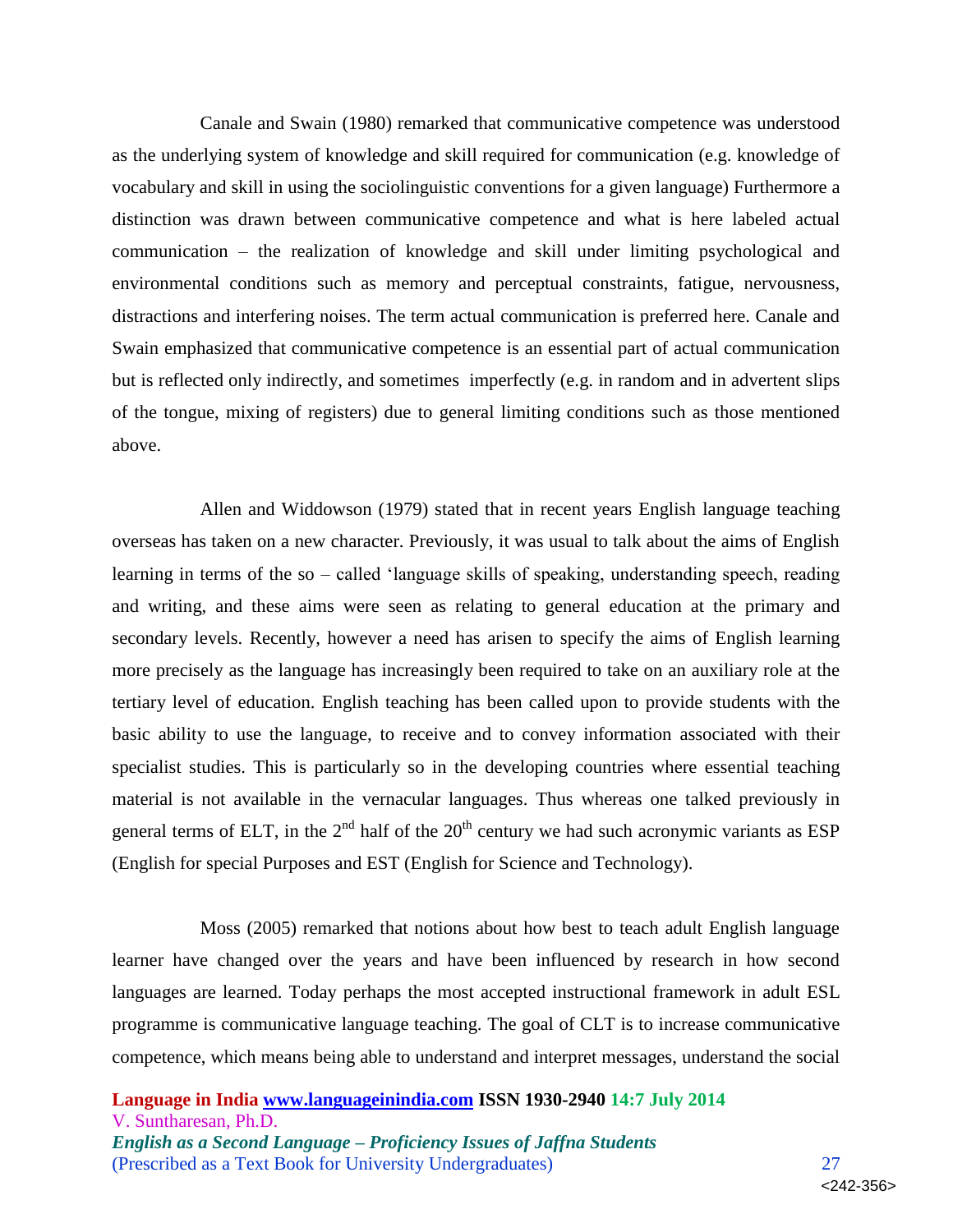contexts in which language is being used, apply the rules of grammar and employ strategies to keep communication from breaking down. With CLT, instructional emphasis shifted from grammar translation, memorization of dialogues and drills and practice of structural patterns to using language in real life contexts for meaningful purposes. Grammar practice with drills can be appropriate at certain times, but CLT demands authentic use of language, which means people interacting with other people.

The primary principle underlying CLT is that language learners need opportunities to use the language in authentic conversations. After all, daily life requires people to communicate in a wide range of contexts for many diverse purposes. This interactive view of language teaching has its roots in second language acquisition research studies that have examined how interactions contribute to second language acquisition. Studies report how negotiation of meaning an exchange between a speaker and listener to solve a comprehension problem affects what learners produce. Researchers have studied interactions between native speakers and language learners as well as interactions exclusively between language learners. They have also examined social interaction between individual and interaction that occurs in our mind (e.g. the interaction among our knowledge of the first and second languages, the context and context of a message, and our background knowledge).

Khan (2007) stressed that the purpose of any second or foreign language learning should be to enable the learner to acquire communicative competence in the target language so that he can employ the target language for performing the same functions which it performs for the members of the target speech community in everyday life. Language ability involves more than just learning grammar. Grammar and other aspects of language need to be used suitably and meaningfully for different communicative purpose. Thus the focus on learning and teaching should be on learning to use language and not on the knowledge of the language. CLT helps the learner to learn to communicate by communicating. To elaborate the difference between the focus of traditional approach and CLT an analogy of learning driving can be presented. Detailed explanations and description of various parts of the engine of a vehicle can not help a learner to drive a car unless he is actually put to driving the car by using these various parts of the engine,

**Language in India [www.languageinindia.com](http://www.languageinindia.com/) ISSN 1930-2940 14:7 July 2014** V. Suntharesan, Ph.D. *English as a Second Language – Proficiency Issues of Jaffna Students* (Prescribed as a Text Book for University Undergraduates) 28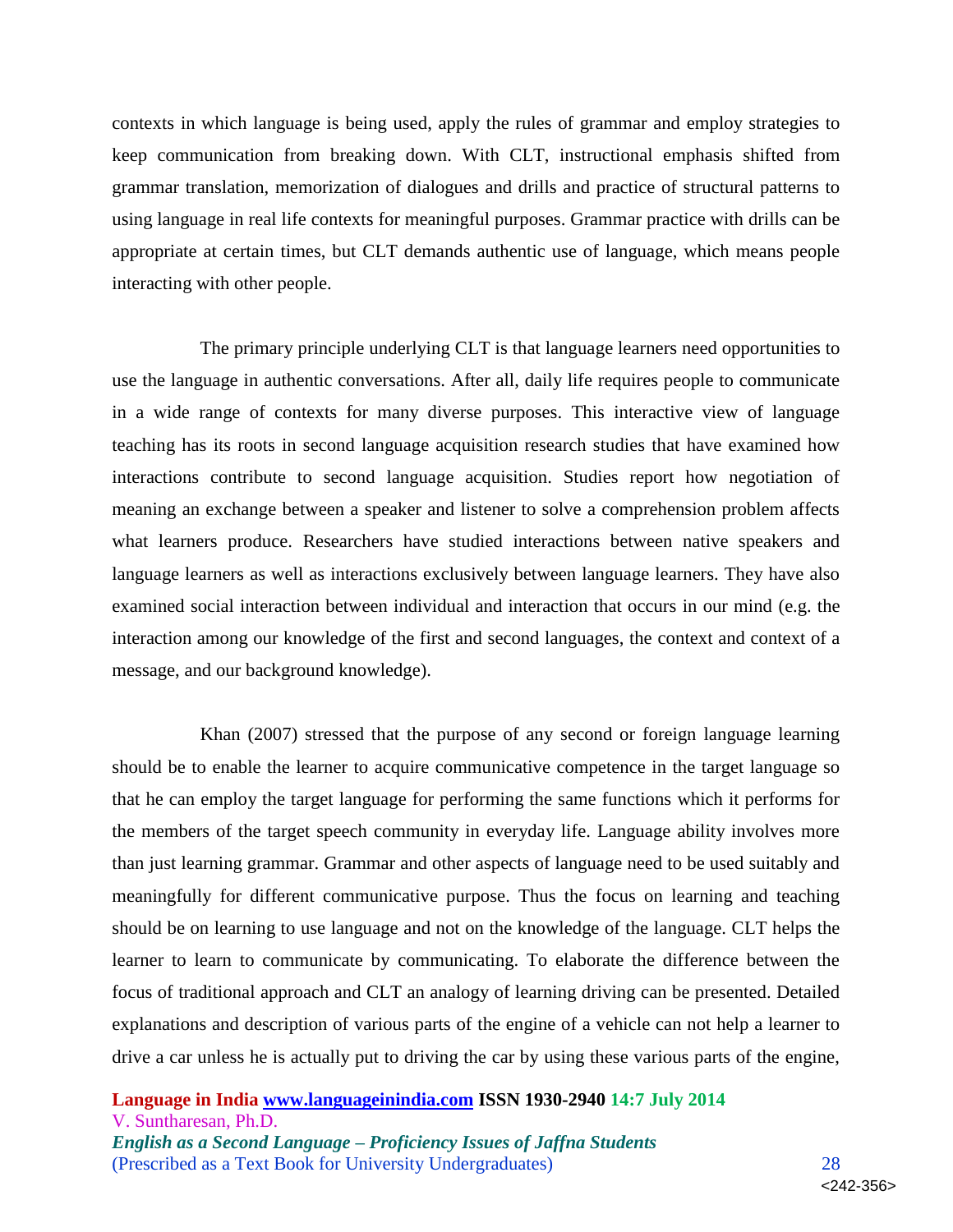and coordinating the functions of all parts of the engine. The goal of CLT is to develop communicative competence of the learner by doing the following.

It helps learner in developing skills for the spontaneous and flexible use of the linguistic system of the target language to express his meanings. It helps him in distinguishing and mastering the communicative functions of the linguistic forms of the target language. Learner develops skills and strategies for effective communication of his meanings. Learner learns the social meaning of the language forms of the target language and can put his language to appropriate use.

Thus learners in learning language through CLT, learns the meaning, functionality and use of the target language and these are the aspects which play an important part in using the language as an instrument for social interaction and functions. To realize this goal of developing learner's communicative competence CLT works on the following principles:

**Communication principle**: This principle holds that learner's participation in activities which involve real communication assists learning of the target language. The implication for the classroom practice is that everything done in the classroom should involve some kind of communication leading to the use of language. This can be realized by involving learners in activities like role – play, games and problem – solving tasks. To be truly communicative, these activities should have the quality of information gap, choice and feedback. These qualities generate the need for communication for the learners and brings into play the abilities and skills which can ultimately culminate in the development of the communicative competence in the target language.

Erton (2007) emphasized that in order to communicate successfully in the target language, the pragmatic competence of the language learner must be well developed. Thus the grammar of the target language should not be taught in isolation with its use. In this respect, it may be important to remember that grammatical competence is to recognize and produce grammar structures and rules for effective and meaningful communication. The learner should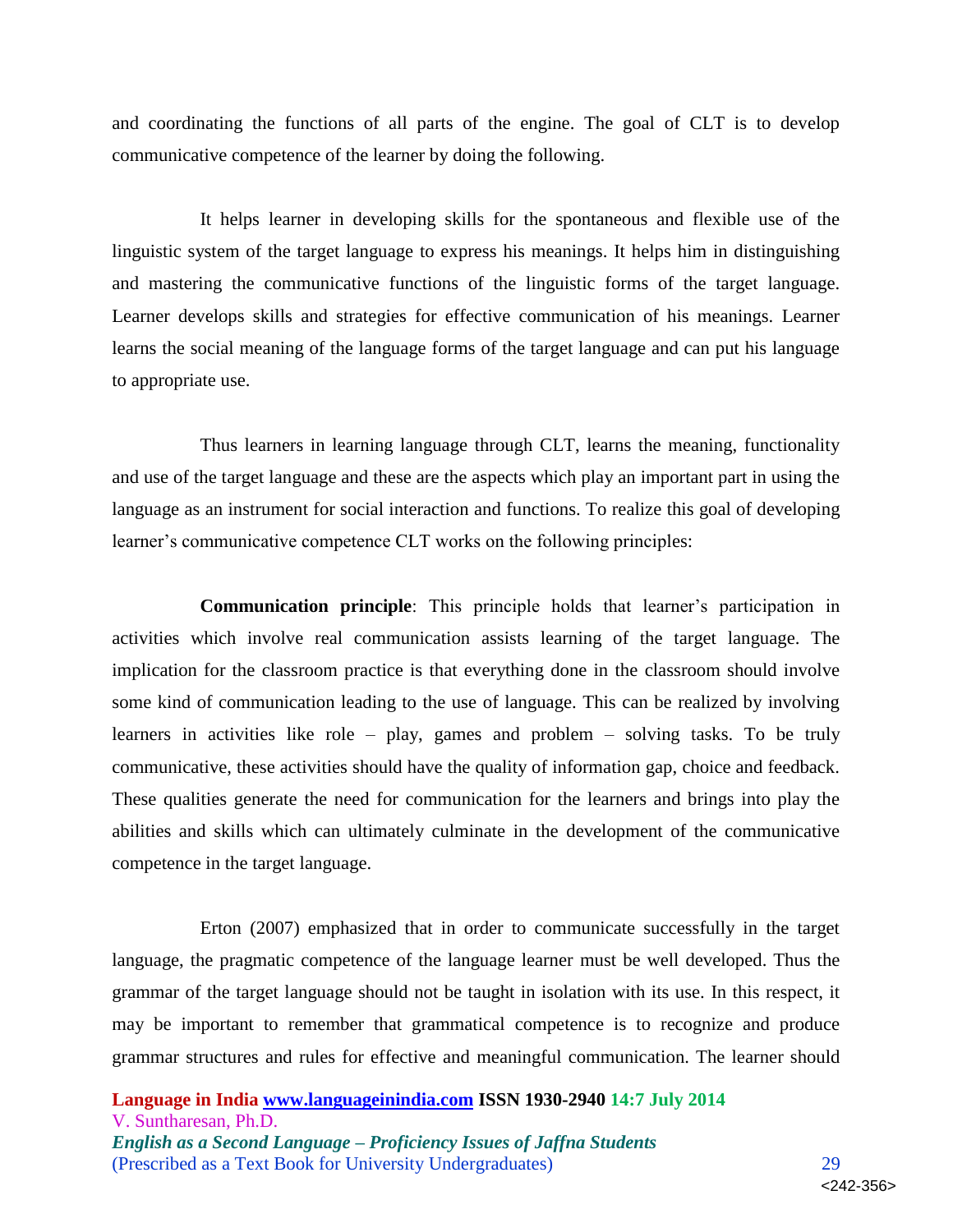have the ability to put the knowledge of the language into practice. Such an experience can take place in different communicative settings and situations. That is to say that the language course should be designed to provide learners the opportunity to learn and practice different functions of language.

This simply reflects the idea that form and function go hand in hand in language teaching. The functional study of language means, studying how language is used. For instance, trying to find out what the specific purposes that language serves for us, and how the members of a language community achieve and react to these purposes through speaking, reading, writing and listening. Therefore in order to structure a good pragmatic competence, functional study of the target language should be one of the vital goals of the language curriculum. In this way, however, the language learner not only learns to participate according in classroom discussions, but also experiences the ways of interaction in natural settings.

May (1993) observes that it is possible to distil a number of activities that are useful for pragmatic development for the foreign language teaching. Some of these have already been mentioned, however, activities aimed at raising students' pragmatic awareness should also be taken into account. The tern awareness raising is used for activities which require the development of socio pragmatic and pragma – linguistic knowledge of the language learner, a variety of tasks could be assigned to students for practice. To illustrate, students can be assigned to observe the particular pragmatic features in the spoken, written or audiovisual sources.

In this case, open observations (observing the education in a village, observing the ways of interaction at a train station) provide the opportunity to experience different context and discourse factors in the target language. Such observations enable the language learner develop his / her socio – pragmatic competence. On the other hand studying the contexts in which different functions of language are used to enable to study a combination of socio pragmatic and pragmalinguistic aspects in the target language. By focusing on what the student has learned from those observations help learners to establish the connection between pragmatic functions and linguistic forms. Such a study also enables the way to experience different social contexts

**Language in India [www.languageinindia.com](http://www.languageinindia.com/) ISSN 1930-2940 14:7 July 2014** V. Suntharesan, Ph.D. *English as a Second Language – Proficiency Issues of Jaffna Students* (Prescribed as a Text Book for University Undergraduates) 30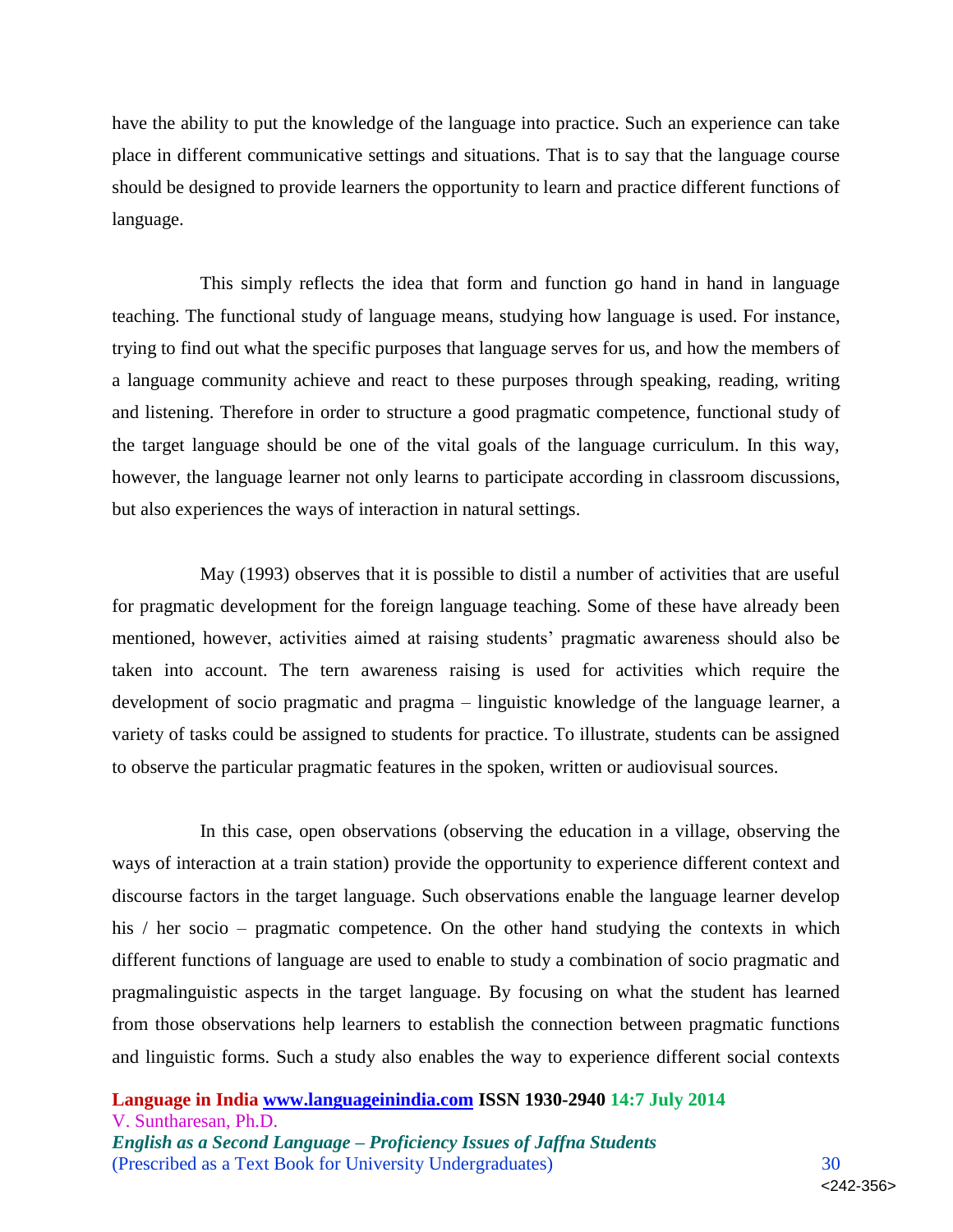and cultural meanings. Linguistic behaviour is social behaviour. People talk because they want to socialize in the widest possible sense of the world: either for fun or to express themselves to other humans or for some serious purposes, such as building a house, closing a deal, solving a problem and so on. Thus language is a tool for human beings to express themselves as social creatures and the language used in that particular context is important in terms of linguistic interaction that takes place. Such a context naturally presupposes the existence of a particular society, with its implicit and explicit values, norms, rules and laws and with all its particular conditions of life. However the actual development of the pragmatic competence is to learn to communicate meaning appropriately in the target language.

Harlow (1990) maintained that most importantly both teachers and text books alike need to emphasize to the learner that language is composed of not just linguistic and lexical elements; rather, language reflects also the social context, taking into account situational and social factors in the act of communication. Since pragmatic competence is a combination of these factors, the development of the pragmatic ability should be accepted as one of the primary teaching goals. If considered carefully, the students find the opportunity to experience language in different social contexts; they practice functions of language in a variety of interactional patterns, by using the right utterance at the right time; they learn how to be socially responsible language learners. Moreover the study of different communicative patterns not only helps students to be the active participants in the classroom but also encourage them to think critically and creatively in foreign language. In sum, language learning is a socio – cultural process which requires the application of linguistic rules in a variety of contexts, audiences and purposes. The development of the pragmatic competence is with all its aspects helps the language learners to broaden their education and shape their world views.

If the language learner does not achieve most of these goals through the language learning process, the result will absolutely be a pragmatic failure. In other words, it is the misunderstanding or the lack of the ability to understand the message uttered by the speaker. Although an utterance is grammatically well formed it may be functionally confusing or contextually inappropriate. Therefore the message conveyed by the speaker can be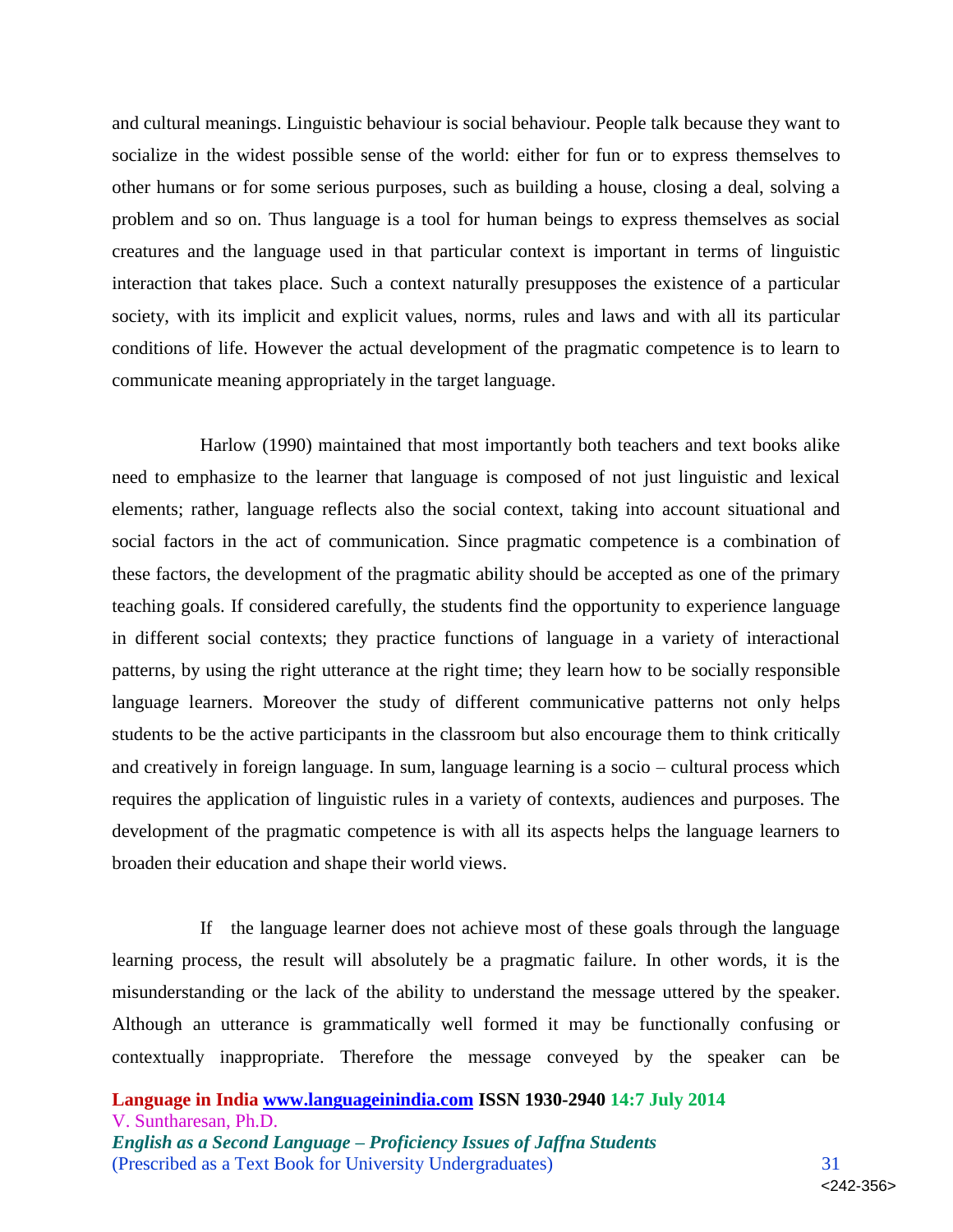grammatically accurate but because of the contextual factors the message might sound inappropriate. The reason of this inappropriateness can result from social factors (traditions, customs, values, etc.), the lack of interpersonal skills, cultural differentiations, lack of critical and creative thinking etc. Therefore, it should be borne in mind that the development of the pragmatic competence in language learning and teaching today is very indispensable, because pragmatic competence not only shapes the world view of the individual through language but also provides teachers the opportunity to better understand their students by keeping in mind the necessary interactional, psychological, social and cultural factors in language teaching pedagogy.

Sunthareswaran (2004:169) noted the negligence in the part of teachers in adopting proper methods in the classroom in Jaffna schools. "For school students, school text books are used and for the others Head Way series, Oxford English Course and Grammars books of different types are used. Some of their own materials in these classes are mostly based on traditional methods of teaching."

Krishnaswamy, Verma and Nagarajan (1992, pp.  $20 - 21$ ) argued that grammatical knowledge alone is not enough to help us participate effectively in communicative situations. In addition to knowing the forms of a language, one must know the following in order to communicate appropriately.

The socio-cultural situation: the attitudes, values, conventions, prejudices and preferences of the people who use the language.

The nature of the participants: the relationship between the speaker / speakers, and the hearer / hearers, their occupation, interests, socio – economic status, etc. The role of the participants : the relationship in the social network , like father – son, teacher – student, boss – subordinate, doctor – patient etc.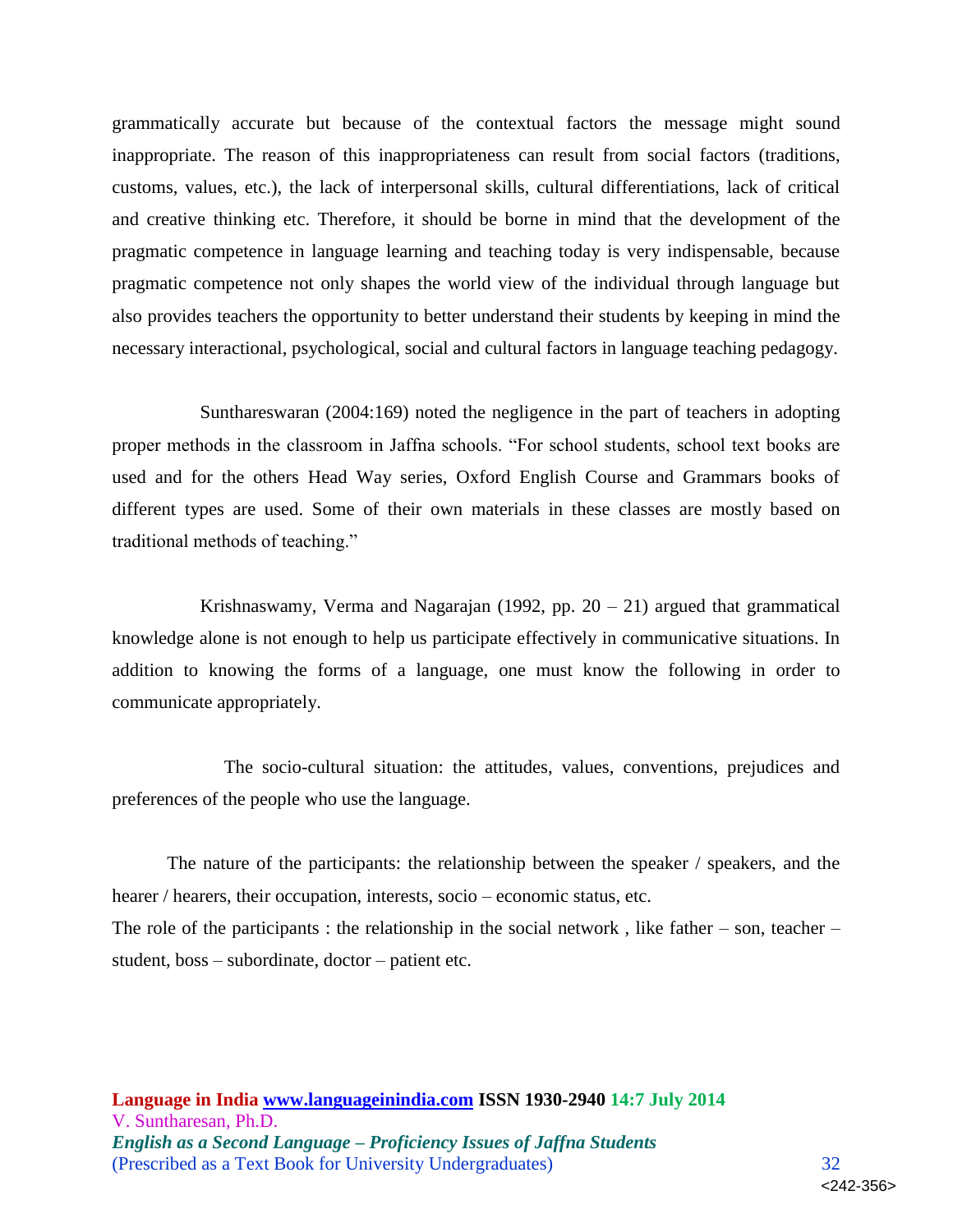The nature and function of the speech event: whether it is a face  $-$  to  $-$  face talk for persuasion, confrontation etc or a casual conversation, or a request in a formal situation or a telephonic conversation, etc.

The mode (medium) of communication: spoken or written or reading from a written script or unprepared speech, etc.

Chomsky's notion of linguistic competence does not capture all the factors mentioned above. Even as late as 1980, Chomsky claimed:

"By 'grammatical competence' I mean the cognitive state that encompasses all these aspects of form and meaning and their relation including underlying structures that enter into that relation which are properly assigned to the subsystem of the human mind that relates representations of form and meaning …. Pragmatic competence underlies the ability to use such knowledge along with the conceptual system to achieve certain ends or purposes .... I assume that it is possible in principle for a person to have full grammatical competence and no pragmatic competence, hence no ability to use a language appropriately though its syntax and semantics are intact." (Chomsky, 1980. p.59 as cited in Krishnaswamy, Verma and Nagarajan, 1992, p. 21).

Hymes (1971, as cited in Krishnaswamy, Verma and Nagarajan, 1992. p.21) on the other hand said that one who studies language should be able

"… to account for the fact that a normal child acquires knowledge of sentences, not only as grammatical, but also as appropriate. He or she acquires competence as to when to speak, when not, and as to what to talk about with whom, when, where, in what manner. In short, a child becomes able to accomplish a repertoire of speech acts, to take part in speech events and to evaluate their accomplishment by others."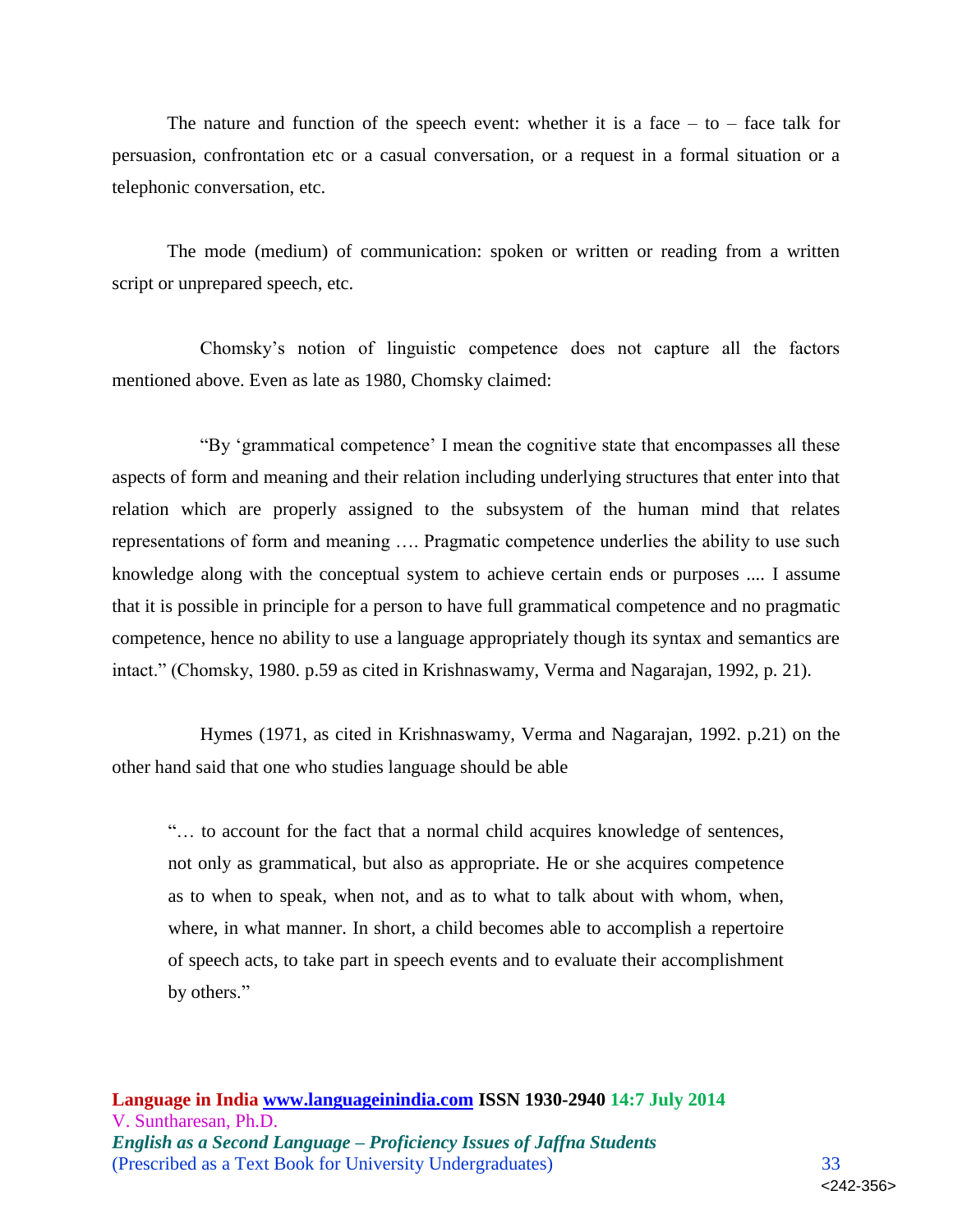Sunthareswaran (2004) explained about certain drawbacks in the Sri Lankan educational system which inhibits the promotion of communicative competence among students. The text series 'Let's learn English' used in the primary classes in Sri Lankan schools aims to promote communicative skills. In the foreword to these series it is stated "This new series of text books-Let's learn English will promote formal learning of English by strengthening the communicative abilities of the pupils." Yet sometimes these text books do not reach students in time and in most schools there is a dearth of competent English teachers and in some schools the methods employed and the approaches to teaching of English have been found to be unsuccessful.

#### **Teaching / Learning in Real World Contexts**

Engaging students in activities which are closely related to their day  $-$  to  $-$  day experience may be effective means to develop their communicative competence. Such activities may provide exposure as well as motivation for interaction among them and between the teacher and them. Learning environment which is relevant to the familiar experience of students will make them actively take part in the classroom sessions. It is believed that it will enable them to communicate in the target language outside the classroom with confidence and fluency. In this section, some views of linguists which endorse the notion that teaching / learning in real world context would give ample opportunities for learners to use the language meaningfully and appropriately sociolinguistically, are presented.

Palmer (n.d. as cited in Rivers, 1983) suggested what he called communication practice drills. In communication practice drills, the students find pleasure in a response that is not only linguistically acceptable, but also conveys information personally relevant to himself and other people. He maintained that the most powerful technique at the teacher's disposal is his ability to verbally create situations which could be relevant to the students' own life and then to force the students to think about the meanings and consequences of what he would say in such situations.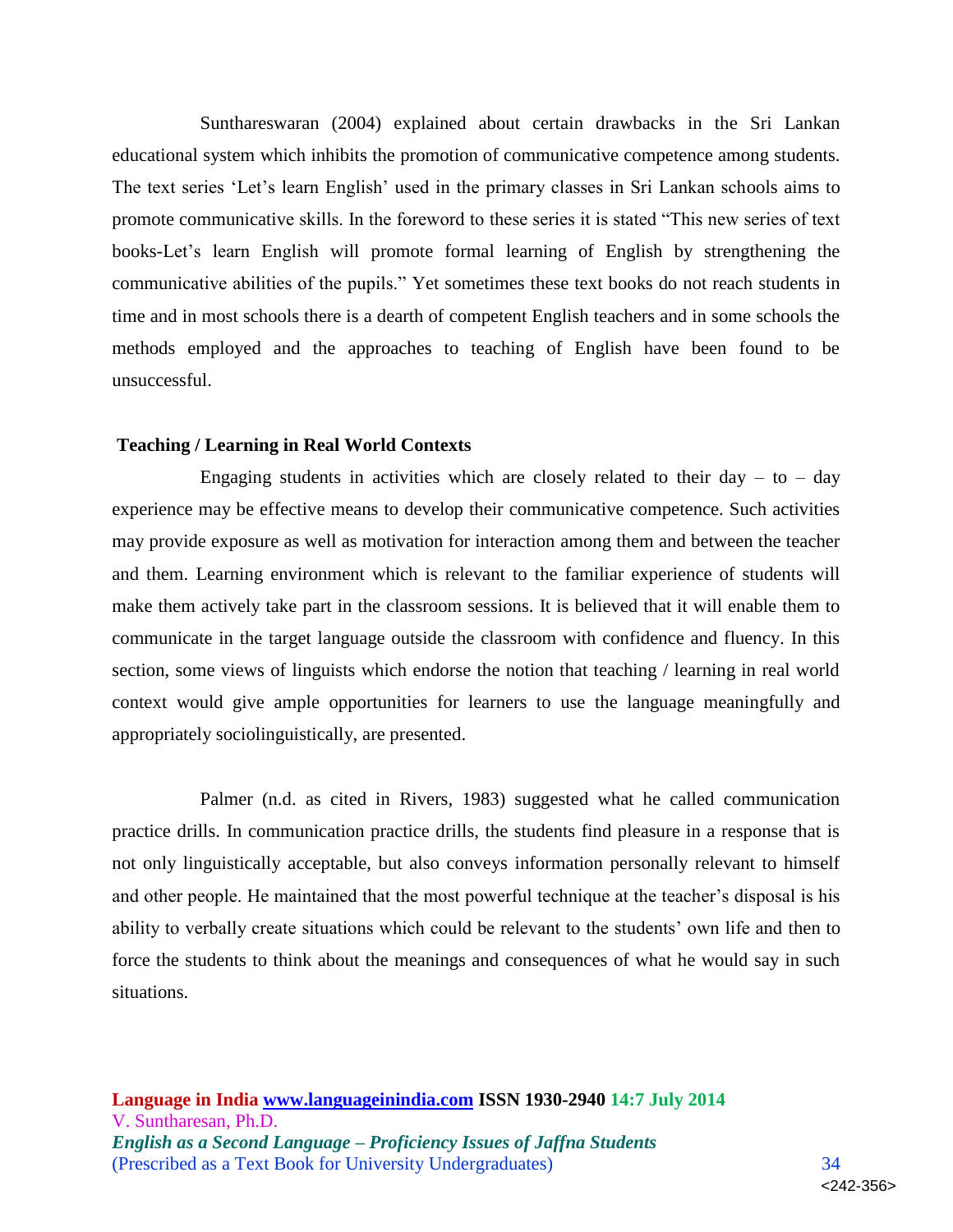Khan (2005) claimed that CLT theory proposes a focus on learning; it holds that learning is likely to happen when classroom practices are made real and meaningful to learners. CLT sets the goal of language learning to use the language effectively for learners' real communication needs. This goal is consistent with the long – term goal if not the immediate goal, of English language instruction in many contexts of the world. Thus while teachers in many parts of the world may reject the CLT techniques transferred from the west, it is doubtful that they reject the spirit of CLT.

Newmark (1968 as cited in Brumfit and Johnson, 1979, p. 163) stressed that since the actual classroom is only one small piece of the world in which we expect the learner to use the language, artificial means must be used to transform it into variety of other pieces; the obvious means for performing this transformation is drama – imaginative play which has always been a powerful educational device both for children and adults. By creating a dramatic situation in a classroom in part simply by acting out dialogues, but also in part by relabeling objects and people in the room to perform for imaginative role-playing – the teacher can expand the classroom indefinitely and provide imaginatively natural contexts of the language being used.

Rivers (1983) wrote that in recent writings on second language teaching, there has been increasing emphasis on communication and what have been called communication skills. Participation in the drill can be innovation: providing for practice in the repetition and variation of language segments, but with simultaneous practice in selection, as students express their own meanings and not those of a text book writer. Practice in selection should not be considered a separate activity for advanced classes: it can and should be included in class work from the very first lesson. The more students are interested in an activity in the target language, the more they feel the desire to communicate in the language and this is the first and the most vital step in learning to use language forms spontaneously.

Unlike activities in traditional settings, communicative activities are meaningful (Nunan, 1991). They incorporate many features of authentic communication such as information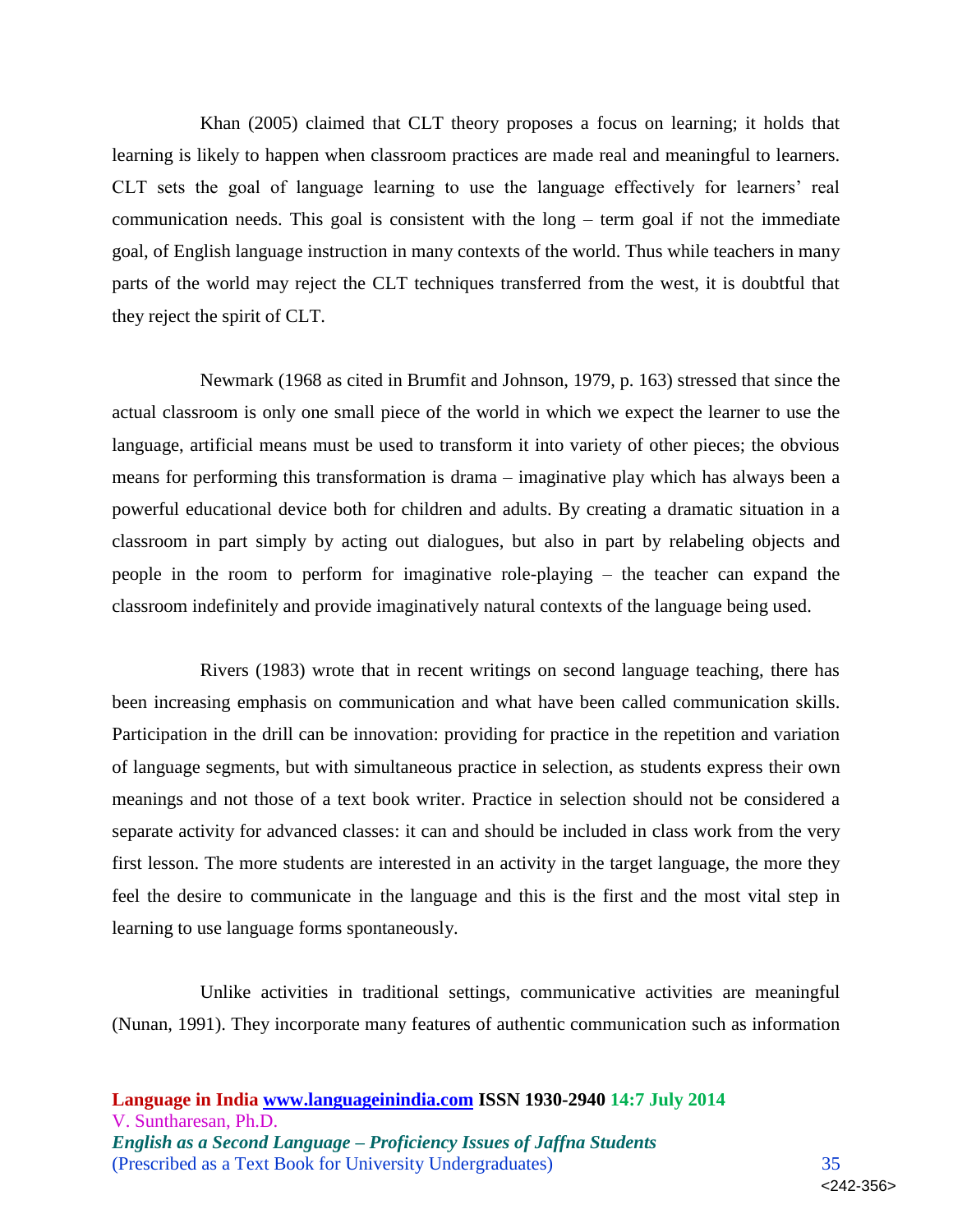gap, choice and feedback. They enable learners to negotiate the meaning, to nominate a topic and to follow up as opposed to mechanical drills which allow learners little more than responding.

Group work and pair work are maintained to maximize students' involvement in practicing genuine communication as well as to increase student – talk time (Long, 1977).

Larsen Freeman (2000) pointed out that in the communicative language classroom, the learner is more than a passive recipient : she/he is an active participant. The communicative teacher, in turn is an initiator of situations which engage learners in language production: a facilitator of the process of communication as well as its participant.

Chaudron (1977) illustrated that the new roles for teachers and students consequently create a new classroom atmosphere drastically distinguished from that existing in the traditional setting. CLT promotes a cooperative learning environment where teachers and learners support each other, and work together. In this environment, students have no fear of failure and they feel free to communicate. This also means that errors in communicative language classroom are treated differently. The traditional way of correcting learners' every single error immediately doesn't let them understand their mistakes. Moreover, it suppresses learners' motivation to speak out. On the other hand, error correction in the communicative language instruction facilitates language acquisition by taking the form of clarifications confirmations.

Allwright (1979) held the view that in contrast to the grammar – based methodology in which primary emphasis is on mastering grammatical rules, the main concern of the communicative approach is how to use those grammatical rules to produce a meaningful language. Put simply, communicative competence is on target. This shift in a focus from form to function has brought a lot of changes in language classroom instruction. In the classroom where the set goal is to develop learners' abilities to monitor the language, opportunities are provided to engage students in using real communication. That is to say, communicative activities are promoted.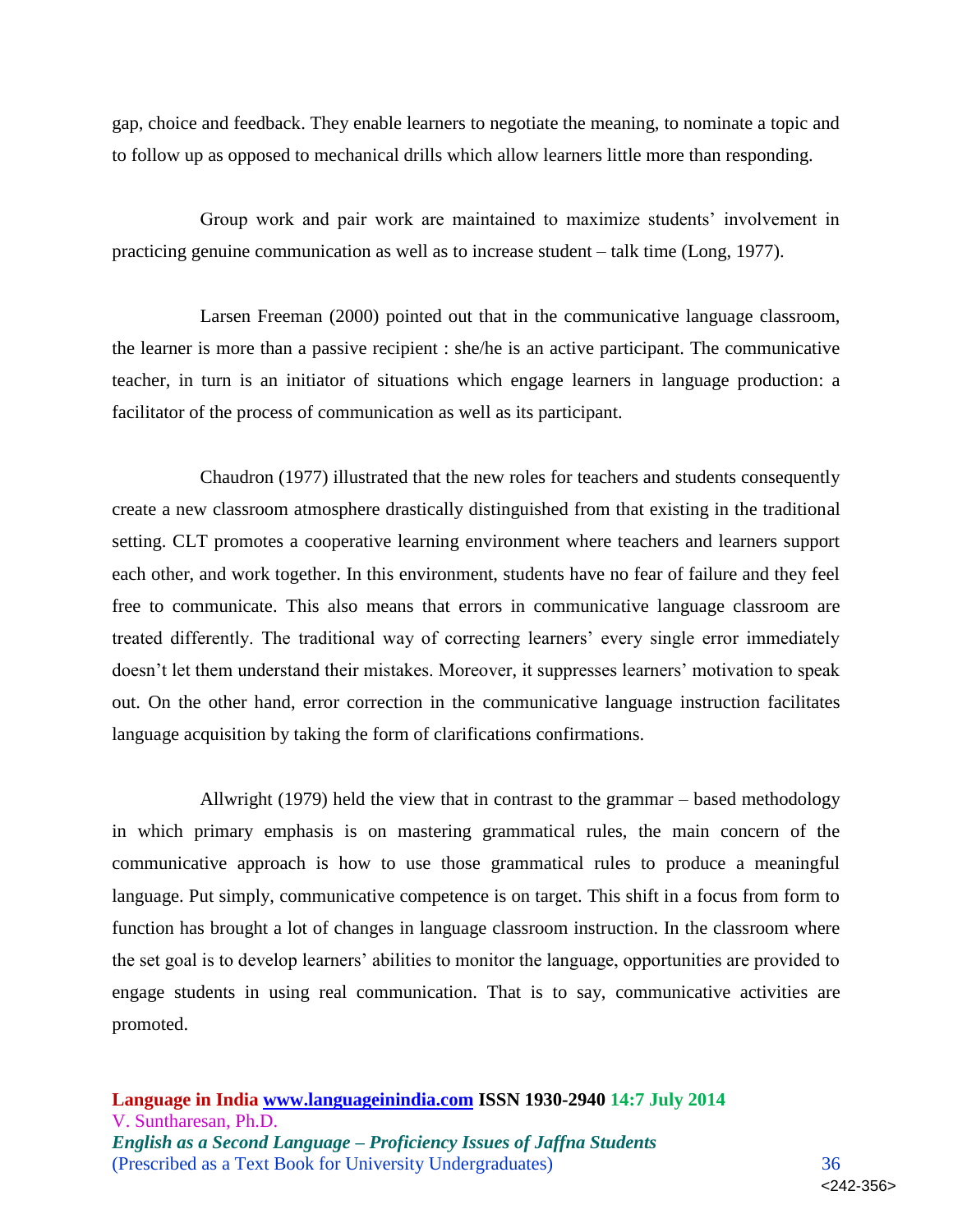# **Negative Concepts of CLT**

Several studies have pointed out some problems in implementing CLT, including lack of proper teacher training, teachers' traditional perceptions of the English language teaching, lack of appropriate teaching and learning materials as well as teaching equipment, grammar based examinations and syllabuses, lack of teachers' contribution to designing an innovation, learners' resistance to new methodologies, teachers' low English proficiency, large classes and needs for the English language.

Duquette (1995) noted that despite the use of CLT approaches in schools for over three decades, claims are still being made that CLT approaches are not effective in elementary and secondary classrooms and that many teachers remain uncertain about the concept of CLT and about implementing it in classroom. Such claims have been indeed a constant refrain in the CLT literature over the last twenty years. Communicative classrooms are rare and that while most teachers profess to be following a communicative approach, in practice, they are following more traditional approaches. In a parallel line of thought, Thornbury (1998) claimed that "from a communicative approach, CLT (in classroom usage) is not only weak but very weak" (p. 110), a judgment based on his observation of EFL classrooms in elementary and secondary schools and pre- and in-service teacher education courses over 20 years. A similar comment surfaced again in 2002: "Despite the theoretical development of communicative language teaching, understanding among practitioners remains limited. Moreover a growing number of studies indicate that classrooms in which CLT is effectively used are rare" (Sato, 2002, p.41).

Misconception about CLT or the pessimistic attitude toward CLT is a purely owing to the failure in educational policies in organizing necessary training for teachers to adopt CLT approach in ESL classrooms, making CLT based teaching materials and student work books available and a lack of clear perception about the actual objective of CLT among teachers.

 Further, as far as the schools in the Jaffna district are concerned, educational authorities are not interested in conducting periodical monitoring to find out which type of teaching method is followed by teachers of English. Hence teachers take the liberty of having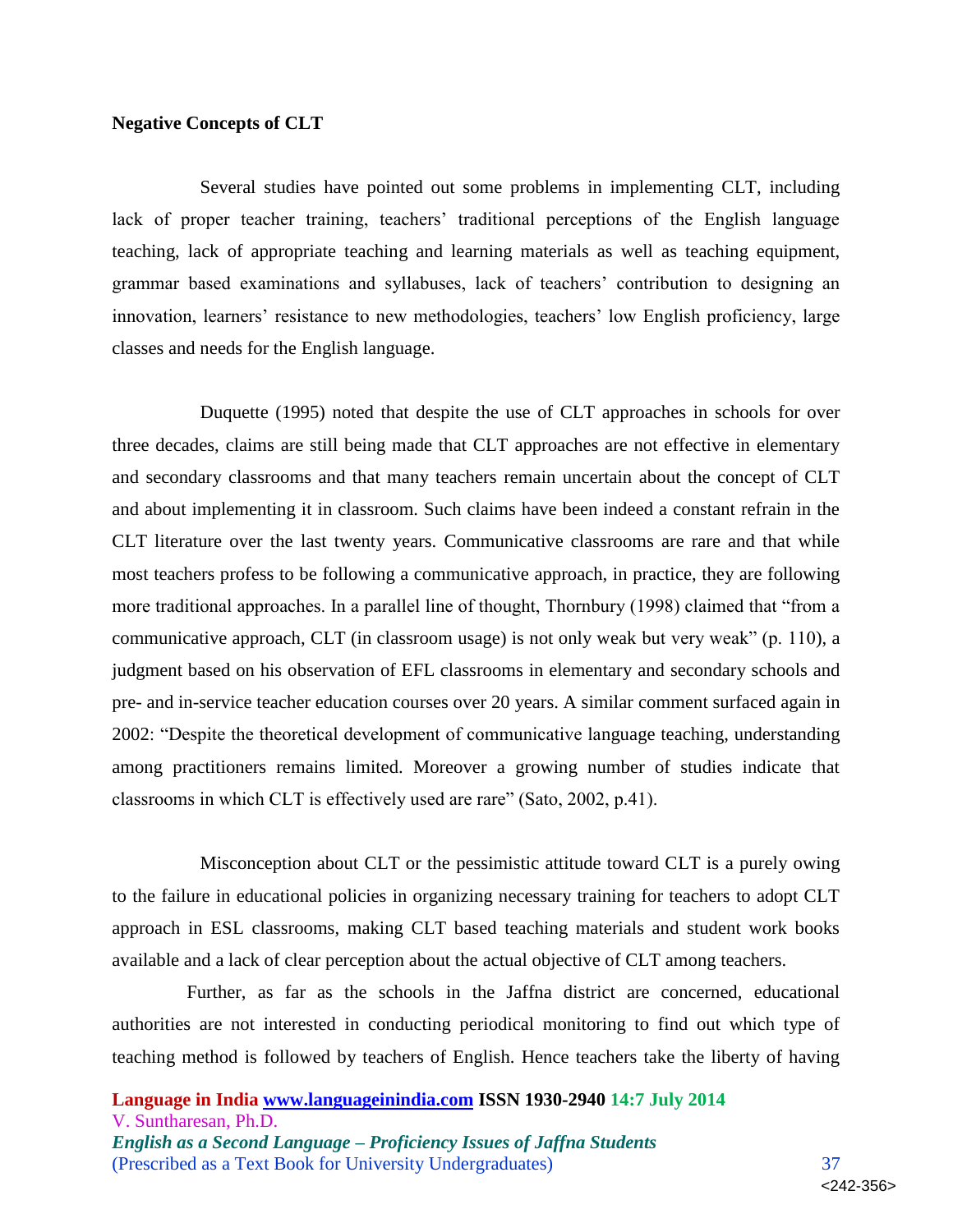their own choice of methodology. In fact, communicative language teaching would be thoroughly successful if proper and regular training in handling CLT classes is provided to teachers, carefully and thematically designed text books are made available to teachers in time, and seminars and workshops are periodically arranged to enable teachers to attain a better understanding and rationale behind CLT approach.

There is another argument put forward by Grenfell and Harris (1999) who have claimed that CLT describes competence or proficiency or what it consists of, but is not, itself, a means to acquiring it. They argue that statements of the type "Using skills is the means to learning them and learning is the means to their use" (p. 28), are circular. Their circularity makes them devoid of any meaning that can be used practically by teachers in classrooms.

In the view of the author, the above argument that CLT fails to enable students to acquire the language, becomes invalid. In fact, CLT approach recommends the introduction of real life situations in the ESL classrooms with the sole intention of motivating the students to use the second language in a natural environment as they use their first language.

A third reason for the alleged drawback of CLT is associated with the contexts in which it has been used. In some Asian context, there has been only a partial acceptance by the teachers of the legitimacy of CLT, which is a predominantly Euro – centric approach to language teaching. Anderson (1993) and Chowdhury (2003) opposed the practice of CLT, stating that it challenges traditional cultural beliefs and values and is at odds with traditional relationships between teachers and students.

The above deficiency of the CLT may be accepted. In order to overcome this issue, the author suggests that native cultural elements and conventional models need to be incorporated into the syllabus of CLT to be adopted in the local context. In this manner, the possible culture shock the students may suffer in the language class due to the cultural variation between the natives and foreigners could be eliminated.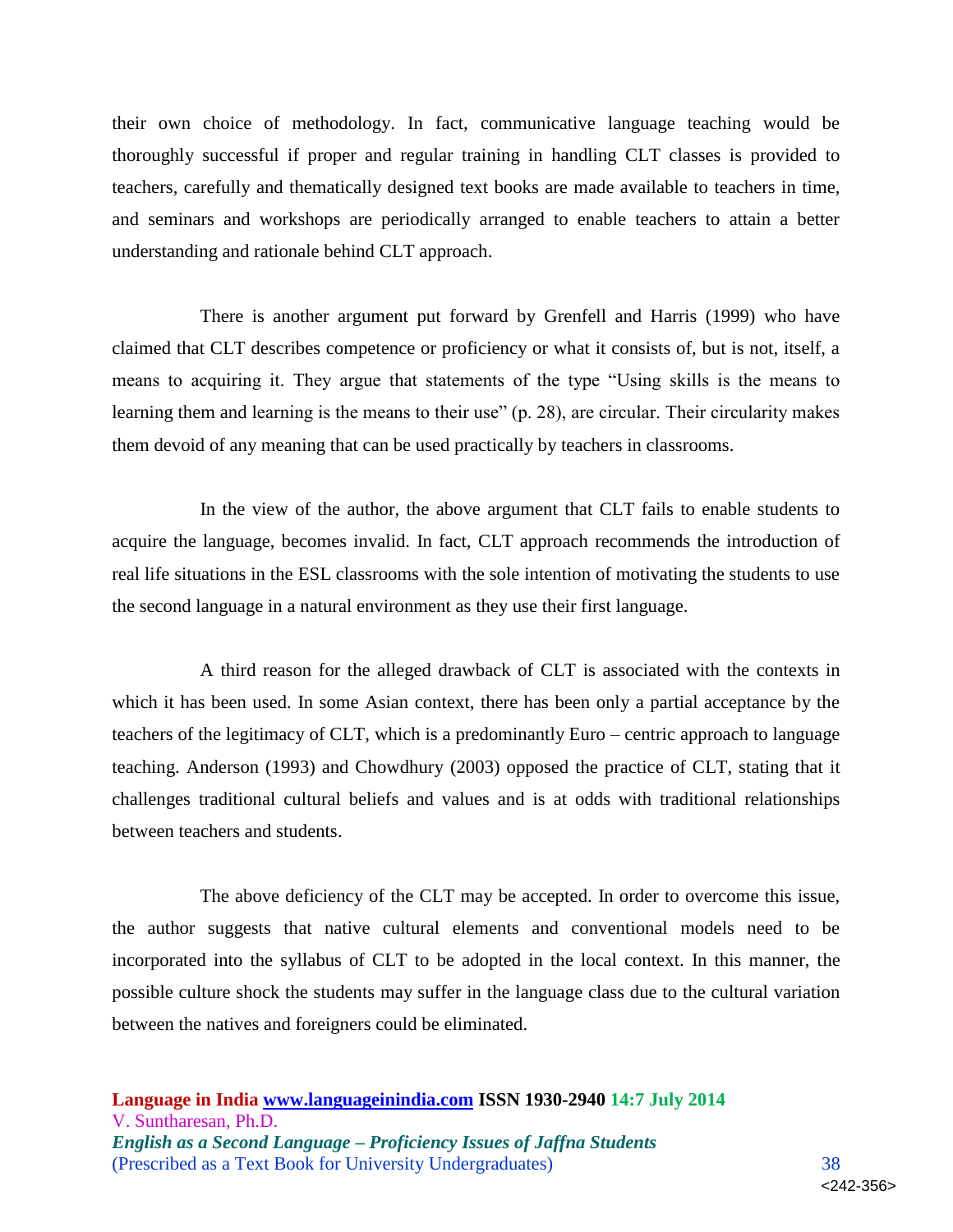Stern (1992) argued that despite outstanding characteristics, CLT needs appropriate vocabulary for functional language use but it gives little guidance about how to handle vocabulary. However it has been realized that more exposure to language and practice with functional communication will not ensure the proficiency in language learning.

Therefore the best way to handle the ESL classes is to include an effectively worked out selection of vocabulary, according to frequency and an instruction methodology that encourages a meaningful engagement with words.

# **Significance of Tasks in CLT**

The growing interest in tasks originates largely from the communicative approach to language teaching. Almost everything that is performed in the classroom is underpinned by beliefs about nature of language and about language learning. Dramatic shifts in attitude towards both language and learning can be observed in recent times. This has sometimes resulted in contradictory messages in teaching profession which in turn has created confusion.

It has been acknowledged that language is more than simply a system of rules. Language is regarded as a fertile source for the creation of the meaning. In the process of learning, one is expected to understand clearly the distinction between "learning what" and "knowing how". In other words, one should distinguish between knowing various grammatical rules and have the ability to use the rules effectively and appropriately when communicating.

Pedagogically, task based language teaching has strengthened the following principles and practices.

- A need based approach to content selection.
- An emphasis on leaning to communicate through interaction in the target language.
- The introduction of authentic texts into the learning situation.
- The provision of opportunities for learners to focus, not only on language, but also on the learning process itself.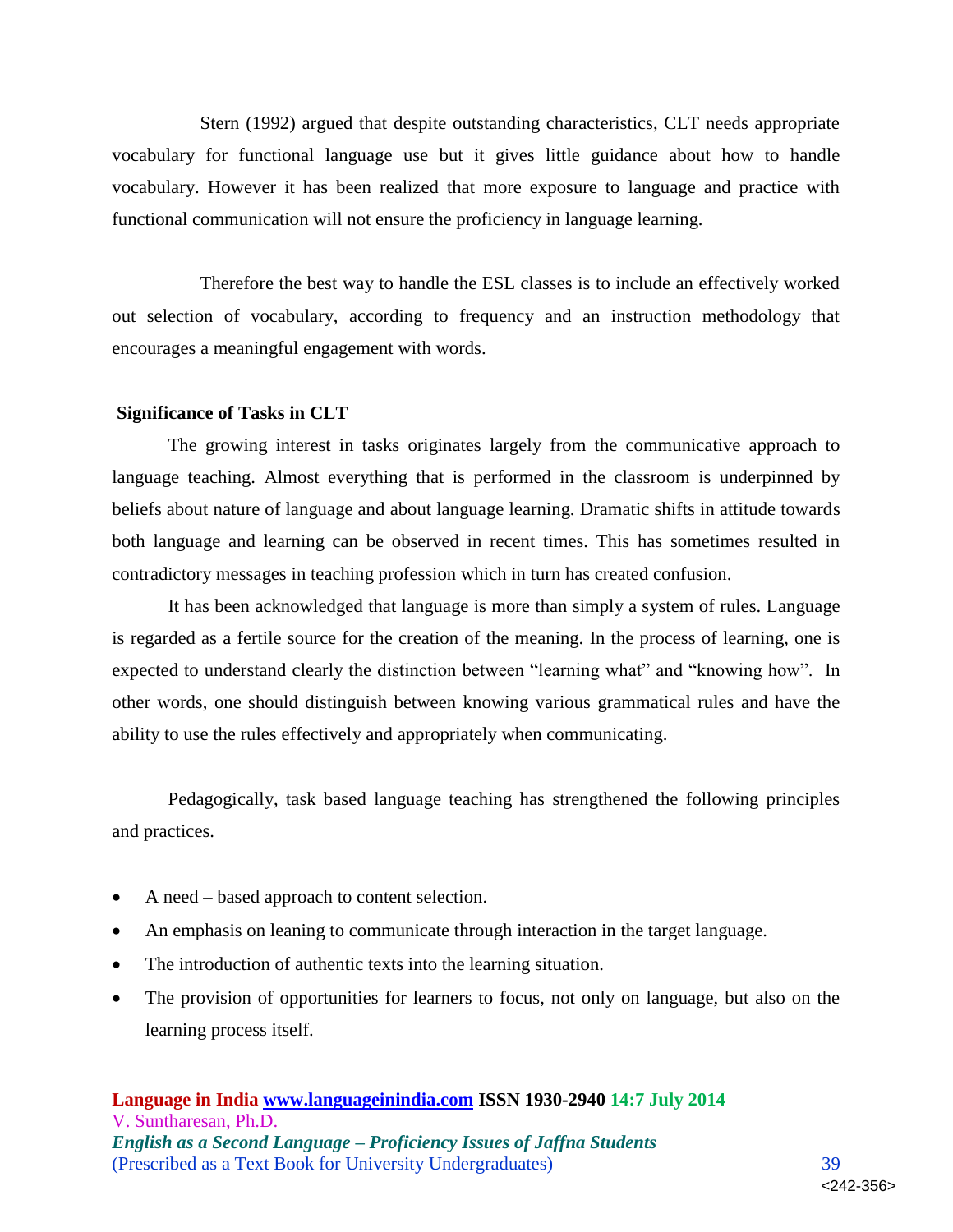- An enhancement of the learners' own personal experiences as important contribution elements to classroom learning.
- The linking of classroom language learning with language use outside the classroom.

(Nunan, 2006, p. 3)

Such task-based language teaching is believed to develop language acquisition by (a) providing learners with opportunities to make the language input they receive more comprehensible, (b) furnishing contexts in which others can understand and (c) making the classroom closer to real-life situations.

### **Definition of Tasks**

Tasks have been defined in various ways. Nunan (2004) drew a basic distinction between real world or target tasks and pedagogical tasks. Target tasks refer to uses of language in the world beyond the classroom. Pedagogical tasks are those that occur in the classroom.

The following is another definition of pedagogical task.

"… any structured language learning endeavour which has a particular objective, appropriate content, a specified working procedure, and a range of outcomes for those who undertake the task. 'Task' is therefore assumed to refer to a range of work plans which have the overall purposes of facilitating language learning – from the simple and brief exercise type, to more complex and lengthy activities such as group problem  $-$  solving or simulations and decision  $-$  making" (Breen, 1987, p.23).

This definition appears to be very broad and it implies that just about anything the learner does in the classroom qualifies as a task. In fact, it can be used to justify any procedure at all as 'task – based', and as such, is not particularly helpful.

Ellis (2003, p. 16) defined task thus.

**Language in India [www.languageinindia.com](http://www.languageinindia.com/) ISSN 1930-2940 14:7 July 2014** V. Suntharesan, Ph.D. *English as a Second Language – Proficiency Issues of Jaffna Students* (Prescribed as a Text Book for University Undergraduates) 40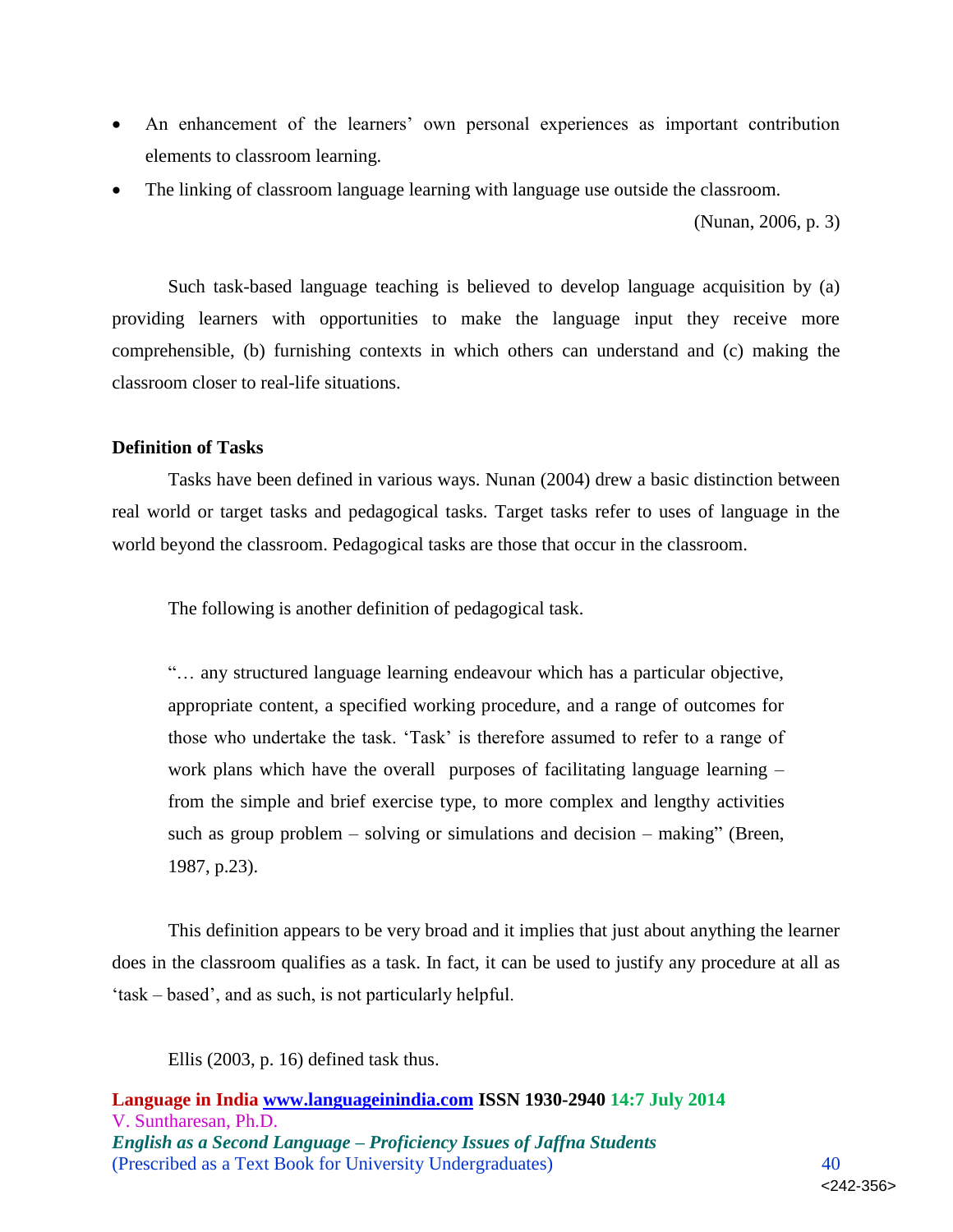"A task is a work plan that requires learners to process language pragmatically in order to achieve an outcome that can be evaluated in terms of whether the correct or appropriate propositional content has been conveyed. To this end, it requires them to give primary attention to meaning and to make use of their own linguistic resources, although the design of the task may predispose them to choose particular forms. A task is intended to result in language use that bears a resemblance, direct or indirect, to the way language is used in the real world. Like other language activities, a task can engage productive or receptive, and oral or written skills and also various cognitive processes".

Nunan (2006, p. 5) defined task in the following manner:

"A task is a piece of classroom work that involves learners in comprehending, manipulating, producing or interacting in the target language while their attention is focused on mobilizing their grammatical knowledge in order to express meaning, and in which the attention is to convey meaning rather than to manipulate form. The task should also have a sense of completeness, being able to stand alone as a communicative act in its own right with a beginning, middle and an end".

Lambert (2004, p. 18) maintained that "Communicative tasks are some pedagogical tasks which are effected through a planned diversion in the information held by learners, and which usually approximate to some extent to a real world task which learners will encounter outside the classroom. The need to share information requires learners to communicate functionally in a second language and the link with the real world enables them to acquire task specific language and skills."

# **TBLT (Task Based Language Teaching) and CLT**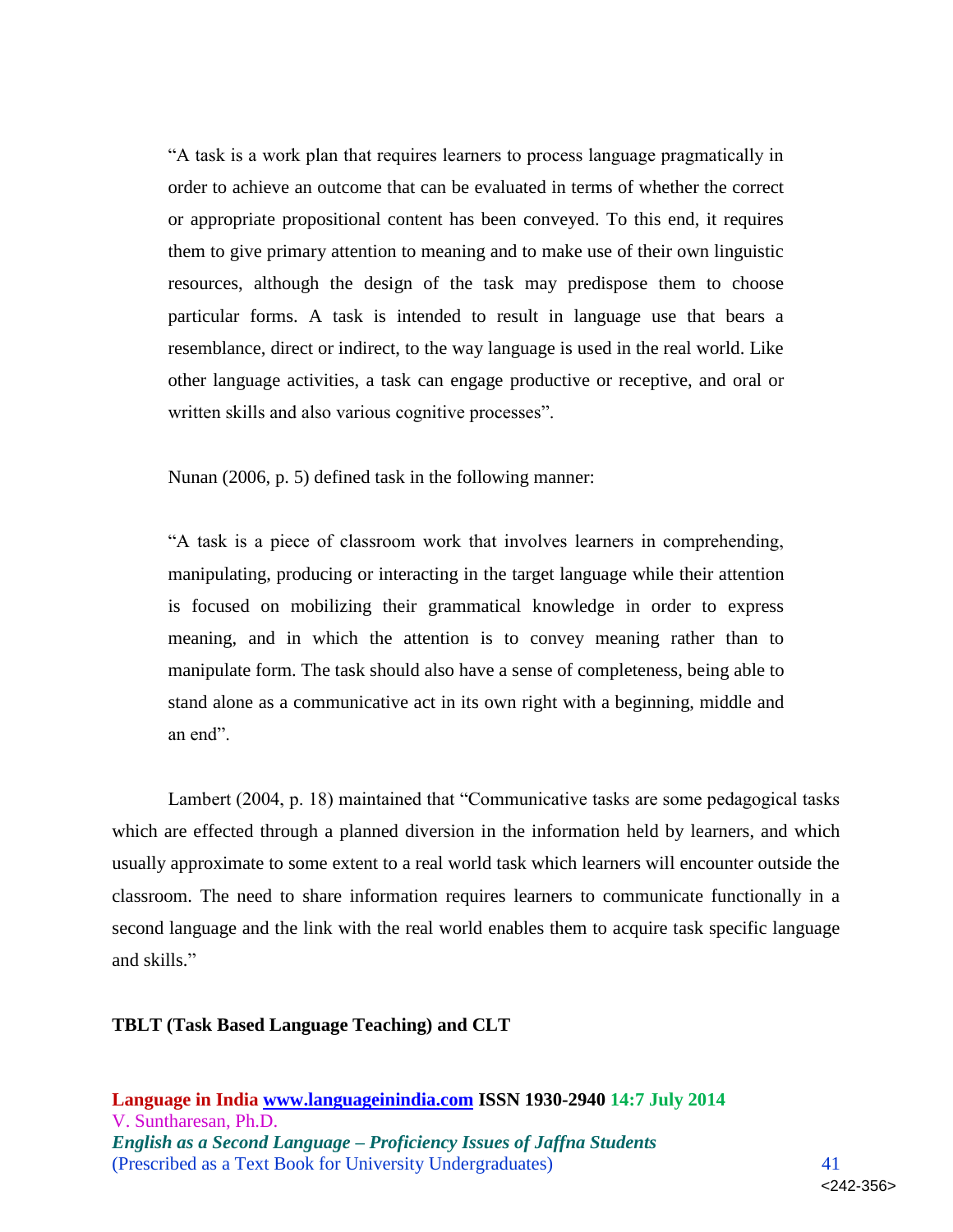TBLT is based on the development of CLT, input and interactionist theory and learning theory. Its focus is on both learning by doing things meaningfully. The chief aim of TBLT is to integrate all four skills and to provide learners with opportunities to experiment with and explore both spoken and written language through learning activities designed to engage learners in the authentic, practical and functional use of language meaningfully to develop learners' communicative competence and in this process, a variety of tasks offers immense flexibility and the teachers will be able to design communicative tasks and lead to more motivating activities for the learners, as well. Teaching becomes a process of fulfilling tasks by using the target language under the communicative task design. Thus, how to design appropriate communicative tasks becomes a major problem in implementing this approach.

In the task-based language teaching, content of the syllabus and instructional processes are selected in relation to communicative tasks which learners will need to engage in outside the classroom and also in relation to theoretical and empirical insights into those social and psycholinguistic processes which facilitate language acquisition. This approach to language teaching includes the ideas of learning theories of Piaget's cognitive theory and Vygotsky's social constructivist theory (WANG, 2006, p. 11).

Piaget explained that overall development is the result of children's interaction with their environment, with a complementary interaction between their developing perceptual cognitive capacities and their linguistic experience.

Piaget laid emphasis on the constructive nature of the learning processes. That is individuals are actively involved in constructing personal meaning right from birth, which is their personal understanding from their experiences. Another cognitive psychologist, Vygotsky affirmed that cognitive development and learning originate in a social context (Vygotsky, 1978). He assumed that higher psychological functions such as learning develop in interaction between individuals. He hypothesized the existence of a zone of proximal development (ZPD) where functions learnt in a social dimension are transferred to a cognitive dimension. This theory implies that a learner learns under the guidance of an expert who provides assistance and support

**Language in India [www.languageinindia.com](http://www.languageinindia.com/) ISSN 1930-2940 14:7 July 2014** V. Suntharesan, Ph.D. *English as a Second Language – Proficiency Issues of Jaffna Students* (Prescribed as a Text Book for University Undergraduates) 42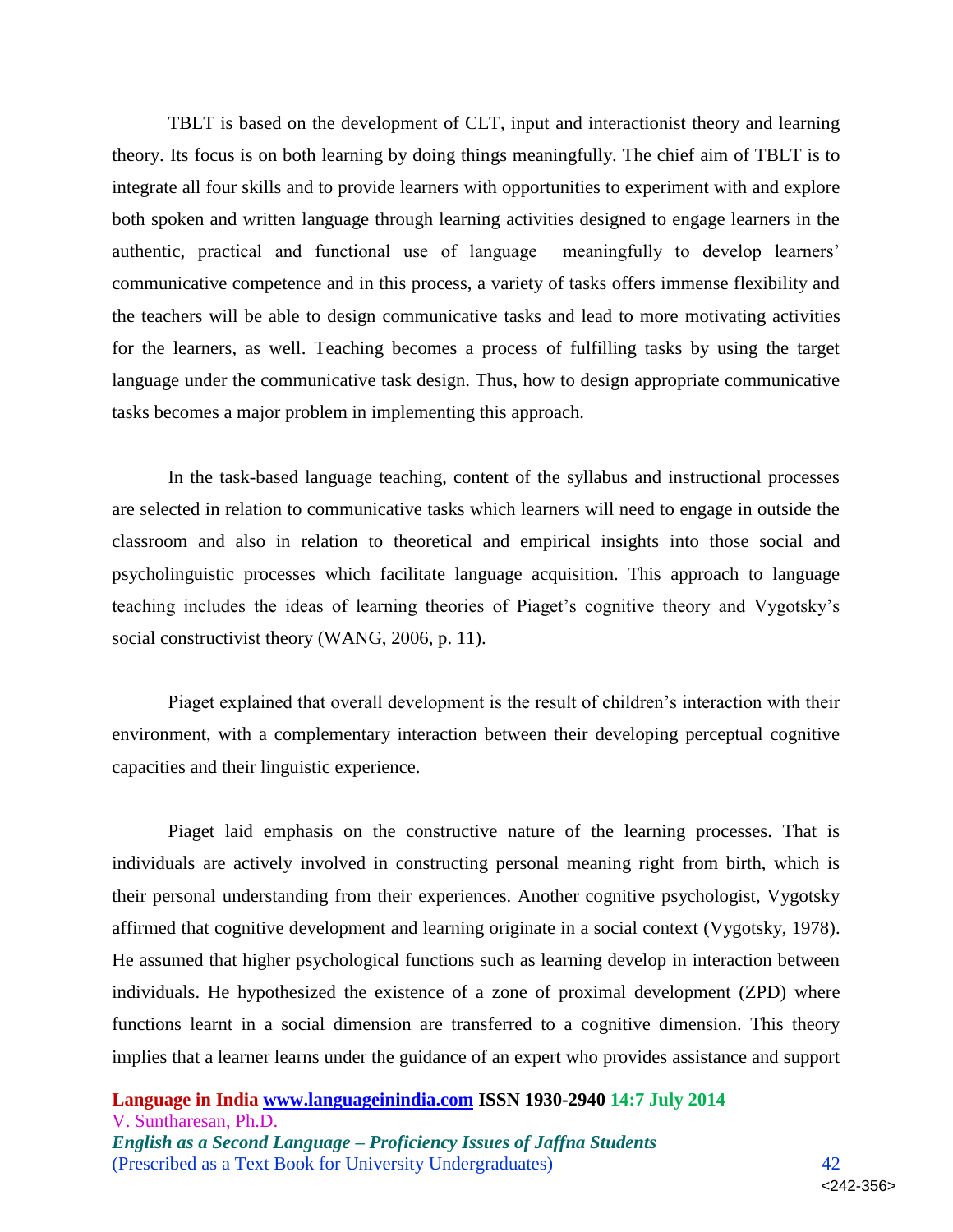by adjusting the difficulty of the task. Since a language classroom can also be considered as a social environment, the phenomena of interaction taking place there can be studied in the light of this theory.

Vygotsky (1978) agreed with many of Piaget's ideas about how children learn, but he emphasized more on the social context of learning. Piaget's cognitive theories have been used as the foundation for designing learning models in which the teacher's role is limited. In Vygotsky's theories, teachers as well as older or more experienced children play very important roles in learning. Much overlap between cognitive constructivism and Vygotsky's social constructivist theory is found. However, Vygotsky's constructivist theory, which paves the way for an active, involved teacher. According to Vygotsky, the culture offers the child the cognitive tools needed for his development. The type and quality of these tools determine, to a much great extent than they do in Piaget's theory, the pattern and role of the development. Adults like parents and teachers are conduits for the tools of the culture, including language. The tools of the culture provided to a child include cultural history, social context and language. Currently they also include electronic forms of information access.

Vygotsky's concept, the 'zone of Proximal Development' is supposed to be best known. It maintains that students with the help from adults or more advanced children, can master concepts and ideas which they can't understand on their own. No individual is able to achieve the full extent of his / her learning potential, but people can continue to develop their cognitive capacity throughout their lives and their social interaction. A social constructive model of the teaching – learning process, supported by social – interactive and constructive theory has come into being. It emphasizes the dynamic nature of the interplay between teachers, learners and tasks, and provides a view of learning as arising from interactions with others. In this model, learner is an active meaning – maker and problem solver and tasks involve input in the form of a piece of text or language. Activities which are the cognitive process needed in order to carry out the activities which are incorporated to them. Together with the other two key factors, teachers and context, they interact as part of a dynamic ongoing process.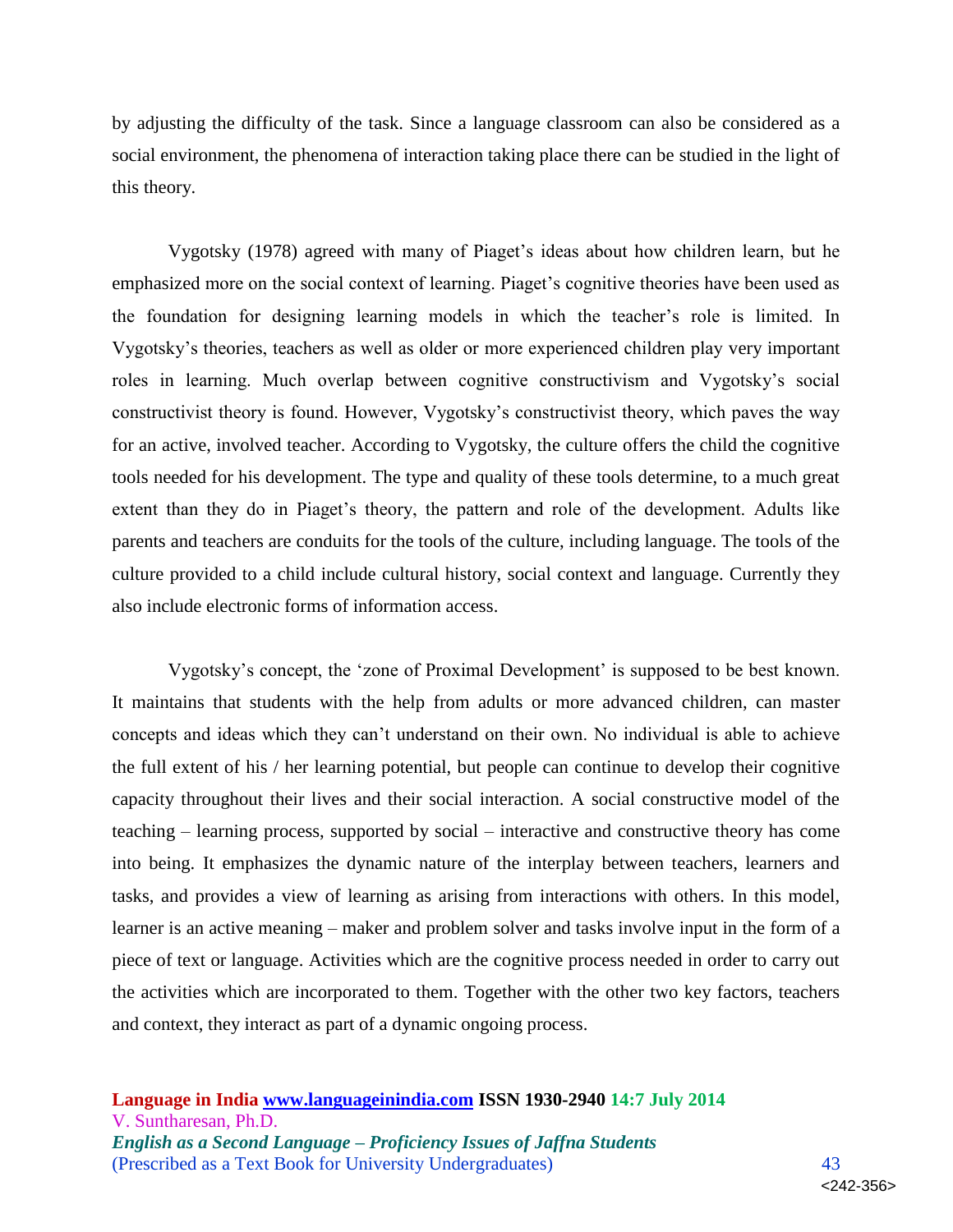In the view of Ellis (1999, as cited in WANG, 2006), the Input and Interactionist Theory is the theoretical base of task – based approach. The explanation of Input and Interactionist Theory which Krashen emphasizes refers to using language to learn and then learning to use language. Krashen and other L2 acquisition theorists stress that language learning comes about through using language communicatively, rather than through practicing language skills. In other words, one acquires a language mostly as the result of using language in the process of communicative activities, not the result of conscious language drilling.

In the view of Krashen (N.D., as cited in WANG, 2006, p. 13), one acquires a language through subconscious acquisition process not our conscious learning process. Language acquirers are consciously unaware of the grammatical rules of the language, but rather develop a sense for correctness. In a plain sense, acquisition is "picking – up" a language. On the other hand, language learning refers to the conscious knowledge of a foreign language, knowing the rules, being aware of them and being able to talk about them.

Krashen also claims that students must receive comprehensible input to acquire a language. According to the hypothesis, a language acquirer who is at level "I" must receive comprehensible input that is at level "i+1". In other words, one acquirer only when one understands language that contains structures that is 'a little beyond' where one is now. This understanding is possible due to using the cultural background of the language one hears or reads and one's knowledge of the world.

Some deficiencies of Krashen's comprehensible input theory have been brought out by critics. They disagree with that more exposure to input, even if comprehensible can promote language learning. Learners do not have the access to interact with the source of language when reading a book, watching a T.V. programme or listening to a radio broadcast. In these instances, communication is one-sided. They do not have any means to express that they haven't understood the message, to seek clarification or repetitions. On such grounds, Long (1983), while accepting the comprehensible input theory, intended to study how input is made comprehensible. His research findings are evidence of how native speakers consistently modify

**Language in India [www.languageinindia.com](http://www.languageinindia.com/) ISSN 1930-2940 14:7 July 2014** V. Suntharesan, Ph.D. *English as a Second Language – Proficiency Issues of Jaffna Students* (Prescribed as a Text Book for University Undergraduates) 44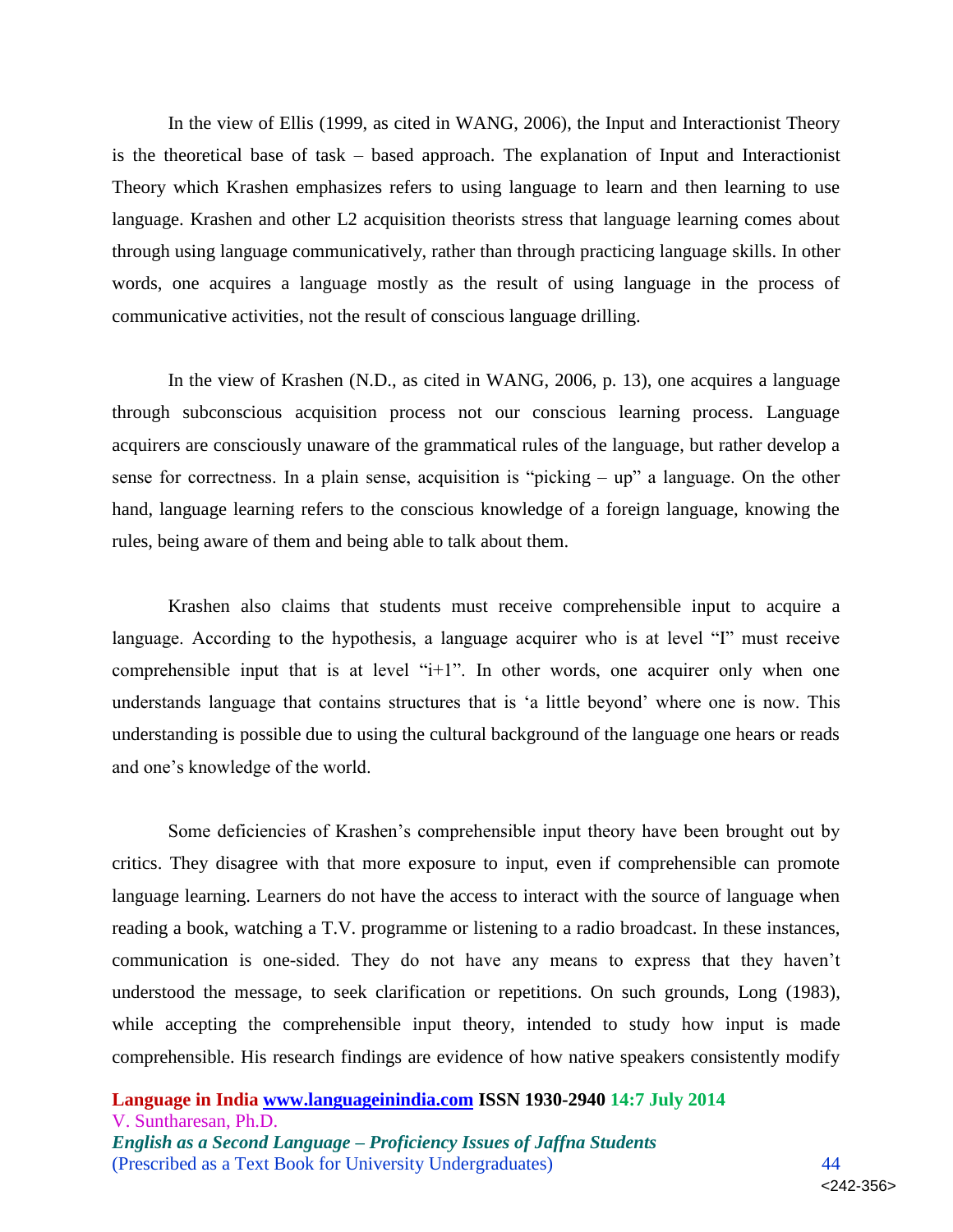their speech when they interact with non – native speakers. Most native speakers naturally adapt their speech to the needs of the non – native speakers, for sake of facilitating communication.

In the view of Long (1983, pp. 177-193) only "Conversational interaction" promotes language acquisition. He also believes that the necessary language acquisition device is "modified interaction" which concerns (1) the modified interaction may make the input comprehensible; (2) the comprehensible input is good for language acquisition; (3) modified interaction benefits language acquisition. Hence, in ELT, the activity should be designed with the modified interaction (task) so that learners can naturally acquire language through the conversational interaction.

The great advantage in the task-based language teaching is that language learning in classrooms is made parallel to the natural route and higher rate of language acquisition can be reached as it provides learners with a clear communicative goal, interaction is needed to reach the goal, and comprehensive input can occur, and then language acquisition is facilitated.

Shavelson and Stern (1981, p.478 as cited in WANG, 2006, p. 21) suggested that tasks design should incorporate the following elements:

| 1. Content            |                          | the subject matter to be taught.                             |
|-----------------------|--------------------------|--------------------------------------------------------------|
| 2. Materials          | $\overline{\phantom{a}}$ | the things that learners can observe / manipulate.           |
| 3. Activities         | $\overline{\phantom{a}}$ | the things the learners and teacher will be doing during the |
|                       |                          | lesson.                                                      |
| 4. Goals              | $\overline{\phantom{a}}$ | the teacher's general aim for the task (they are much more   |
|                       |                          | general and vague than objectives).                          |
| 5. Students           | $\blacksquare$           | their abilities, needs and interests are important.          |
| 6. Social community - |                          | the class as a whole and its sense of "groupness".           |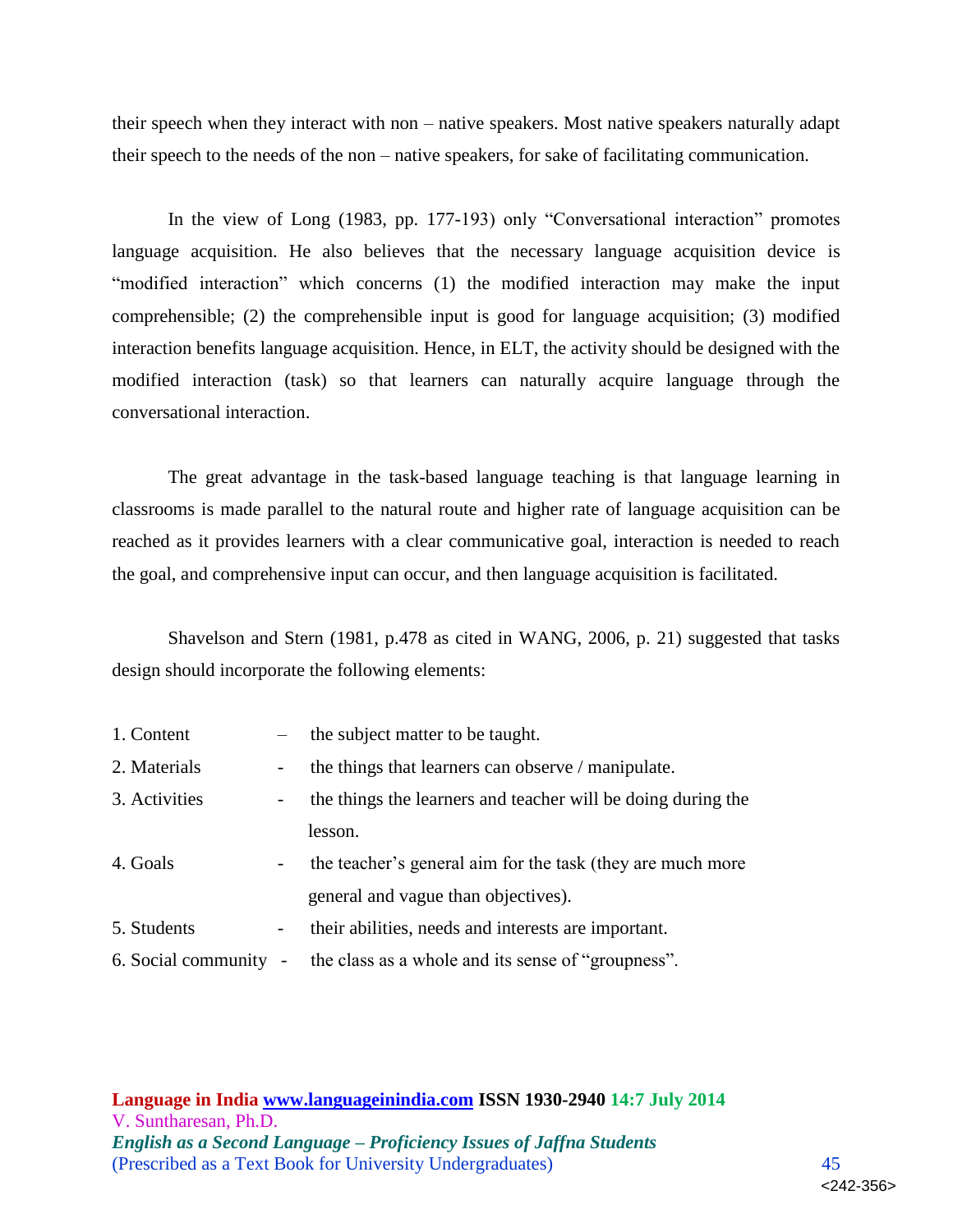According to Wright (1987), tasks minimally include two elements, one the input data provided by materials, teachers or learners, and an initiating question instructing learners on what to do with the data.

Candlin (1987) maintained that tasks should include input, role, settings, actions, monitoring, outcomes and feedback. Input is the data provided to learners to work on. Roles refer to the relationship between participants in a task. Setting refers to the classroom out  $-$  of  $-$  class arrangements decided in the task. Actions are procedures and sub – tasks which the learners are to perform. Monitoring is the supervision of the task in progress. Outcomes are the goals of the task and feedback denotes the task assessment.

Nunan's publication, Designing Tasks for the communicative classroom, was brought out in 1989. This manual is treated as a milestone of task – based approach to language teaching. In this work, Nunan has produced a framework for analyzing communicative tasks and tasks are analyzed based on their goals, input data, activities, settings and roles.

Two principal aspects of communicative tasks, (1) the distribution of task – essential information and (2) the goal orientation of learners are discussed by Long (1983). With regard to distribution of task-essential information, "one-way" tasks and "two-way tasks" are discussed by Long. In "one-way" tasks, one learner holds all task-essential information and communicates it to the others and in "two-way" tasks, task-essential information is distributed between learners, requiring them to share and integrate it. As with goal orientation, there is the reference to "open" task in which learners know that there is no correct solution to the task and "closed" task in which learners know that there is only one or a small range of solutions.

Yule (N.D, as cited in WANG, 2006) provided a second typology of communication tasks. He proposed three task types, i.e., descriptive, instructional and narrative and argued that discourse skills necessary for descriptive tasks are included in instructional tasks and that the skills for both are entailed in narrative tasks. The typology of Pica et al (as cited in WANG, 2006) demonstrated how learners need to interact on individual tasks and Yule's typology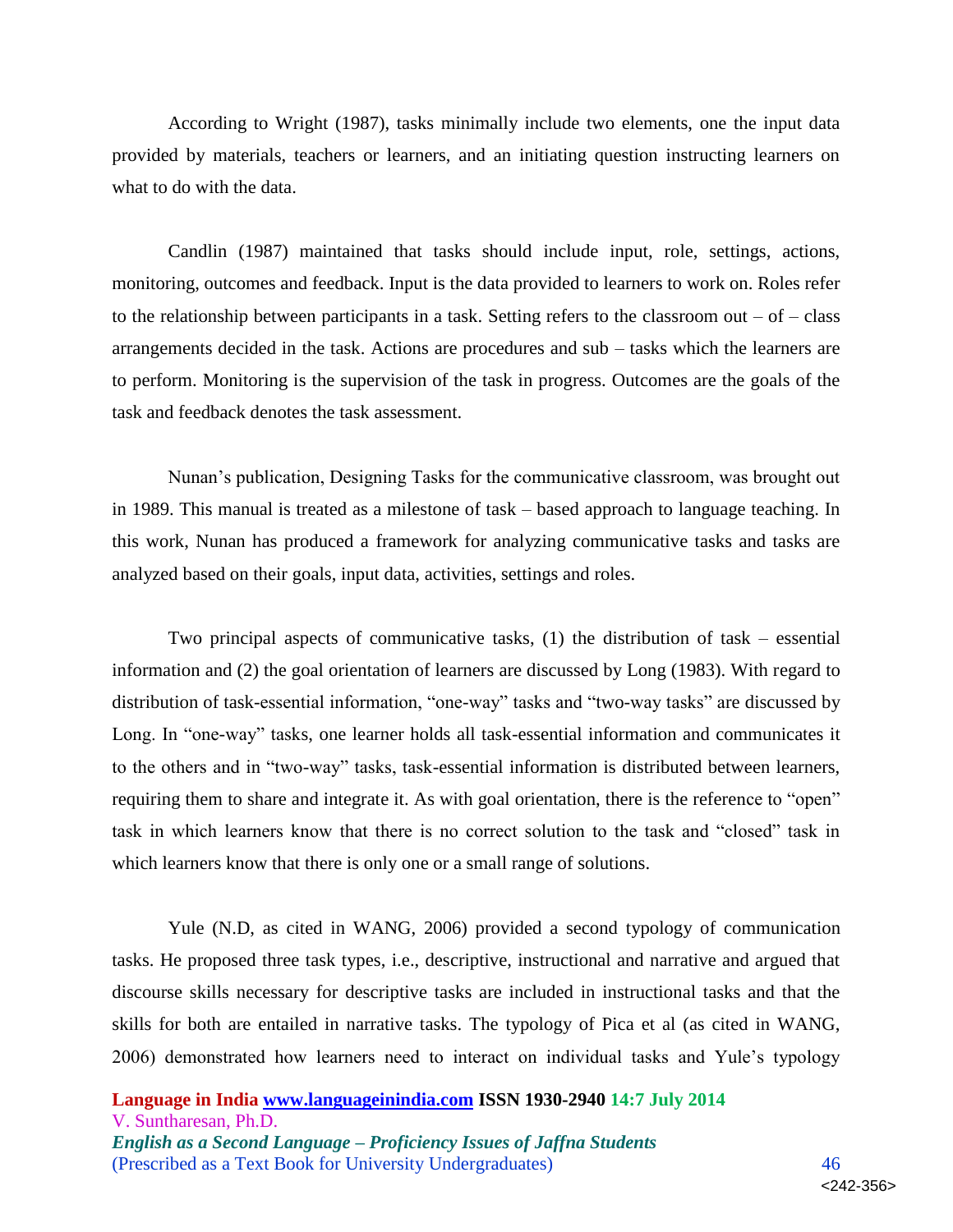provided a basis for sequencing tasks developmentally. The typology of Pica et al and Yule are representative of current practice in foreign language instruction.

Lambert (2004) introduced an approach for planning sequences of communicative tasks in which learners become personally involved. By drawing on their own ideas and experience, as a product of earlier tasks in a given sequence, learners generate the content and resource material on which subsequent tasks operate. Lambert, through this approach, believes to increase understanding of the potential of tasks as a planning tool in foreign language or second language teaching and offer some practical examples for teachers and material designers.

Breen (1984, pp. 52-53) proposed a syllabus based on processes rather than products. In his opinion, "an alternative to the listing of linguistic components would be to: priotize the route itself; a focus upon the means towards the learning of a new language. To this effect, the learner would give priority to the changing process of learning and the potential of the classroom – to the psychological and social resources applied to a new language by learners in the classroom context – a greater concern with capacity for communication rather than repertoire of communication, with the activity of learning a language viewed as important as the language itself and with a focus upon means rather than predetermined objectives, all indicate priority of process over product".

Breen (1984) opined that with regard to communication at the center of curriculum, the goal of that curriculum (individuals who are capable of using the target language to communicate with others) and the means (classroom activities which develop this capability) begin to merge; the syllabus must take account of both the goals and the means.

Subsequent to the introduction of CLT, the place of grammar in the curriculum was not firm. Teaching of grammar was felt to be unimportant by some linguists in the beginning. They also believed that if the learners paid much concentration on meaning in using the language to communicate, their ability to use a L2 would develop naturally. Recently their assumption has suffered criticism and nowadays, there is emphasis on tasks that prompt learners to focus on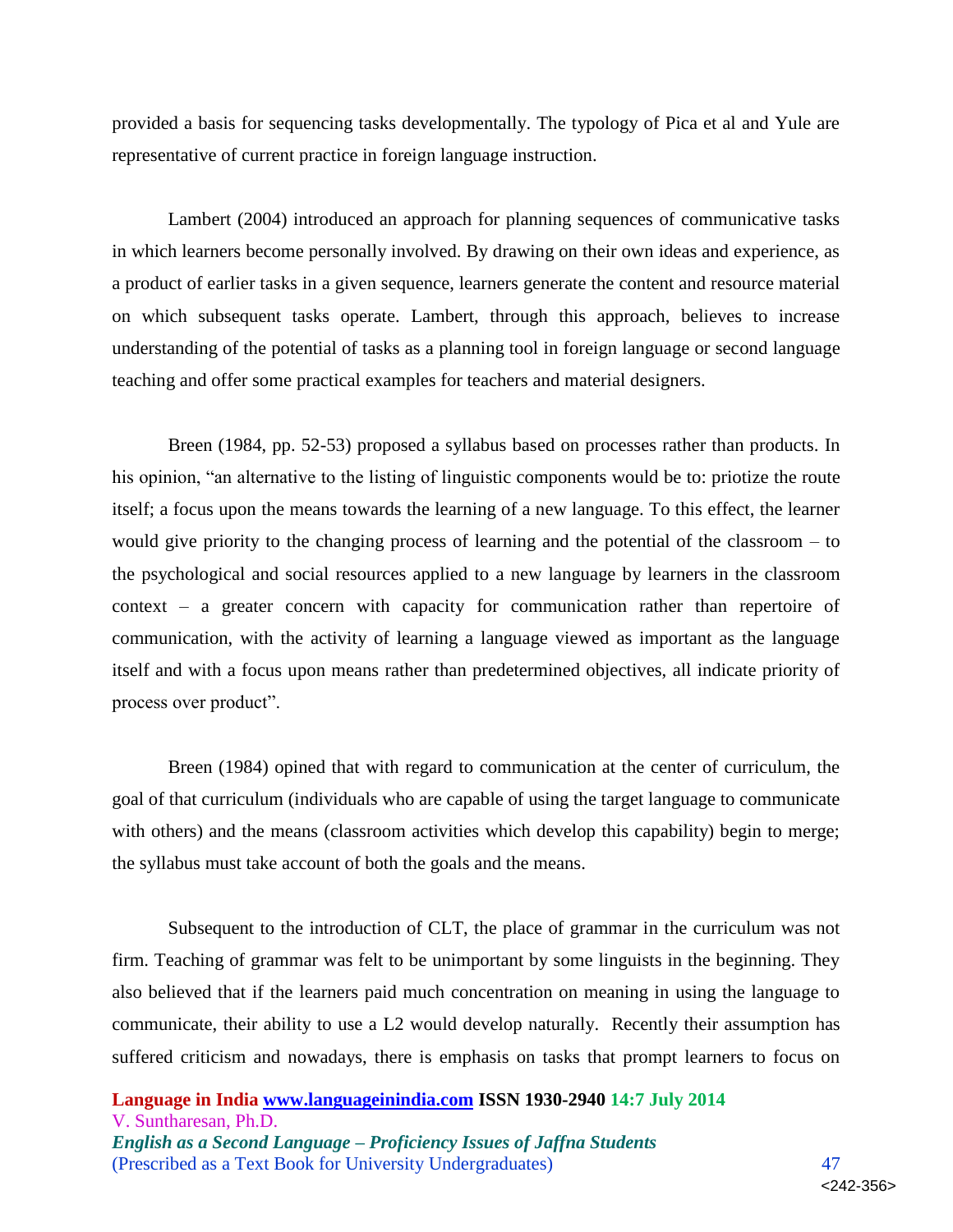form. It is also widely accepted that knowledge of grammar gains significance using language for communicative purposes.

Littlewood (1981) stated that the following skills are essential in CLT. The learner should reach a good level of linguistic competence. He must have the ability to manipulate the linguistic system of the target language to use it spontaneously and flexible so as to bring out what he intends.

The learner must have the ability to distinguish between the forms he has mastered as part of his linguistic competence and the communicative functions that such forms are to perform.

The learner should practice necessary skills to use language for communicating meanings effectively in real situations.

The learner must inform himself of the social meaning of language forms. Hence the learner will achieve the ability to choose the socially acceptable forms and get rid of offensive expressions.

Thus it is understood that any comprehensive curriculum is to entail both means and goals and consider both product and process.

Undoubtedly CLT has had a tremendous impact on both methodology and syllabus design, and has promoted the status of learning "task" in the curriculum and TBLT contributes to the perfection of CLT approach.

As discussed above, Nunan (2006) suggested that learners should focus more on meaning rather than on form. CLT has been generally blamed for giving priority to fluency and not accuracy. This result seems to be the result of the fact that when learners communicate in the classroom, their performance is assessed according to their communicative effectiveness. The definition of Nunan may be considered to reinforce the misunderstanding about the role of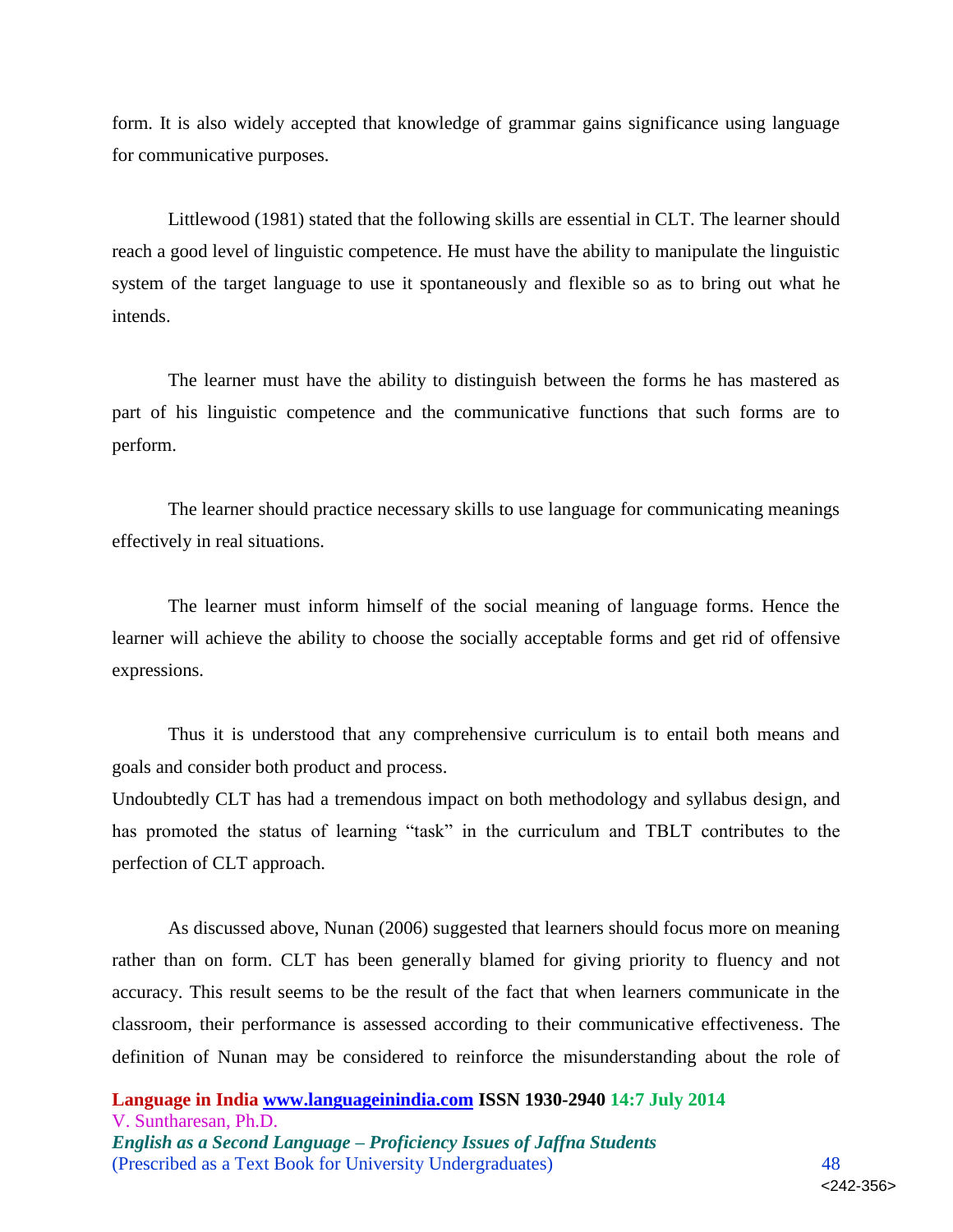fluency and accuracy in CLT. In fact, Nunan's definition emphasizes the need of a non – linguistic purpose of the task and it doesn't mean that form can be ignored in the learner's language.

The issue whether the focus should be on form or on meaning has been under discussion. According to most applied linguists, both are important. However they do not fail to stress that grammar should not be presented out of context. In fact, effective language use involves achieving harmony between form and function. Learners should be made to realize that different forms could be used to express different meanings in different circumstances. At the same time, when a task or an activity is designed, a good guidance to each task, even a subtask is usually shown during teaching or learning so that learners understand and use language effectively in the communicative activity, through a series of sound task practice.

Learners can perform better if their attention is drawn to some typical features of language form.

Language data can be of two categories, 1) authentic data and 2) non – authentic data. Authentic data include the speaker and written language specifically prepared for the purpose of language teaching. Authentic data are genuine English expression. They are the result of real communication between two or more individuals. Non-authentic data entail the speaker and written texts and other samples language specially intended for the classroom use.

Non-authentic data becomes a good source that provides learners with examples of target grammar and vocabulary in text that would enable learners to understand and process the language. Thus they serve as fine means for learners particularly in the beginning of learning.

It is equally important for the learners to make use of the authentic data also. In the authentic data, target language items in contexts where they naturally occur are presented to learners. If learners do not have the access to authentic materials in the classroom, they will have to encounter many difficulties when they involve in real communication outside the classroom.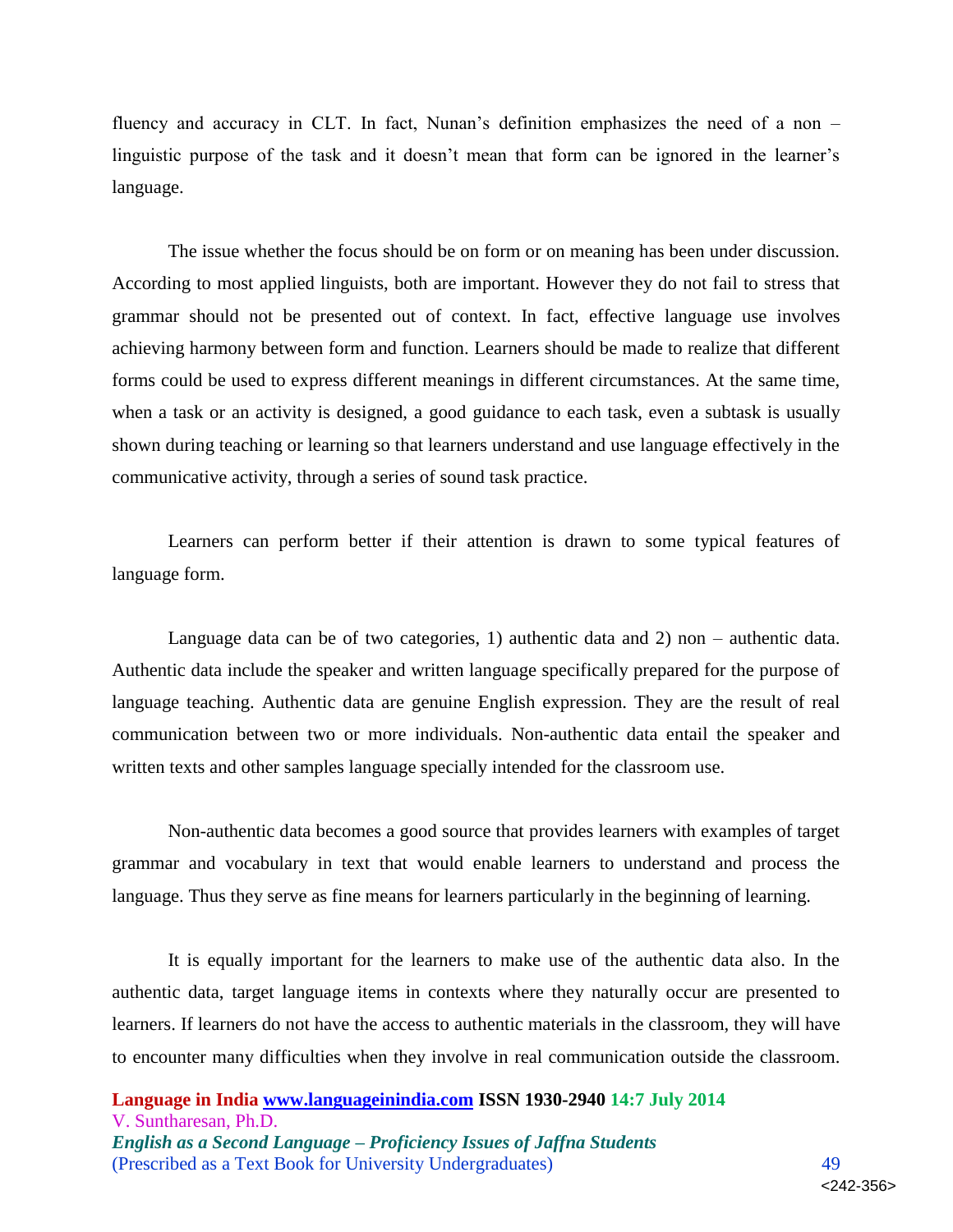When a task is designed, the relevance of the authenticity with the contents of the text should be taken into account so as to enable the learners to practice a language in an authentic language situation.

### **Input**

It is generally accepted in second language theories that pertaining to the learning of a modern language learners must be exposed to sufficient language input either in artificial or natural teaching settings. Ellis (1999) stated that input refers to the language that is addressed to the FL learner either by a native speaker or by another F.L. learner. Input also means the language that the students hear or read. It should contain some new information that the learners have not known. In other words, the input should be at a higher level that the student is capable of using, but at a level he is capable of understanding. It is called "rough – tuning" and compared to the way adults talk to children. Students can acquire language on their own if they are provided with a great deal of comprehensible input.

Two different types of input are termed as roughly-tuned input and finely-tuned input. The roughly-tuned input refers to a language at a level a little above the learners' abilities and finely-tuned input is language to be selected precisely to be at exactly the learners' level. In the current context, finely – tuned input is considered to mean the language selected for conscious learning and teaching.

### **Communication through Listening Activities**

Most of the learners will be interested in spending more time to listen to the L2 than to produce it. They must understand what they listen during face-to-face interaction. Also they will have to silently receive messages channeled to them from radio, television, seminars etc. In the view of some, listening is a passive skill. This is misleading since listening involves active involvement of the hearer. The hearer must possess both linguistic and nonlinguistic knowledge to understand the speaker's intended meaning. During the course of an interaction, he may have the access to many clues to receive the message. However he should be made aware that all clues are not equally relevant to the message. Thus even if he misses a portion of language, he need

**Language in India [www.languageinindia.com](http://www.languageinindia.com/) ISSN 1930-2940 14:7 July 2014** V. Suntharesan, Ph.D. *English as a Second Language – Proficiency Issues of Jaffna Students* (Prescribed as a Text Book for University Undergraduates) 50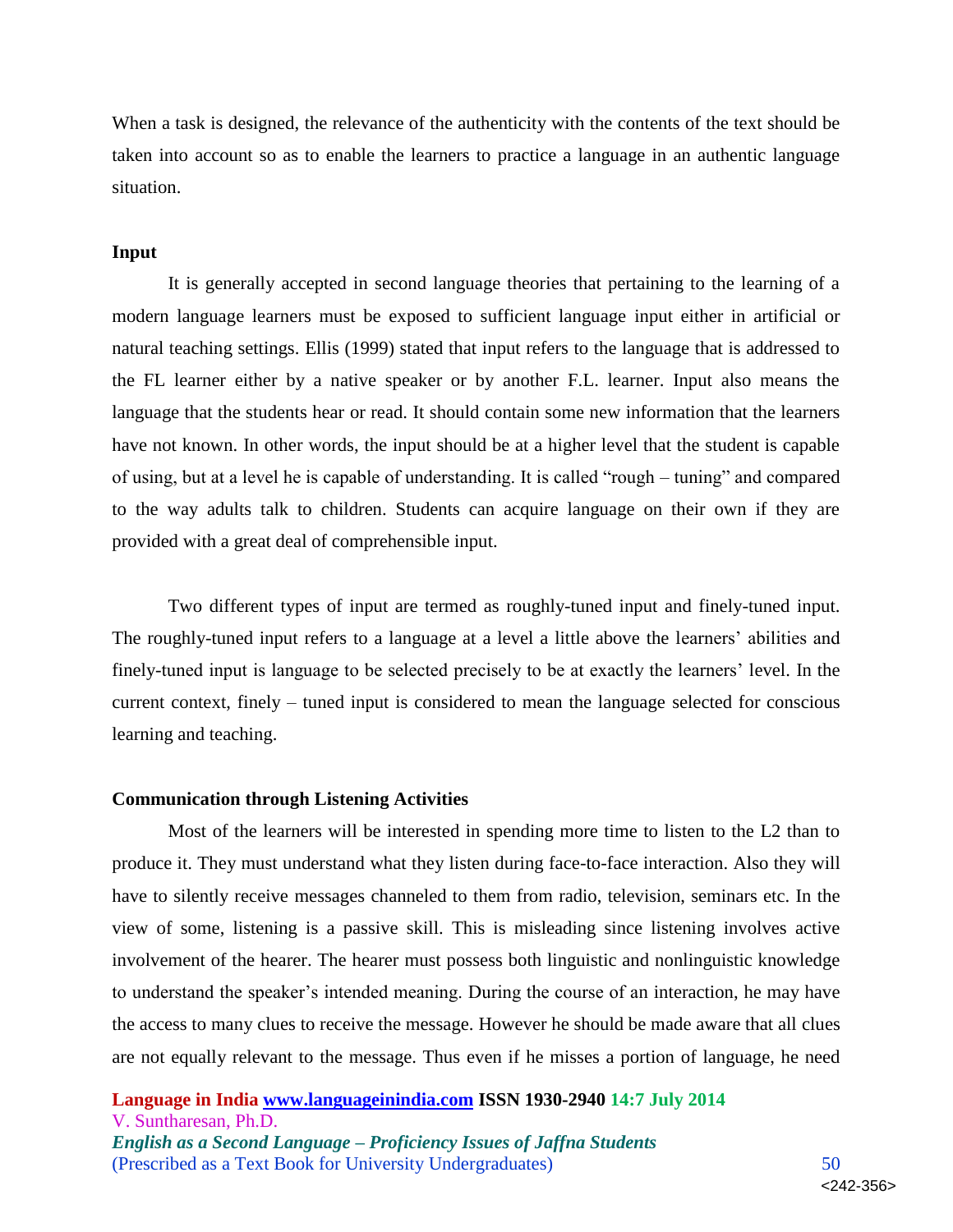not bother about it as other clues will be helpful to him to know the message. It is also to be borne in mind that knowing the whole message may depend on this particular missed item. This won't affect the general point being made here since the learner will soon realize his own misunderstanding if he keeps himself involved in the communication rather than allowing himself demotivated due to a sense of failure (Maley & Duff, 1978).

In order to make listening to be active, the learner must be motivated by a communicative purpose. This purpose will determine what meanings he must listen for and which parts of the spoken text are most important to him. For example, there may be parts on which he need not focus attention for every detail, but only listen for the general gist. There may be other parts which require him to listen for more detailed information. There are even other causes where he must listen for specific pieces of information out of the text.

The most popular and familiar activity for providing a purpose for listening is by means of questions which prompt learners to listen for specific information or to make inferences from what they hear.

Following are some activities through which learners can develop their listening skills (Littlewood, 1981, pp. 68-73).

- 1. Performing physical tasks (e.g. selecting pictures)
- 2. Transferring information (e.g. tabular form)
- 3. Reformulating and evaluating information.

In these activities, the main focus is on listening for functional information. Some techniques applied in these activities can be used to motivate learners to listen for social meanings also.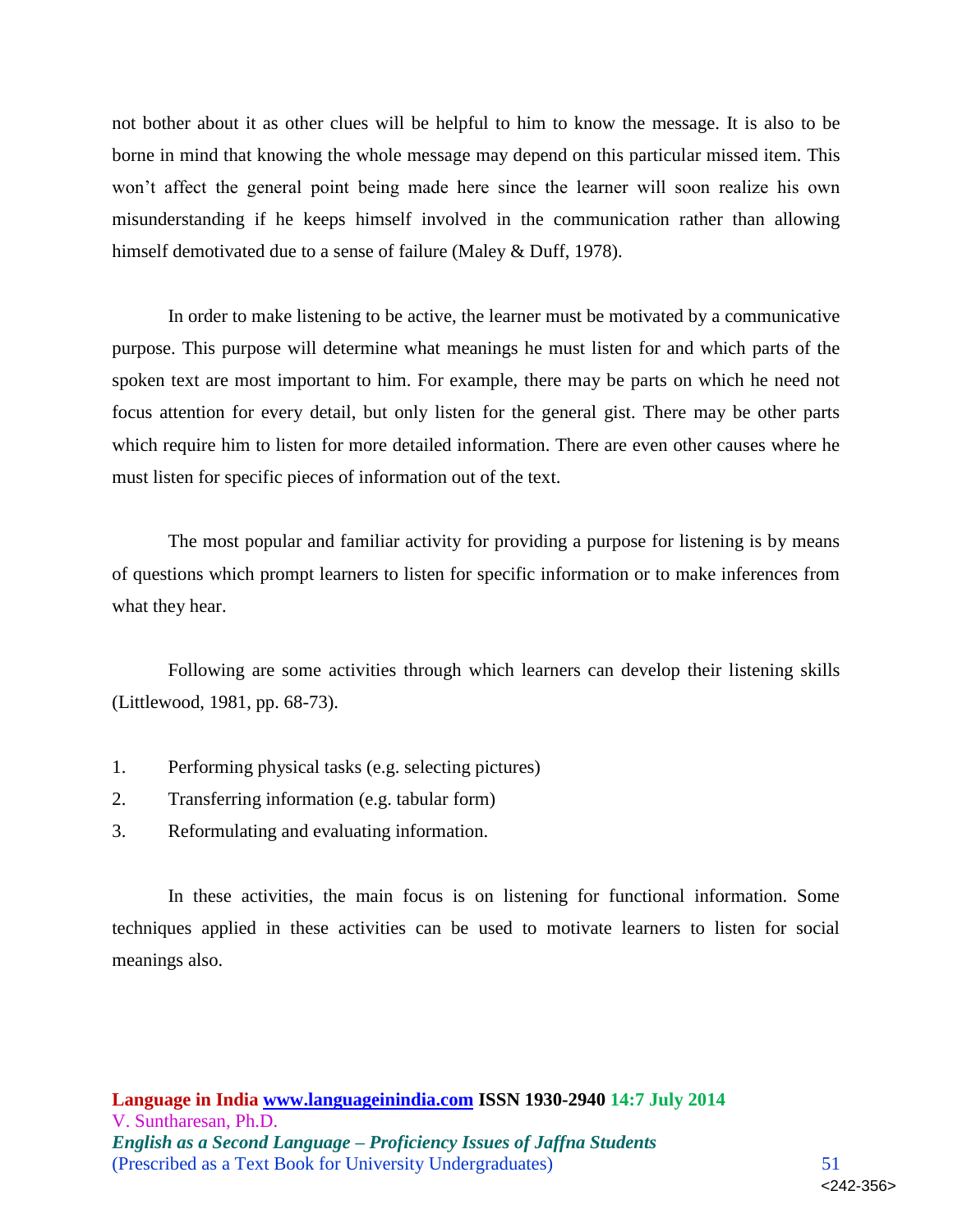### **Choosing Course Content**

A communicative approach does not abandon the inclusion of structural aspects to its course content. Mastery of the structural system is still considered the basic requirement for using language to communicate one's own meanings. Yet, a communicative approach stresses the idea of going beyond structures and taking account of other aspects of communication. Thus it enables us to relate the content more closely with the actual communicative uses. For example,

When deciding which linguistic forms should be emphasized within a limited time, the teacher can give priority to those which seem to offer the greatest value in broadening the learners' communicative capacity. For example, 'can + infinitive' can be used to express several important communicative functions. Hence the teacher may focus more on this pattern. Whereas the teacher need not emphasize much on the distinction between 'I will' and 'I shall', since it is not so important for effective communication.

When designing creative activities, the teacher may take learners' probable needs into consideration. For example, in discussions and problems – solving activities, topics related to learners' interests can be incorporated. In role – playing activities, situations and topics which the learner will encounter outside the classroom can be included (Littlewood, 1981, p. 77).

In this section we have discussed how communicative approach can be used to make the content of a course to reflect not only the structural demands of the L2, but also the communicative demands of learners. However it should be noted that the exact nature of these demands cannot be predicted since they depend on the uncertainties of  $day - to - day$  life and communication. The leaner should have the ability to negotiate these uncertainties and this ability partly depends on whether we have exposed him to particular portions of relevant language. In addition, it depends on his creative ability for using the L2 grammatical system to communicate new meanings in unpredicted situations.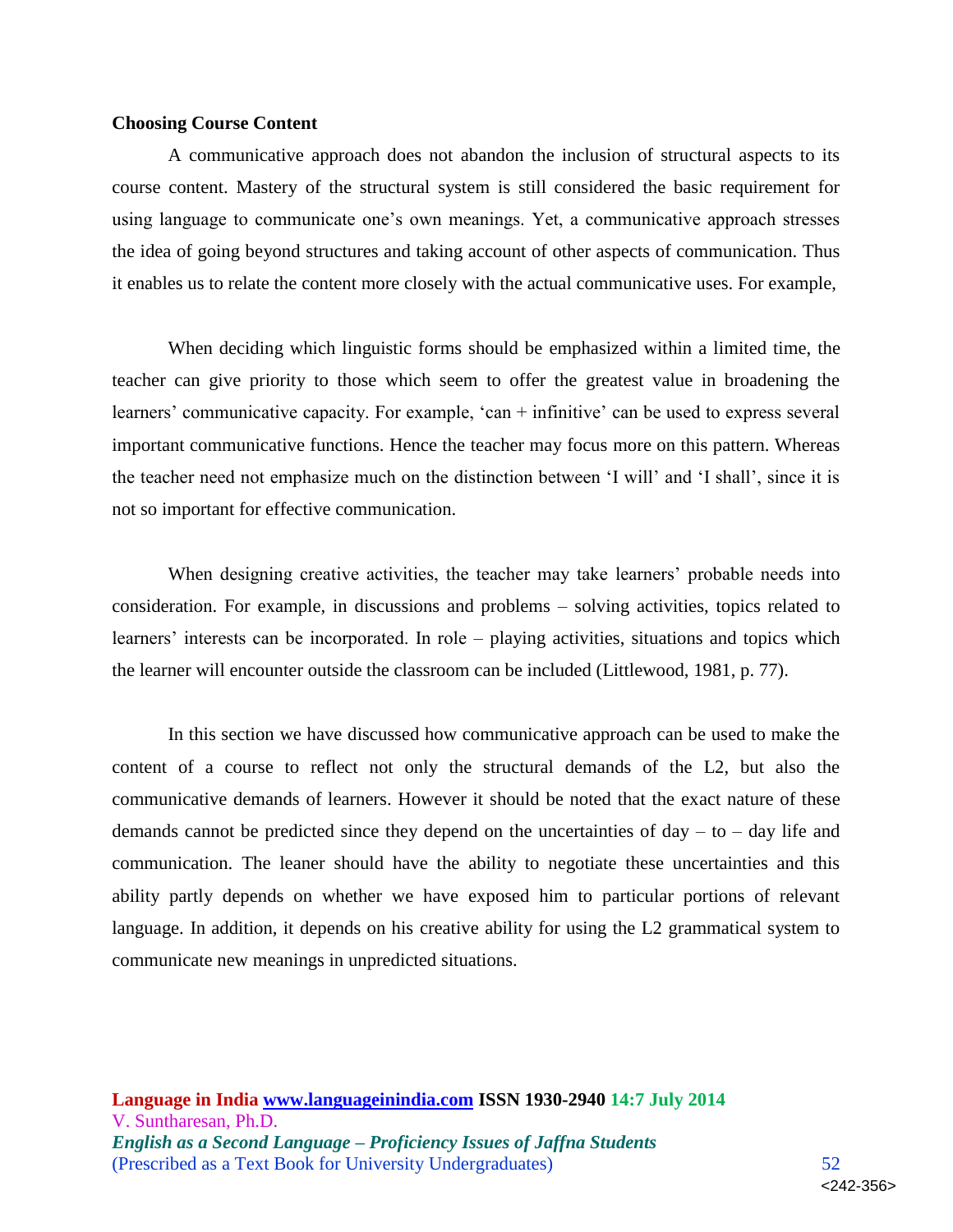## **Organizing Course Content**

This section deals with the possibilities of organizing the course content based on the aspects of language use other than the structure of the language.

### **Functional – Structural Organization**

Shaw (1977) held that it is important to organize a course into units based on necessary communicative functions while retaining the structural aspect of the language to be taught. Then the learners will be able to follow the course from function to function rather than from structural pattern to structural pattern. With regard to functional – structural form of organization, the teacher can recycle functions, introducing each time a more complex language to suit the learners' developing linguistic competence. For example, when dealing with 'asking directions' can be first expressed by 'where's the church, please?' later by 'Can you tell me the way to the church, please?' and later still by 'Excuse me, I wonder if you could direct me to the church?' Learners also become aware of the social meaning of alternative forms.

### **Functional Organization**

In a class consisting of learners who have already acquired knowledge of the basic structures of the language, the teacher can decide on a form of organization that represents the communicative uses of the L2. It can be done by relating the course units to communicative functions.

This type of organization implies the functions of English. Each teaching unit relates to a set of communicative functions such as 'offering', 'asking permission' and 'giving reasons' and each function is represented by a series of linguistic forms. Language of widely varying grammatical complexity is thus grouped together for functional purposes. For example, 'asking permission' can be expressed by the simple form 'I'd like to leave early' and the complex 'I hope you don't mind, but would it be at all possible for me to leave early?'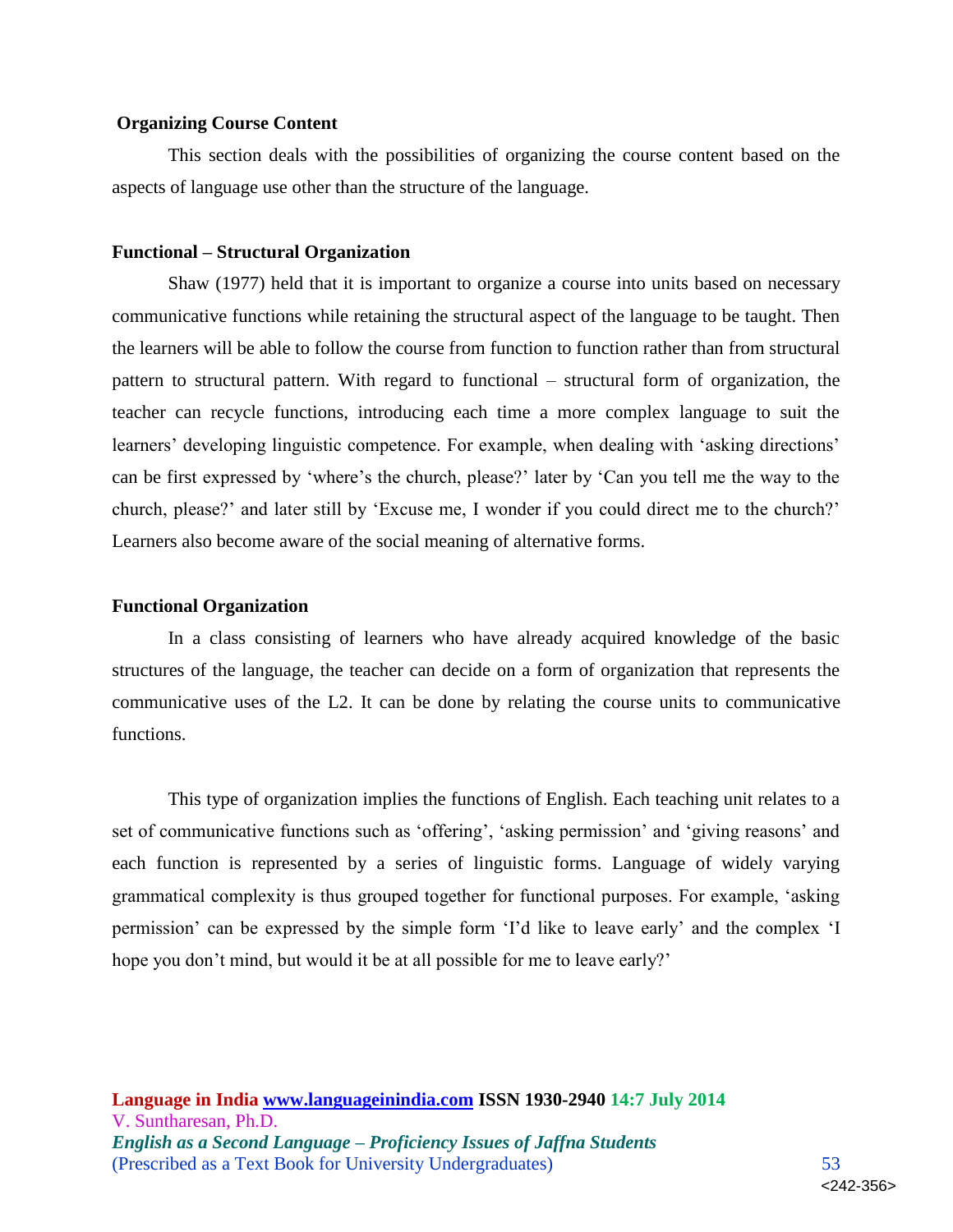### **Topic-Based Organization**

The course – units can be organized on basis of topics. The teacher can select an area of meaning which he believes useful to learners such as literature or history. He may provide useful language within this area and make learners involve in a variety of practice activities. The activities may include reading, listening, comprehension, discussion and role – playing.

### **The Teacher's Part**

The development of communicative ability occurs through processes inside the learner. The teacher should decide on the kinds of stimulus and experience these processes require and provide them to students. But he shouldn't exercise direct control over them. It is found that even though the teacher applies techniques to influence the course of development, the learner will follow the learning process determined by him. If the environment in which the learning takes place provides necessary stimulus and experience, the learning process can occur without the presence of the teacher. The teacher, further to his role as an 'instructor' is a facilitator of learning. Stevic (1976) summarized the various roles the teacher should assume in the classroom.

As general overseer of his students' learning, he must aim to coordinate the activities so that they can progress toward greater communicative ability.

As classroom manager, he must take the responsibility of organizing activities into lessons satisfactorily at the practical level.

There may be many activities where he must perform the familiar role of language instructor: he must present new language, exercise direct control over the learners' performance, evaluate and correct it and so on.

In other activities, once the teacher has initiated the proceedings, he will not intervene, but will let learning take place through independent activity.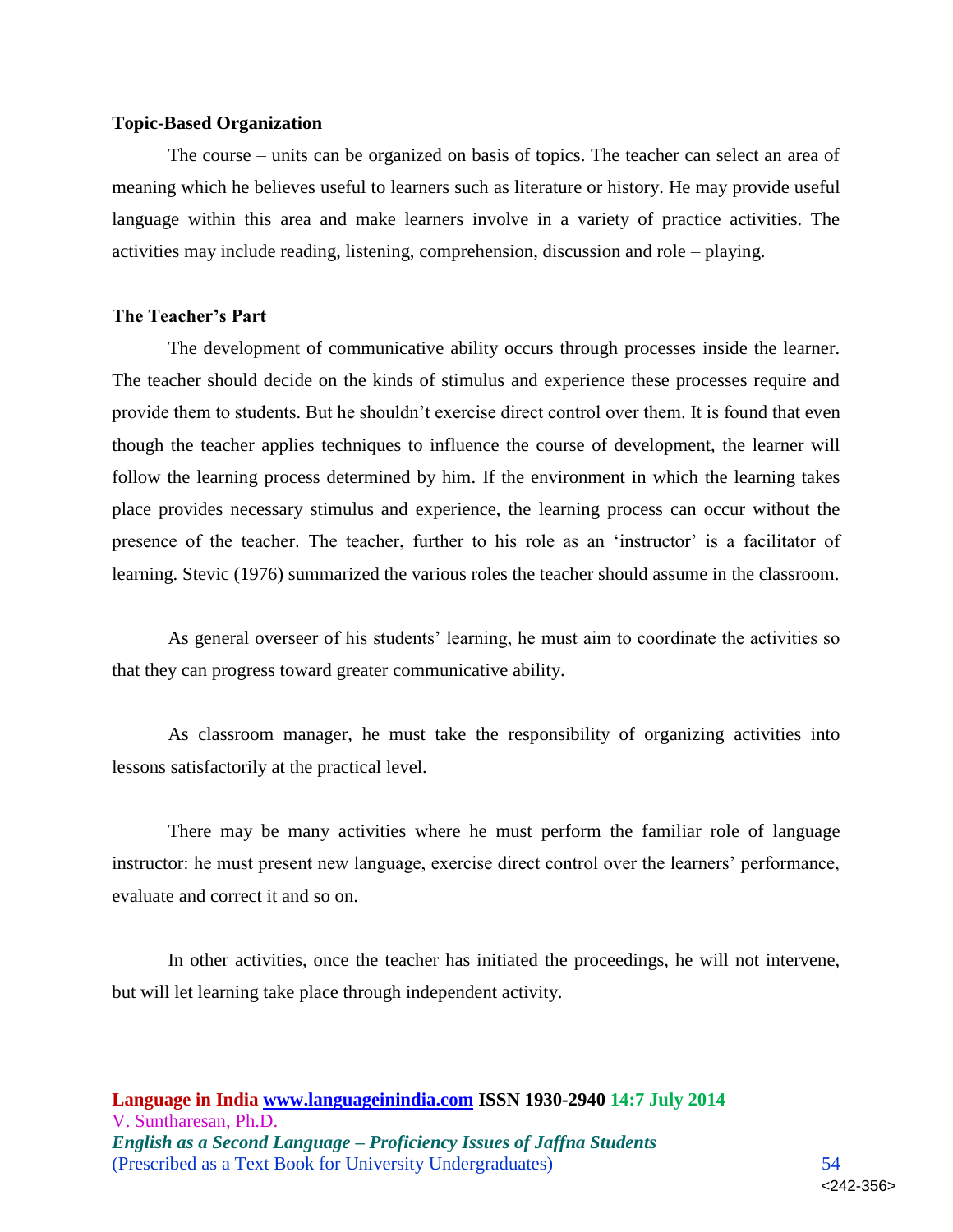When students are involved in independent activity, he must act as consultant or adviser, giving his help where necessary. He can also move around the classroom to monitor the strengths and weaknesses of the learners as a basis for planning future activities.

There may be occasions when he wishes to participate as 'co-communicator' with the learners in an activity. In this role, he can stimulate and present new language.

# **Computer Mediated Communication (CMC): Exploiting CMC to Develop Communicative Competence**

Schumin (1997) illustrated that in addition to greater level of exposure to the target language, learners can have more opportunities to participate in the social and cultural context of the target language and learn the pragmatic knowledge, which is very difficult to be achieved in EFL cultures. For example, by using e-mails to send photos, audio or video attachments, learners can introduce their families, countries and cultures to their e pals; by using microphones and web cameras, learners have the opportunities to participate in online communications that is almost similar to the traditional face  $-$  to  $-$  face conversations although the interaction cannot be as immediate as real – life communications due to transmission time. Nevertheless audio and video communications help learners to obtain both verbal (e.g. intonation) and non – verbal (e.g. facial expression) cues that are essential factors to develop social competency.

### **Use of CMC tools in Language Learning**

By integrating CMC into language learning, learners can be exposed to as much language input as possible and motivated to learn with more interest. In order to maximize the efficiency of CMC in language learning, teachers have to focus on designing learning tasks, monitoring learners' learning process and evaluating their language progress (Robertson, 2003).

To transform the learned knowledge into competence, adequate opportunities to put the learned knowledge into use is essential. Hence, teachers should design learning tasks with clear objectives and decide on the learning tasks or materials for learners to acquire both the target linguistic and pragmatic knowledge.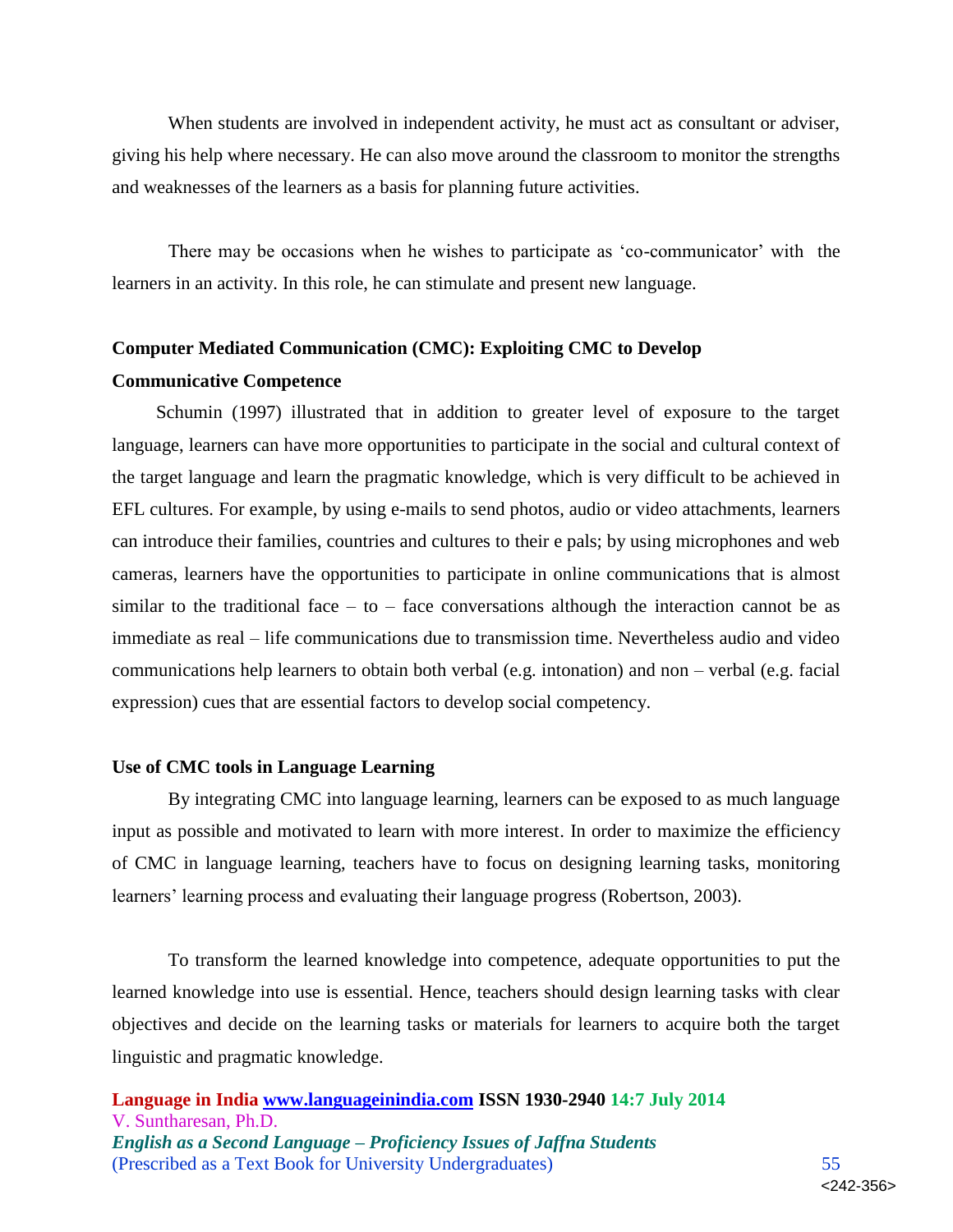A careful planning on the design of learning tasks would create motivation to learn, among learners. Teachers can involve learners in doing a collaborative project with another learner; for example, the project may be to involve learners in writing a story journal together online. By using the features of blocks, learners can exploit their imagination, exchange ideas online to maintain a story journal together. With motivation, learners will have higher level of enthusiasm in taking part in the discussion and engaging in learning.

Through learning task with a clear objective, it is possible to control the learners' learning progress. If there is no such control, learners may be lost in the process of learning. For example, if a task is not designed to achieve (e.g. to know more about your friend and introduce him/her to the class), learners will get confused about what is needed to be discussed, learned and achieved. They may also face unpredictable difficulties during the interaction which was not taught prior to the task.

In the psychological perspective, when a learner learns a new word, or phrase, initially it is registered in his short term memory and when the learner is exposed to the same term several times, he / she is able to acquire it and store it into his / her long term memory (Moras & Carlos, 2001).

What it implies is that involving learners in a single task will not develop acquisition and competence of the target new language. Therefore it is essential for the teacher to plan several different tasks with the same goal; different tasks with similar goals would provide learners with more exposure and practice and lead them to acquire the target knowledge.

The use of CMC in language learning creates an environment where learners interact between them. In addition to one-on-one e-mail interactions, constructing a discussion board to extend classroom discussion is another way to help develop the learners' ability to express learners' agreement or disagreement with others' opinions. When learners engage in a group discussion on a classroom discussion board, the teacher acts as the key figure to encourage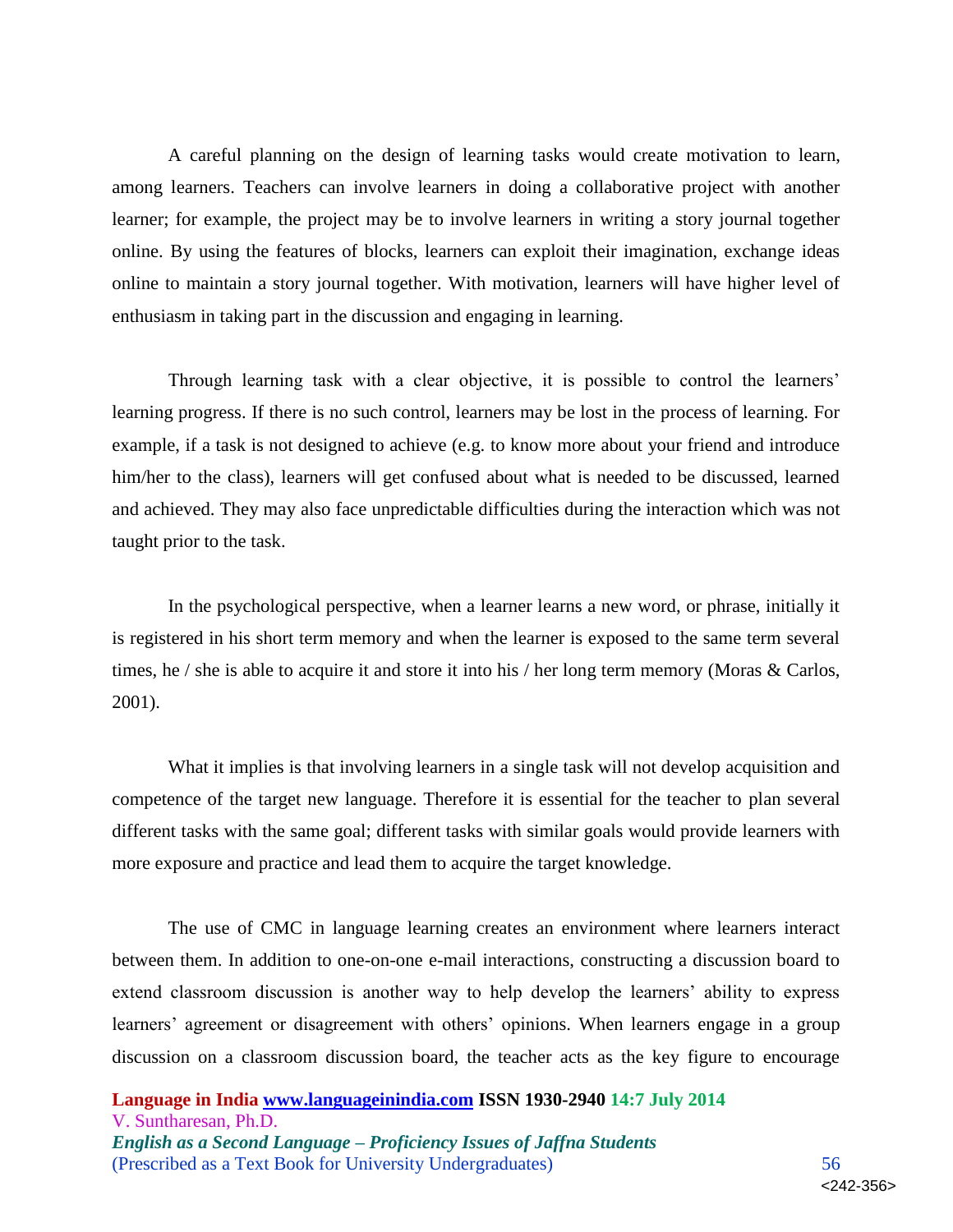online opinion exchange and help learners when communication breakdown takes place (Campbell, 2004).

Although the discussion board should be student centred, teachers continue to have great responsibility to monitor learners' interaction and learning progress. For example, when the teacher finds a learner speaking less or not responding to others' opinions, the teacher should induce him to respond to comments (Campbell, 2004).

Whether CMC tools can fully develop learners' communicative competence depends on further research. Nevertheless, the use of CMC tools both inside and outside of the classroom can certainly contribute to the success of learning and develop communicative competence of learners to a considerable extent.

## **Conclusion**

All the above stated views in sections 1, 2 and 3 collectively stress the fact that the main objective of CLT approach is to develop the communicative competence of learners. Proponents of CLT regard CLT as an innovation with many specific features. CLT views language as a tool for communication. It insists that interactional speaking activities in classrooms can be excellent instances of real communication. It also concerns the coordination of the language skills, viz. speaking, writing, reading and listening in order to achieve the communicative competence in a sound manner. It ensures that students have sufficient exposure to the target language. Thus it recommends real world contexts for teaching the language to provide students with proper and adequate exposure. Therefore the application of CLT in classrooms would result in a positive effect on the part of teachers, students and the government. It is also noted that there are some negative views about CLT approach but the implied notions in such negative views emphasize that the grammar is the means through which linguistic creativity is ultimately achieved and an inadequate knowledge of grammar would lead to a serious limitation on the capacity for communication. There is therefore no question that grammar needs to be imparted to target language learners.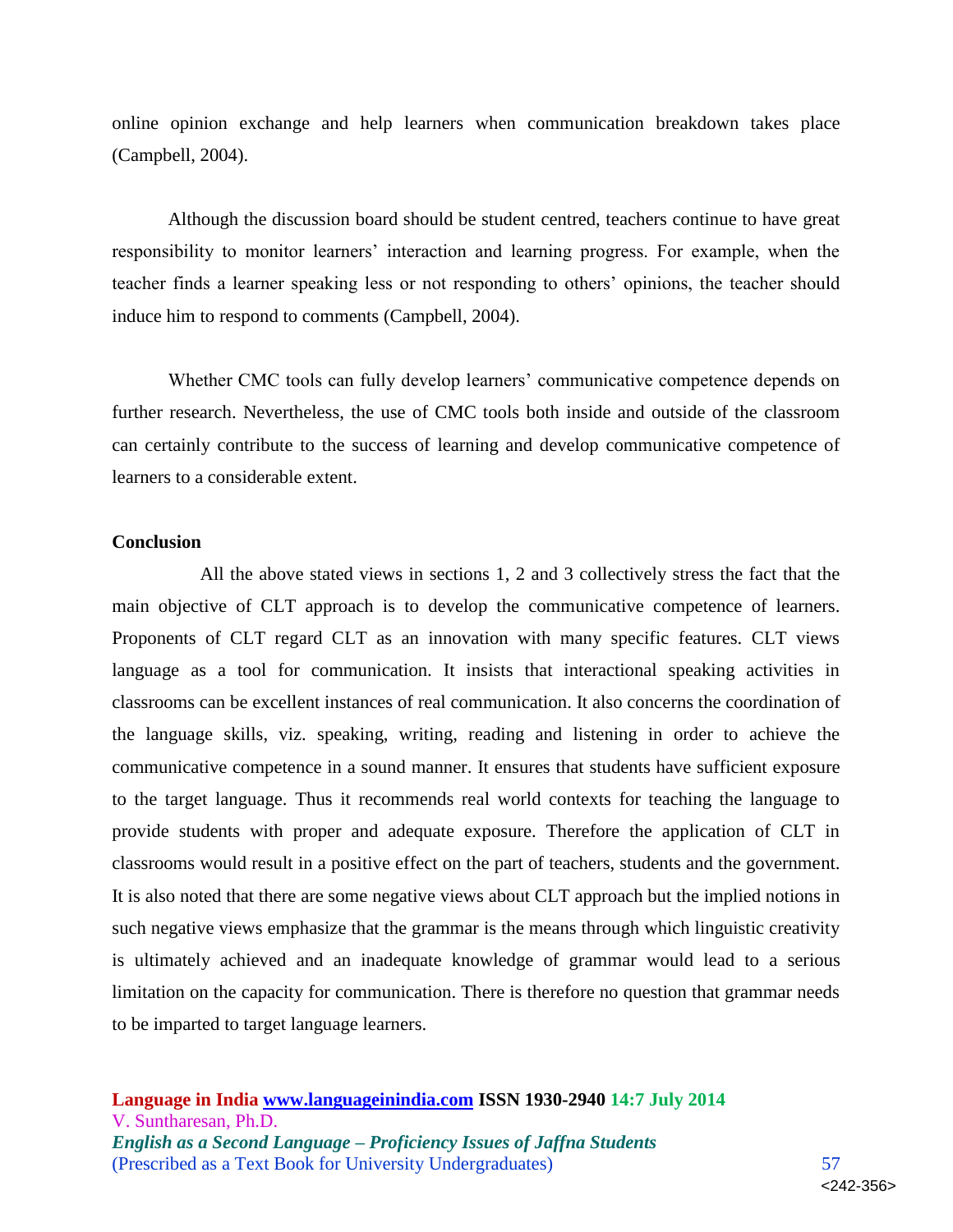# **CHAPTER – 3 FACTORS INFLUENCING LANGUAGE PROFICIENCY** =====================================================================

### **Introduction**

In the initial part of this chapter, the current status of English and the historical background of ESL teaching in government schools in Sri Lanka are briefly stated. The decline of English language proficiency among the Jaffna Tamils at present and the reasons for this are specially focused on. Then a theoretical foundation pertaining to the impact of the main factors, viz motivation, attitude and exposure to English in achieving communicative ability has been presented. Finally, factors that impede the development of communicative competence of the undergraduates of the University of Jaffna, Sri Lanka are discussed.

Teaching ESL in government schools in Sri Lanka, irrespective of the socioeconomic and geographical background of students has been a vital concern of successive governments since the early 1950s. Since the 1990s, much emphasis has been laid on ESL teaching in view of solving the Sinhala – Tamil ethnic conflict adversely affecting the economic and social development of the country. In addition, it has been felt that providing students with necessary knowledge and technical skills which the modern employment market demands is crucial. To achieve this objective also, a good knowledge of English is felt essential. Despite the efforts taken by the governments with regard to the school ESL programmes, the overall unsatisfactory performance of students in English in the G.C.E (O/L) and (A.L) examinations and the poor performance of youths in job interviews are evidence of the inefficiency of the programme.

British colonial rule which lasted from 1796 to 1948 in Sri Lanka had a great influence on the status and function of English in this island. The British founded some schools namely the 'Superior Schools' that imparted education in the English medium (Jayasuriya, 1976). Only the economically privileged Sri Lankan natives could afford to receive education in these schools by paying a fee. The poor lower class Sri Lankans were deprived of the facility of English medium education which lowered their standard of living.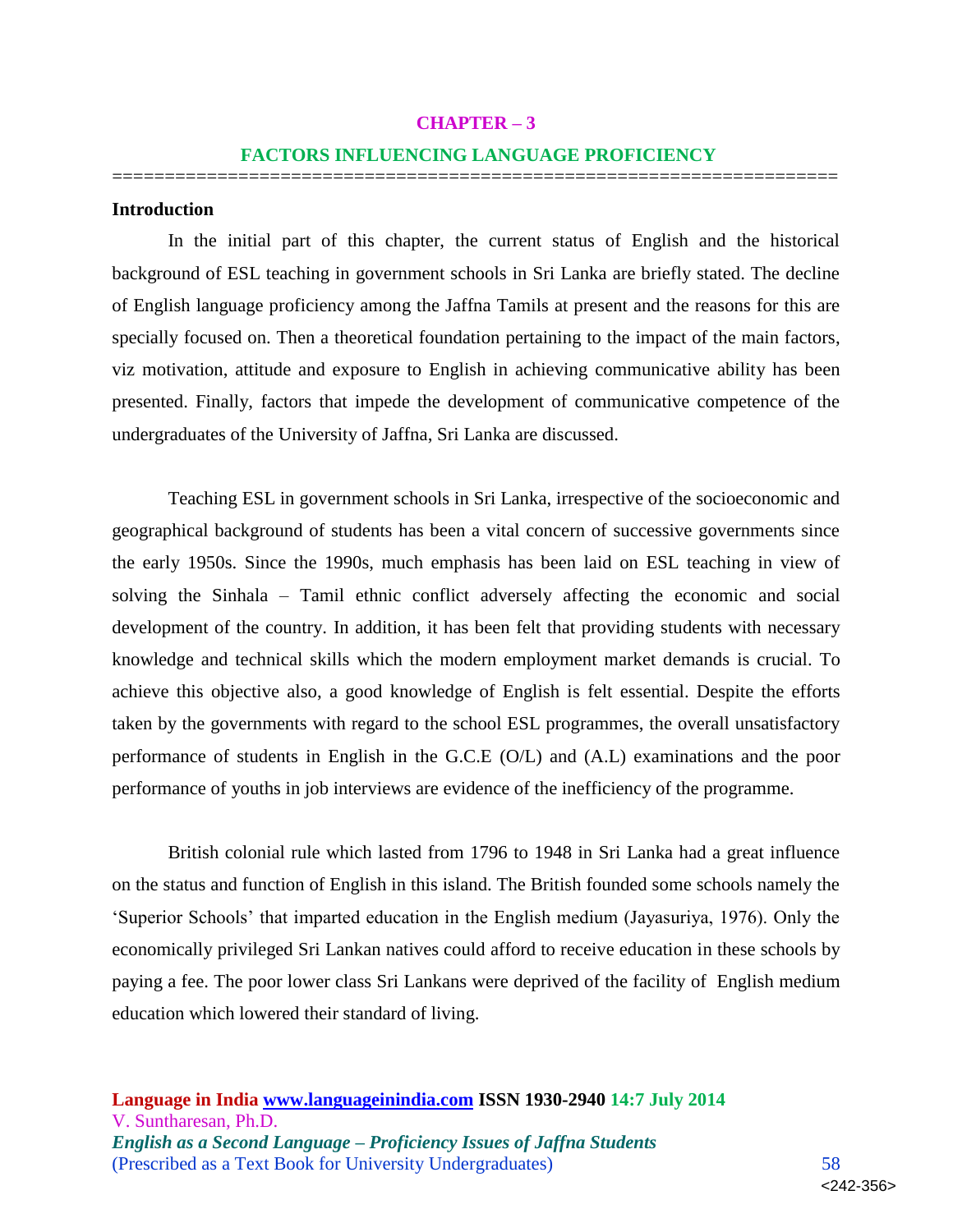Gunesekera (2005) remarked, " From 1796 to 1956, English was the official language of the country. In 1948, when we gained independence from the British, English remained the only official language of the new dominion. In July, 1987 Indo-Sri Lanka Accord, Sinhala, Tamil and English are declared official languages of Sri Lanka. In November, 1987, 13<sup>th</sup> Amendment to the Constitution, English is the link language and Sinhala and Tamil are the official languages of Sri Lanka."  $(p.14)$ 

The link between the English language and the economic status resulted in making English language proficiency a necessary requirement for upward social mobility in the country. This is still the case in contemporary Sri Lanka. In post – independent Sri Lanka, the British education system was subject to many changes.

The local politicians were very much concerned about providing equal opportunities to people of all strata of society. Free education in the vernacular for all in government schools has been prominent among these changes. English instead of being the medium of instruction became one of the subjects in the wider school curriculum; i.e. the second language. Though English has been replaced by the students' mother tongue as the medium of instruction, the role of English in social life in Sri Lanka is unchallengeable.

Raheem and Ratwatte (2004 as cited in Vignaraja ,2005) remarked that in Sri Lanka the national language policy has quite recently been ignored at the institutional level- in the field of higher education and some of the then existing faculties continue to teach in English. They continue to discuss the influence of the invisible or unplanned forces on language policy and implementation and in Sri Lanka it appears to be moving away from the dictation of the planners to the choice of the individuals. "This is essentially true of the University of Jaffna, in spite of the great hue and cry for a monolingual State, English persists to play the dominant role in most of the academic affairs." (Vignaraja, 2005:5)

There were different factors that contributed to the influence of English in Sri Lanka. Some members of the middle class used English as the means of establishing their distinct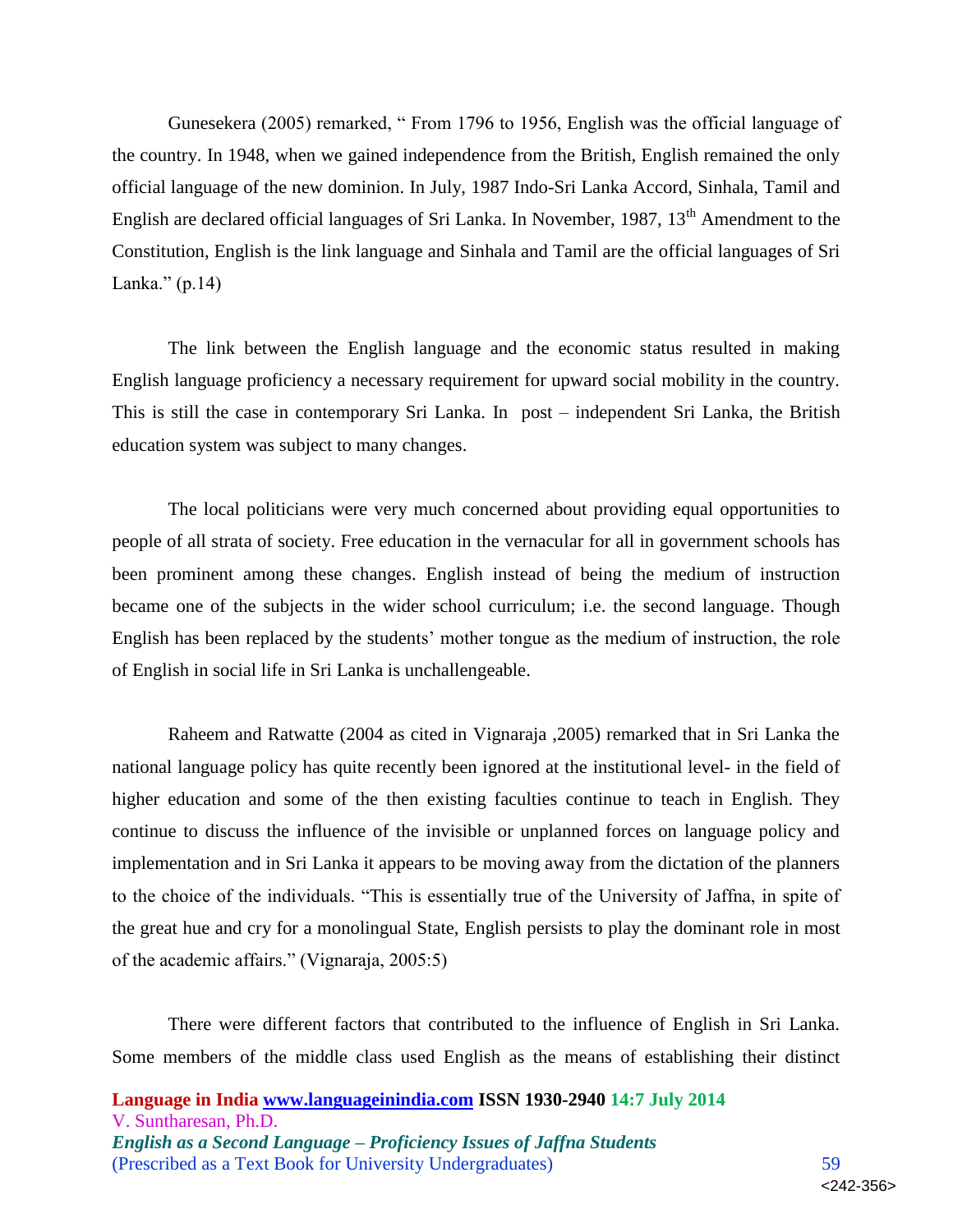identity among the people with whom they lived. Another factor considered sociopolitical is associated with the presence of the separate ethnic groups, the Sinhalese speakers and the Tamil speakers. English became the effective lingua franca between these two communities. The third factor known as 'reactive' was determined by external realities. Here the participants have a keen inclination toward the language of power. As Sri Lanka is considered, it's interesting to note that that the keenness to cultivate English by certain section of people emerged at a time when the language of power was Sinhala and not English.

Samarakkody (N.D:39) stated, " The position privilege and status occupied by English continued even during the period of post independence nationalism, since the elitism bilinguals of the national bourgeoisie had no desire to do away with the language that had brought them to these positions of power and privilege."

In Sri Lanka, the direct method and subsequently the grammar translation method had been in practice since English as a second language was included to the school curriculum. The direct method recommends the target language itself as the medium of instruction while the target language is taught in the students' mother tongue in the grammar translation method. These methods are found to have been unsuccessful in promoting the students' English language proficiency. Thus the Communicative Language Teaching has been adopted in schools since the late 1980s.

### **Decline of English Language use in Jaffna, Sri Lanka**

 During British colonial rule in Sri Lanka (1796-1948), the Governor took the initiative in persuading the American Missionaries to function in Jaffna. The main objective of the Missionaries was to propagate their religious faith. Yet their contribution to the educational development of the Jaffna Tamils was tremendous. Vast employment opportunities and better prospects in life were available for the natives who had English language proficiency. The American Missionary realizing the need of the hour established several schools in various parts of Jaffna.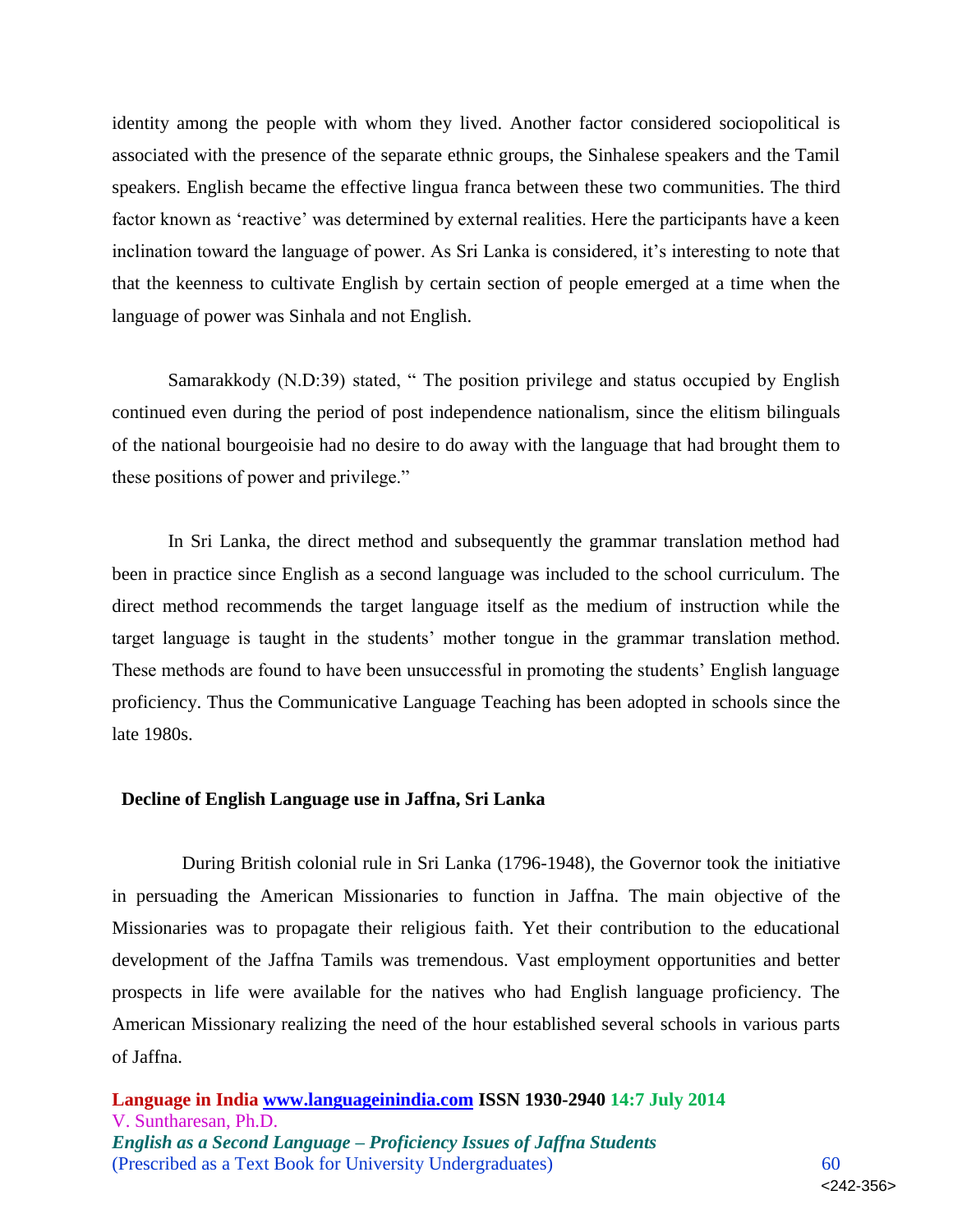Kailasapathy (1986:86 as cited in Sunthareswaran,2004:21) commented, "There was something unique in the educational facilities available in Jaffna during the middle of the last century( $19<sup>th</sup>$  century) that have an important bearing on the relation between Tamil and Western scholarship ------ . Due to a number of factors, some of which were fortuitous and others intrinsically historical, Jaffna was in the forefront of this renaissance. The educational contribution of some of the Christian Missionaries in Jaffna, to this efflorescence cannot be exaggerated."

A predominantly Tamil monolingual situation in Jaffna today leads to the lesser extent of the use of English in this region. In the government departments and state corporations, the verbal communication among the employees, pertaining to both official and unofficial dealings is entirely in Tamil. Cases of code – switching and code – mixing may be observed but only to a very limited extent. Most of the circulars and notices dispatched are found in Tamil, owing to the state language policy. The 1978 constitution of Sri Lanka declared through its  $16<sup>th</sup>$  amendment passed in 1988 that "Sinhala and Tamil be the languages of administration of all the provinces in Sri Lanka, other than the Northern and Eastern provinces where Tamil shall be so used, etc. All laws and subordinate legislation shall be enacted or made and published in Sinhala and Tamil together with a translation thereof in English. Sinhala shall be used as the language of courts situated in all the areas of Sri Lanka except those in any areas where Tamil is the language of administration" (Thirumalai, 2002). Department meetings and discussions are held mostly in Tamil. In the case of the private sector, the employees of the Colombo based commercial organizations like Brown & Co.Ltd, Singer Co. Ltd, Commercial Bank of Ceylon Ltd etc. and some insurance companies may use English to some extent since they have to communicate with their counterparts in the south in English.

Saravanapava Iyar (2001:149) stated, "In Jaffna, the use of English in the family and friendship domains has been limited to the English educated elite from the British rule. One rarely observes English being used in these spheres by the rural communities, whether agricultural, and fishing groups or sub groups."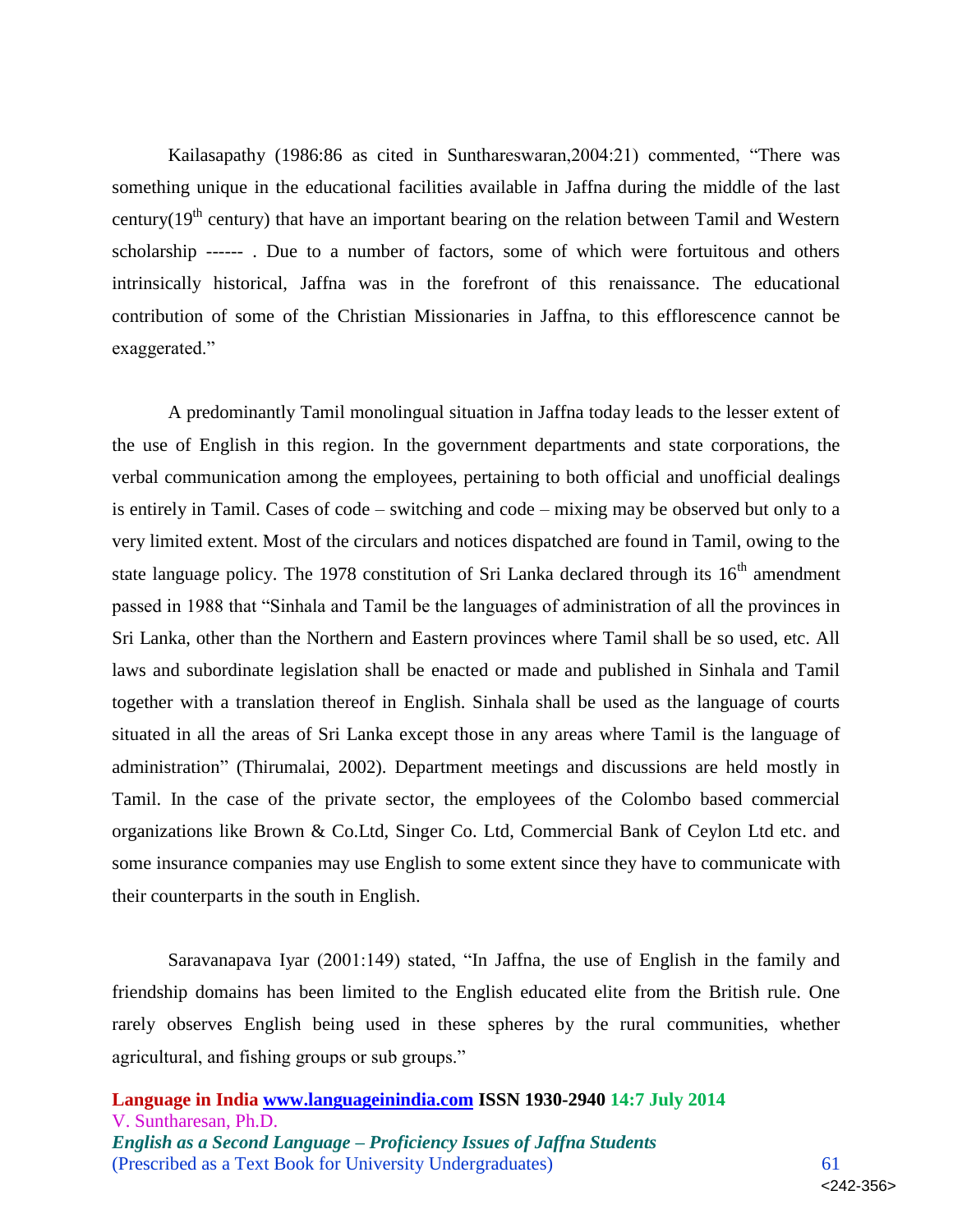"In the total Jaffna English speech community, a small minority of these people use English for all communicative purposes." (Saravanapava Iyar,2001:81)

No public forums or seminars are addressed in English. Even the periodical get – together and meetings of major clubs such as the YMCA, the Lions Club and the Rotary Club are held mostly in Tamil. Very few people read in English. No English Newspapers or magazines are published in Jaffna. Only a few members of Jaffna society subscribe to English newspapers like the Daily News brought from Colombo. People rarely show interest in viewing English T.V.programmes or listening to English programmes on the radio.

Sunthareswaran (2004:80- 82) observed, "English magazines, journals or periodicals are not published in Jaffna since the English reading population is very small now. People in Jaffna do not take much interest in English programmes broadcast by SLBC. On the whole, the use of English in the family domain in Jaffna is very much restricted."

When commenting on the post-independence status of English, Suseendiraraja (1997, as cited in Sunthareswaran, 2004:74) noted, "English became socially restrictive and did not meet the need for popular participation. The day to day use of English in the Jaffna society was reduced.------ even among the older generation who had their education through English, the need for the use of English has declined considerably. They have given up using English in their conversations and writings as they did earlier because the younger generation is not in a position to respond in English. In fact, the percentage of people who read in English too has become very low. Among the Jaffna Tamil population the regional and national newspapers command the highest circulation as against the national English newspapers published in Jaffna at present."

Even the teachers of English serving in government schools are not suitably qualified and although they complete courses in training Colleges and Colleges of Education, their competence in English is not satisfactory.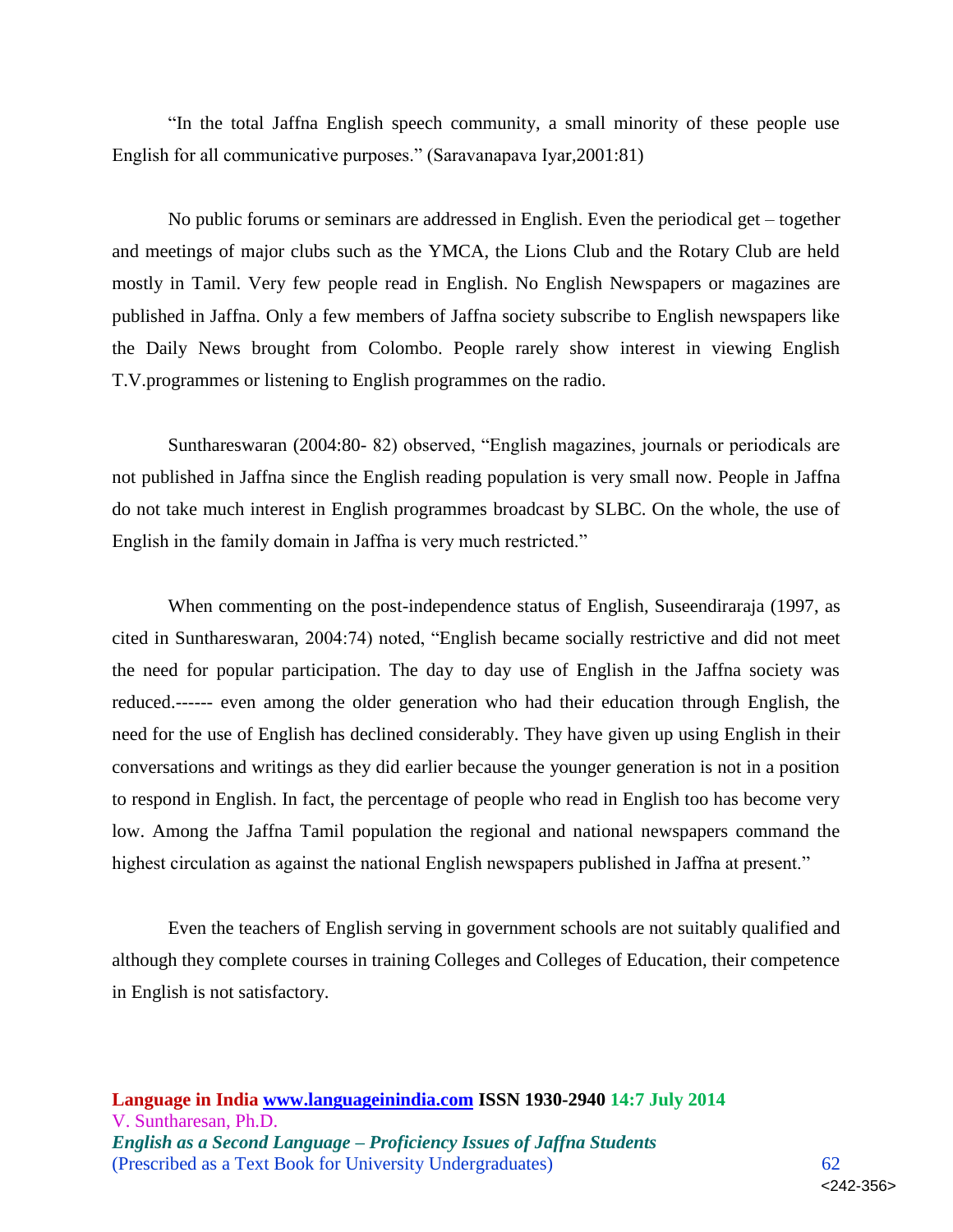Professional courses like Accountancy, CIMA etc. which are conducted in the English medium are not available in Jaffna presently for want of qualified resource persons in English. But a good number of avenues are open to follow courses in information technology and computer literacy in the English medium. Youngsters show much keenness in following these programmes with the hope of finding job opportunities. Such pursuits of youngsters have undoubtedly led to the progress of English knowledge of youngsters considerably.

Suntharesan (2009) observed that teachers serving in government schools should have a moral consciousness in performing their duties with perfection by covering the syllabus in time, strictly following the instructional guidelines to handle the text books, attending seminars to update their knowledge etc.

Sunthareswaran (2004:176) noted the decline of English language proficiency of the undergraduates of the University of Jaffna. "-----the overall performance of the students has not been very encouraging in the recent years according to the Instructors and the Head of the ELTC of the University of Jaffna."

### **The Impact of Social Stratification on Students' Proficiency in English in Jaffna**

Proficiency in English among school students varies depending on the area or location in which the schools are situated. Classroom conditions and facilities, teaching methods and teachers' proficiency levels also vary considerably. Although one can assume that an average student after certain years of study, acquires knowledge of basic structures of English, however, it would be a misconception to assume that an average student across different villages, towns and cities knows equally the structures of the language. The following remarks by Thorat (2007, p.2) are worth mentioning in this context. "It is clear to all of us that the standard of English in rural areas in India, Pakistan, Bangaladesh, Sri Lanka and Nepal is very poor when compared with the skills students in the urban areas demonstrate. Generally the learners in rural areas are poor with not many facilities to improve their performance in studies"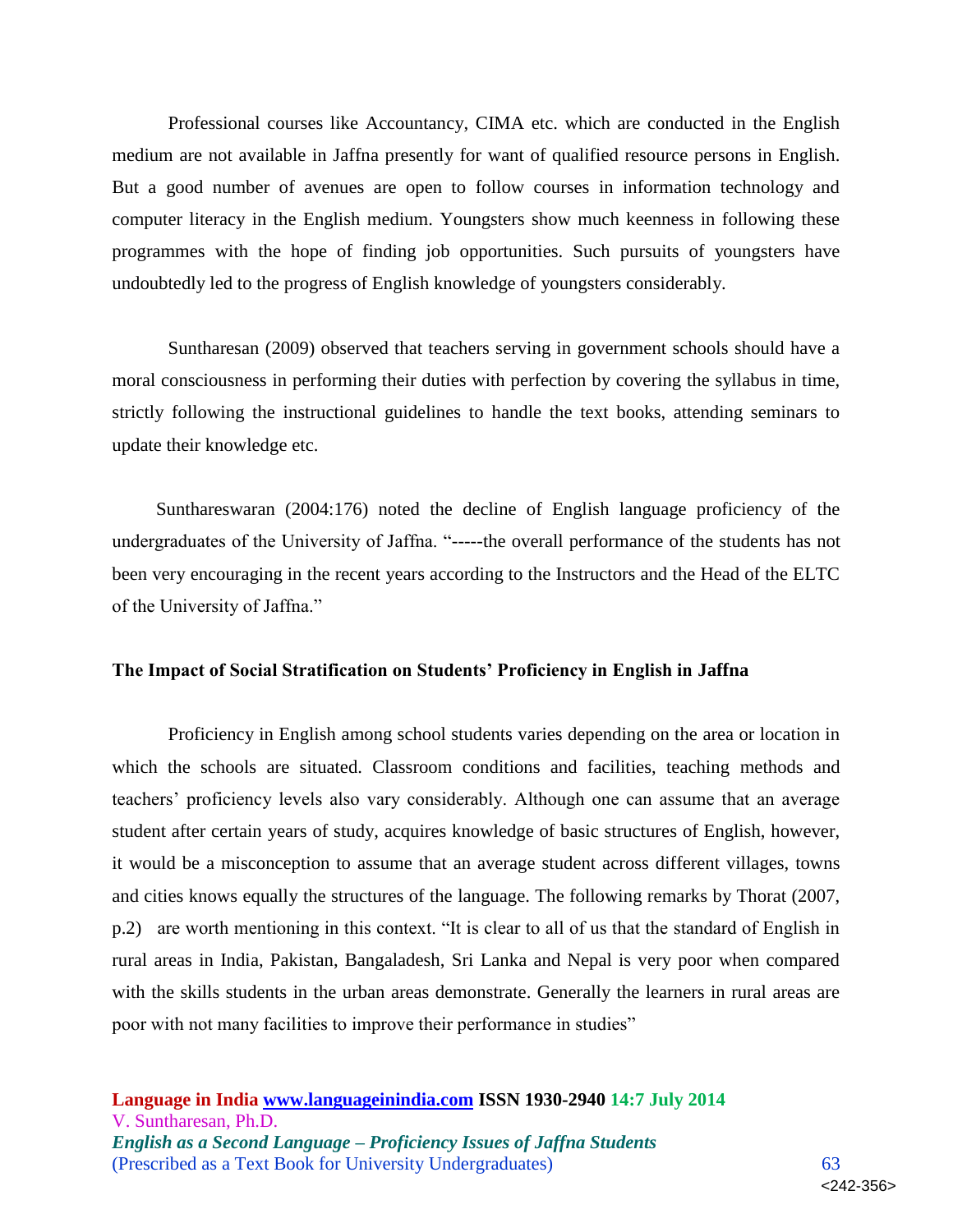Since the undergraduates of the University of Jaffna are students from schools situated in different locations and surroundings, their proficiency levels in English are found to vary by the time they enter the university. Their proficiency still varies even during their course of studies in the university due to certain factures which are dealt with later in this section.

People assume various statuses in the social strata and their social roles also vary. The markers of peoples' identity include occupation, education, economic status, gender, age, colour, caste, social rank etc. Linguistic correlation of all these markers can be found at all levels.

The organization of people into hierarchically ordered social groups or classes becomes one of the sources of sociolinguistic identity. Classes made up of people with similar socioeconomic variables in social stratification can be stated in terms of urban versus female etc. Proficiency levels in English found to vary across these variables in turn may lead to students' different attitudes, different levels of motivation and different levels of exposure to English. Besides, the teaching materials used and the teaching methods adopted in the university influence the English proficiency of the undergraduates of the University of Jaffna.

### **Urban versus Rural**

When compared with the students from rural areas, students from urban areas have better proficiency. The urban students have more opportunity to use English outside the classroom. In some urban families, students have their personal computers and they are able to learn and use English words and vocabulary items related to information technology. These facilities enable them to have higher proficiency levels in comparison with students from a rural background. It should be noted that in case of the undergraduates of the Faculty of Arts of the University of Jaffna, the majority are from rural surroundings. Canagaraja (1992:15) endorsed it with his observation.

"More of the arts students come from remote rural schools (where English was never taught),their families are uneducated, poorly employed, unexposed to English."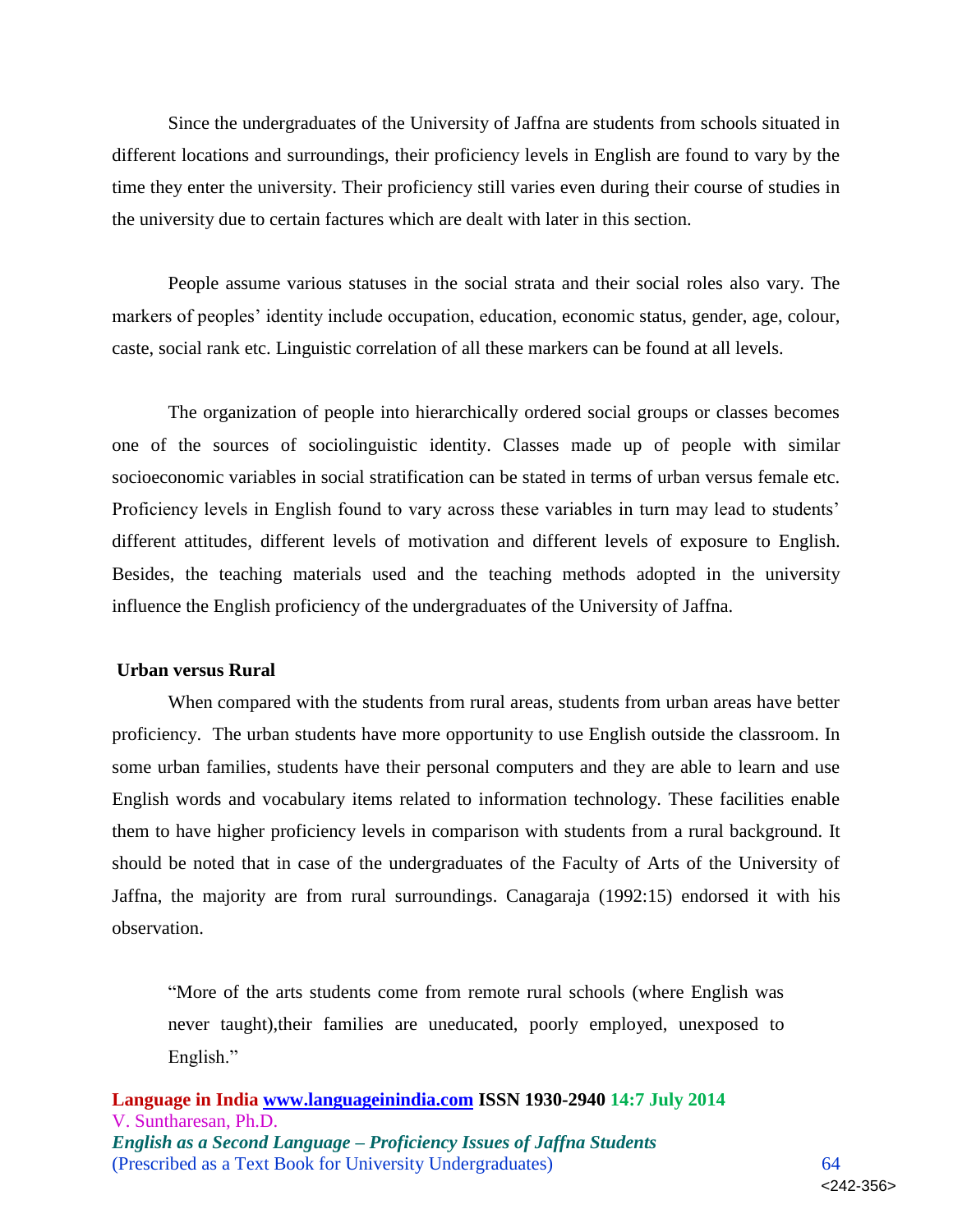Perera (N.D:88) observed, " ------ in considering the attitudes toward the second language we find two extremes. Where the urban class is concerned the majority have positive attitudes. They are both instrumentally and integratively motivated. Most children have English speaking parents with positive attitudes towards the second language."

On the other hand, in the rural sector the attitude toward the second language is self evident by the term given to it-"Kaduwa." The Youth Commission Report (1991:91 as cited in Perera, N.D:88) stated, "The notion of 'Kaduwa' has two components. The first refers to the pervasive discrimination in all spheres of life, especially employment, directed against monolingual Sinhala and Tamil speaking youth. The second aspect of 'Kaduwa' relates to question of social mobility."

#### **Rich versus Poor**

It's a usual feature that economically privileged students perform better than economically underprivileged ones across the towns and villages. However, inevitably there are a few exceptions in all areas. But as per observation, students from the upper class are more proficient in English than the middle and lower class students and the middle class students are more proficient than the lower class. McPortland (1991, p.2) supported this notion thus. "The different capacities of poor and wealthy homes to support students' learning activities continue through the elementary, middle and high school grades. Students from deprived backgrounds may not have a quiet place and home to study while well  $-$  to  $-$  do students will often have not only a quiet place but also home libraries and computers to support their learning activities. While parents who are not well educated can give strong emotional support in the education of their children, they will not have the academic strengths to help with homework as students progress through the grade levels to more challenging courses."

Another notable phenomenon of family lineage is education. Particularly students whose parents are educated, have more opportunity to use English in their family environment. This situation enables them to develop their English proficiency and they do better than the students whose parents are not educated.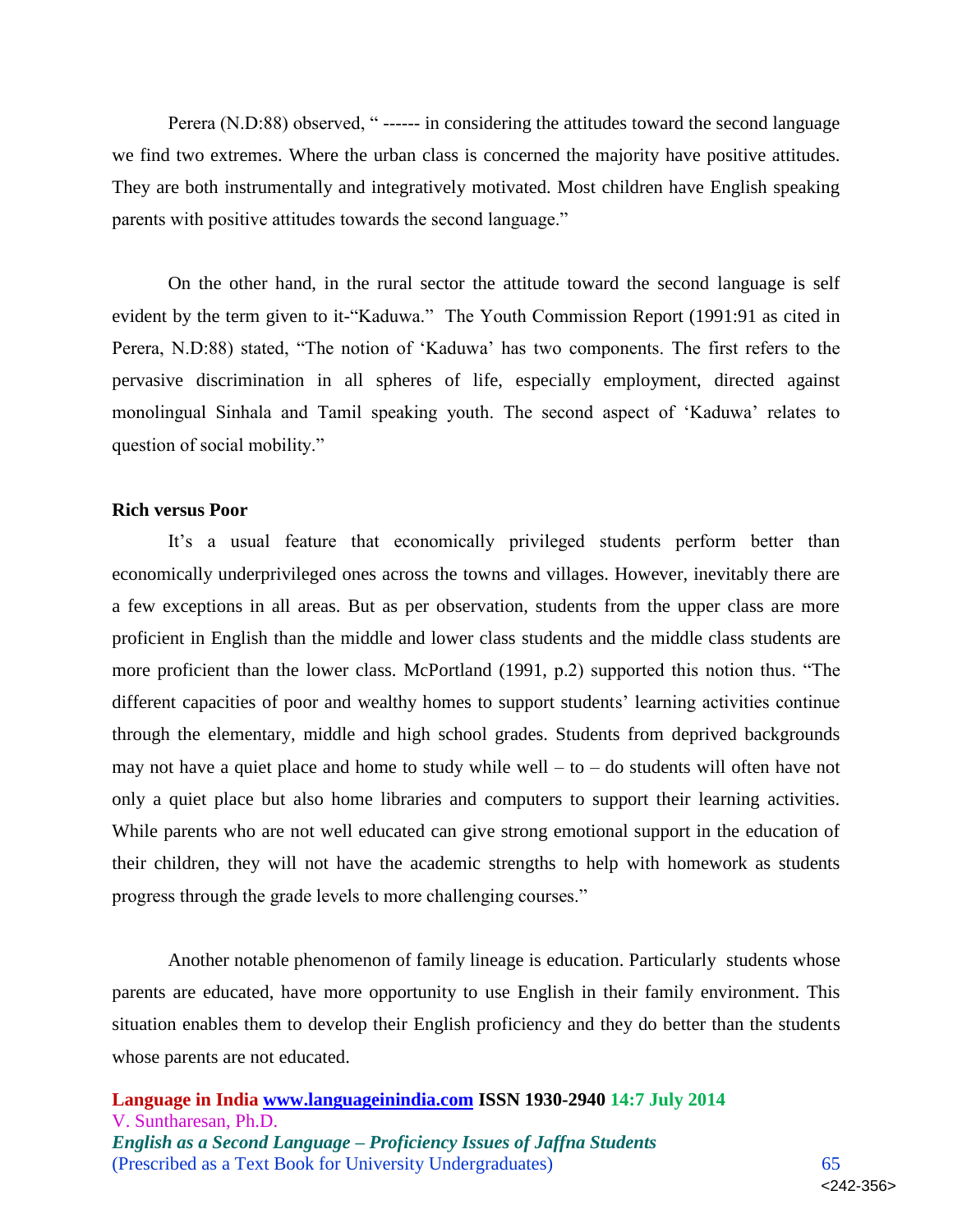The above discussion by no means, implies that all poor students will perform worse than the rich students.

### **Male versus Female**

Sunthareswaran (2004) stated that Jaffna society was traditionally a male- dominated one .Education and employment were considered as the sole concern of the men folk. But due to the influence of Missionaries, females had avenues for English education.

"English education for women prospered earlier and better in Jaffna than in the South--- 'The Jaffna female Seminary' a model of women's education in 1864 provided a complete English education that included French, drawing, Music, Needle work and the making of artificial flowers." (Gooneratne, 1968 as cited in Sunthareswaran, 2004:23)

The above comments are evidence of the keenness of females of Jaffna society to be proficient in English.

# **Theoretical Foundation**

The issue that some students perform well in a subject while others though with similar background, academic preparation and experience encounter more difficulties in learning it baffles most teachers. In the case of the subject being language instruction whether in a native or a second language, a series of factors are involved. One set of factors contributing to the success in language classroom are the attitudes and motivation of both students and teachers. Even though these factors are not only ones that account for differences in classroom processes and student outcomes, it is undeniable that they influence the environment for instruction, teachers' individual roles and students' efforts significantly.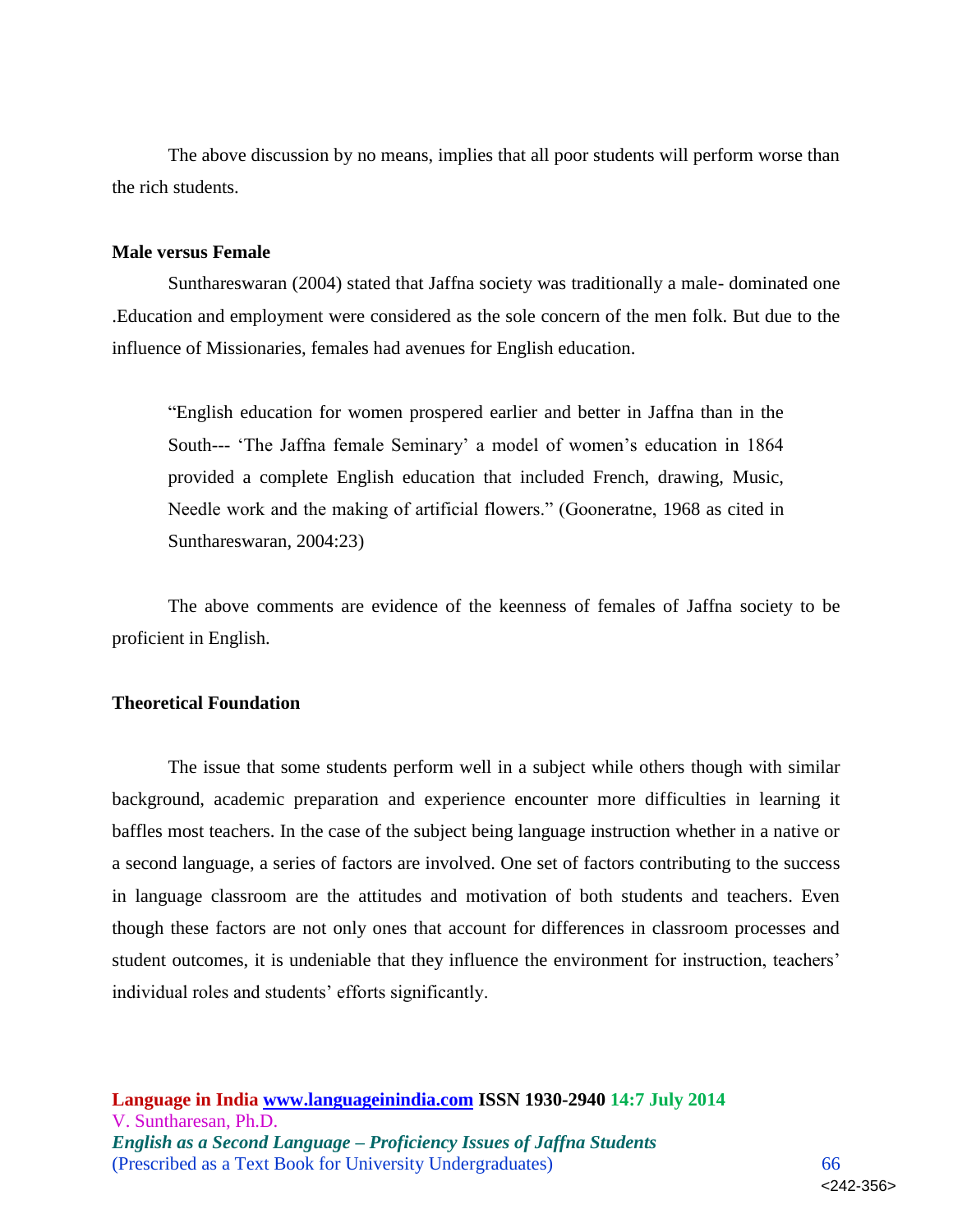According to Mckay and Hornberger (1996), there are clear indications that the relationship between a person's prior linguistic and academic experience, the social context of instruction, and the result of formal language instruction has complex and reciprocal correlation with each other. Positive attitudes about language and language learning may be as much the result of success as the cause. However, it should be borne in mind that students with positive general attitudes are not linked with effective strategies that enable them to take advantage of instructional opportunities presented to them. In addition, there are still other factors such as the attitudes and examples of the peers, teachers and parents with respect to language study and social and institutional language policies as reflected in, for example, required courses of language study, both first and second, in schools which affect students. The language study depends also on the social status of the language. The report of Mckay and Hornberger (1996, p.19) rightly fits into this context. "Learners of English as a second language are in a rather different situation: their level of comprehension of the standard or any dialect is influenced by amount of exposure to the language. As learners increase in second language proficiency, typically but not always after ever – longer periods of residence in an environment in which the second language is widely used, they become more knowledgeable about and sensitive to dialectal and contextual variation in language."

# **Definition of Motivation**

Theorists find it difficult to reach a consensus on a single definition for motivation. In the view of Gardner (1985,p.10) the term motivation in a second language learning context is found as 'referring to the extent to which the individual works or strives to learn the language because of a desire to do so and the satisfaction experienced in this activity.'

According to Keller (1983), motivation is the degree of the choices people make and the degree of effort they will exert.

Oxford and Shearin (1994) stated that motivation is a desire to achieve a goal combined with the energy to work toward that goal.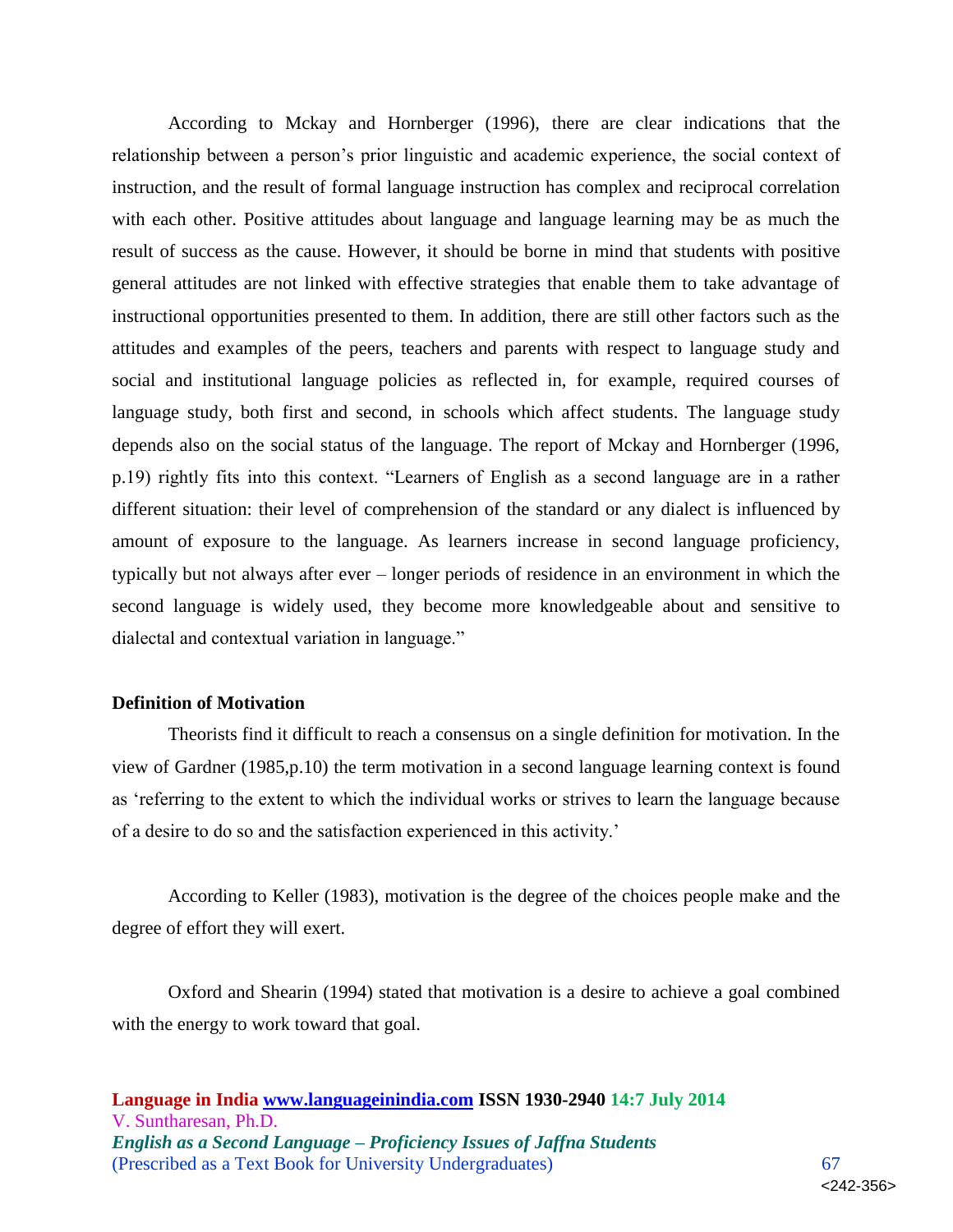Motivation was defined as the impetus to create and sustain intentions and goal seeking acts, by Ames and Ames (1989).

Motivation plays an important role in learning and teaching English as a second language. In the task of encouraging slow learners to work harder, creating an attractive learning atmosphere or rewarding the hardworking students, the role of motivation is felt.

Since motivation is one of the key factors in language learning, the low motivated learners experience difficulties to learn English as a second language. Dornyei (1990) clearly stated that motivation is one of the main determinants of second / foreign language learning.

Oxford and Shearin (1994, as cited in Qashoa, 2006 ; 5) analyzed a total of 12 motivational theories or models including those from socio psychology, cognitive development, and socio-cultural psychology and identified six factors that impact motivation in language learning.

- 1. Attitudes (i.e., sentiments toward the learning community and the target language),
- 2. Beliefs about self (i.e. expectations about one's attitudes to succeed self efficacy and anxiety),
- 3. Goals (i.e. perceived clarity and relevance of learning goals as reasons for learning),
- 4. Involvement (i.e. extent to which the learner actively and consciously participates in the language learning process),
- 5. Environmental support (i.e. extent of teacher and peer support, and the integration of cultural and outside  $-$  of  $-$  class support into learning experience)
- 6. Personal attributes (i.e. aptitude, age, sex, and previous language learning experience).

# **Integrative and Instrumental Motivation**

# *Integrative Motivation*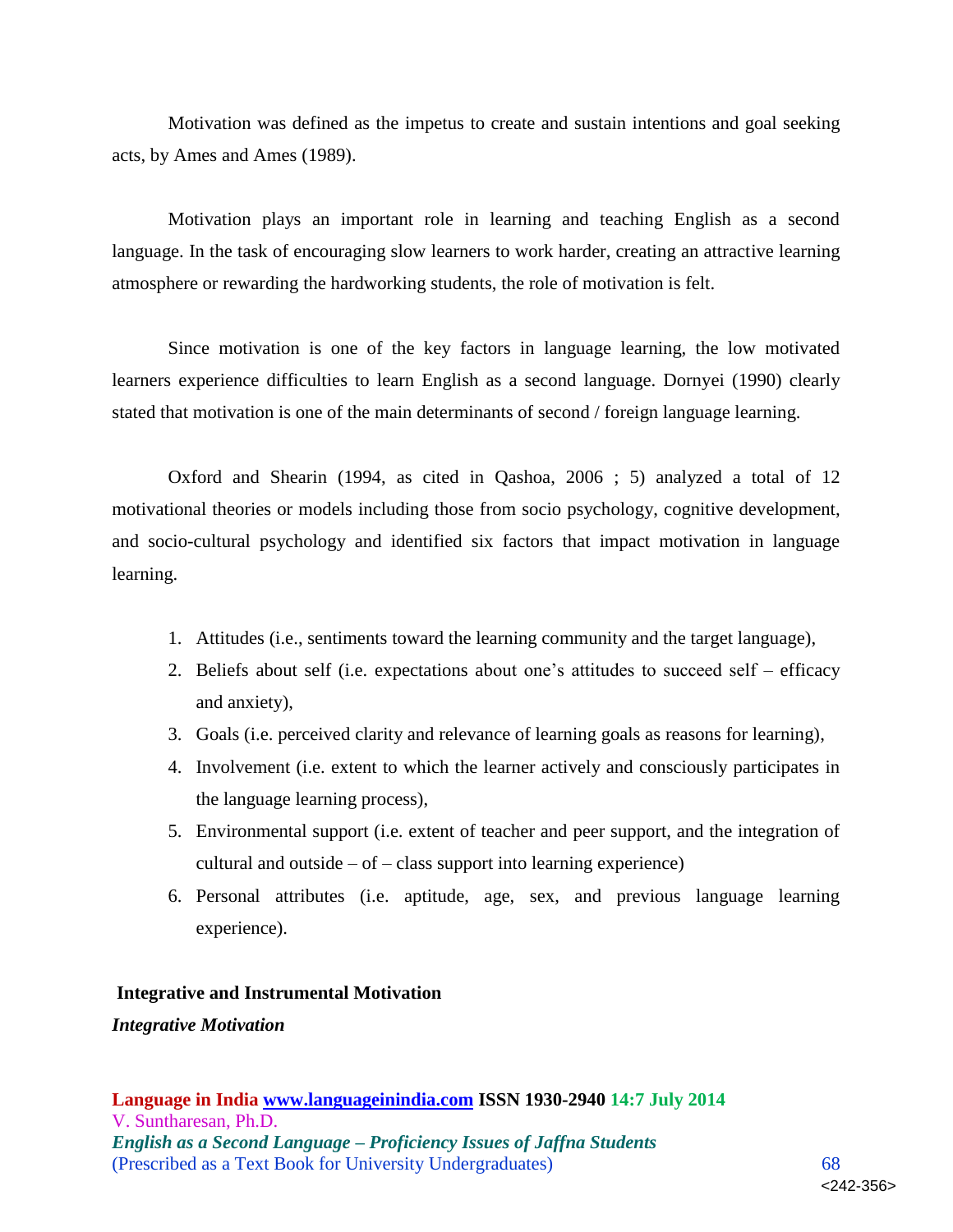Falk (1978, as cited in Norris-Holt, 2001) believed that the most successful learners of a target language are those who like the people who speak the language, admire the culture and have a desire to become familiar with or even integrate into the society in which the language is used. This form of motivation is known as integrative motivation. When someone becomes a resident in a new community that uses the target language in its social interactions, integrative motivation is a key component in assisting the learner to develop some level of proficiency in the language. It becomes a necessity in order to function socially in the community and become one of its members. It is also theorized that "integrative motivation typically underlies successful acquisition of a wide range of registers and a native like pronunciation" (Finegan, 1999, P.568, as cited in Norris-Holt, 2001).

As far as integrative motivation is concerned, as noted in the previous section, only 2% of the students express clues regarding their integrative orientation. However, it should be borne in mind that the true assessment of the integrative motivation among students in the Jaffna peninsula is impossible owing to the closed avenues for the English oriented programmes and the visit of English speaking Westerners to Jaffna at present. The fact to be recognized in this context is that a genuine assessment of any project is possible only in an environment where all the needed facilities are made available to achieve a target in the project under question. The same is applicable to the assessment of the integrative motivation of the students in Jaffna.

Subsequent to the recent end of the civil conflict in the beginning of the year 2009 and the restoration of normalcy in Jaffna, transport services and communication modes have been fast developed. Considerable trade investments and the arrival of experts in various fields including academics, politicians and business magnates in Jaffna are witnessed. Professional courses like CIMA and computer programmes have been introduced and the natives of Jaffna show great interest in being proficient in these fields. Meetings and panel discussions between Southern and Northern authorities are held frequently. The newly transformed situation compelling the need of a lingua franca seems to restore and revive the English environment gradually in Jaffna. Such situation is expected to promote the integrative motivation among students of English as a second language, in Jaffna, in course of time.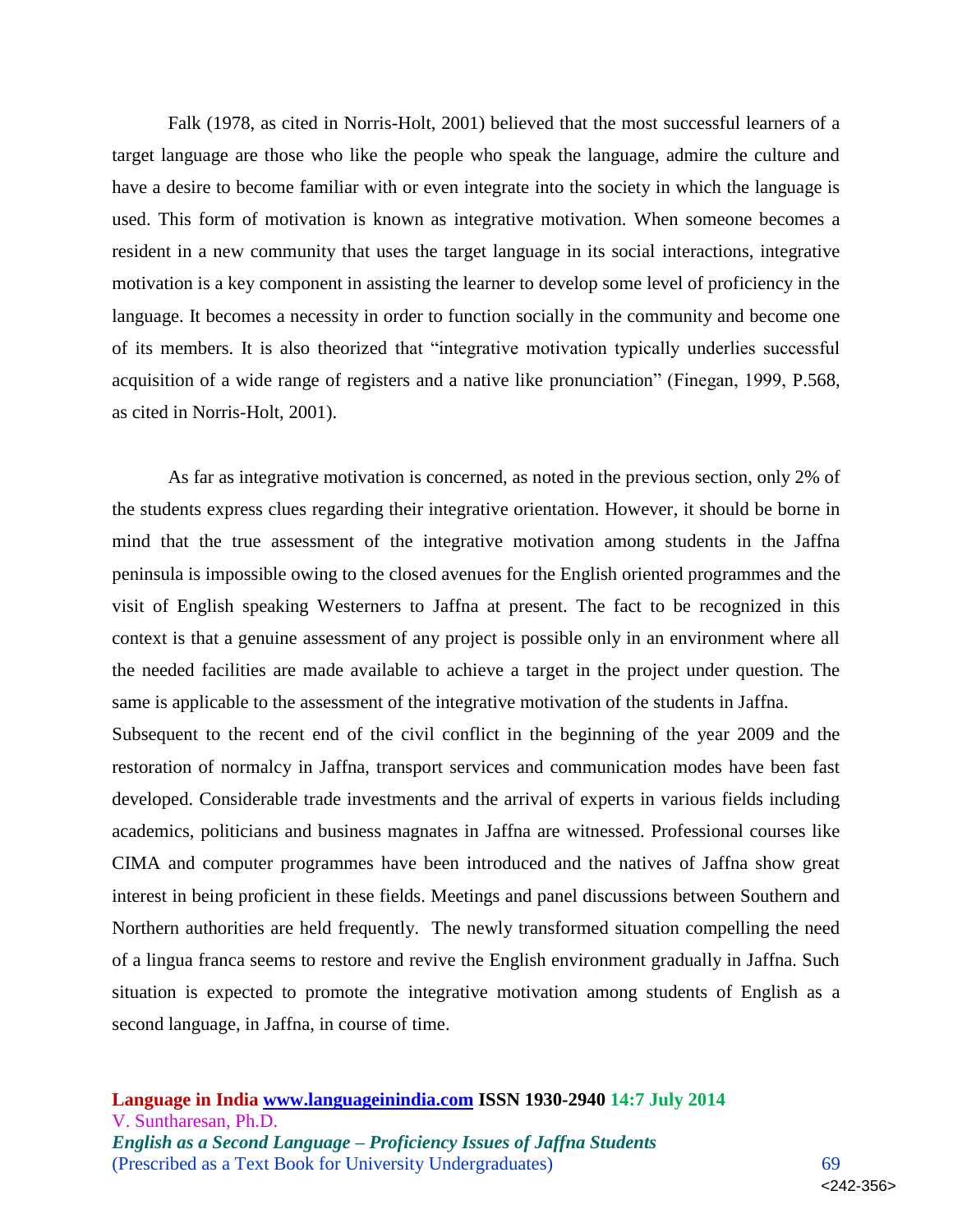### *Instrumental Motivation*

In contrast to integrative motivation, is the form of motivation referred to as instrumental motivation. This is generally characterized by the desire to obtain something practical or concrete from the study of a second language. (Hudson, 2000). With instrumental motivation, the purpose of language acquisition becomes more utilitarian, such as meeting the requirements for school or university graduation, applying for a job, reading technical material, translation work or achieving high social status. Instrumental motivation is often characteristic of second language acquisition, where little or no social integration of the learner into a community using the target language takes place or in some instances is even desired.

### **Exposure to Language**

Learners generally do not have sufficient access to the target language outside of the classroom and practice what they have learnt in the classroom. Learners usually step into the real world using their mother tongue soon after they leave the classroom. In classrooms, although teachers now have gradually adopted approaches that focus on meaning and language use, due to the linier mode of face  $-$  to  $-$  face interaction, the learning outcome is still not efficient enough. Teachers now urgently need a solution to increase exposure and use of the target knowledge both inside and outside of the classroom.

Factors of learners' different personalities, learning and response pace, motivation and language proficiency can all lead to individual inequality to speak up in class or in groups. For example, learners who are shy, slow or afraid of making errors may choose to speak less in the classroom or group discussions. Insufficient access to the target language both inside and outside of the classroom certainly is an obstacle to foster learners' language proficiency.

Sometimes learners' previous language knowledge may help communication to some extent but they have to learn how to use this effectively in real life situation. As long as they make progress in communication, adjustment becomes easier. Language learning means learning to communicate i.e. learning to use language appropriately for the communication of meaning in social contexts.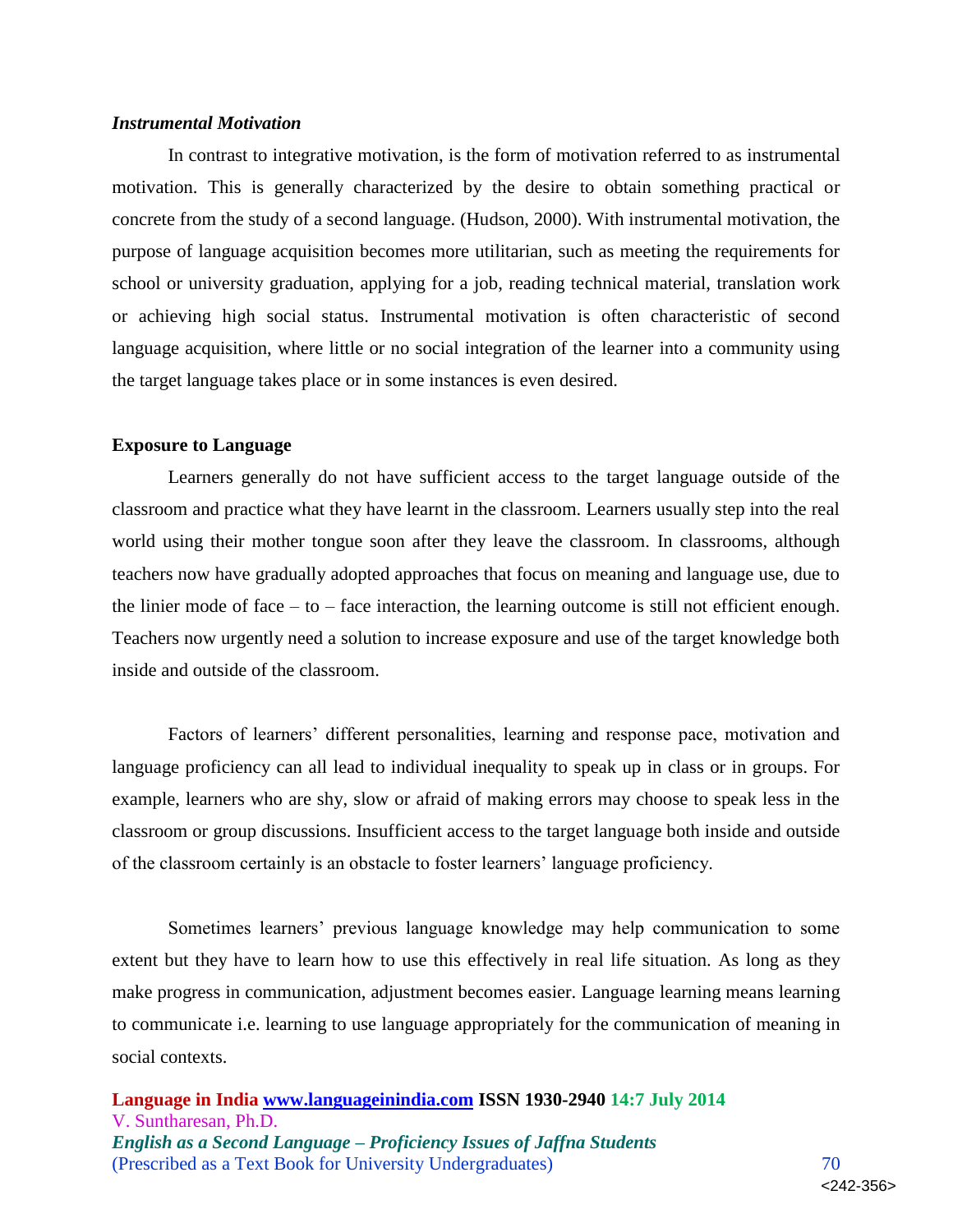### **Extent of the Students' Use of English**

The choice of methodology in the language class depends on the extent of the use of the language of the students in everyday life or outside the classroom. In a monolingual language situation like in Jaffna, students have very limited scope to use English in everyday life. However, owing to the influence of globalization, some students have access to internet, satellite television, mobile phone etc. which provide them knowledge in information communication technology. These students have an opportunity to use English on occasion. This opportunity is not available to all the people across towns and villages. Differences between the urban and rural surroundings and the economically advantaged and the economically disadvantaged people can be observed always.

Vignaraja (2005) commented that though the vernaculars were developed languages, they grew insignificant before the presence of English and they couldn't be the source of modern learning. Though English is declared as a link language its role in domains such as education and law is high. "This could be better evidenced in the University of Jaffna where English dominates in the areas of education and law and plays the minimal role or rather a negligible role as a link language. This may be due to the fact that the region where the Institute is established is predominantly monolingual." (Vignaraja, 2005:2-3)

Nowadays there is a growing tendency of abandoning the 'focus on form' teaching approach such as Grammar Translation and Audiolingualism as more language teachers have observed the failure of form focusing approach in developing learners' communicative ability in real life situations and shifted to adopt the Communicative Language Teaching (CLT). The CLT approach highlights learners' communicative competence which is defined as learners' ability to efficiently express what they mean in the target language and successfully achieve communication in real life situations. (Hymes, 1972 as cited in Chen, 2005). In order to do so learners are expected not only to acquire the linguistic but pragmatic knowledge of the target language (Hedgecock, 2002). It is suggested that competence, both linguistic and pragmatic, is the knowledge developed and acquired through exposure and use (Kasper, 1997). It has been admitted that without sufficient exposure which is essential for learners to notice and acquire the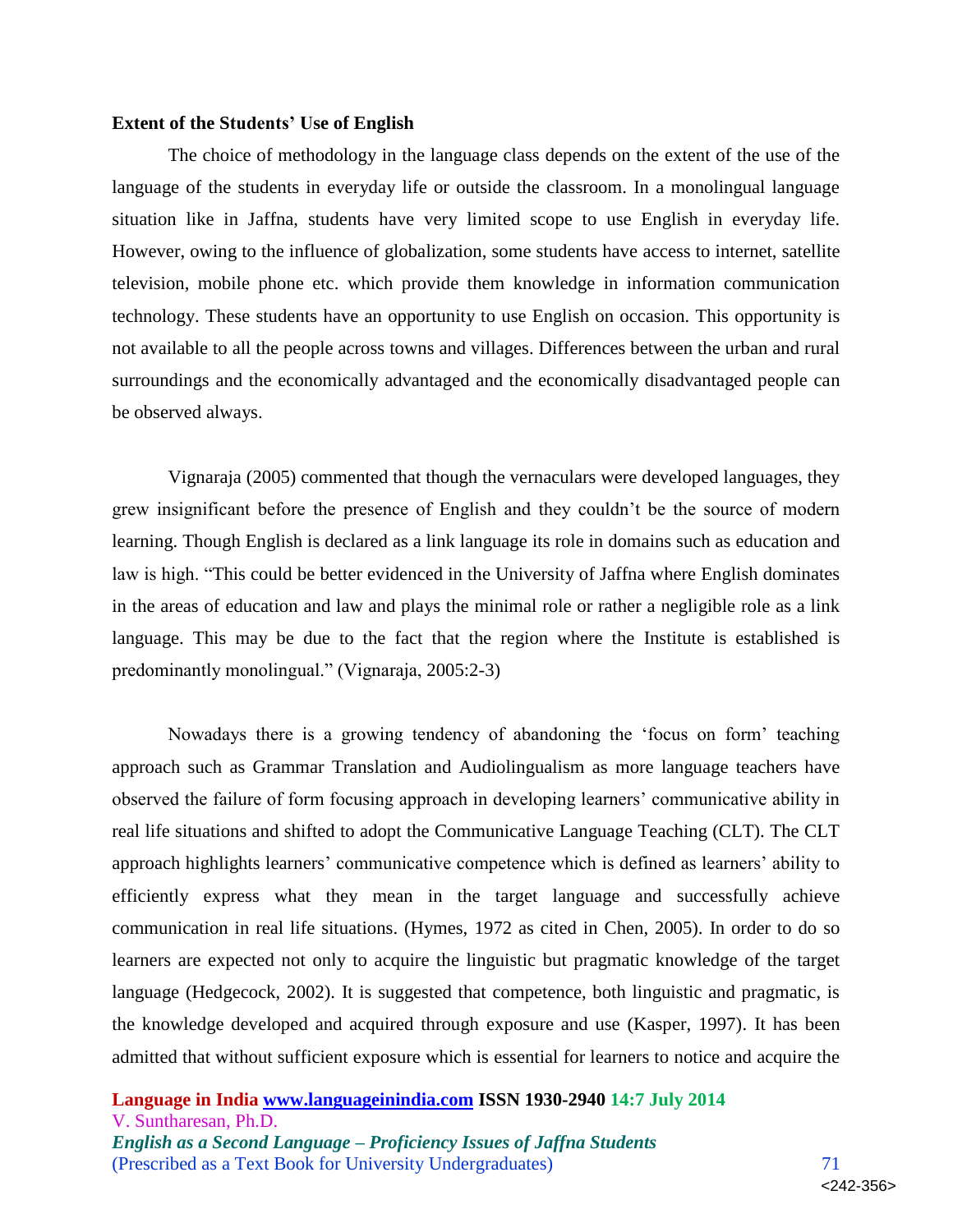language input and chances to use the knowledge, communicative competence can't be promoted (Chen, 2005)

## **Extent of Students' use of English in the Classroom**

Wang (2006,p.51) said, "In class where all or a number of the learners share the same mother tongue, they may tend to use it; because it is easier, because it feels unnatural to speak to one another in a foreign language and because they feel less 'exposed' if they are speaking their mother tongue."

Many research findings show that students are verbally more comfortable in the bilingual instruction class. Cummins (2004) claimed that when students continue to develop their abilities in two or more languages they gain a deeper understanding of language and how to use it effectively. They have more practice in processing language, especially when they develop literacy in both, and they are able to compare and contrast the ways in which their two languages organize reality. Bilingual students develop more flexibility in their thinking as a result of processing information through two different languages (Cummins, 2004).

Suseendiraraja (1997:11 as cited in Sunthareswaran,2004:164) stated, "We must note that a good section of students have begun to feel that they could study in Tamil, work, earn and prosper in life comfortably. Today the pattern of life in our society is such that only a very few learn English for intellectual satisfaction."

 While English can be reserved for certain functions like lecturing, the students' mother tongue can be used for other functions including explaining grammar to students particularly when the grammatical concepts in the target language do not occur in students' first language, explaining tasks to the students, explaining a particular methodology used in class, explaining aims of a lesson, checking students' comprehension etc.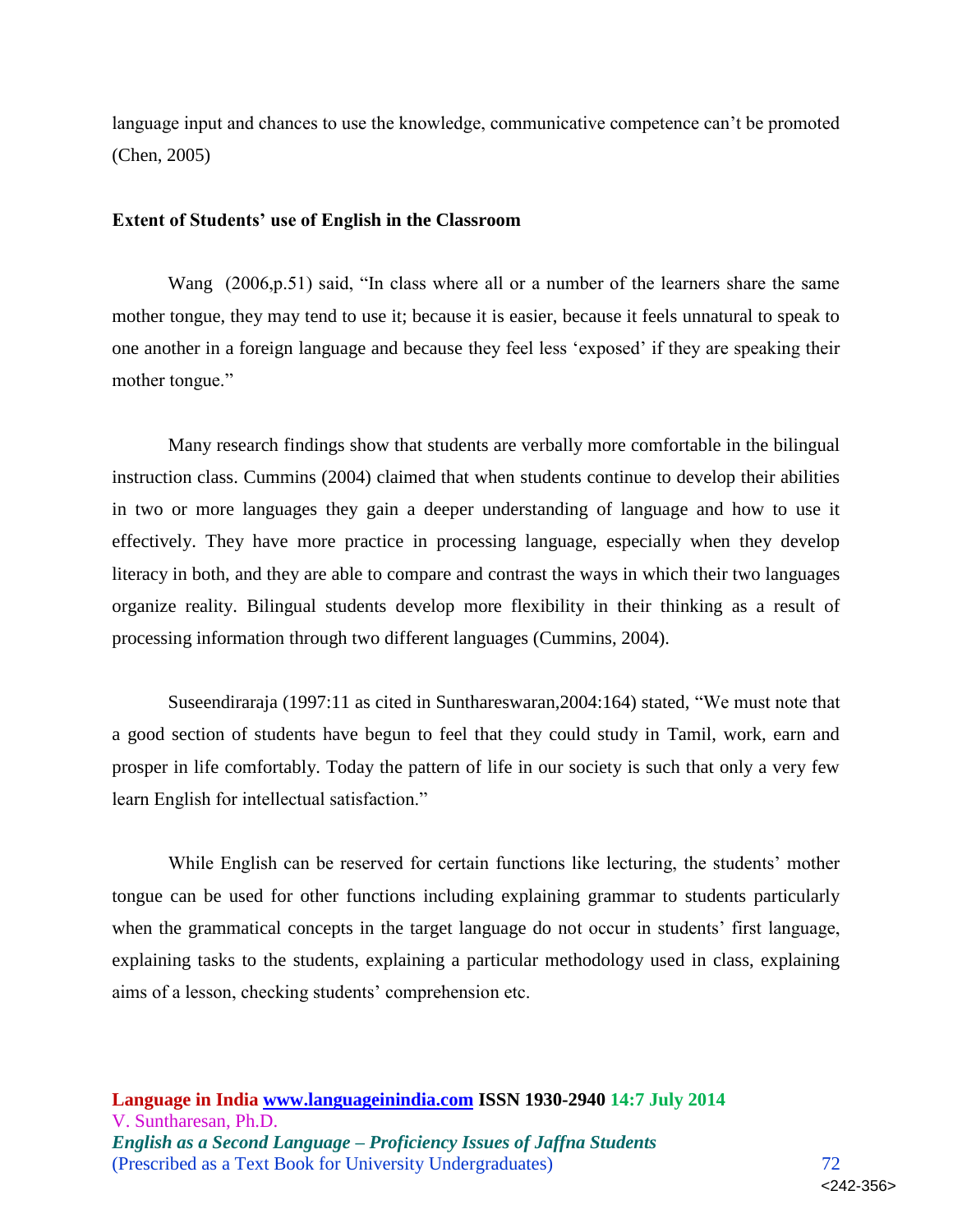#### **Students' Use of English in Real Situations**

The following remarks by scholars to stress the importance of learners' exposure to the target language to achieve communicative ability in real life situations are appropriate to be quoted here.

"Learners' whole learning system is greatly marked by constraints caused by culture and also lack of institutional supports. Thus language learning becomes incomplete if it lacks the practice in real communication" (Khan, 2005, p.7)

According to Wang (2006) facilities should be made to offer learners sufficient exposure to a considerable amount of language input either in natural or artificial teaching settings. Ellis (1999 as cited in WANG, 2006) considered that input is a term used to refer to the language that is addressed to the foreign language learner either by a native speaker or another foreign language learner. Input also means the language that the students hear or read.

Speaking requires some degree of real time exposure to an audience. Learners are often found to be ashamed about what they are expressing in a foreign language in front of other students in a classroom; worried about making mistakes, fearful criticism or losing face or simply shy of attention that their speech attracts." (WANG, 2006, p. 50)

Based on the scholars' views, the author sums up that as far as classroom teaching is concerned, bilingual instruction is beneficial in the English language class as students are found to be more comfortable and at ease in following the class. Further, certain teaching items necessarily and inevitably require the use of students' mother tongue for explanation. Use of mother tongue creates a tension free environment that induces students to interact with the teacher and the other students independently. Nevertheless, an adequate exposure to English outside the classroom is recognized as a strong factor that influences the students' use of English in real life situations.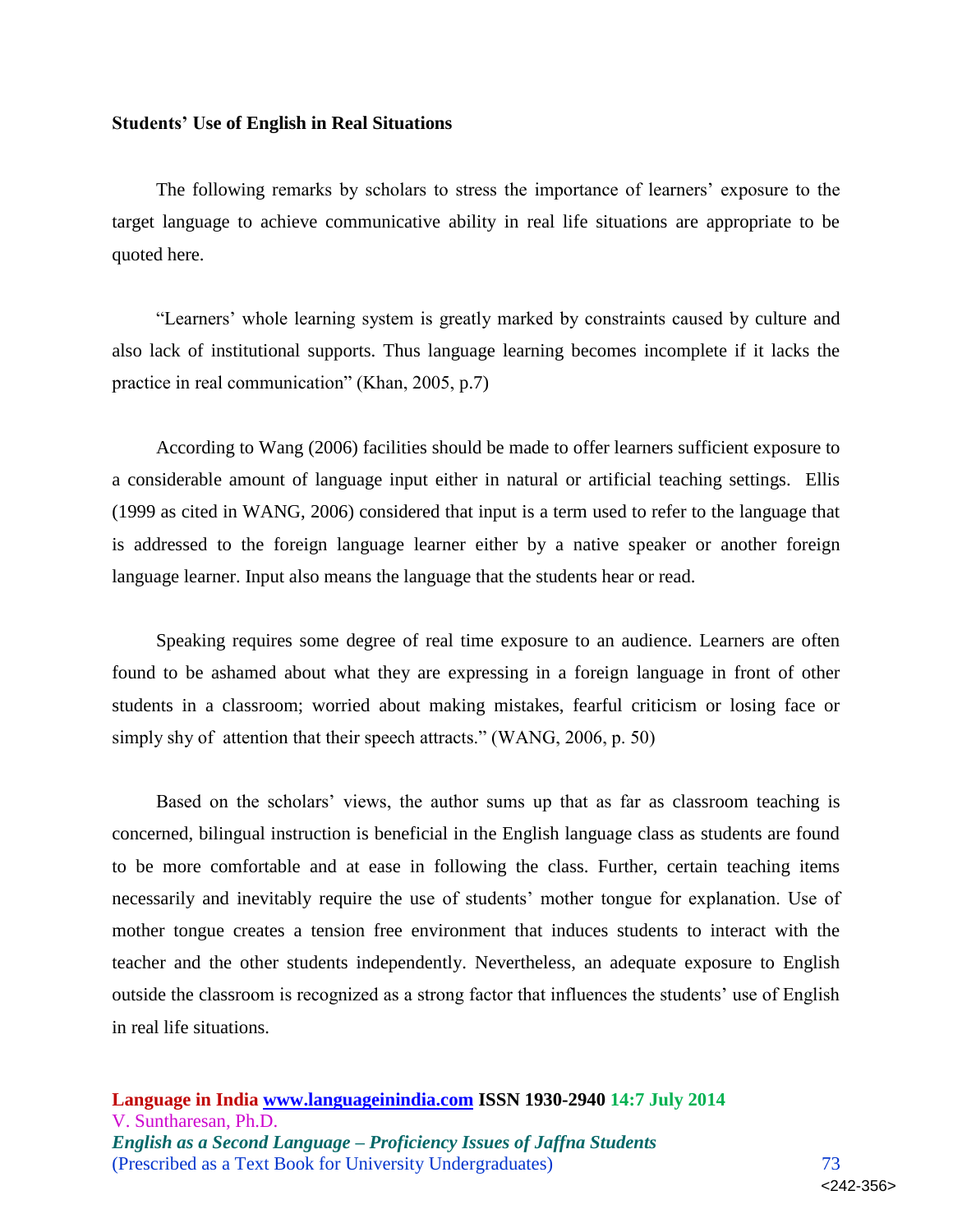Although difference in the ability of individual adults to learn a second language exists, if enough time and enough opportunity are provided to any adult of reasonable abilities, he can learn to communicate in any language. But the extent of fluency achieved will differ considerably from individual to individual. Motivation is another important factor in language learning and societies that recognize the value of multilingualism will increase the motivation level of learners and thus increase the success of second language learning in general.

Among various methods, the most important tools for adult language learners include exposure.

The views of O'Brien (2002, p.16) are in further support of the importance of exposure in the development of second language learning. "In order to proceed along the 'natural order' of language, a L2 learner needs exposure to L2. The input hypothesis states that this progression occurs when the language "input" is one step beyond the current level of competence. The formula " $i + 1$ " has been used to represent this idea; with "I" signifying the stage the language learner is at and " $i + 1$ " is the level where acquisition would take place."

When considering the formula " $I + 1$ ", in the context of the students of the Faculty of Management Studies and Commerce of the University of Jaffna, learning ESL, "i" may be the exposure to English they receive as they follow their main course of studies in the English medium.

#### **Attitude of Students, Teachers and Parents to English**

The entire student population in the University of Jaffna has a positive attitude to the use of English in the classroom and outside the classroom, as well.

Saravanapava Iyar (2001:68), "Even monolingual speakers of Jaffna society had a positive attitude towards English language during the British period. They were not prejudiced against the English language."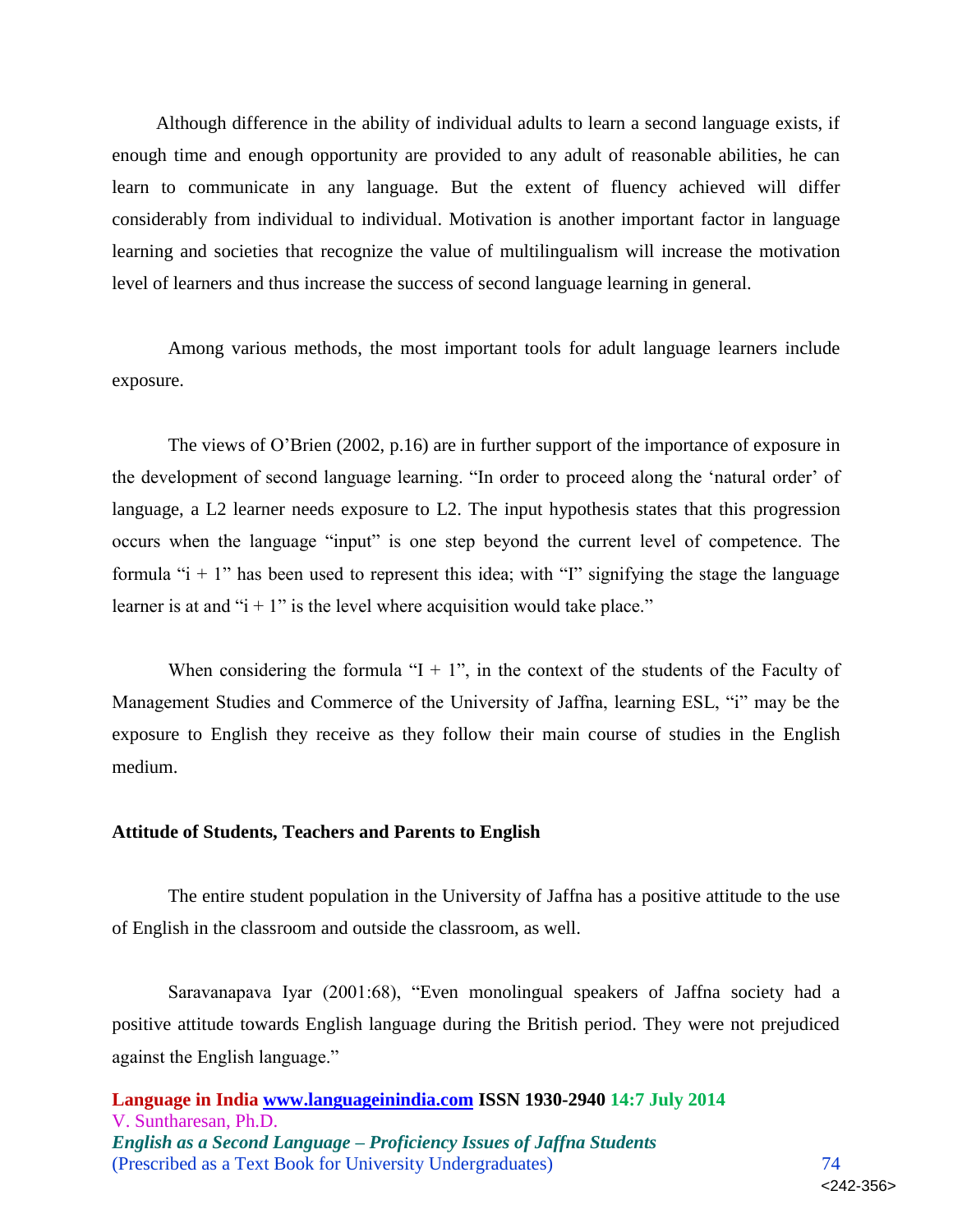According to the Youth Commission Report (1991,as cited in Perera, N.D.:88), "The liberalization of trade, access to Middle East job market, tourism, mass and electronic media led to a need for English among potential job seekers. This in turn, it is presumed will result at least in instrumental motivation to learn English which once again will create positive attitudes towards the language and its users."

Sunthareswaran (2004:148) observed, "The teacher of English has a favourable attitude towards the use of English not merely as a subject in the school but also outside the school. It goes unstated that the teacher of English realizes the importance of English as a global language and a medium of higher education better than a teacher of any other subject."

Sunthareswaran (2004) noted that in Jaffna, parents feel that opportunities are rare for students pursuing their higher degrees in their M.T. which is Tamil. So every parent wants the child to study English earnestly. Despite the cry for posterity and development in their native Tamil language, parents encourage students to study English.

Perera (N.D:94) stated, "---- the most important factor in attitude formation toward the second language is the teacher and the learning situation. Therefore second language teachers have a major role in developing positive attitude in their students toward the target language and thereby facilitating acquisition of the language."

Perera (N.D:84) remarked, "In spite of nearly a half a century of English for all, 15% of those who sit the G.C.E. (O.L) examination receive zero marks in English. Cumaranatunge (1983:3, as cited in Perera, N.D:84) referring to the second language learner in Sri Lanka stated, "The presence of negative attitude may be one reason why students otherwise competent, reveal low attainment of English."

Hence the author is of the opinion that the attitude of the learner, the teacher, and the society toward the target language and the community that uses that language as well plays a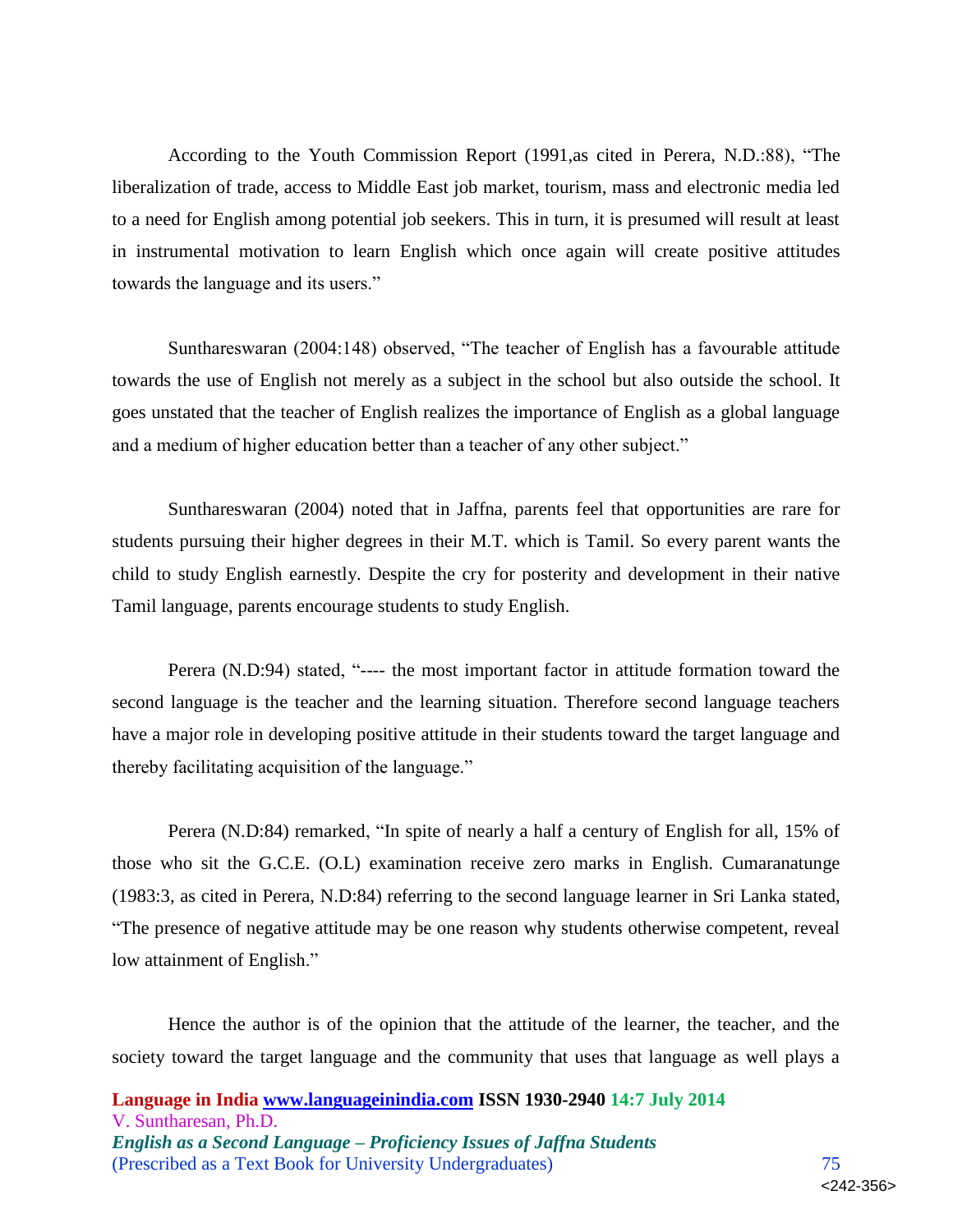great role in learning that language, In case of the undergraduates of the University of Jaffna, they all have a positive attitude toward English. They thoroughly realize the recognition English receives in the international arena, the value assigned to it in the job market and its role as a lingua franca among various communities in the world. Yet the major reason that hinders them from communicating in it is the lack of exposure to English.

## **Correlation between Exposure and Attitude**

Thorat (2007, pp.4-5) summarized the attitudes of the weaker learners in rural areas as follows.

- 1. English language is considered as an imposition as it is a compulsory subject in the school curriculum.
- 2. They think since they are not native speakers of English, they may never succeed in mastering it. Thus they lack confidence and joy in learning it.
- 3. They believe that only intelligent learners can understand English. So they consider that the study of English is beyond their reach.
- 4. Many learners do not attend English classes as they label these as boring.
- 5. Many, anyhow, memorize the materials in English and reproduce the answers.
- 6. Many do not know even the very basic grammatical rules because they never have had an opportunity to use full and complete sentences in English. Their functional contexts do not require or encourage them to use English. If they try to use English, they will be ridiculed by their peers.
- 7. They are deprived of the opportunities like seminars, group discussions and other similar activities because of their negative approach to the language.

Almost all what is outlined above is applicable to the weak learners of English of the undergraduates of the University of Jaffna, also.

Saravanapawa Iyar (2001:114) observed, "In Sri Lanka at present, the learning/teaching of English differs from the situation during the British period. Now the teaching of English is almost confined to the classroom with the limited time and using reinforcement and exposure to English outside the classroom is minimal or nil. On the other hand, M.T. dominates among peer interaction, family affairs and other social domains. In the English classroom also the usage of M.T. is very high. It is true even in the University of Jaffna English language classroom."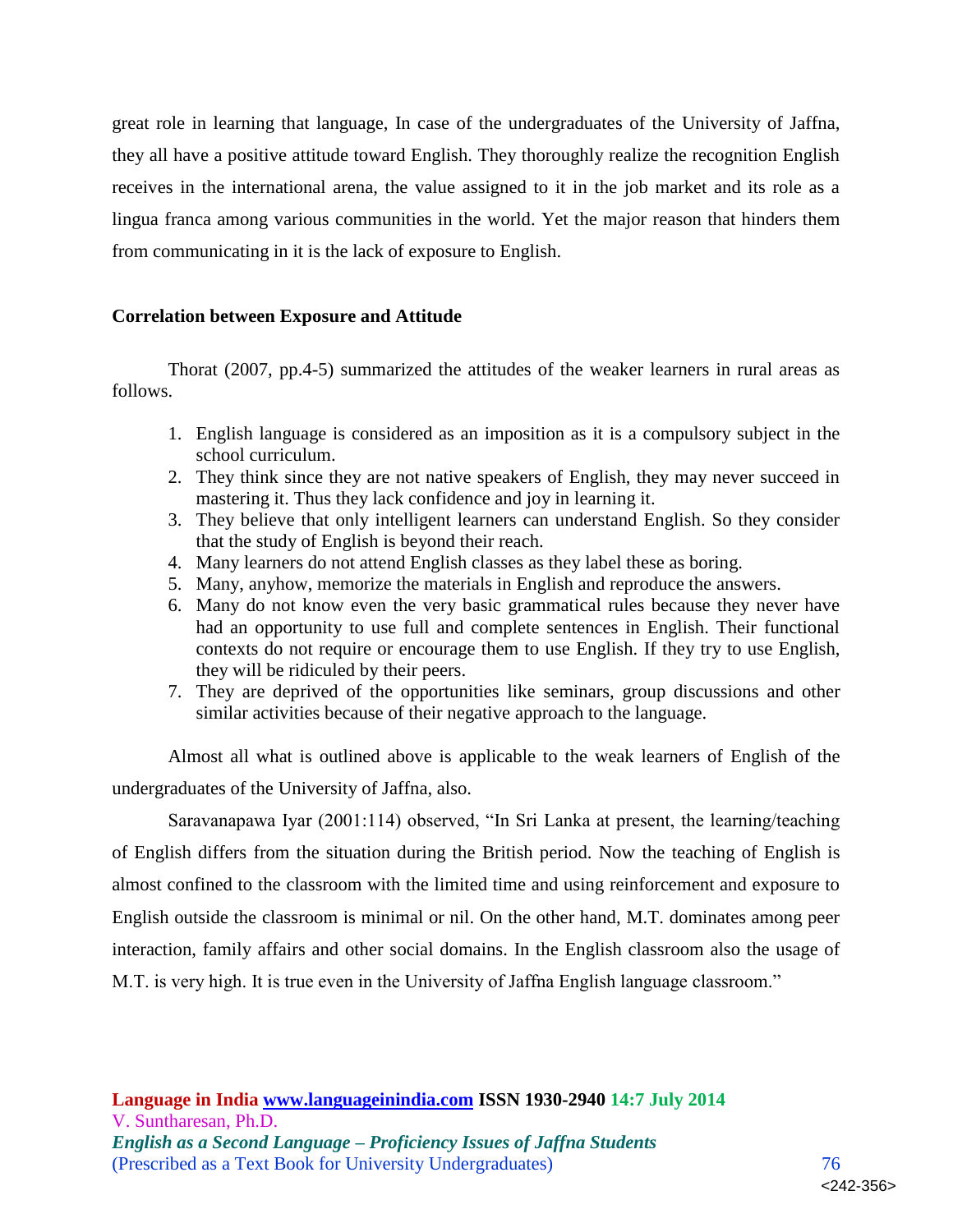# **Language Exposure and Learning Difficulties**

In the opinion of the author, students' lack of speech skill can be attributed to the lack of opportunities for them to use English. In plain terms, in Jaffna there are no situations that demand them to function in English. For instance, it is their mother tongue, Tamil that is used in work places, shopping activities, domestic circles, entertainment etc. If there is any context that may compel them to use English, they would themselves attempt to use it for satisfying their needs. For example, if they work in an organization where there are employees for whom Tamil is not their mother tongue, English will naturally serve as the link language.

#### **Teaching Materials used in the ESL Classroom in the University**

The English Language Teaching Centre of the University of Jaffna does not prescribe any text books to be used in the ESL classes. However, the Lecturers / Instructors in English use certain recommended materials as supplementary readers. These materials including American Kernel Lessons, Changing Times Changing Tenses, Developing Writing and Reading Sampler series do not incorporate elements in their contents to teach communicative competence.

## **Teaching Methods**

Cumaranatunge (N.D) reported that hitherto the favoured method of developing the teachers' professional skills has been the "pull out" model. NIE, The Zonal Directorate or Universities design and conduct courses for teachers. The course-based model is still the widely recognized approach to the development of teachers. These courses come under several categories. The long, award-bearing courses such as the Dip. in TESL or the B.Ed. in TESL are intended to enhance the teachers' qualifications. Other courses of shorter duration are to further develop the teachers' existing skills, such as the course in 'ELT Materials and Techniques.' conducted by the NIE. In addition, there are remedial courses intended to assist teachers in areas in which they face difficulties, and the course in 'Second Language Testing and Evaluation' is of such type. Still there are courses to meet the specific needs of teachers required to take on new

**Language in India [www.languageinindia.com](http://www.languageinindia.com/) ISSN 1930-2940 14:7 July 2014** V. Suntharesan, Ph.D. *English as a Second Language – Proficiency Issues of Jaffna Students* (Prescribed as a Text Book for University Undergraduates) 77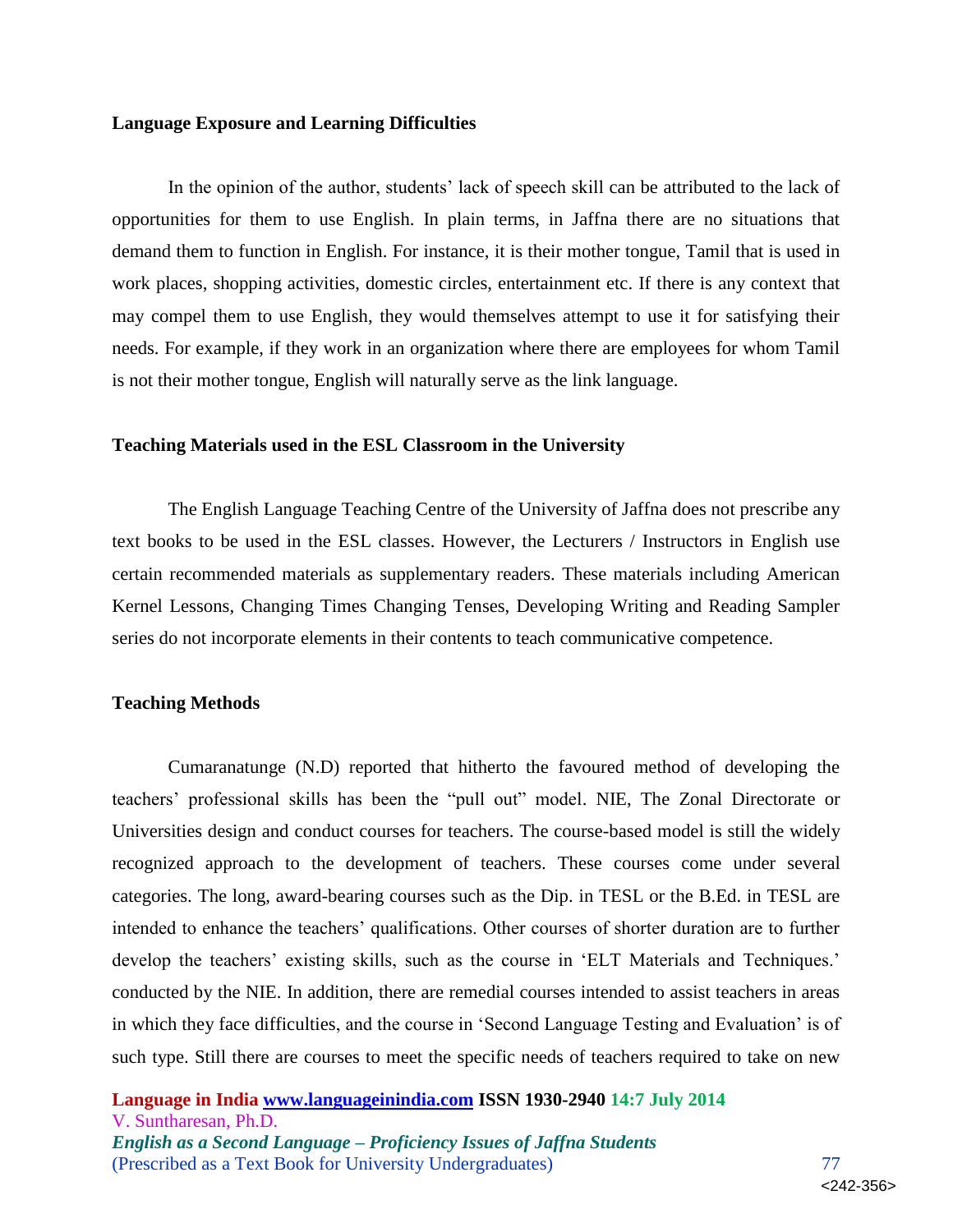responsibilities. For example, the course in 'Supervision and Observation for Prospective Teacher Educators', conducted by the NIE in 1999 can be mentioned. Yet these courses are, of course not considered to fulfill participants' needs and such courses conducted in Sri Lanka are based on what course designers perceive as being the needs of teachers. Instead of considering the actual needs of teachers, courses are based on what providers have the expertise to provide.

 The above discussion reveals a part of the reason why students' performance is unsatisfactory in the public examinations. Furthermore, all the teachers of English do not have the access to follow the above mentioned course programmes. Besides, these course programmes do not aim to develop learners, communicative ability.

There is no recommended teaching method for teaching ESL in the university. Lecturers / Instructors choose methods which they find appropriate, according to the proficiency level of students and the classroom context. Hence a uniformity in the choice of teaching method is lost.

# **Undergraduates' Instrumental and Integrative Orientations**

With the view of enhancing or instilling motivation for learning L2, the educational policy makers and syllabus designers usually identify the L2 learners' needs and goals. Besides, the identification of the L2 learners' needs and goals would enable the teacher to adopt teaching methodologies and strategies to meet and satisfy the students' needs. This perceived relevance between personal needs and learning activities could be a prerequisite for sustaining motivation to learn. According to Dornyei and Oxford and Shearin (1994 ; 1994 as cited in Qashoa, 2006,p.30), the following list of needs for learning a L2 has been produced.

- getting a better job, getting access to target language media or conducting business with the target language country (the instrumental orientation)
- traveling to other countries (the instrumental motivational subsystem)
- friendship, or in Dornyei's term, Xenophobia (the integrative motivational subsystem)
- broadening one's view and avoiding provincialism (the knowledge orientation)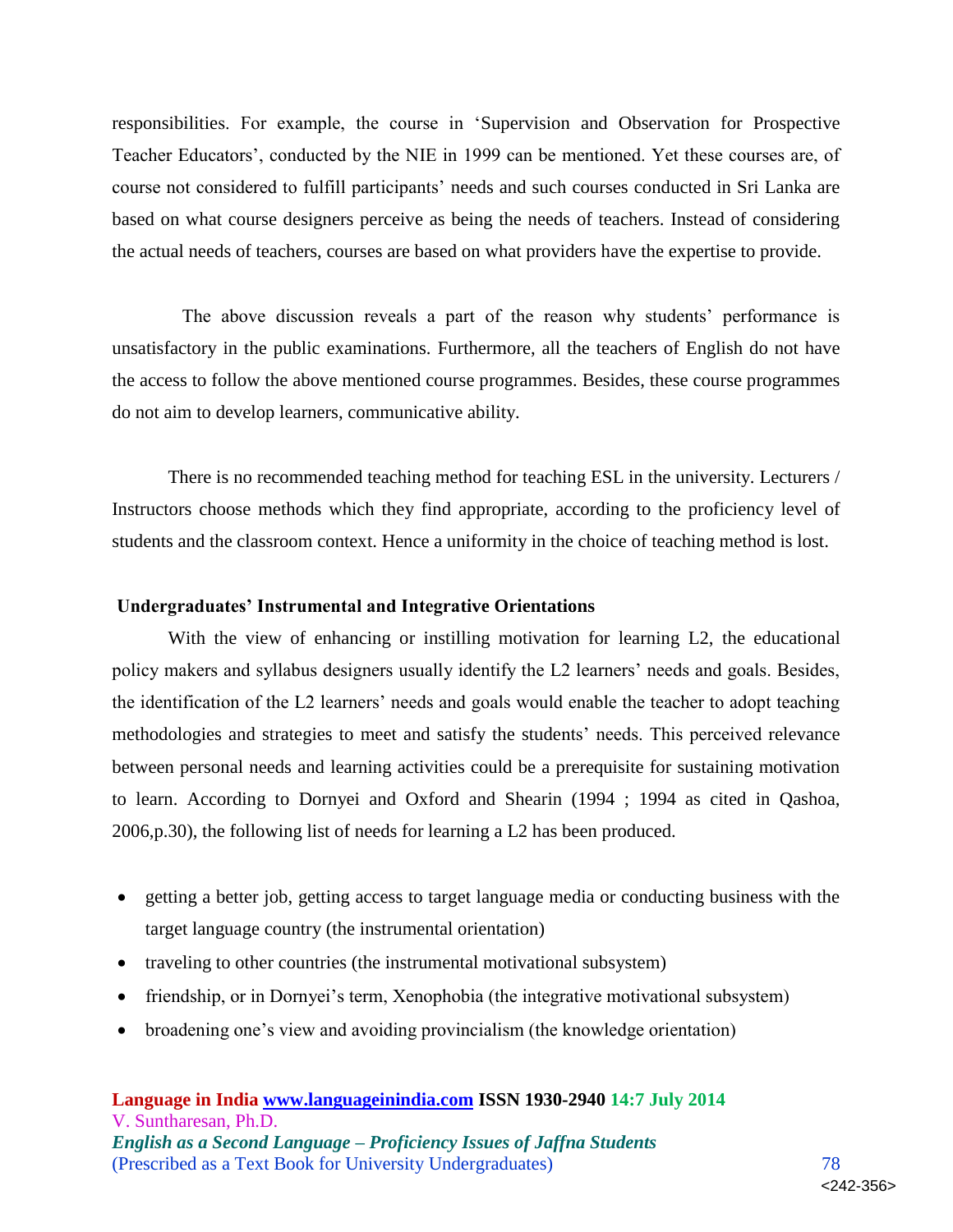- interests in foreign language culture, and people or satisfying curiosity about cultural secrets (the socio cultural orientation)
- seeking new intellectual stimulation and personal challenge;
- enjoying the elitism of taking a difficult language (e.g. American High School students learning Japanese);
- showing off to friends, parents and society.

In fact, the afore-stated needs are by no means universally applicable or exhaustive. It should be borne in mind that not all language learners have the same motives and needs on account of their different learning contexts. Nevertheless, the above list could be treated as general information which language teacher can take as a starting point to lead to the more specific needs in the individual context.

However instrumental motivation is strongly goal oriented and doesn't seem to involve any identification or feeling of closeness with the other language group (Gardner, 2001). L2 learners might apply instrumental motivation, operating whereby they persuade themselves to enjoy in L2 learning even though they have no liking for the language and culture. (Zimmerman, 1989) Instrumental motivation will be found more prominent in situations where there are utilitarian benefits.

With regard to the integrative orientation of the undergraduates, only six students reported about their interest in understanding and appreciating the British and American literature. The non-existence of the English speaking people in Jaffna is the sole reason for the absence of the integrative motivation among the undergraduates. Further, in the ESL classes in the university, only the linguistic features of the language are taught. Moreover some students stated that they hate watching English films and plays as most of them include events contradicting with the values and beliefs of their native culture.

The value of the integrative orientation should be duly recognized in view of the foreseen instability of the instrumental motivation as it can be such as the economic and political changes.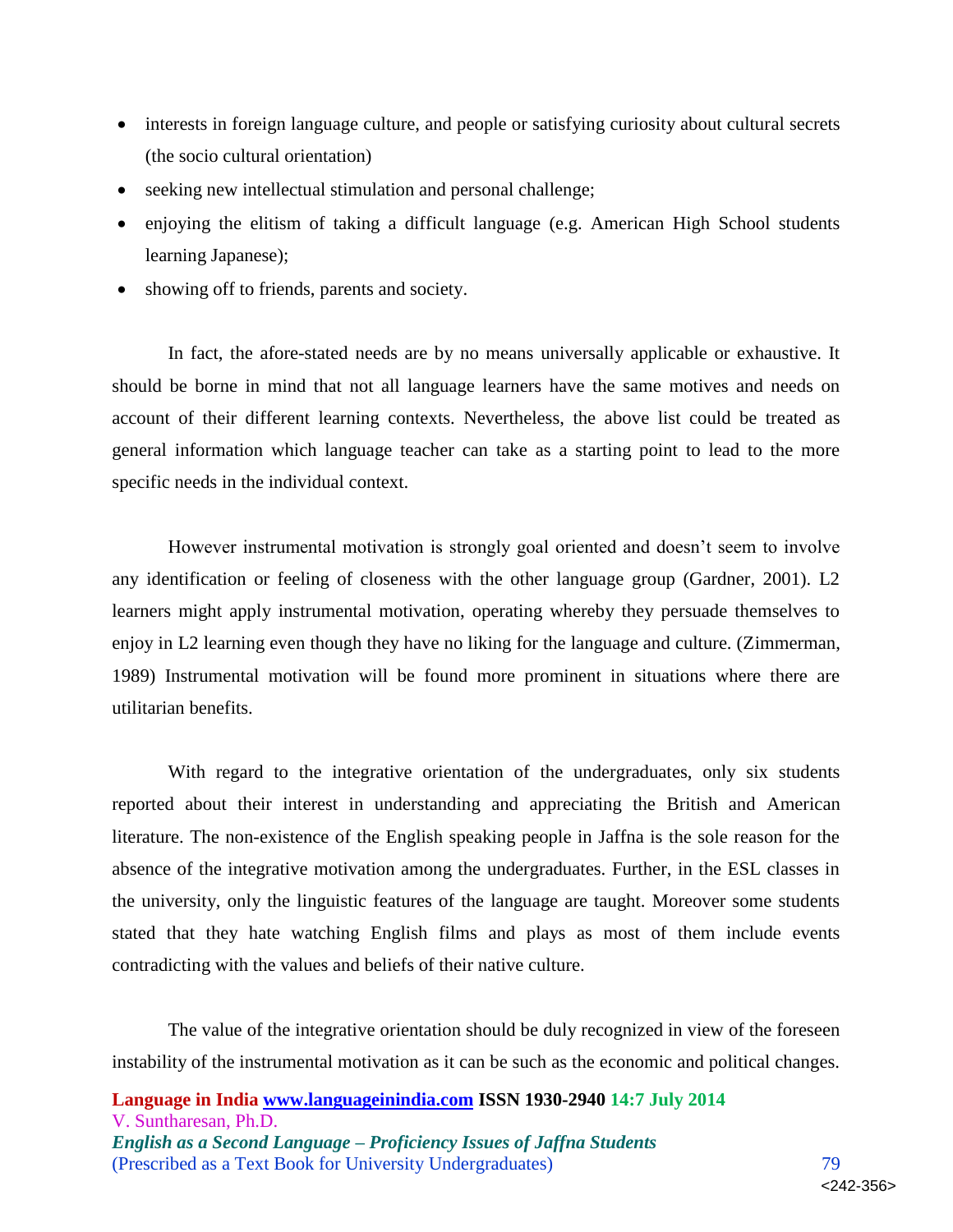Those who focus on learning English only for the purpose of getting a good job or because English is the dominant language of technology and economy ought to realize the fact that the supremacy of English won't last forever and the rise of a super power might change the situation. Greater emphasis on instrumental motivation and the negligence of the integrative motivation might tend to affect the learners' general motivation for learning L2. For example, most of the respondents in this study learn English for getting jobs, passing the examinations and or applying for foreign scholarships. This follows that after fulfilling these purposes, instrumental motivation has run its course for most of the learners. So the strength of the integrative motivation lies in the stability of its goals. Compared to the instrumental language goals related to career or passing examinations, the goals of integrative language are more stable.

#### **Demotivating Factors**

Demotivation related to some subject aspects (Vocabulary, spelling and structural difficulties) has been identified. Other types of demotivating factors including the lecturer's personality and teaching methods and reduced self confidence also have been found to have their own influence. The subject demotivating factors are taken for discussion first since they are the most frequent.

# **Subject Demotivating Factors Vocabulary**

Most of the undergraduates feel demotivated to learn English because of the large number of English words which they have to memorize. Vocabulary plays such an important role in learning a foreign language and it is one element that links the four skills of speaking, listening, reading and writing all together. For communicating well in English, students should acquire an adequate number of words and should know how to use them accurately. Although the undergraduates realize the value of vocabulary, most of them learn vocabulary passively due to many factors. First the testing system of ESL in the university requires undergraduates to memorize long lists of vocabulary by heart. Students are still following the traditional ways of learning and memorizing vocabulary. Practice of memorizing long lists of new words with the

**Language in India [www.languageinindia.com](http://www.languageinindia.com/) ISSN 1930-2940 14:7 July 2014** V. Suntharesan, Ph.D. *English as a Second Language – Proficiency Issues of Jaffna Students* (Prescribed as a Text Book for University Undergraduates) 80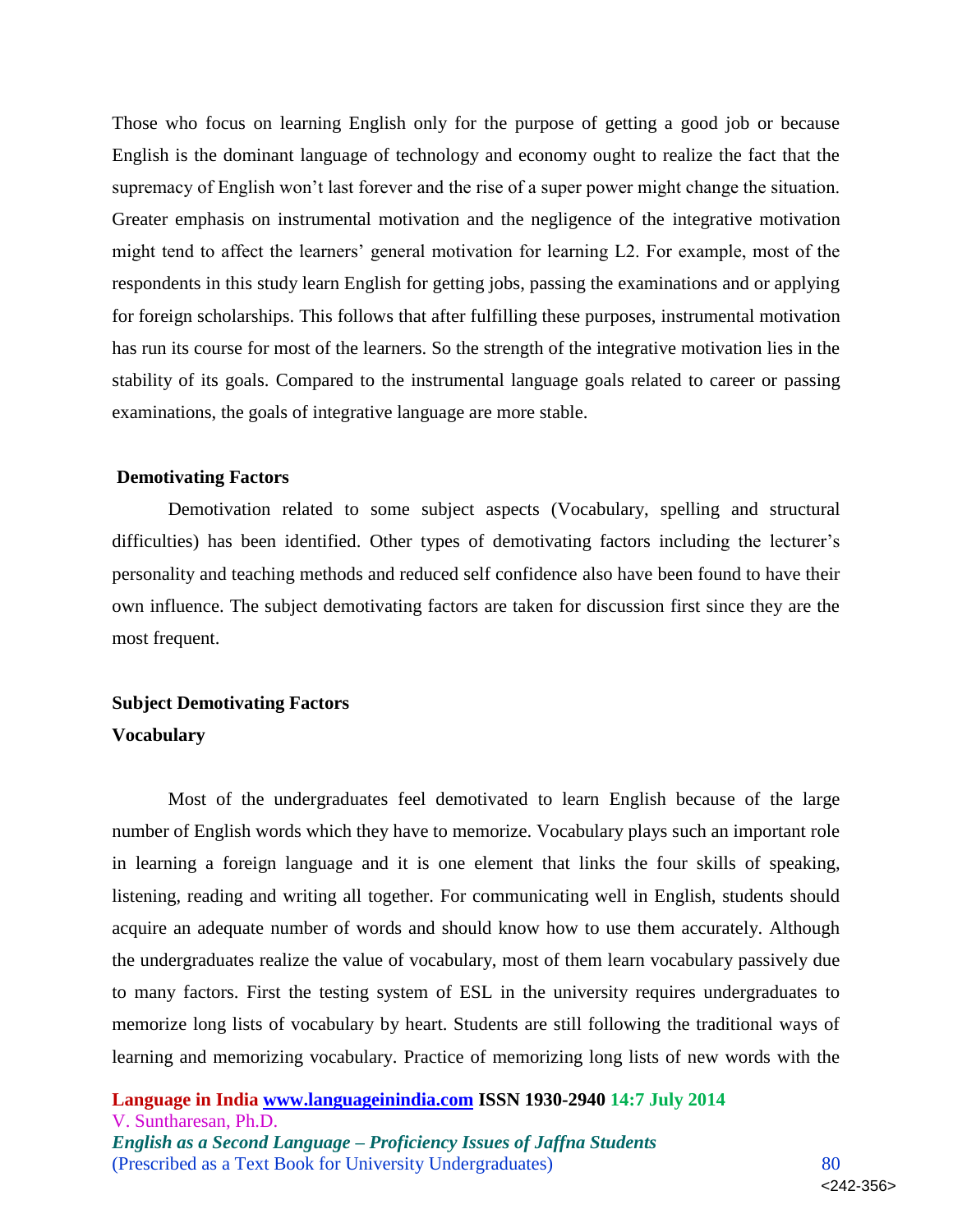meaning in the native language without any real context lays heavy burden on the learners and spoils their motivation for learning. In the view of Nation (2000, p.6) words should not be learnt separately or by memorization without understanding. Further, "learning new words is a cumulative process with words enriched and established as they are met again." The author is of the opinion that the learning context in the university (evaluation system, teaching methods and learning strategies) can be partly blamed for demotivation among students in learning vocabulary.

## **Structure Difficulties**

For most ESL students in the university, learning grammar is tedious and they complain about the difficulty of structures. A misconception among the undergraduates is that without the mastery of English grammatical rules, they won't be able to communicate in English. The negligence of other major skills as listening and speaking and extra concentration on structural rules of learners are the reasons for these misconceptions.

Being a lecturer and in the light of the discussion with the undergraduates, the author believes that the difficulty of English structures the students experience stems from the difference in the grammatical and syntactical structures between Tamil and English.

The tenses in English are considered one of the most difficult structural points facing the Tamil students learning English since there is a difference in the number of tenses in English and Tamil. Khuwaileh and Shoumali (2000) conducted a study to investigate the Jordanian students' writing errors and they found tense errors are the most frequent ones committed by the Arab learners since Arabic like Tamil, has 3 tenses only.

According to en.wikipedia.org.wiki(N.D.:8), Tamil is a constantly head-final language. The verb occurs at the end of the clause and the typical word order, Subject Object Verb (SOV) is found. However Tamil also exhibits extensive word order variations and as a result surface permutations of the SOV order are possible with different pragmatic effects.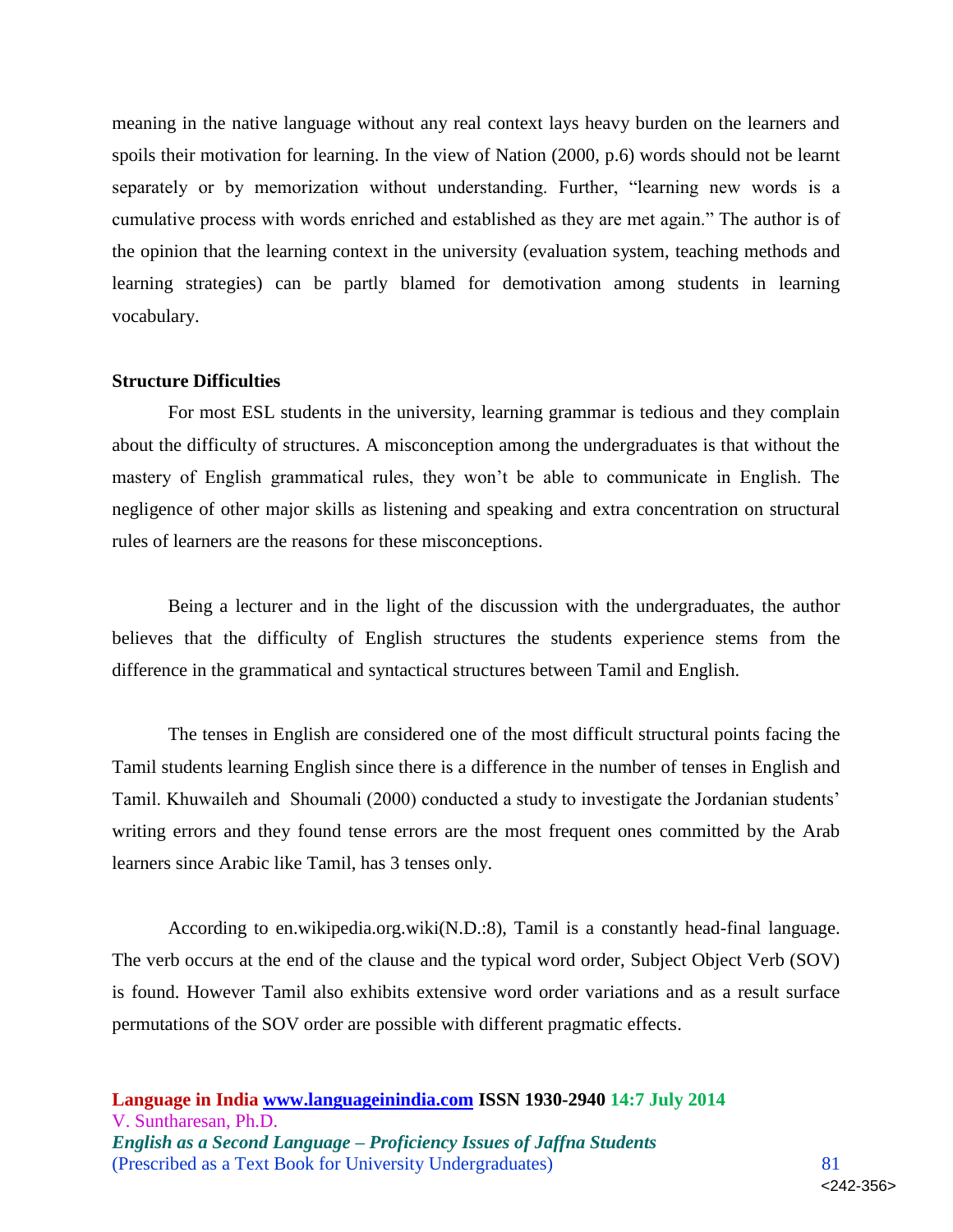Tamil is a null subject language. Not all Tamil sentences have subjects, verbs and objects. One can find valid sentences that have only a verb – such as 'mudintuviddatu' (completed)- or only a subject and object, without a verb such as atu en vi:du (That my house). Tamil does not have a copula (a linking verb equivalent to the word is), Whereas, the word order in a sentence in English is Subject-Verb-Object (SVO).

e.g. avan coru unkiran. (He rice eats.)

The English equivalent of the above sentence is as follows. He eats rice.

While the sentence structure "coru unkiran avan." (rice eats he.) is recognized as an accepted form in Tamil, the corresponding word order in English, "rice eats he." is totally incorrect.

Saravanapava Iyar (2001) illustrated that in Jaffna English, speakers use the past perfect tense very frequently instead of the past tense. For example, I have no work to continue today. I had finished it yesterday.

In the above example, Simple Past tense can be used, but Jaffna English speakers use the Past Perfect." (Saravanapava Iyar, 2001:91)

Further, Saravanapava Iyar (2001) stated that some verbs such as appear, feel, seem, look etc. which cannot be used in the Present Continuous tense are used by the Jaffna English speakers to construct sentences in the same tense.

"I am hoping to see you.

I am believing you.

It is appearing to be a planned affair." (p.90)

# **Spelling Errors**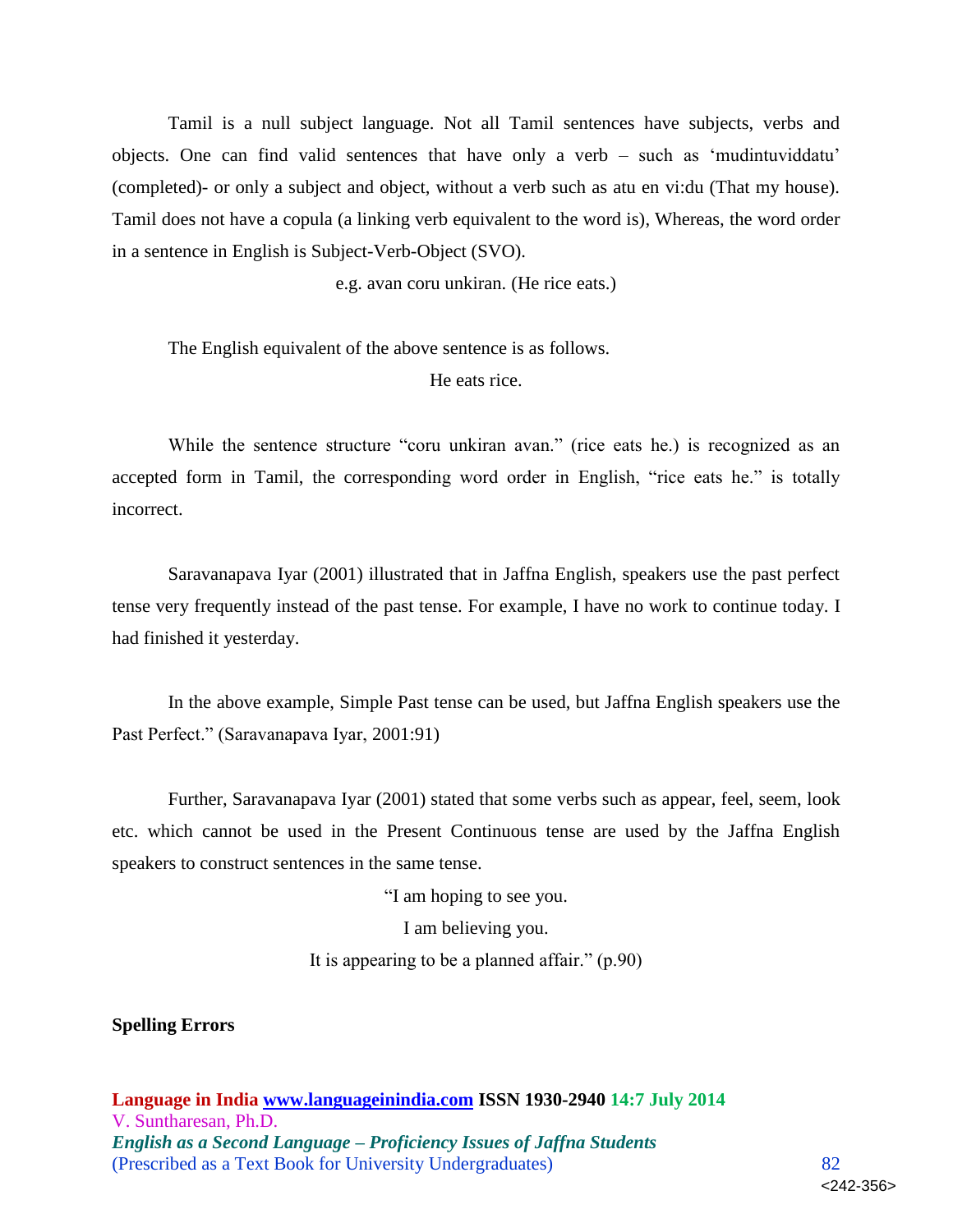One of the handicaps the undergraduates have in writing paragraphs and compositions is their fear of making a lot of spelling mistakes. English spelling seems to be difficult for many Tamil ESL learners for several reasons. First, students perceive English as not representing the pronunciation of words; silent letters are there and there are many ways to spell one sound. Second, some learners have the difficulty in identifying pronunciation distinctly enough to spell words. Some sounds such as  $/f/$ ,  $/g/$ ,  $/z/$  and  $/b/$  have no equivalents in Tamil. Some consonants with phonic alternation as "c" in cow and pencil or "g" in green and ginger become a challenge for the learners with regard to spelling.

Being unaware of the reasons for difficulties in mastering English spelling the learners are haunted by the fear of making mistakes in spelling. This fear affects negatively their writing skill, makes students learn in an insecure atmosphere and reduces their motivation for learning English.

# **Listening**

Many students are demotivated when they encounter difficulties in understanding the recorded materials in the listening classroom.

The importance of listening as a basic language skill is widely recognized and many researchers emphasize the influence of listening on the other language skills and on the learners' schemata. In the view of Rost (1990), listening is the most broadly used language skill and it is the primary vehicle for learning language as it is a medium through which people gather tremendous information and understanding of the world. Furthermore, listening being a receptive skill paves the way for productive skills and communicative competence. Thus the need for finding measures to increase the students' motivation toward listening texts and exercises and to identify the demotivating factors so as to reduce the anxiety about the difficulty of recorded texts.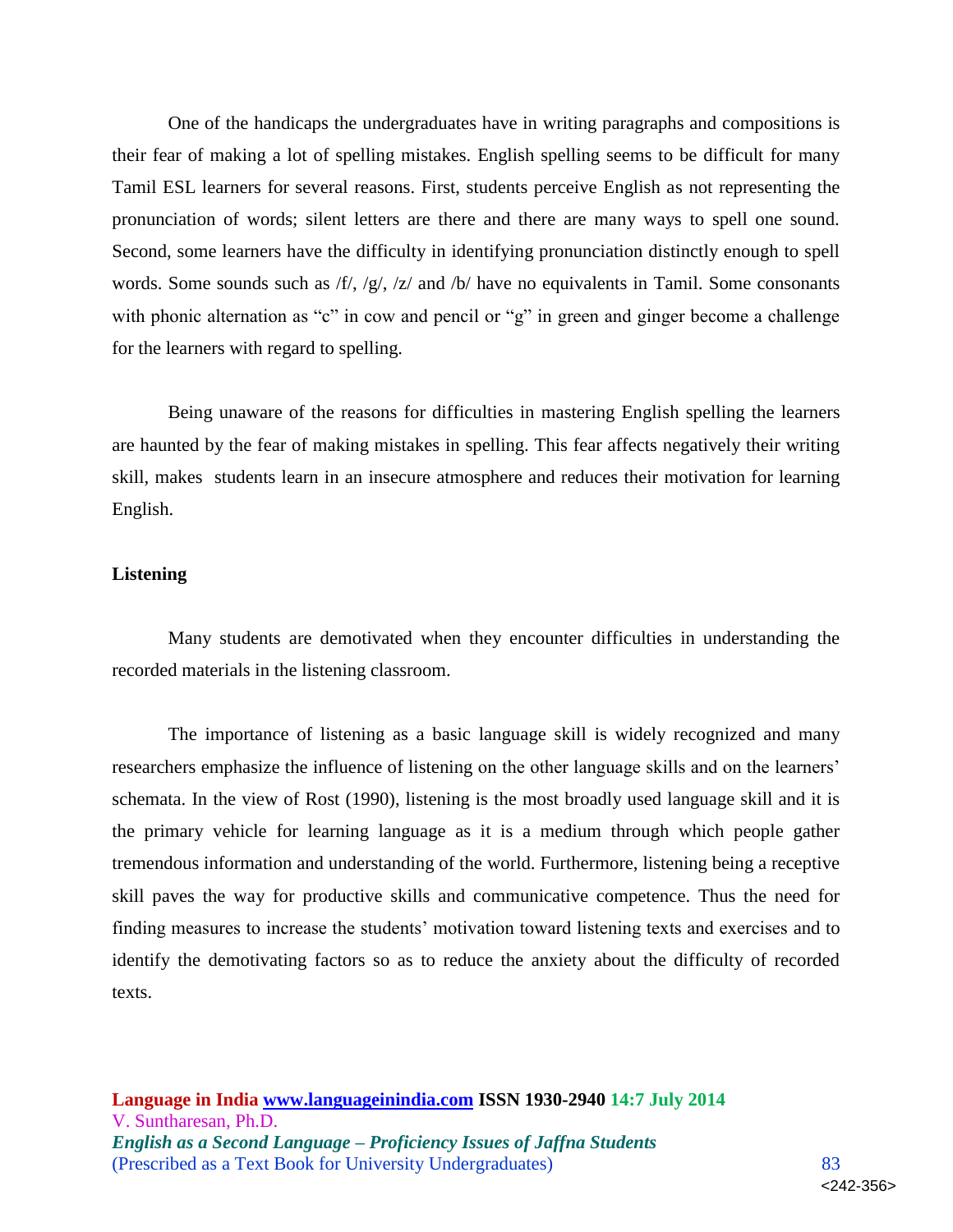In the listening classes in the university, for most students understanding the accent of the native speakers is hard since they are familiar with only the speech of their lecturer who is a nonnative speaker of English.

Seliger (1995) stated that a loss of respect for the natural patterns of the language in English teaching for many years has been observed; teachers have got in the way of accepting all sorts of artificial or adapted tests. Hence the researcher views that authentic teaching material which provides a true representation of real speech should be used in the listening classes in order to motivate learners to cope with real life situations.

#### **Infrequent Use of Technology**

Students will be more interested in following the English classes if technological devices such as T.V, video, computer etc. are used in the classroom. Most students are demotivated to learn English as their Instructors / Lecturers rarely use technology in conducting the English classes. To increase motivation, several types of technology can be used. Marshal (2002) claimed that what an experienced teacher does naturally can be complemented by educational technology and expands students experience beyond the classroom. With ever expanding content and technology choices from video to multimedia to the internet, Marshal suggests that a need arises to understand the recipe for success involving the learner, the teacher, the content and the environment in which technology is used.

It is urgent for the English Instructor / Lecturer in the university to appreciate the benefits that can be derived from the use of technology in motivating the learners and enriching the teaching and learning process. The use of technology in classes leads to positive change in the educational process. For example, the teachers' perceptions of their students' capabilities can shift dramatically when technology is integrated into the classroom. Also when technology is in use, teachers frequently find themselves acting more as coaches and less as teachers. Further the use of technology would foster collaboration among students which in turn would create a positive effect on students' attainment levels.

**Language in India [www.languageinindia.com](http://www.languageinindia.com/) ISSN 1930-2940 14:7 July 2014** V. Suntharesan, Ph.D. *English as a Second Language – Proficiency Issues of Jaffna Students* (Prescribed as a Text Book for University Undergraduates) 84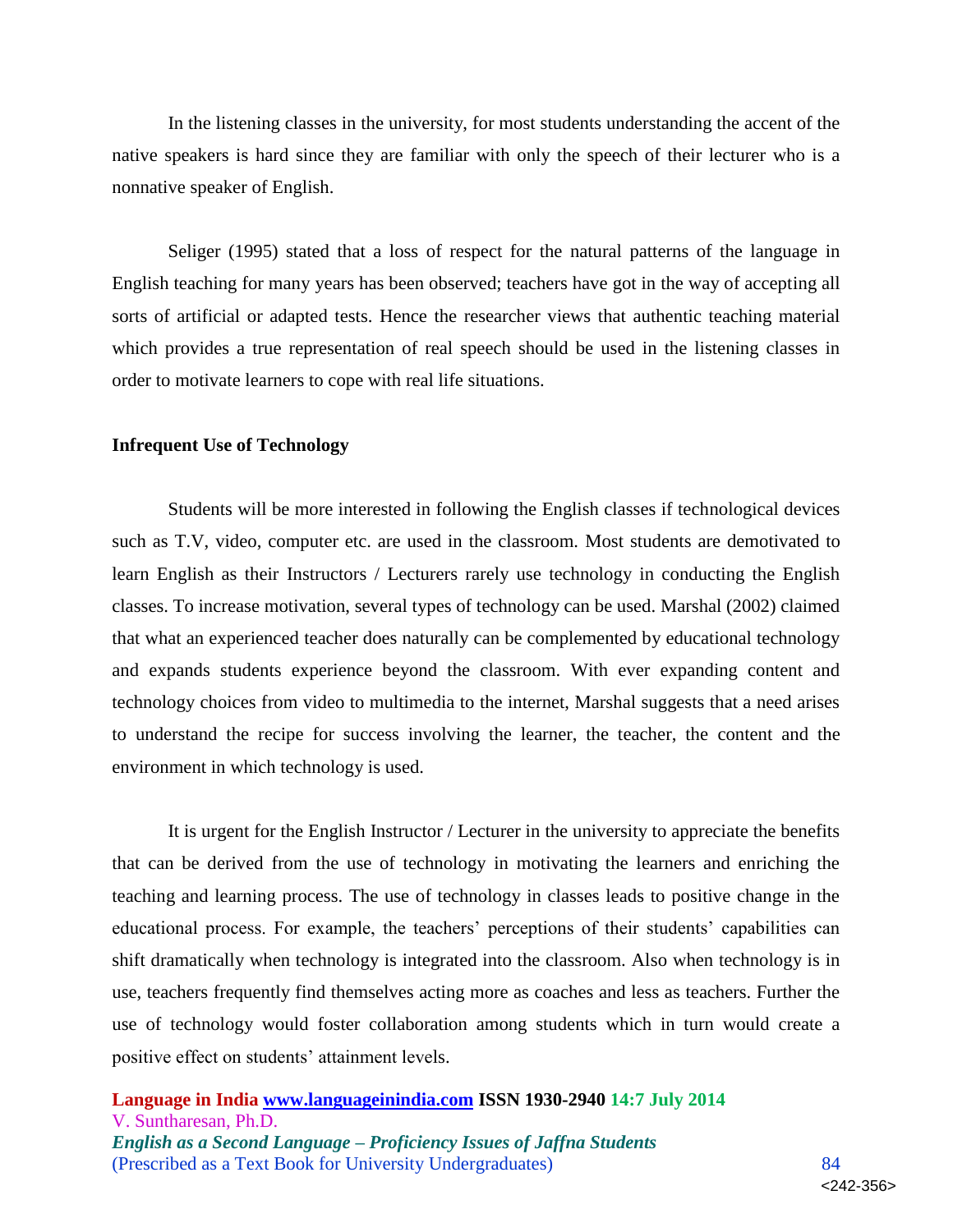Also it is to be noted that using technology has other advantages such as preparing students for today's information society. Since web technology has become a part of today's social fabric, computer technologies and the internet can be considered powerful tools to be used in language classes. Besides language learners can now learn through writing e – mail and conducting online research. (WANG, 2005)

It's notable that utilizing technology in the university is correlated with other variables such as teachers' training, curriculum, cost effectiveness and teacher – students ratio. For example, unless the teachers are familiar with the technology to be used in teaching students won't be able to benefit from it. Instructors/Lecturers in English should be provided with adequate support in using technology. Lack of acquaintance with technology prevents the teacher from using it. Wenglinsky (1998) found that teachers who have received professional development with computers are more likely to use computers in effective ways than those who have not participated in such training.

## **Infrequent Use of Tamil**

The use of students' mother tongue in second language classes still remains a controversial issue and a lot of arguments and counter arguments have been taking place among linguists regarding the impact of such issue on  $2<sup>nd</sup>$  language acquisition. Students are expected to have maximum meaningful input of the target language for communicating in the target language. For the acquisition of any language, both maximum "input" (Krashen, 1987) and "output" (Swain, 1985) are felt to be very important. Yet, the findings of some studies maintain that some extent of the use of students' mother tongue in the second language classroom is important (Atkinson, 1987, Guthrie, 1984).

The teacher's rare use of Tamil in English classes is viewed as motivating and demotivating at the same time by different students. Those who referred to the rare use of Tamil as a demotivating factor may be satisfied with temporary achievements such as passing the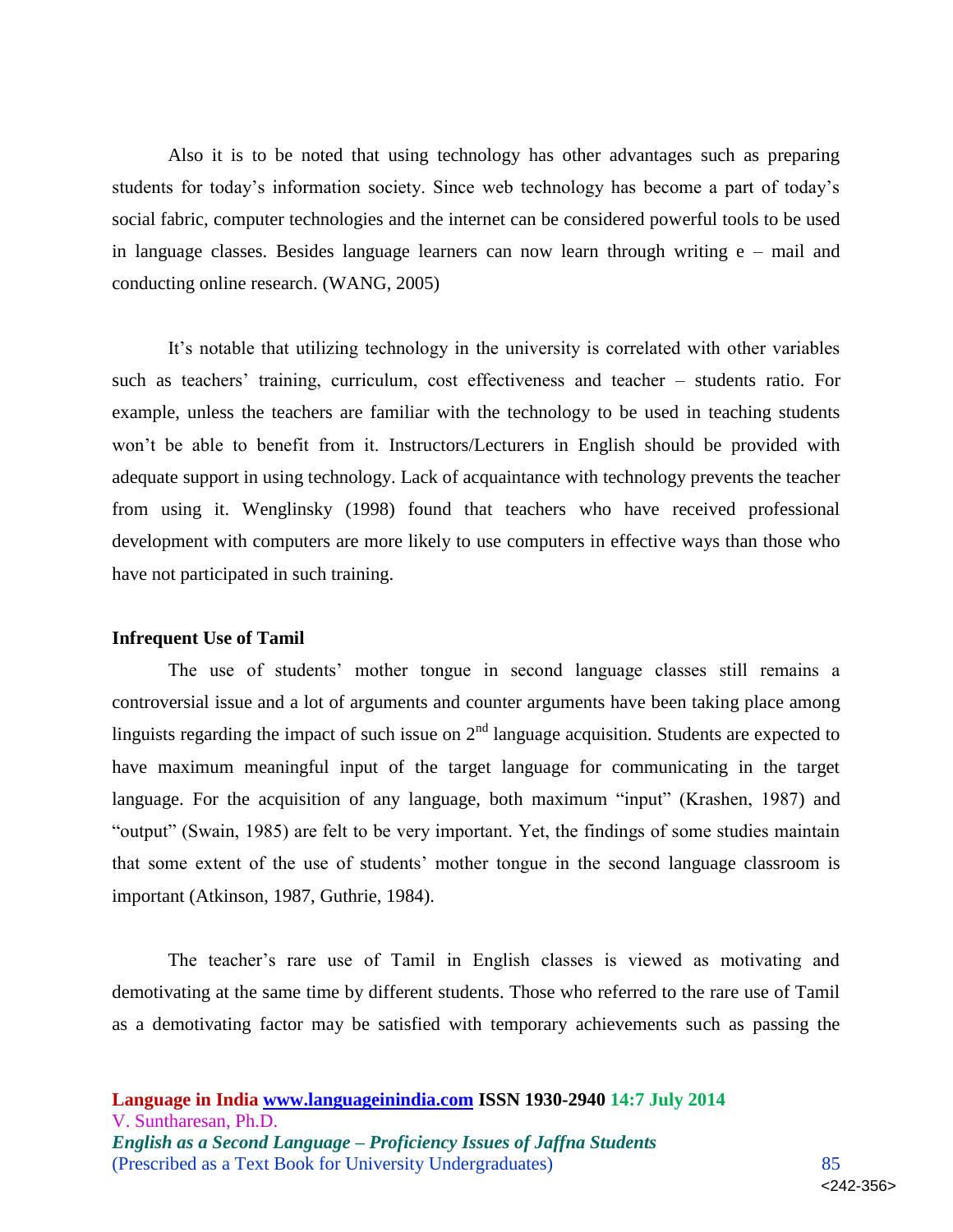examination whereas for some other students in the same classes, it is a motivating factor since they want to communicate fluently in English.

Under such circumstances, the Instructors / Lecturers are in a difficult situation because on one hand they are expected to maximize the use of English and on the other hand they need to ensure that the less proficient students in their classes are able to pick up what they say. It is understood that the choice of language can be determined by the consideration of the realistic classroom situations.

#### **Conclusion**

Widdowson (1984) has rightly claimed that the aim of L2 class is to teach language for communication. However, a distinction between aims and procedure is indispensable. If the goal of ESL teaching is to get students to communicate effectively in L2, the procedures through which the goal is to be attained should exhibit a balanced combination of both the teaching of language as and for communication. Exposition to real texts is not enough to achieve this goal; but it remains as an essential component of ESL programme. Most of the university students lack exposure to English at home, in the university and outside. It is also evident that greater the level of exposure to English of the students higher their use of English in real life situations.

With regard to the attitude, the majority of the undergraduates of the university have a positive attitude to the use of English in the household, university and outside. Yet some students have developed a negative attitude to the language due to certain misconceptions of the language and lack of facilities for learning it.

Instrumental motivation is found to be common among the students.

Hence the necessity to provide students with adequate exposure to English is essentially felt. Introduction of real life situations in the ESL classroom is a good practice to achieve communicative competence among students.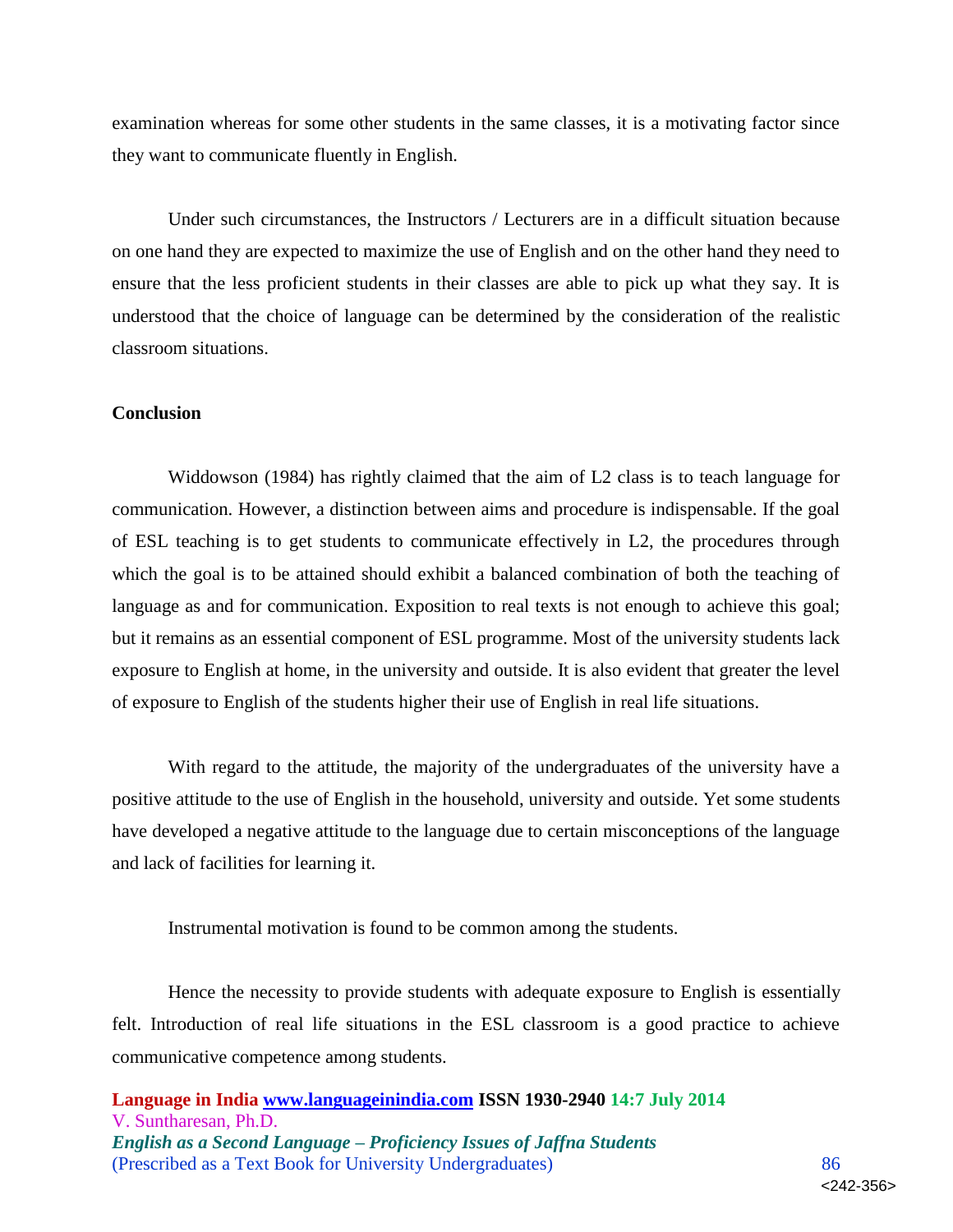# **CHAPTER – 4**

# **CLASS ROOM ACTIVITIES TO PROMOTE LANGUAGE PROFICIENCY**

**===================================================**

In this chapter, two types of teaching techniques namely (1) Task Based Language Teaching (TBLT) and (2) Teaching through Language Activities, to develop students' communicative competence are under discussion.

TBLT which has been popular since its introduction in the 1980s basically reflects communicative teaching and learning. It refers to a type of language teaching which includes "tasks" as its prime units for designing and implementing L2 instruction.

Language activities are intended to provide students with adequate practice for expressing meaning effectively and appropriately as social context requires so that the students' communicative competence could be developed in a natural manner.

In chapter III, it has been observed that a major factor hindering students to achieve communicative competence is the lack of exposure to language. Hence the techniques to be discussed in this chapter are believed to overcome this problem by providing necessary exposure to students, particularly through real world experience.

# **Task – based Pedagogy – A Brief Review**

In 1976, the British Applied linguist Wilkins (1976, p.2 as cited in Nunan, 2006) made a basic distinction between what he called 'Synthetic approaches' to syllabus design and 'analytical approaches'. According to him, all syllabuses fitted one or other of these approaches.

In synthetic approaches, "Different parts of the language are taught separately and step by step so that acquisition is a process of gradual accumulation of parts until the whole structure of language has been built up" (Wilkins, 1976, p. 2 as cited in Nunan, 2006, p. 2)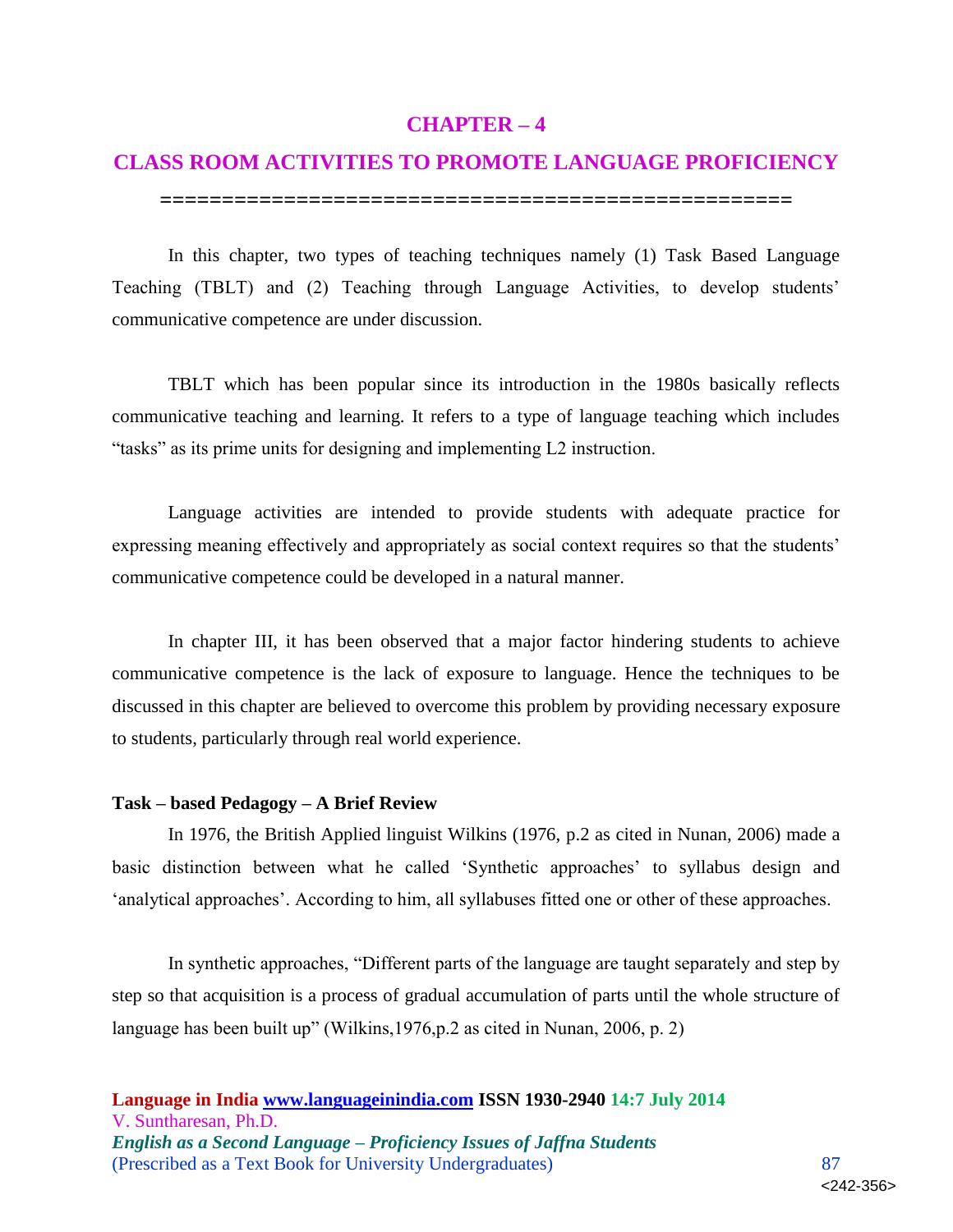Such approaches are based on the traditional way of organizing the syllabus and reflect the idea that the central role of instruction is to simplify the learning challenges for the student. One way to simplify learning is to break the content down into its constituent parts and to introduce each part separately and step by step. A related concept that was popular in the 1960s was that of mastery learning. In mastery learning, the subject matter was broken down and sequenced from easy to difficult and each content item was introduced to the learner in a serial fashion, and a new item was not supposed to be introduced until the correct item had been thoroughly mastered.

The dominant approach to language teaching in Asia and most of the rest of the world has been a synthetic one. Teachers who have learned their own language through a synthetic approach consider it as the normal and logical way of learning language.

In the book titled *Notional Syllabus*, written by him, Wilkins (as cited in Nunan, 2006) offered an alternative to synthetic approaches. These approaches are known as analytical approaches as the learners are presented with holistic chunks of language and are required to analyze them or break them down into their constituent parts.

"Prior analysis of the total language system into a set of discrete pieces of language that is a necessary precondition for the adoption of a synthetic approach is largely superfluous. Such approaches are organized in terms of the purposes of which people are learning language and the kinds of language that are necessary to meet these purposes" (Wilkins,1976,p.13 as cited in Nunan, 2006, p. 2).

All syllabus proposals that do not depend on a prior analysis of the language belong to this second category. In addition to task – based syllabuses, they all have one thing in common – they do not rely on prior analysis of the language into its discrete points. Then, Task – based language teaching grew out of this alternative approach to language pedagogy. Since then the concept of task has become an important element in syllabus design, classroom teaching and learner assessment.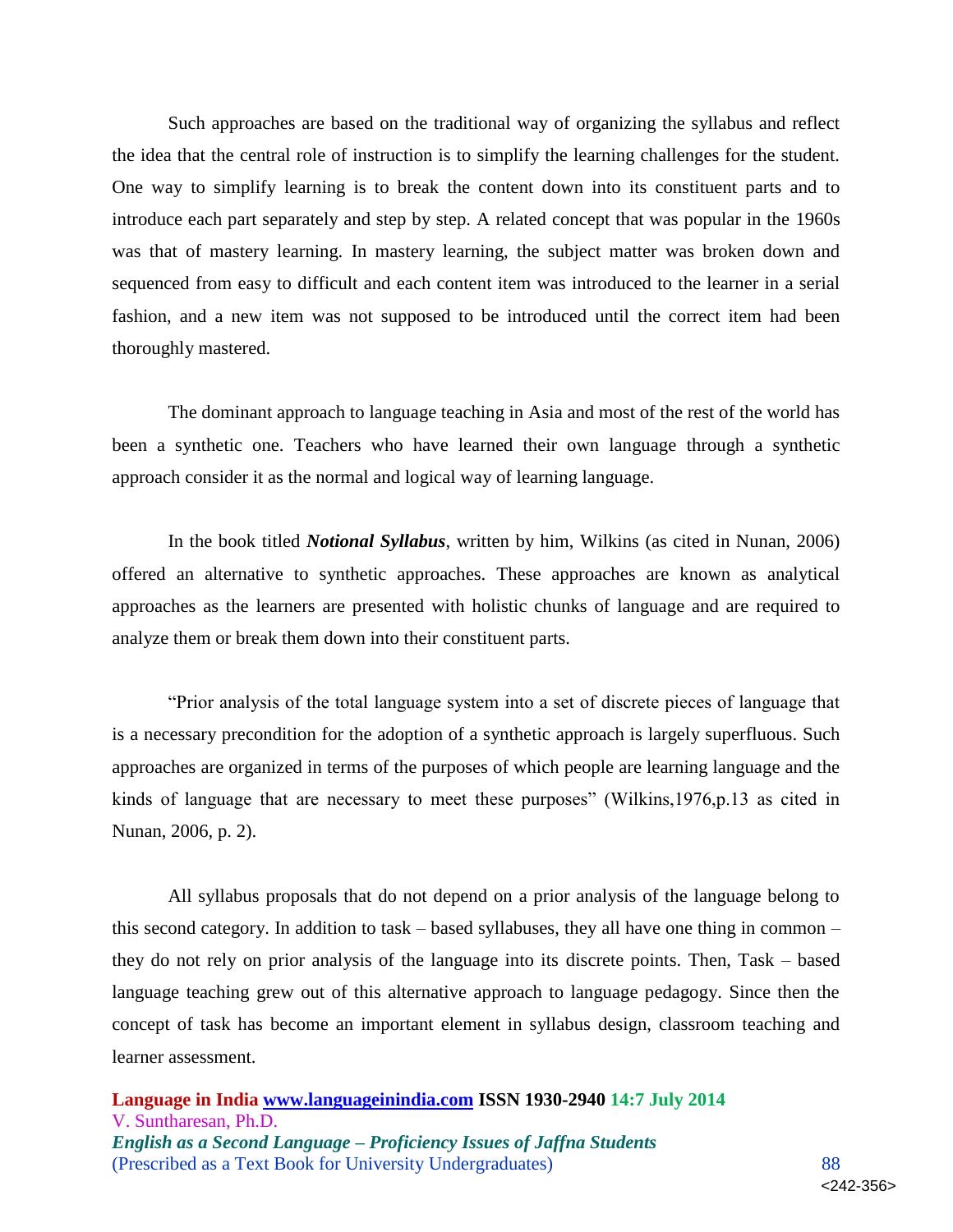Prabhu has been the pioneer to apply TBLT in teaching programmes. He conducted his studies in Bangalore of Southern India in 1979 to put his theories into practice. He believed that students may learn more effectively when they concentrate on tasks rather than on the language they are using.

#### **Tasks**

Tasks have been defined in various ways. Nunan (2004) drew a basic distinction between real world or target tasks and pedagogical tasks. Target tasks refer to uses of language in the world beyond the classroom. Pedagogical tasks are those that occur in the classroom.

According to Long (1985, p. 89) "A task is a piece of work undertaken for oneself or for others freely or for some reward. Thus examples of tasks include painting a fence, dressing a child, filling out a form, buying a pair of shoes , making an airline reservation, borrowing a library book, taking a driving test, typing a letter, weighing a patient, sorting letters, writing a cheque, finding a street destination and helping someone across a road. In other words, by 'task' is meant, the hundred and one things people do in everyday life, at work, at play and in between" This definition is non – technical and non – linguistic. It describes the sorts of things that the person in the street would say if asked what they were doing.

Here is a definition of a pedagogical task.

"… an activity or action which is carried out as the result of processing or understanding language. (i.e. as a response). For example, drawing a map while listening to a tape, listening to an instruction while performing a command may be referred to as tasks. Tasks may or may not involve the production of language. A task usually requires the teacher to specify what will be regarded as successful completion of task. The use of a variety of different kinds of tasks in language teaching is said to make language teaching more communicative …. since it provides a purpose for a classroom activity which goes beyond the practice of language for its own sake." (Richards, Platt and Webber, 1986, p. 289).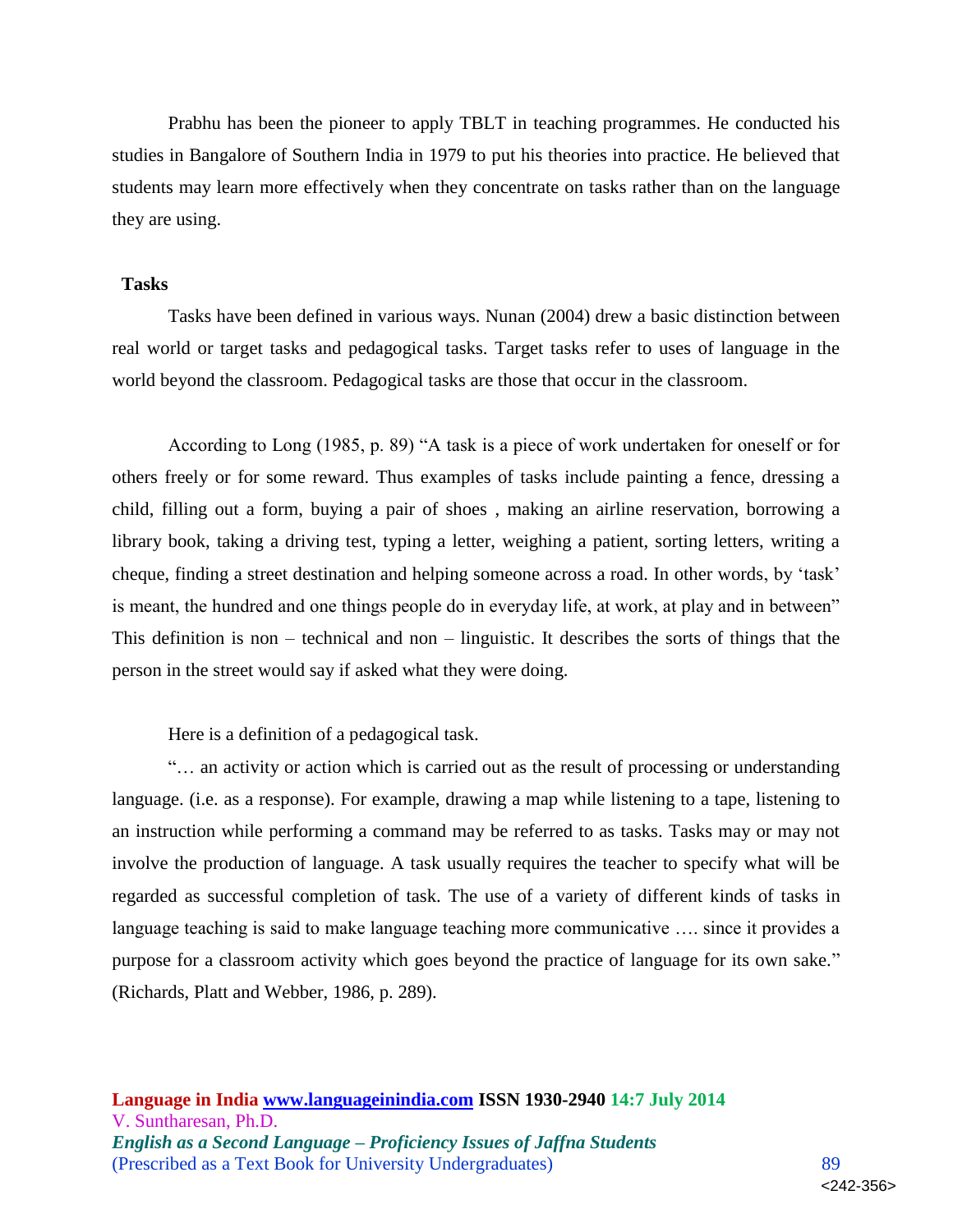In this definition, the authors take a pedagogical perspective. Tasks are defined in terms of what the learners will do in class rather than in the world outside the classroom.

Those who advocate TBLT have stressed the importance of incorporating authentic data into the classroom while it has been pointed out that authenticity is lost when a piece of language is shifted from the communicative context in which it occurred and taken to the classroom. However, it is to be borne in mind that if learners are exposed only to contrived dialogues and texts, learning the language will be meaningless.

The above discussion endorses the fact that tasks should be related to learners' real experience of daily life. Hence learners need authentic data to make learning meaningful. Tasks can be made authentic via following means.

#### **a. Through genuine task purposes**

Willis (1998) asserted that one of the prime aspects of task authenticity is whether real communication takes place. In order to make tasks authentic, it is necessary to find out a genuine purpose for the language to be learned; unless there is a purpose, real meaningful communication will be impossible. When there is a genuine communicative purpose, students will find the chance to interact naturally. Communicative purpose in turn, will lead to increased fluency and natural acquisition.

## **b. Through real world targets**

Long and Crookes (1992) argued that pedagogic tasks must be related to real – world target tasks. Examples given by them include buying a train ticket, renting an apartment, reporting a chemistry experiment, taking lecture notes and so on. Classroom – based pedagogic tasks may not be similar to the target tasks. However they can be regarded as authentic if they have a clear relationship with real – world needs.

## **c. Through classroom interactions**

A classroom is a typical environment in which students and teachers work toward for a common goal. Classroom interactions make pedagogic tasks to be authentic. Teachers should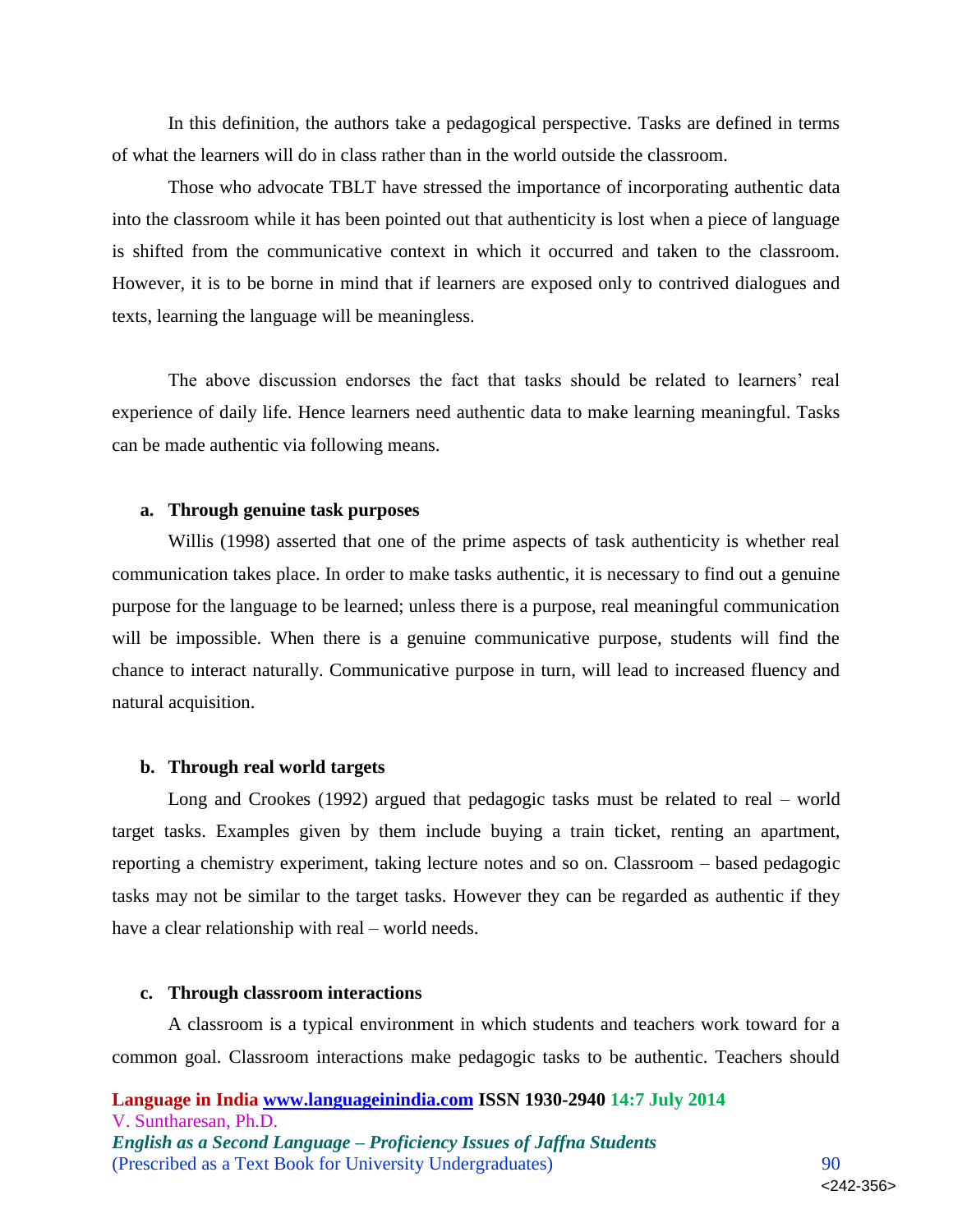have the ability to look for the potential authenticity of the learning environment in classroom. Learning tasks, the materials to be selected and worked on and the actual needs and interests of all people who have gathered in the classroom provide adequate authentic potential for communication.

#### d. **Learners' engagement**

Whether the task is relevant to the learners is another important aspect to be considered. When designing a task, it is necessary to take learners engagement into account, so as to make tasks more authentic. While some tasks may be authentic to some learners, they may not be so to others. Therefore by engaging students in the tasks, tasks can be made authentic to a good extent.

#### **Task Types**

Ellis (1999) held that there are two main types of task, i.e. (1) Unfocused tasks and (2) focused tasks. Unfocussed tasks are further categorized into (a) pedagogic tasks and (b) real world tasks.

#### **Pedagogic Unfocussed Task**

An example of a pedagogic unfocussed task is shown below.

A group of four students is formed and each of the four students has one picture and describes it to the rest of the class.

Students from the rest of the class ask the four students questions about their pictures.

One student from the class tries to tell the story.

If necessary step 2 and 3 are repeated.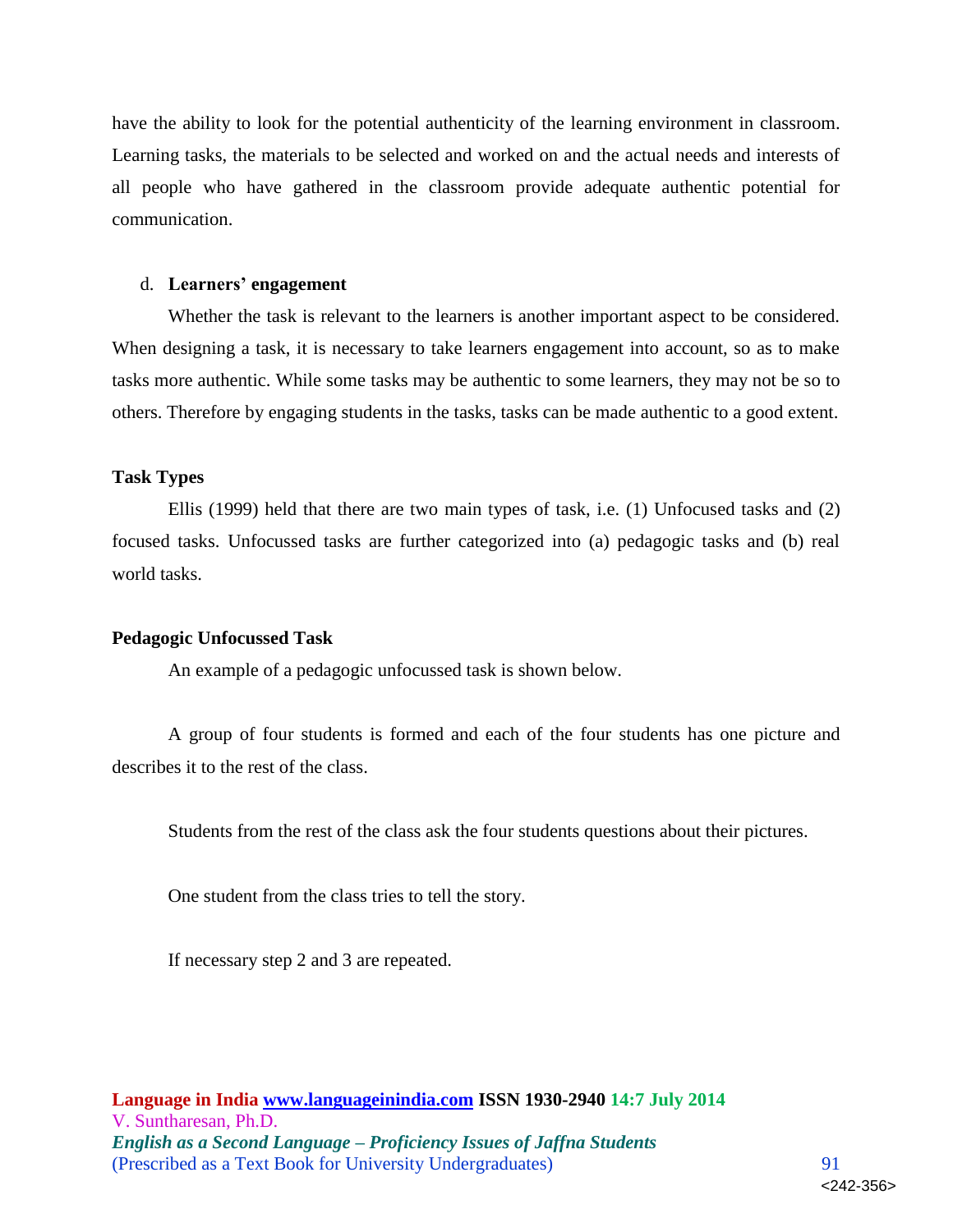## **Real – world Unfocussed Task**

An example of a real – world unfocused task is shown below.

The following instruction is given to students to try the exercise.

Look at the e-mail message below. Listen to Mr. Joy's instructions on the tape. Make notes if you want to. Then write a suitable reply to Ranjan.

Dear Mr. Joy!

Please send flight number, date and time of arrival and I will arrange for someone to meet you at the airport.

*Ranjan*

## **Focussed Task**

An example of a focused task is as follows.

You are the Director of a private language institute and have advertised for a new English teacher. Below are summaries of the CVs of two applicants. Discuss each applicant and then decide which one to offer the job to.

Nimal, aged 30. B.A. in Social studies. Has spent a year working his way round the world. Has spent six years teaching economics in government schools. Has written a highly successful novel about teachers. Has been married twice – now divorced, two children. Has been running local youth group for three years.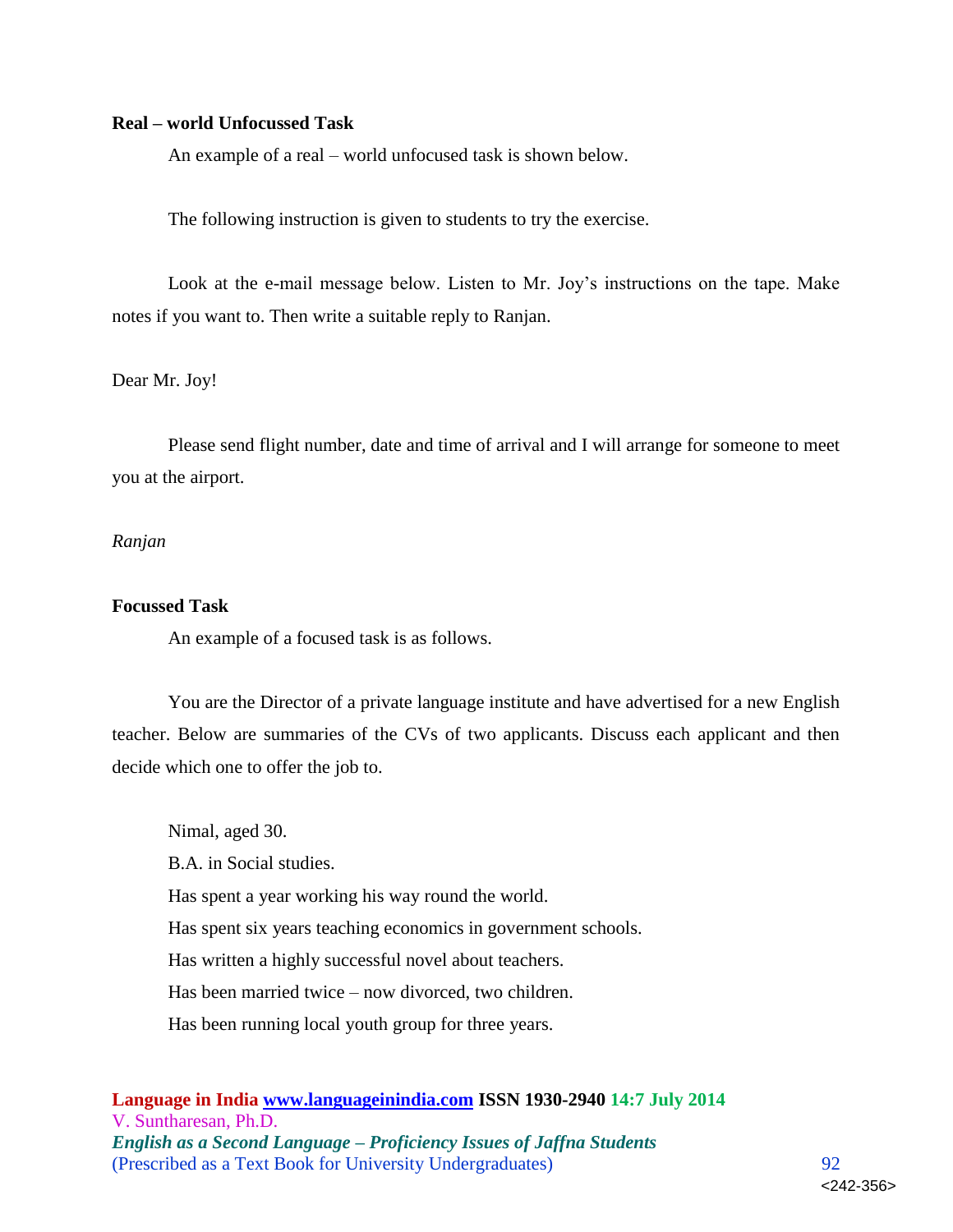Betty, aged 45. Has been married for 24 years, three children. Has not worked most of the time. Has done evening courses in youth guidance. Has spent the last year teaching pupils privately. Has been constantly active in local government. Has been elected to local Council twice.

It is hoped that the above discussions will enlighten the teachers to easily understand the basic procedures and advantages of TBLT; the teachers may also find some practical principles to apply them to their communicative task design.

## **Components of Communicative Tasks**

Nunan (1989) stressed that communicative tasks will incorporate a goal, input, activities, settings and rules. Task goals are to develop students' communicative competence. Tasks include some form of input data that may be verbal, for example, a dialogue or reading passage or nonverbal, for example, a picture sequence. Activity refers to tasks not exercises. An activity is derived from the input and sets out what the learners are expected to do in relation to the input.

There are many sources from which input can be derived. These sources include the teacher talking to students, the reading passage, a listening text on tape etc. The necessity of providing students sufficient reading and listening materials is felt, since one of the main aims of input is to teach students how to read and listen to English. For example, students may be required to read a text to extract some specific information. The same can be applicable in listening activities also. Adequate practice in reading and listening activities will lead them to perform well.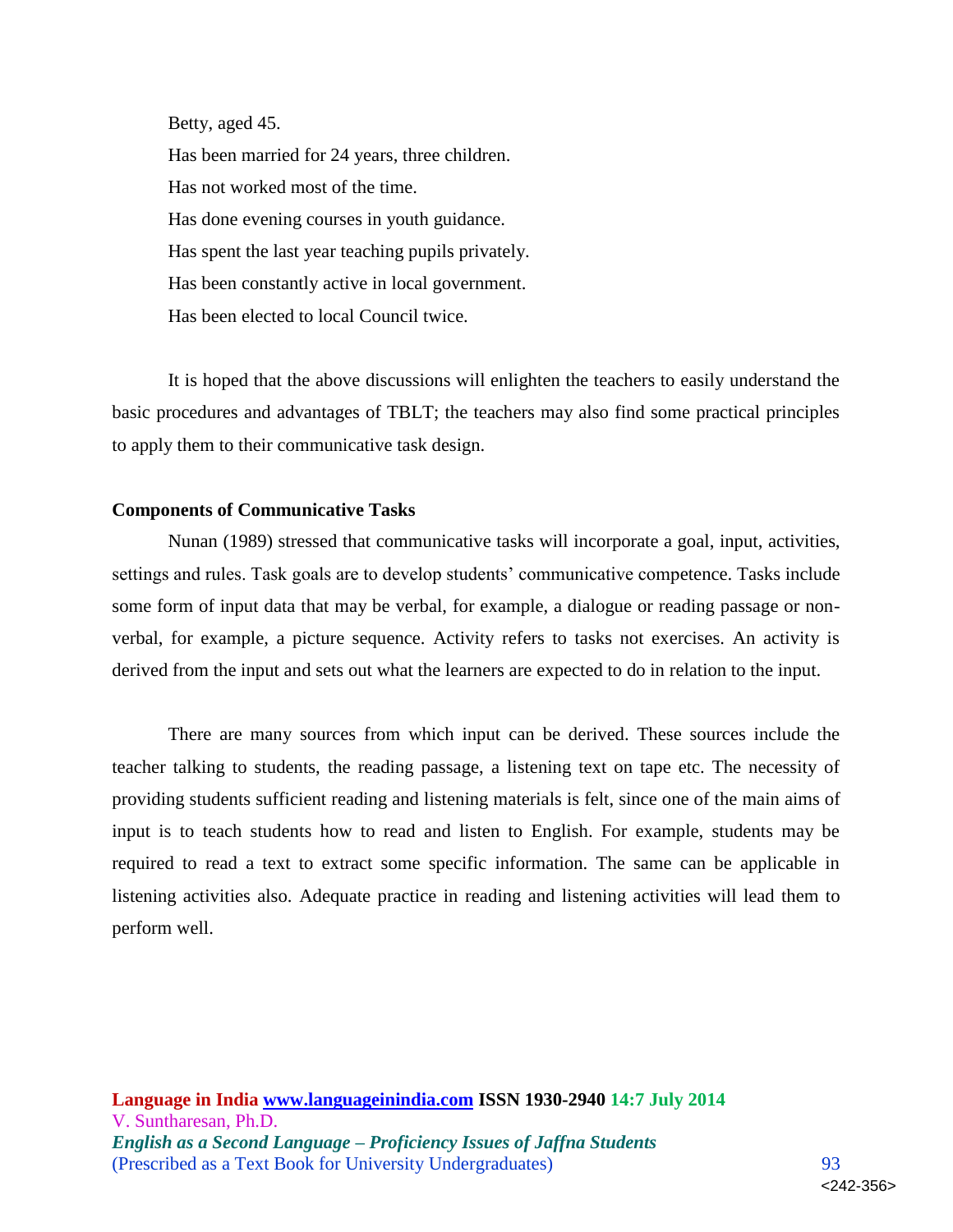## **Input Approaches**

In communicative classroom, the approaches of input include listening to extract specific information and reading to extract specific information. These two main approaches are discussed in the following sections.

# **a) Listening to extract specific information.**

Teaching listening involves the training of students to understand what is being said in such conversations and to enable them to disregard redundancy, hesitation and ungrammaticality. Since they practice it in their own language, we can optimistically assume that they can be trained to practice it in English also. After they listen to the text, they can be allowed to go through the transcript of conversations quickly to check the information they have extracted during listening and again the tape can be played.

# **b) Reading to extract specific information**

It is generally hard for a teacher to convince students of ESL that texts in English can be understood even though they contain vocabulary items and structure which may be new to students. Students may not be able to understand the whole text but it is possible to extract specific information.

It is important to train students in skills such as the ability to understand what is important even though the reader is unable to understand everything as they may well have to comprehend reading in just a situation in real life. The same is true for listening. Anyhow as the reading text is static, students have the tendency to read slowly with the greater focus on the meaning of each word of their interest. If they go on reading in this manner, they will encounter difficulties in quickly scanning a text for information. Therefore the teacher should stress on the comprehension task being carried out in a limited time frame.

# **Activities**

Activities are the participants' behaviour in relation to the input. Nunan (1989 / 2000) suggested three ways of characterizing activities.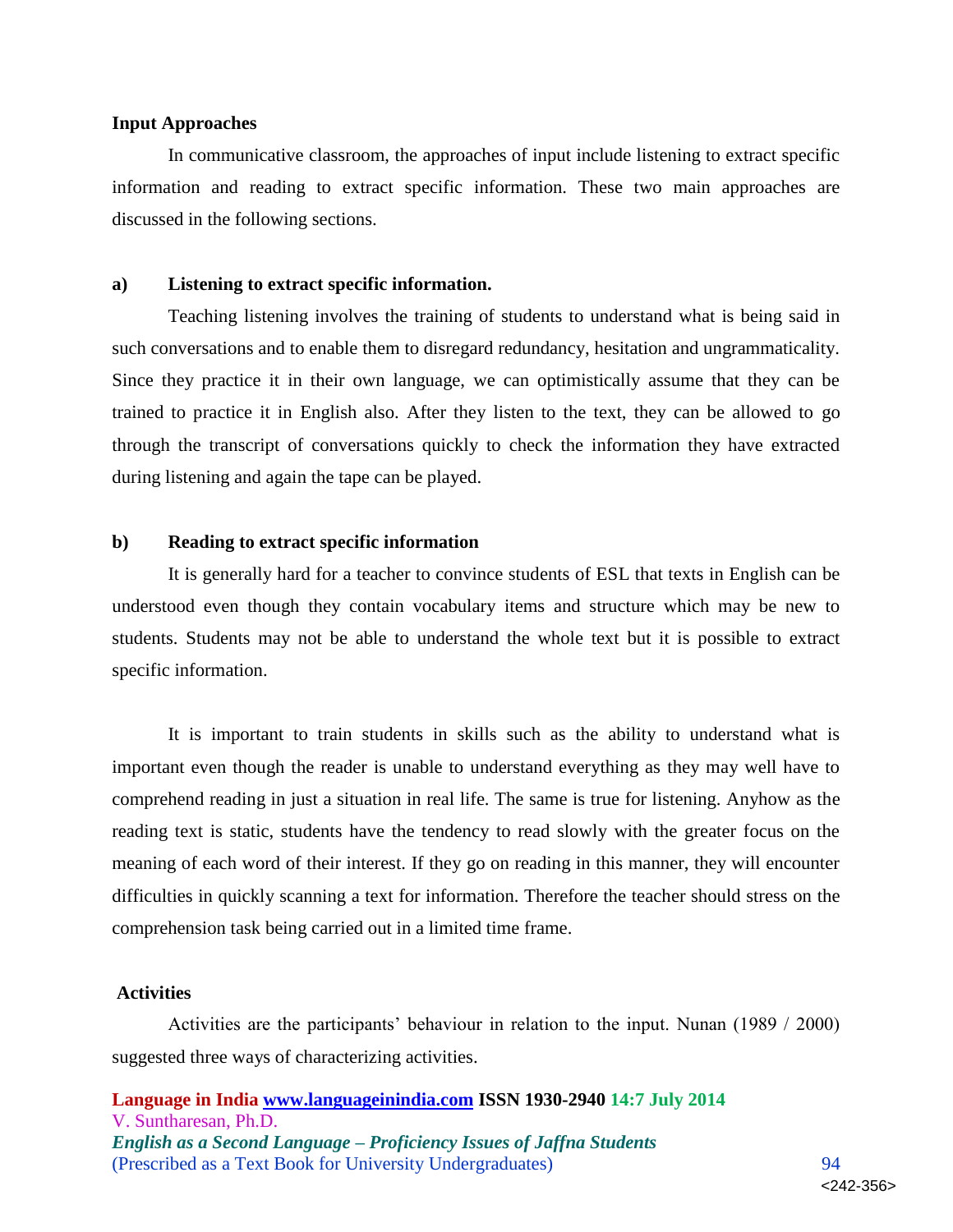- 1. rehearsal for the real world;
- 2. skills use;
- 3. fluency and accuracy.

Speaking is considered the most important activity, of all the four skills, i.e. listening, speaking, reading and writing. Speaking activities are regarded important in a language course as they are means used to promote the learners' ability to express themselves. Designing speaking activities of course involves strategic efforts. Learners encounter some problems when they take part in speaking activities. It's the responsibility of the teachers to work out effective speaking activities to cope with the learners' problems.

## **Activity Types**

Researchers have shown great interest in exploring activity types that stimulate interactive language use in real situations or classrooms. Pirabhu (1987) proposed one of the most general classifications, and these types are based on three principal activity types including information gap, reasoning gap and opinion gap activities. On the other hand, various findings are put forward, related to the most effective activity in facilitating L2 learning. Pica and Doughty (1985, as cited in Jeon and Hahn, 2006) illustrated that the two – way information gap games (e.g. all learners in a group discussion have unique information to contribute) stimulated more modified interactions than one – way information gap activities. (e.g. One member of the group possesses all the relevant information). Role – pays can be effectively used to add variety to the kinds of activities students are to perform by encouraging them to develop and practice new language and by creating the motivation and involvement required for real learning. Grellet (1981,as cited in Jeon and Hahn, 2006) devised some method in which learners may develop flexible communication strategies through matching activities based on inferring the meaning of unknown elements. Here each activity type manifested its effectiveness in promoting language learning, thereby encouraging learners to develop their own strategies.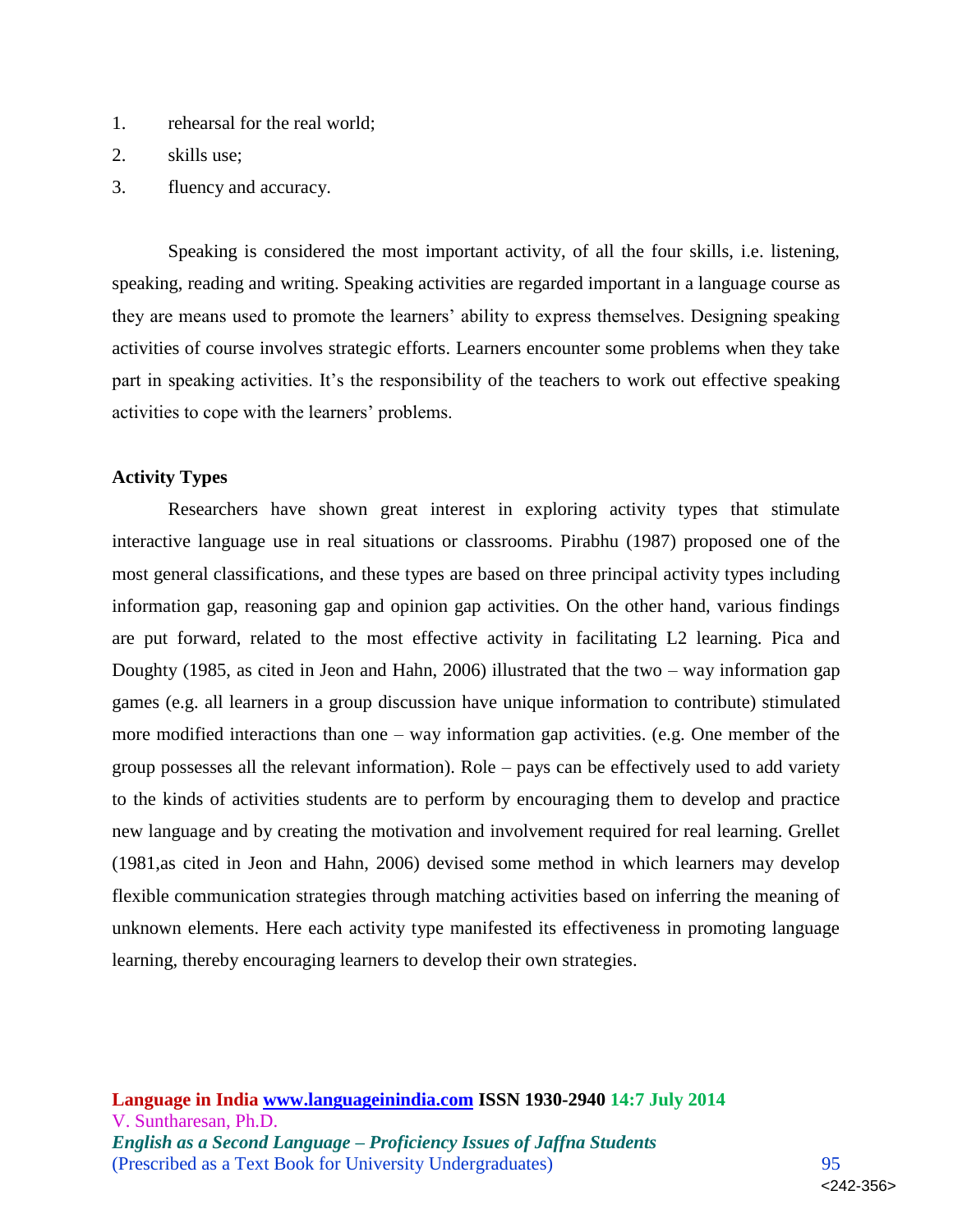#### **Classroom Setting**

Jeon and Hahn (2006) spoke about classroom setting as another component of task. Classroom setting refers to a kind of environment in which tasks are performed. There can be different arrangements by which learners can be grouped physically based on individual, pair, small group and whole class mode. Many researchers favour the effectiveness of group work in comparison to individual work for general pedagogic reasons. Group work is believed to increase the cooperation and cohesiveness among learners. Group work promotes a linguistic environment which may assist L2 learning. In contrast, in the view of Li and Adamson (1992), advanced students preferred individual work to group work or whole class work, on their belief that group activities would not improve their academic grades. The research findings regarding classroom settings are found to represent some mixed results. Therefore the classroom arrangement should be flexible rather than fixed. Depending on the learning situations, different settings are arranged for task participants and the rules for the teacher should be dynamic in order to control class modes.

#### **Summary**

TBLT provided learner with the opportunity for 'natural' learning inside the classroom. It emphasizes meaning over form, but can also cater for learning form.

It is intrinsically motivating. It is compatible with a learner – centred educational philosophy but also allows for teacher input and direction.

It caters to the development of communicative fluency while not neglecting accuracy. It can be used alongside a more traditional approach.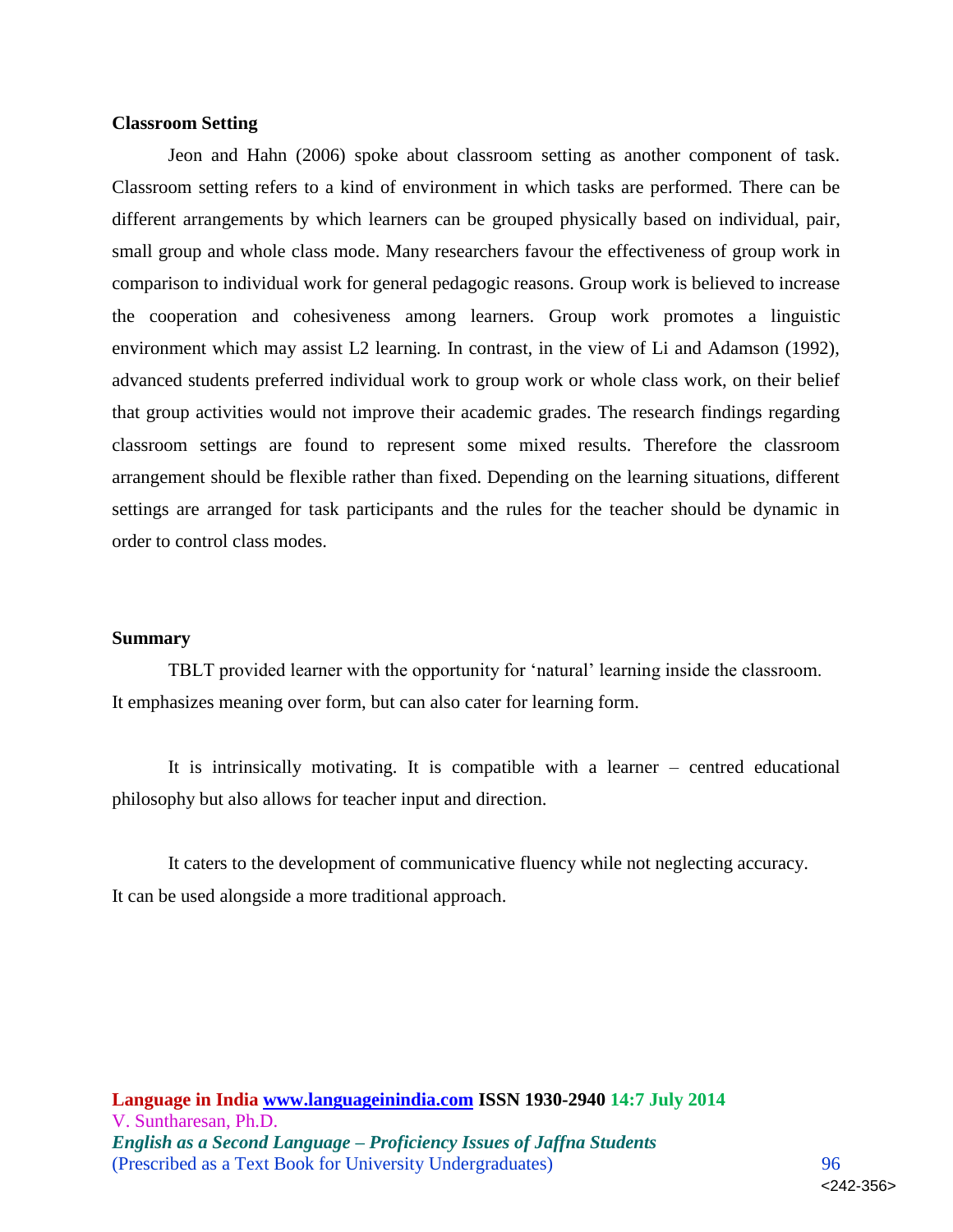# **CHAPTER – 5 CONCLUSION**

# **Issues**

The major issues regarding students' impediments in developing their communicative competence in ESL are summarized here.

The English language proficiency of the undergraduates of the University of Jaffna is very low when they enter the University. Most of them have failed in General English in the G.C.E. (A/L) examination. It is found that no training or expert guidance with regard to the use of General English course material is provided to teachers in Jaffna. Specialists or qualified resource persons to guide teachers of English to handle this course material are not available in Jaffna. In some schools in the remote areas of the Jaffna district, English classes are not held in the G.C.E. (A/L) classes since no teachers of English have been appointed in these schools.

The ELTC of the University of Jaffna does not prescribe any textbooks designed for teaching communicative competence in the ESL classes. Certain recommended materials used as supplementary readers only in the first year of the ESL course do not incorporate elements to teach communicative competence. Materials produced by the ELTC staff panel to be used in the classes are based on the traditional methods of language teaching.

Since there is no fixed teaching method for teaching ESL in the University of Jaffna, Lecturers /Instructors in English have the freedom of choosing their own method which they find appropriate according to the proficiency level of students and the classroom context. CLT approach is almost neglected.

Majority of the undergraduates lack exposure to English at home, in the University and in the social surrounding. It is also discovered that students with greater extent of exposure to English, use this language to a higher extent in real life situations.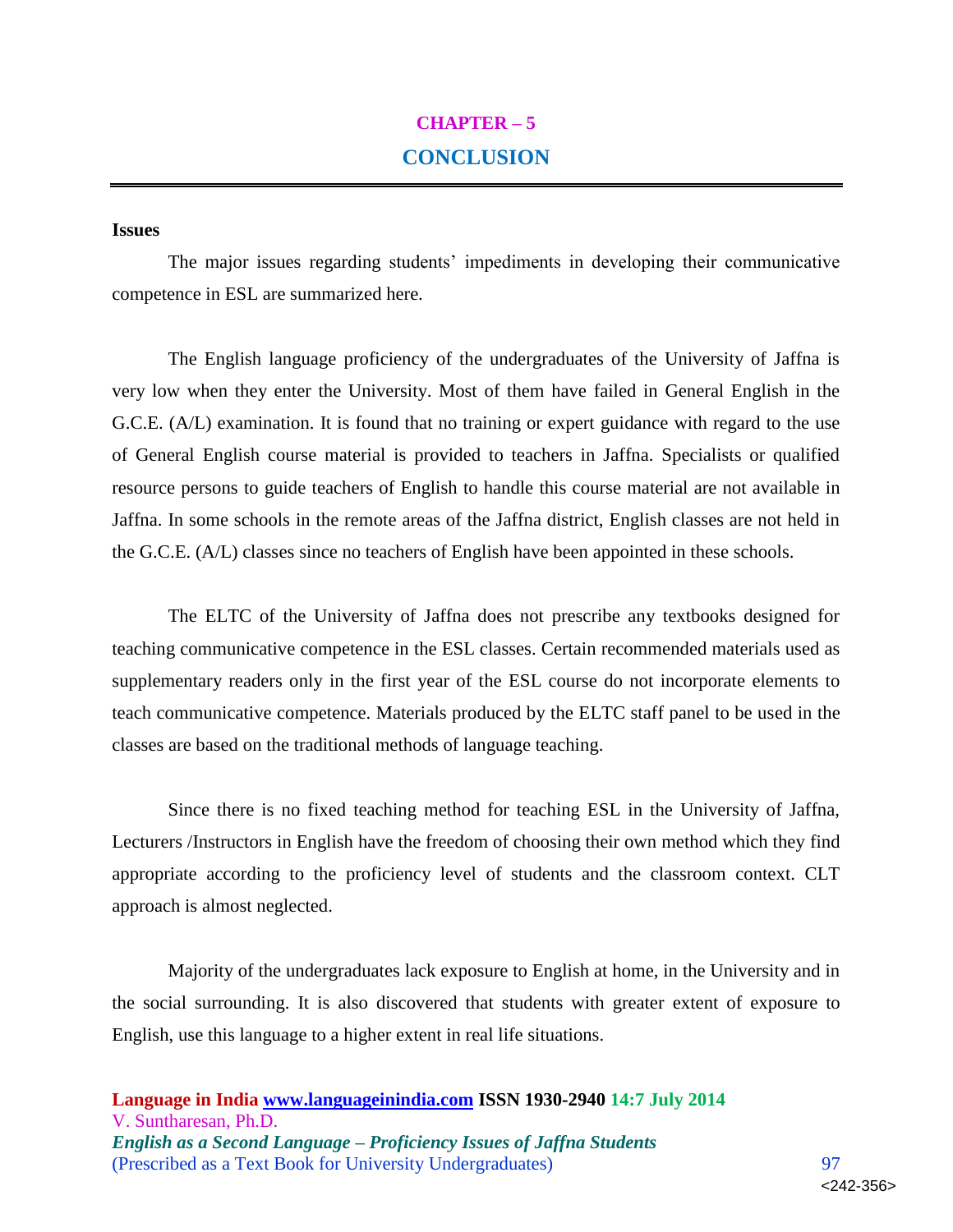Most undergraduates are found to hold a positive attitude toward English. Yet a very small number of undergraduates have a negative attitude due to certain misconception about the language and lack of facilities for learning it.

Almost all the undergrads have instrumental motivation to learn English. Their concern mainly involves the fulfillment of ESL requirement of obtaining a pass in English. Subsequently they do not have the urge to develop their communicative competence.

Demotivating factors related to some subject aspects such as vocabulary, structural difficulties, spelling and listening and rare use of technology are stated by the undergraduates.

Most undergraduates feel demotivated to learn English because of the large number of English words which they have to memorize. For effective communication, students should have an adequate stock of vocabulary and should know how to use them appropriately. Although the students have a clear understanding of the value of vocabulary, most of them have the tendency to learn it passively due to some factors. First the testing system of ESL in the University compels the students to memorize a long list of vocabulary by heart. Students haven't yet moved away from the traditional ways of learning vocabulary. They practice of memorizing several new words at a time with their meaning in Tamil, without any context. It lays heavy burden in the learners and their interest for learning is lost. The evaluation system, teaching materials and learning strategies are factors that demotivate learners from learning vocabulary.

Grammar is a boring portion for most of the ESL students in the University and they complain about the structural difficulties of the language. The undergrads also have a misconception that they won't be able to communicate in English without the mastery of its grammatical rules. The difficulty of English structures is mainly due to the difference in the grammatical and syntactical structures between Tamil and English. As there is a difference in the number of tenses in English and Tamil, the tenses in English are believed to be the most difficult structural point for Tamil students learning English.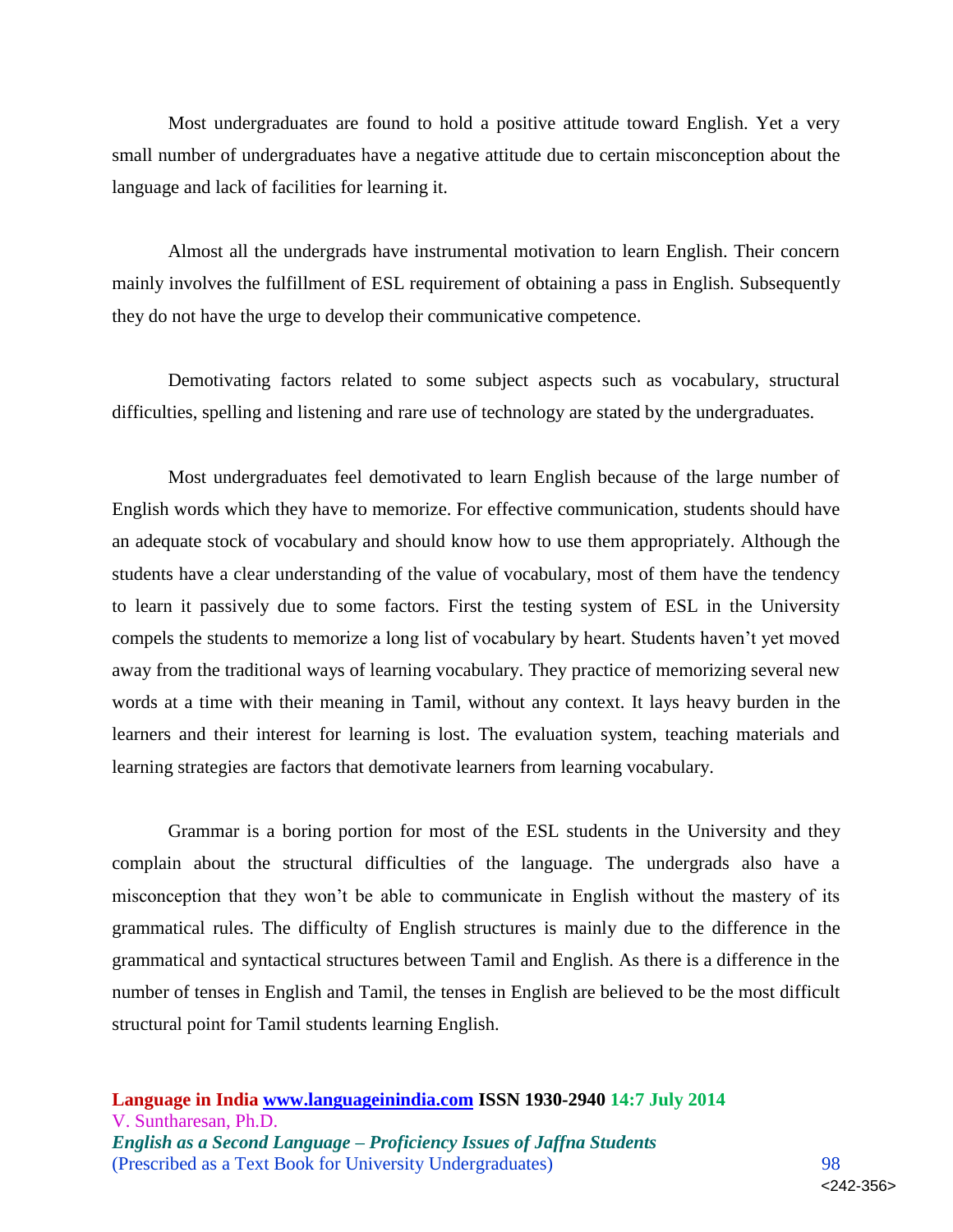The undergraduates have a great handicap in writing paragraphs and compositions because of their fear of making spelling mistakes frequently. English spelling system is difficult for many Tamil ESL learners for various reasons. First, students believe that they do not find a regular correlation between spelling and pronunciation in English as they find the presence of silent letters and of many ways to spell one sound. Second, some learners have the difficulty in identifying pronunciation distinctly enough to spell words. They are not aware of the reasons for difficulties in mastering English spelling. Their fear of making spelling mistakes grows further. This fear adversely affects their writing skill and makes them learn in an insecure environment and ultimately reduces their motivation for learning English.

Nearly half the number of undergrads has difficulties in understanding the recorded materials in the listening classroom. Most students in the listening classes find it hard to understand the accent of the native speakers since they are familiar with only the speech of their lecturer who is a nonnative speaker of English.

Some undergrads feel demotivated to learn English as their lecturers rarely use technology in the English classes.

# **Solutions**

The author wishes to make the following recommendations in order to overcome the difficulties the students face in following the ESL classes and develop their communicative competence which is the aim of language teaching and learning.

## **(i) English Language Proficiency at School Level**

Pertaining to the low level English language proficiency of new entrants to the university, ministerial instructions should be given to educational zones to arrange for seminars and training programmes to guide teachers of English in handling the General English course material in school. Teachers' participation in such programmes should be made compulsory. Further, the schools which have a dearth of teachers of English or which do not have teachers of English at all should be identified and immediate steps should be taken to effect teaching appointments in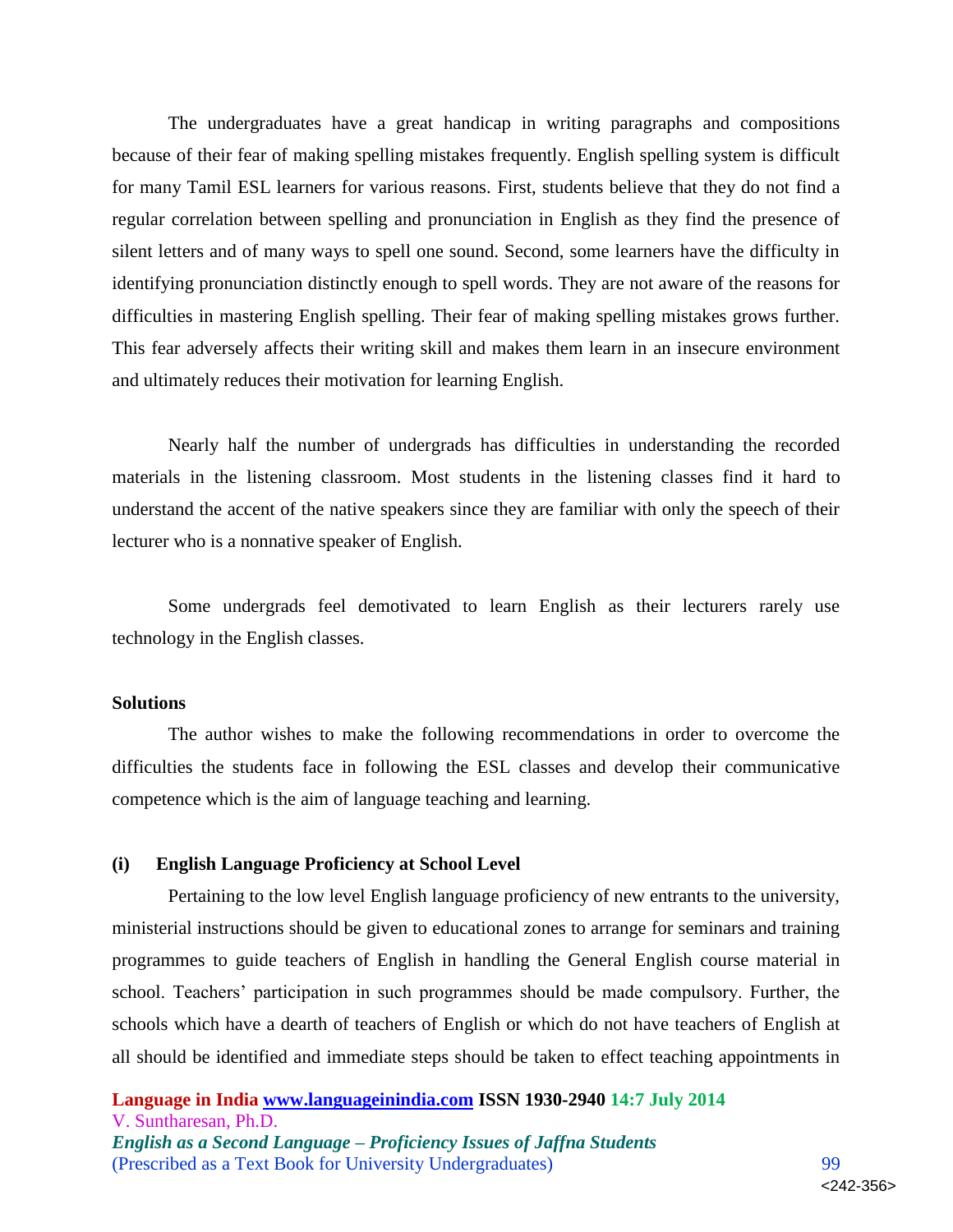these schools. These measures are supposed to increase the quality of teaching, which may, in turn, lead to the development of English language proficiency among students. Hence, the students will have achieved a satisfactory level of  $L_2$  proficiency before they enter the university.

#### **(ii) Text Book and Teaching Methodology**

Appropriate text books and teaching materials should be introduced to meet the English language needs of the country and to fulfill the expectation of the nation – expectation of different parties – the government, the students, the guardians and the employers. The use of traditional text books that focus only on form should be replaced by specially designed text books that focus on meaning. Again, these materials should be used as they are intended to be used. That is, teachers and students should possess a clear idea of how to use them. Both teachers and students should be trained for this purpose.

Teachers should be aware that students need English to use it in real communication. To ensure that students are learning English with the aim that they will use it, the teaching methodology and the testing format must be modified. CLT approach is generally approved to achieve this aim.

## **(iii) Exposure**

To provide adequate exposure of language to students, the teacher should introduce task – oriented activities which can make learners use the target language to persuade and negotiate their way to desired results. This process involves the productive and receptive skills simultaneously. During these activities, students can have the opportunity to use language in a non-stressful way, after learning and practicing new vocabulary. For example, while playing games, the learners' attention is on the message, not on the language. Most participants will do all they can to win, rather than pay attention to the correctness of linguistic forms. Also it will ease the fear of negative evaluation, the concern of being negatively judged in public which is one of the main factors inhibiting language learners from using target language in front of others. During the course of these activities, anxiety is eliminated, speech fluency is generated and thus the communicative competence is achieved.

**Language in India [www.languageinindia.com](http://www.languageinindia.com/) ISSN 1930-2940 14:7 July 2014** V. Suntharesan, Ph.D. *English as a Second Language – Proficiency Issues of Jaffna Students* (Prescribed as a Text Book for University Undergraduates) 100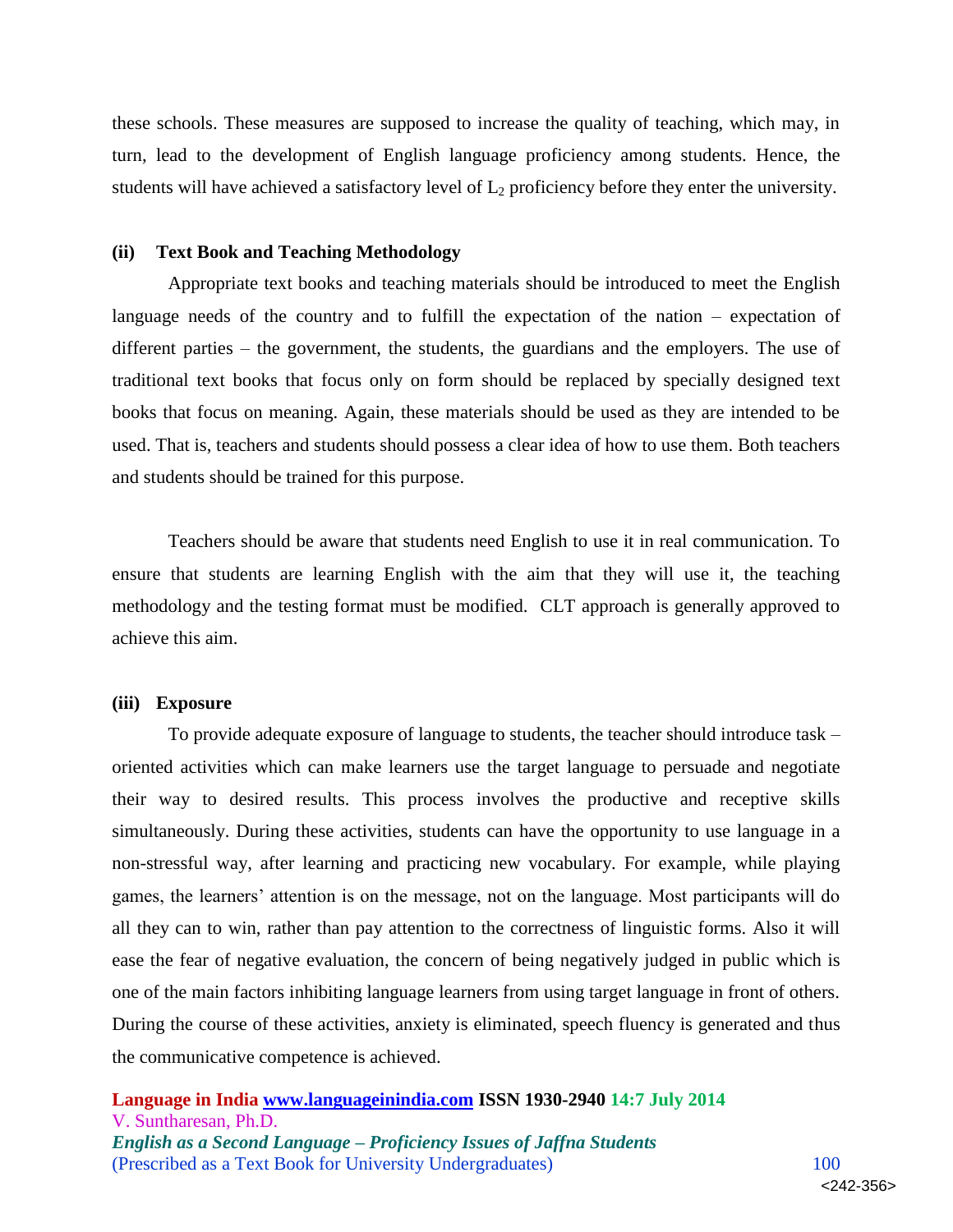Activities selected should be motivating also. Games which are motivating, for example, introduce an element of competition which may provide valuable impetus to a purposeful use of language. In other words, these activities create a meaningful context for language use. The competitive ambiance also makes learners concentrate and think intensively during the learning process which enable the learner to unconsciously acquire a good amount of inputs.

In sum, the activities to be introduced in the class should have the following characteristics:

They should be learner centered. They should promote communicative competence. They should create a meaningful context for language use. They should increase language motivation. They should reduce learning anxiety. They should integrate various linguistic skills. They should encourage creative and spontaneous use of language. They should construct a cooperative learning environment. They should foster participatory attitudes of the students.

## **(iv) Vocabulary**

Lack of vocabulary is a great handicap of students in achieving the communicative competence.

Communication becomes impossible without mastery of words. It is mainly the words that convey our feelings and thoughts to others. A second or foreign language learner of English is required not only focus upon the sentence structures but also upon the acquisition of words. The teacher, in order to establish the words in the learner should repeat the newly introduced words in different contexts.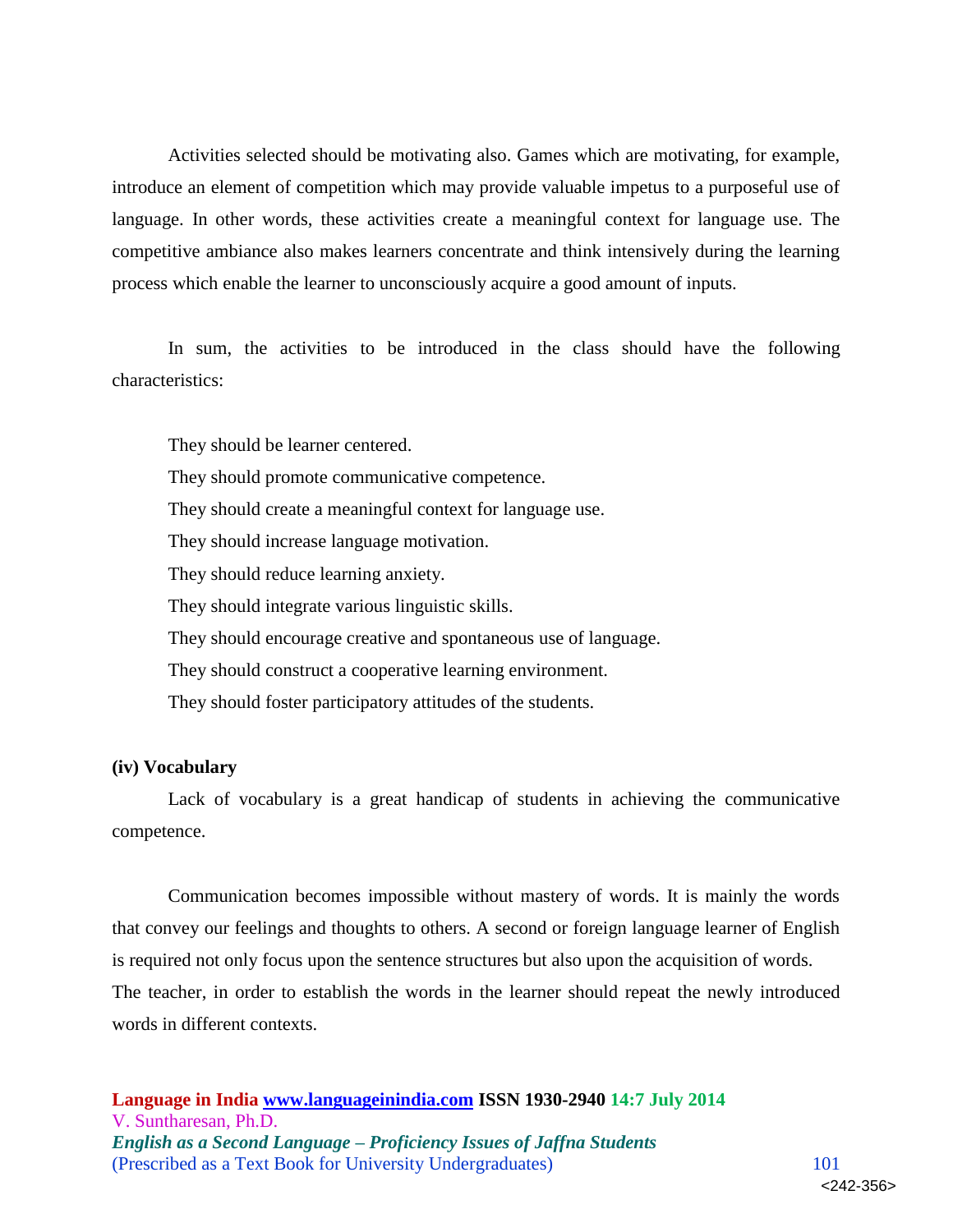Lexical study may include units that compose the words such as prefixes, suffixes, stems, and inflectional and derivational patterns.

In case of unfamiliar words, observing how they are used and making intelligent guesses would help students to learn the meaning of them. Over time guesses will get refined and meanings turn out to be specific.

Reading is an effective means to learn new words since the reader will be able to guess the meaning of the word from the context.

Students are also advised to develop the habit of using dictionaries and the Thesaurus.

Understanding and application of word formation processes will be a fine way of building vocabulary.

#### **(v) Structure / Grammar**

CLT is perceived as a departure from grammar in favour of focusing on the meaning only. It enables students to perform spontaneously, but does not guarantee the linguistic accuracy of the utterances. On the other hand, form – based approaches focus on the linguistic and grammatical structures which make the speech grammatically accurate. But this accuracy can be observed in prepared speech only and students are unable to operate spontaneously.

In learning  $L_2$  grammar, students are forced to be in a dilemma. On the one hand, they need to know the rules, since they are mostly tested on grammar knowledge in examinations. On the other hand, they have to develop the communicative competence as it is the main aim of language learning. Here the teacher is expected to look for ways to combine form and meaning in teaching ESL.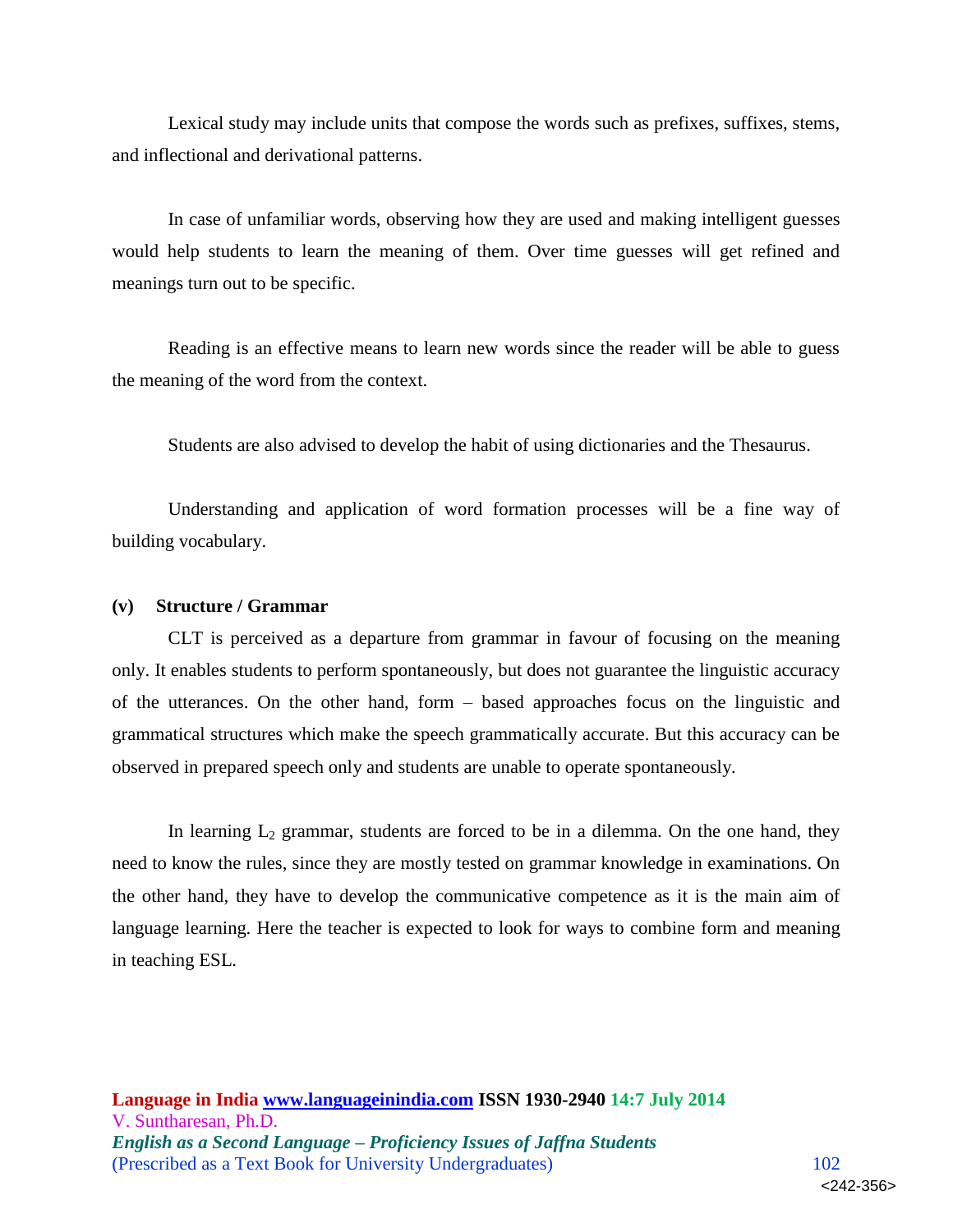The EEE method, consisting of three stages (exploration, explanation and expression) as recommended by Sysoyev (N.D) can be an appropriate method for combining form and meaning.

In the first, exploration stage, learners look at certain sentences and discover a grammatical pattern under a lecturer's supervision. Instead of giving an explicit rule, students are allowed to discuss and discover grammatical patterns. It will help students understand the rules. A teacher is given the role of the monitor. In the second, explanation stage, the teacher will explain explicit rules and it will make the students' speech more grammatically accurate. In the third, expression stage, students use new structures in interaction, producing meaningful utterances. This stage prepares  $L_2$  learners for spontaneous  $L_2$  use by helping them focus equally on form and on meaning in using their language in communication.

## **(vi) Spelling**

English spelling system poses big impediments to students. Cronnell (1979, as cited in Thirumalai, 2002, p. 77) pointed out that since the second or foreign language learners of English do not yet speak Standard English, they are likely to commit more errors in spelling, especially with regard to those sounds which they are unable to discriminate between. Therefore, if students are to learn the English spelling better, they must use the Standard English.

A programmed text may provide more individualized learning without creating much burden on the teacher. Also students should be encouraged to identify the spelling of words in which there are sounds with two or more possible spellings. Proof reading sentences with spelling errors can be a good exercise.

There are rules which are somewhat more regular than others. Teachers can organize the words into groups and then touch words group by group. For example, the letter C is pronounced as k before a, o, u or a consonant: cat, cold, cute, cream. Several such rules, not only for consonant, but for vowels also are there. Therefore, the teacher can explain these rules for students to understand the underlying spelling system.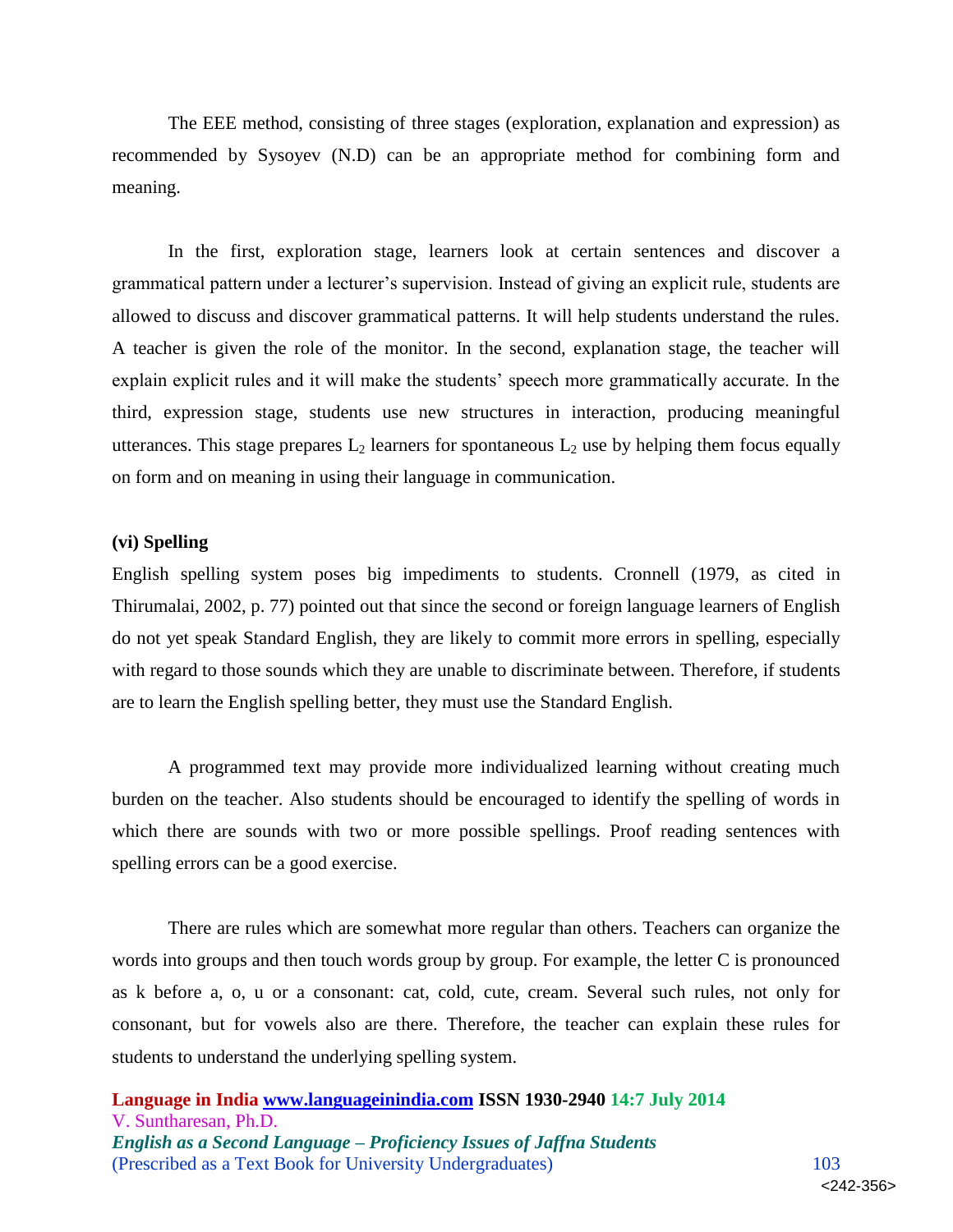The researcher suggests that students may memorize and copy the spelling. Dictation by the teacher can be an effective exercise to assess the spelling skill. Depending on the capacity of students, the number of words to be memorized must be limited. Spelling bee contests with some rewards is an appropriate reinforcement technique.

## **(viii) Listening**

As pointed out in the previous section of this chapter, half the student population in the university loses interest in following the listening classes. Hence proper techniques should be adopted to arouse their interest by effectively organizing the teaching of listening skill. Listening, like other language skills, can be acquired through wide exposure to the target language. Sufficient facilities should be made to enable the students to listen to native speakers' speech from the beginning, so that they can familiarize themselves with the native speakers' accent and understand their speech.

In the part of students, outside the classroom, they have several needs to satisfy only by listening to the speech in the surrounding in which they function and express what they need actually. If they are studying or working in an English speaking country, they have to understand the native speakers of English they contact in their day to day life. In case, they have no access to native speakers of English, they should listen and comprehend the native tongue used in the electronic media. It is important to have focus on exposure to the native speakers' speech in contexts that are relevant to the L2 learners' goals in learning English.

In selecting appropriate materials for students, Morley (1991, as cited in Thirumalai, 2002) suggested three important principles: relevance, transferability / applicability, and task – orientation. The materials should be relevant to the interests and level of the students. The content, structures and words in the listening materials should be transferable and utilized in other classes or outside the classroom. Task – oriented materials focus on performance based on what is presented as listening material.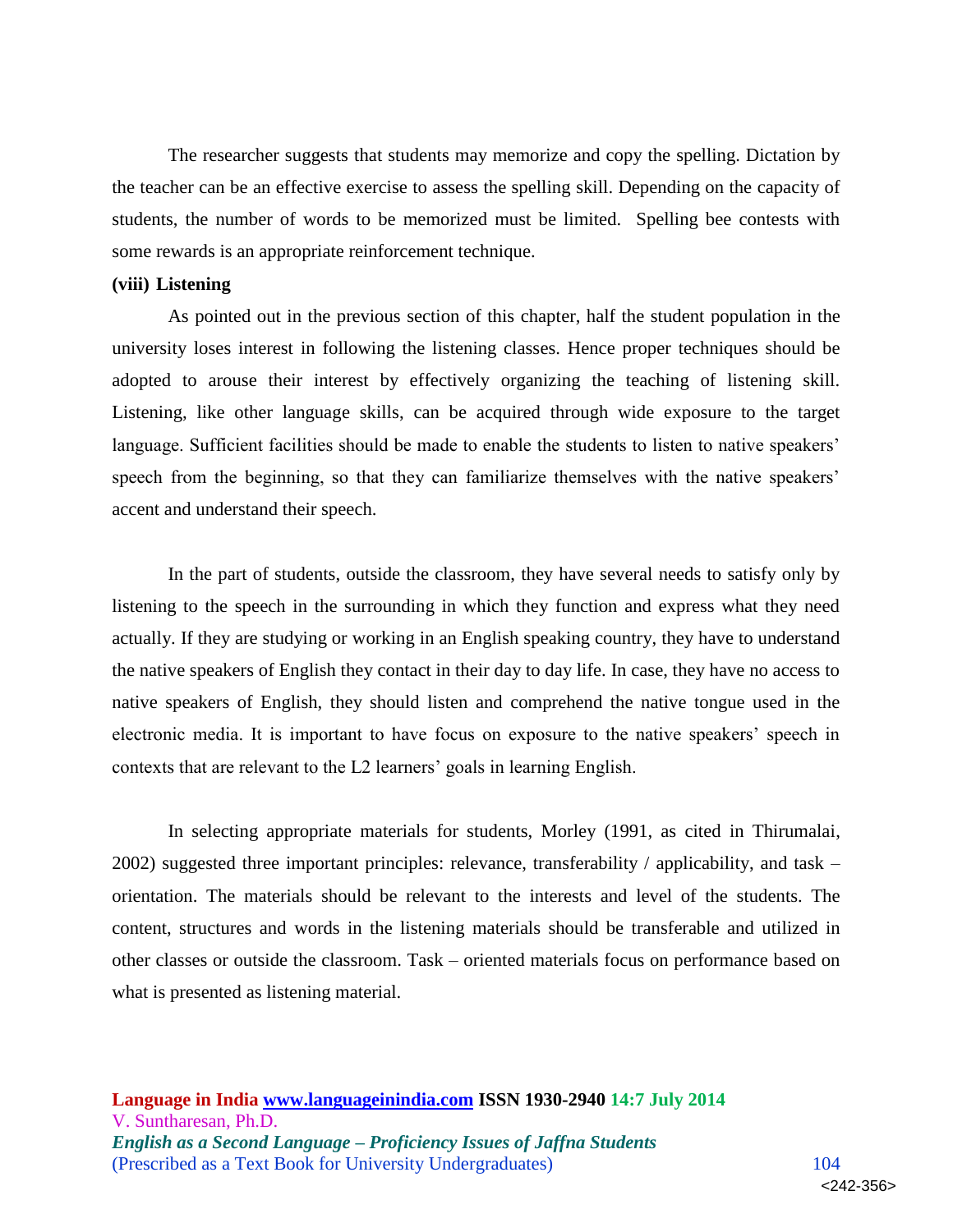## **(viii) Use of Technology**

By using more technology in language learning and teaching, the interaction pattern can be changed. Teachers can encourage greater amount of interactions by using technology both inside and outside of the classroom. For example, through internet learners find opportunities to communicate and learn collaboratively with learners worldwide. ESL learners do not need to passively listen to audio tapes alone after class, through the use of the internet and other tools, they can more keenly participate in more interactions by posting and replying messages on discussion boards, writing and replying emails to their key pals or joining online chartrooms anytime when they feel comfortable or have free time. This new way of learning may engage learners in authentic social interactions and greatly expose learners to the TL and practice what they have learned in the classroom. Further, learners have more opportunities to take part in the target social and cultural context and learn the pragmatic knowledge.

Through audio and video communications, learners are able to obtain both verbal (e.g. intonation) and non – verbal (e.g. facial expression) cues which are necessary to develop social competence.

Use of technology can also promote motivation for learners to keep learning. This motivation enables learners to become more responsible and willing to engage in their own learning. Teachers can involve learners in doing a collaborative project with another learner; for example, the project can be writing a story together in which learners are more likely to actively participate in the discussion and engage in the learning.

For ESL learners who desperately need more authentic exposure and the opportunities to exploit the knowledge obtained in the classroom, the use of computer mediated communication tools both inside and outside of the classrooms will certainly develop learners' communicative competence.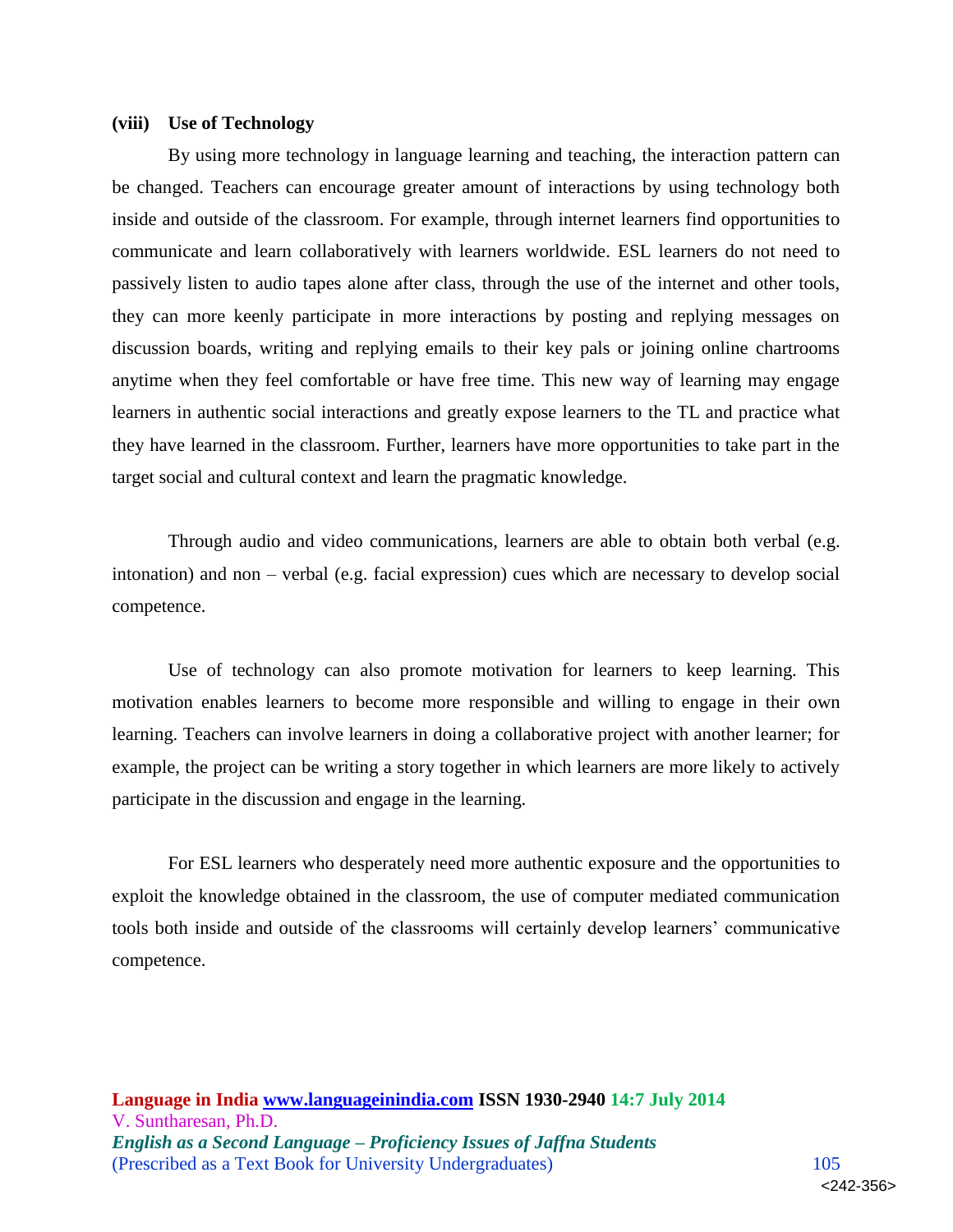#### **Summary**

The resources like text books and audio- visual aids such as tape recorders should be produced with the aim of promoting students' communicative ability. Adequate opportunities should be made for listening practice, although learning outcomes are addressed in terms of four skills. Lessons should be conducted in a manner to motivate students to involve themselves in real life contexts, think and act independently and exchange ideas to fulfill a genuine purpose. When producing text books/ teaching materials, focus should be on providing maximum exposure to students so that they will be able to function in English confidently when they are outside the class room.

**==================================================================**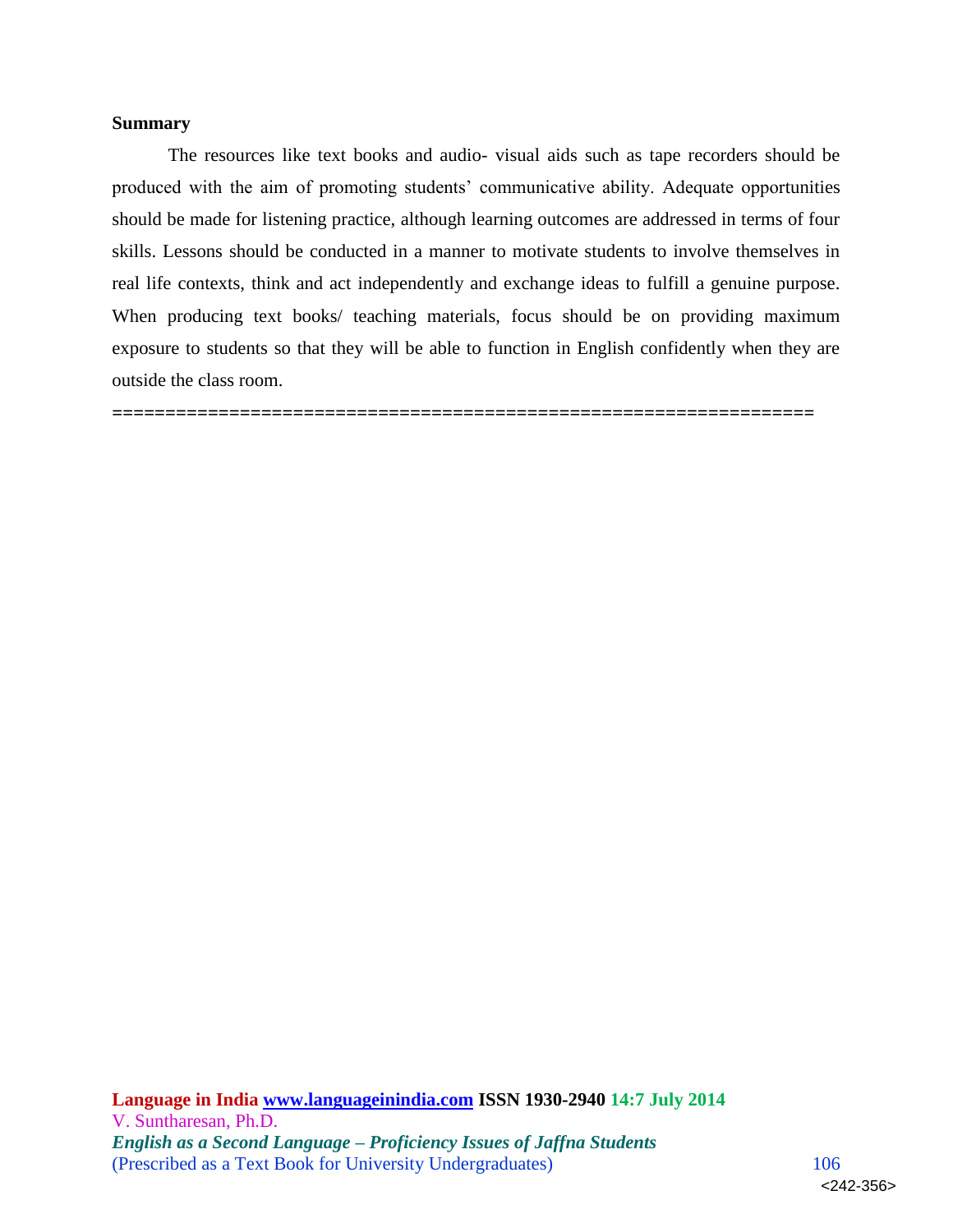#### **BIBLIOGRAPHY**

- Allen,J.P.B. and Widdowson,H.G.(1979). "Teaching the communicative use of English." In Brumfit,C.J.and Johnson,K. The communicative approach to language teaching. Oxford University Press.
- Allwright, R. (1979). Language learning through communication practice. In C. Brumfit & K. Johnson. (EDS), The communicative approach to language teaching. Oxford University Press.
- Alpteking, C. (1993). Target language culture in EFL materials. ELT Journal, (47(2), pp. 112- 142.
- Ames, C and Ames, R. (1989). Research in motivation in education Scan Diego : Academic Press.
- Anderson, J. (1993). Is communicative approach practical for teaching English in China ? pros and cons. System,  $21(4)$ , pp.  $471 - 480$ .
- Atkinson, D. (1987). The mother tongue in the classroom : ELT Journal,  $41/4$ . pp.  $241 7$ .
- Bartels, N. (2005). Applied linguistics and language teacher education : what we know. In N. Bartels (Ed.) Applied linguistics and language teacher education. (pp.  $405 - 424$ ). Boston : Kluwer Academic Publishers.
- Beale, J. (2002). Is communicative language teaching a thing of the past ? Babel, 37(1), pp. 12 16. http : //www.jasonbeale. com/essay pages /clt – essay. html.
- Breen, M. (1984). Processes in syllabus design. In C. Brumfit (Ed.). General English Syllabus design. Oxford : Pergamon press.
- Breen, M. (1987). Learners' contribution to task design, In C. Candlin and D. Murphy (eds.). Language learning tasks. Englewood cliffs NJ : Prentice – Hall.
- Brumfit, C. J. and Johnson, K. (1979). The communicative approach to language teaching . Oxford University press.
- Campbell, A. P. (2004). Using life journal for authentic communication in EFL classes. The Internet TESL Journal. Vol. 10, No. 9 httpilliteslj. orj / Techniques / Campbell / live Journal.

.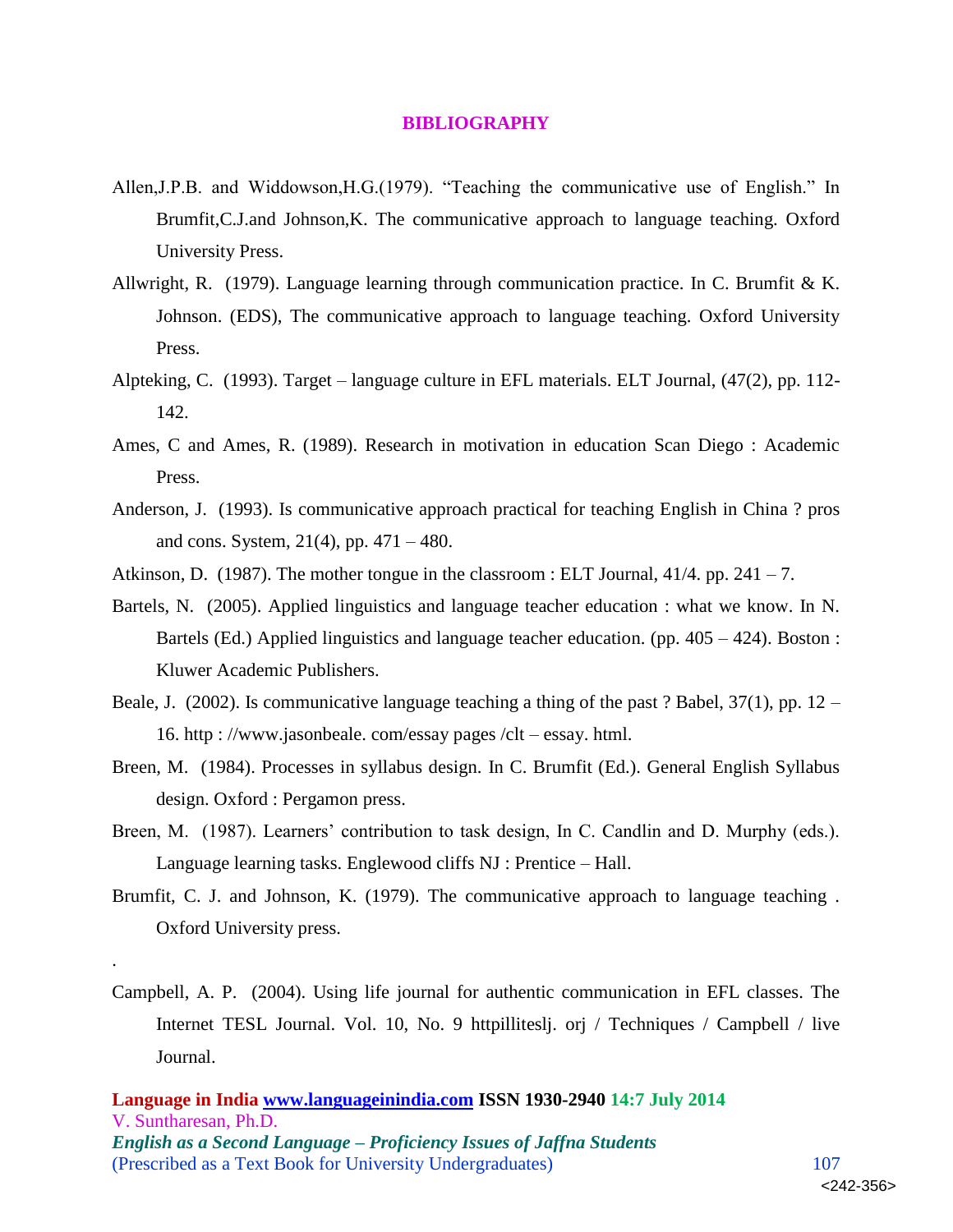- Canagaraja, A.S. (1992). English in Jaffna Tamil society: Towards a sociolinguistic and applied linguistic appraisal. ELTC, University of Jaffna, Jaffna, Sri Lanka.
- Canagaraja, A. S. (1999). Resisting linguistic imperialism in English teaching. Oxford University Press, Oxford.
- Canale, M. and Swain, M. (1980). 'Theoretical bases of communicative approaches to second language teaching and testing'. Applied linguistics,  $1/1$ ,  $1 - 47$ , Toronto: Ontario Ministry of Education, 1979.
- Candlin, C. (1987). Towards Task based language learning, In C. Candlin & D. Murphy (eds). Language learning Tasks. Englewood Cliffs, NJ. : Prentice – Hall.
- Chaudron, C. (1977). A descriptive model of discourse in the corrective treatment of learners' errors. Language learning, 17, pp. 29 – 46.
- Chen, Y. H. (2005). Computer mediated Communication : The use of CMC to develop EFL learners' communicative competence. ASIAN EFL JOURNAL, Vol. 1, Issue 1, Article 10, March 2005.
- Chowdhury, M.R. (2003). International TESOL training and EFL contexts : The cultural disillusionment factor. Australian Journal of Education, 47(3), pp. 283 – 302.
- Coffey, M. (1999). Building cultural community in English language programmes. TESOL Journal,  $8(2)$ , pp.  $26 - 30$ .
- Cumaranatunge, L.K. ( N.D.) Sustaining the ESL teacher: A school based option for professional development. OUSL, Sri Lanka.
- Cummins, J. (2004). Bilingual, children's mother tongue. http. www. itechilearn. com / Cummins / mother . html.
- Damen, L. (1987). Culture learning : The fifth dimension in the language classroom, Massachusetts. Addison Wesley.
- Dornyei, Z.(1990).Motivation and motivating in the foreign language classroom. Modern Language Journal, 78, pp. 273 – 284.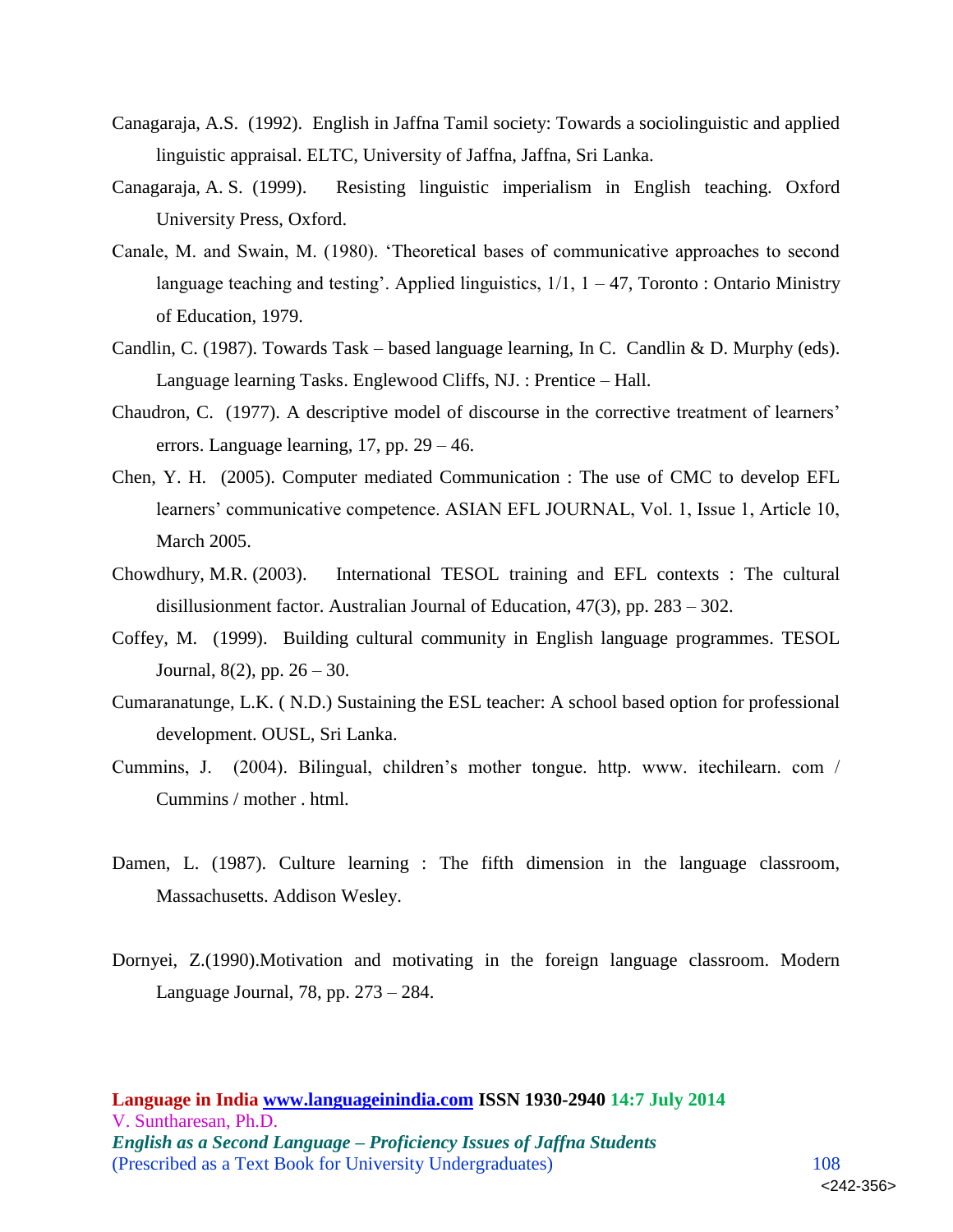Ellis, R. (1999). From communicative language teaching to developmental pedagogy. English in Ao tearoom 38/9.

en.wikipedia.org/wiki/Tamil languages

Erton, I. (2007). Applied pragmatics and competence relations in language learning and teaching. Journal of language and linguistic studies, vol. 3, No. 1, April 2007.

Richard N. Language and communication. Longman Group Ltd., Longman House, England.

- Gardner, R. C. (1985). Social psychology and second language learning : The role of attitudes and motivation. London, UK.
- Grenfell, M. and Harris, V. (1999). Modern languages and learning strategies : in theory and practice. London : Rout ledge.
- Gunesekera, M. (2005). The post colonial identity of Sri Lankan English. Katha Publisher, Colombo, Sri Lanka.
- Guthrie, M. (1984). "Contrasts in teachers' language use in a Chinese English bilingual classroom". In J. Handscombe, R.A. Ovem and B. P. Taylor (eds.), In TESOL 1983 : The question of control,  $39 - 52$ , Washington, D. C : TESOL.
- Harlow, L. Linda.(1990). "Do they mean what they say ? socio pragmatic competence and second language learners". The modern language Journal 74.
- Harmer, J. (2003). Popular culture, methods and context. ELT Journal, 57(3), pp. 283 294.
- Hedgcock, J. S. (2002). Facilitating access to communities of practice in language teaching : Toward a socioliterate approach to teacher education. The Modern Language Journal. Vol. 86, Number 3, Retrieved on 02, Nov. 2004 from http://polyglotlss.wisc.edu/mly/v 86 n3 htm.
- Hudson,G. (2000). Essential Introductory Linguistics. Blackwell Publishers.
- Jayasuriya, J.E. (1976). Educational policies and progress during British rule in Ceylon, 1796 1948, Colombo : Associated Educational Publishers.
- Jeon, J. I. and Hahn, J.W. (2006). Exploring EFL teachers' perceptions of task based language teaching : A case study of Korean secondary school classroom. The ASIAN EFL JOURNAL Quarterly, March 2006, Vol. 8, Issue 1.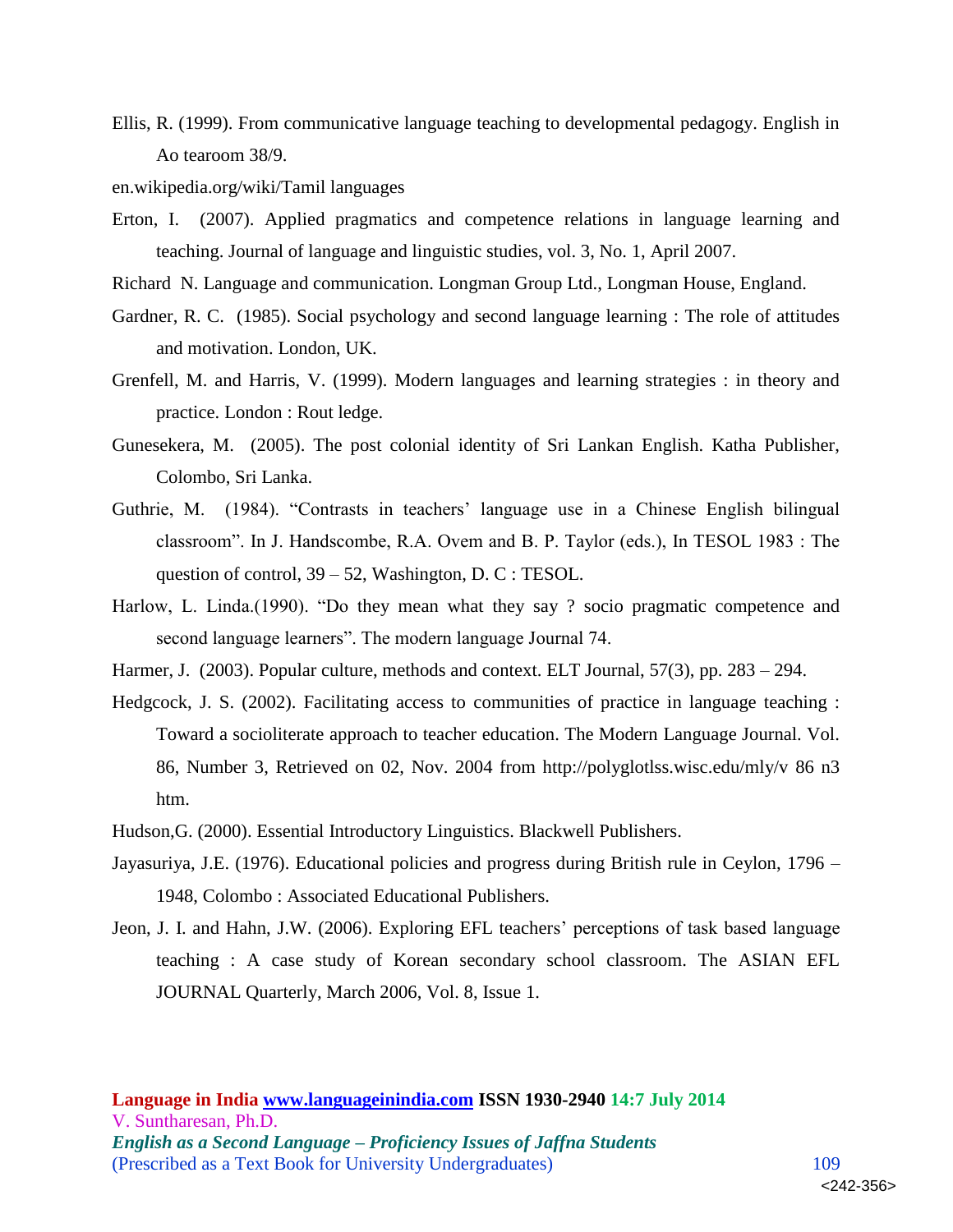- Kasper, G. (1997). Can pragmatic competence be taught? Honolulu : University of Hawaii, Second Language Teaching and Curriculum Center. Retrieved 02 Nov, 2004 from http://nflre.hawaii.edu/ No.1 works/NW 06/default.html.
- Kathleen, S. and Kitao, K. (1996). Communicative language teaching. The Internet TESL Journal, Vol. II, No. 5, May 1996, http://iteslj.org.
- Keller, J. M. (1983). Motivational design of instruction. In C.M. Reigeluth (Ed.), Instructional Design Theories and Models : An overview of their current status (pp. 383 – 434). Mahwah, NJ : Lawrence Erlbaum Associates.
- Khan, H. A. (2007). A needs analysis of Pakistani state boarding schools secondary level students for adoption of communicative language teaching. A communicative language teaching. A dissertation submitted to the school of Arts and Education of Middlesex University, London in part fulfillment of the requirements for the degree of MA. http://www.asian-efl-journal. com/thesis.
- Khan, H. R. (2005). Speaking strategies to overcome communication difficulties in the target language situation – Bangaladeshis in New Zealand, Language in India, Vol. 5 : 12 December 2005.
- Khuwaileh, A. and Shoumali, A. (2000). Writing errors : A study of the writing ability of Arab learners of Academic English and Arabic at University. Language, Culture and Curriculum, pp. 174 – 183.
- Krashen, S. (1987). Principles and practice in second language teaching and acquisition. Prentice Hall International.
- Krishnaswamy, N., Verma, S.K. and Nagarajan, M. (1992). Modern applied linguistics. An introduction. Macmillan India Limited, Macmillan India Press, Madras 600. 041, India.
- Lambert, C. (2004). Reverse engineering communication tasks. ELT Journal. Oxford : Oxford University Press.  $58/1$ :  $18 - 27$ .
- Larsen Freeman, D. (2000). Techniques and principles in language teaching. Oxford : Oxford University Press.

.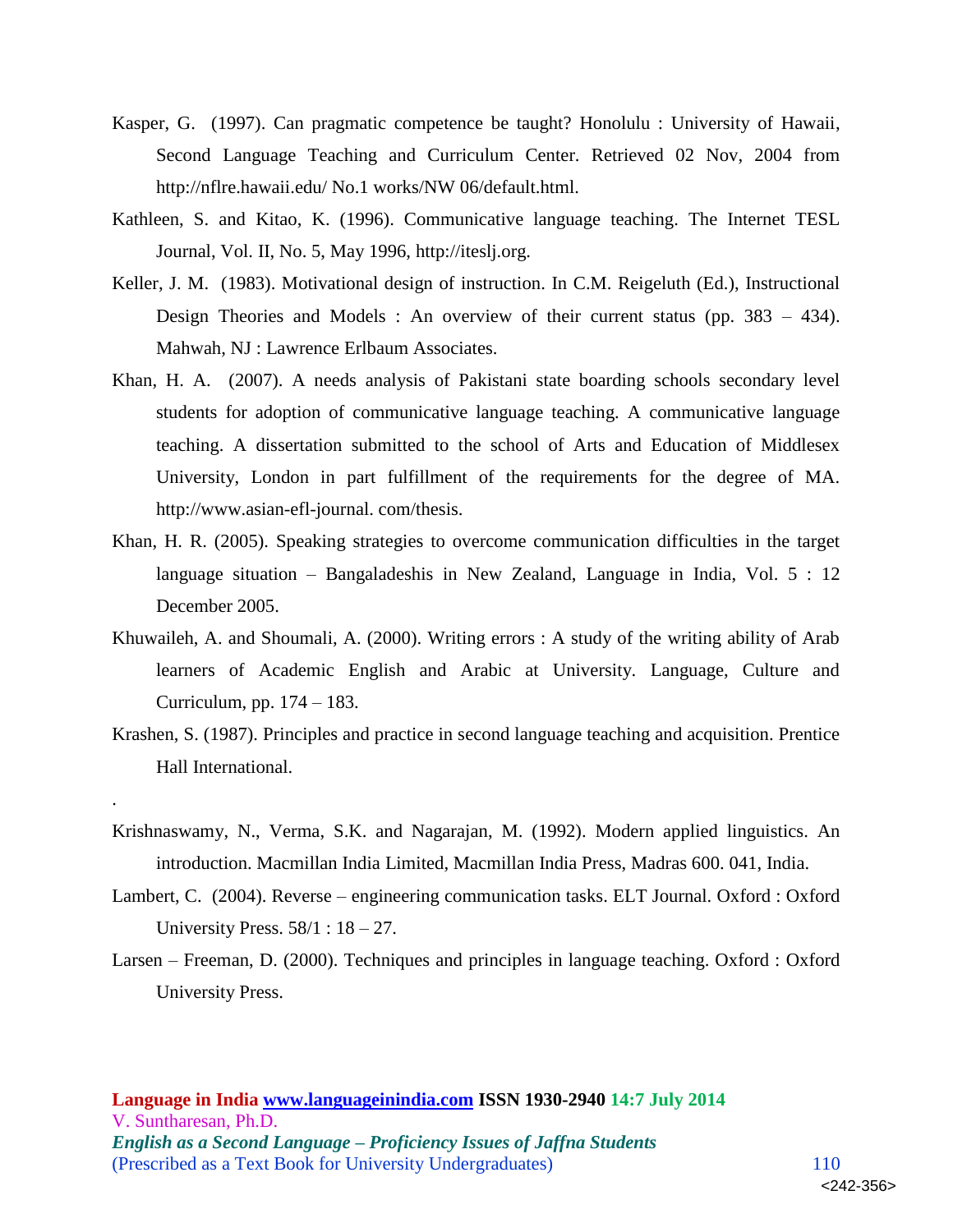- Li, A. K. and Adamson, G. (1992). Gifted secondary students' preferred learning style : cooperative, competitive or individualistic. Journal for the Education of the Gifted. 16(1), pp. 46 – 54.
- Littlewood, W. (1981). Communicative language teaching. An introduction. Cambridge UP, Cambridge.
- Long, M & Crookes, G. (1992). Three approaches to task based syllabus design. TESOL Quarterly 26/1.
- Long, M. (1983). Linguistics and conversational adjustments to non-native speakers. Students in second language Acquisition 5 : 177 – 193.
- Long, M. (1985). A role for instruction in second language acquisition. In K. Hyltenstam and Pienemann, M (eds.). Modelling and assessing second language acquisition. Clevedon Avon : Multilingual Matters.
- Luchini, P. L. and Garcia, A. M. (2007). Integrating the teaching of Language as and for communication in the EFL reading class : A case study. ASIAN EFL JOURNAL, Vol. 22, Article 2.
- Lund, K. (1996). Communicative competence where do we stand ? Sprogforum, No. 4, 1996.
- Maley, A. and Duff, A. (1978). Drama techniques in language learning. Cambridge University Press.
- Mangubhai, F., Marland, P. and Dashwood, A. (2007). Framing Communicative language teaching for better teacher understanding. Issues in Educational Research, Vol. 17.
- Margrethe, K., Iversen, N. and Ledstrup, M. (1996). A look at communicative competence. Sprogforum, No. 4, 1996.
- May, L. Jacob, (1993). Pragmatics : An introduction. Oxford : Blackwell Publishers.
- Mc Partland, J. M. (1991). How departmentalized staffing and interdisciplinary teaming combine for effects on middle school students. Paper presented at the annual meeting of the American Education Research Association, Chicago.
- Mckay, S. L. and Hornberger, M. (1996). Sociolinguistics and language teaching. Cambridge University Press.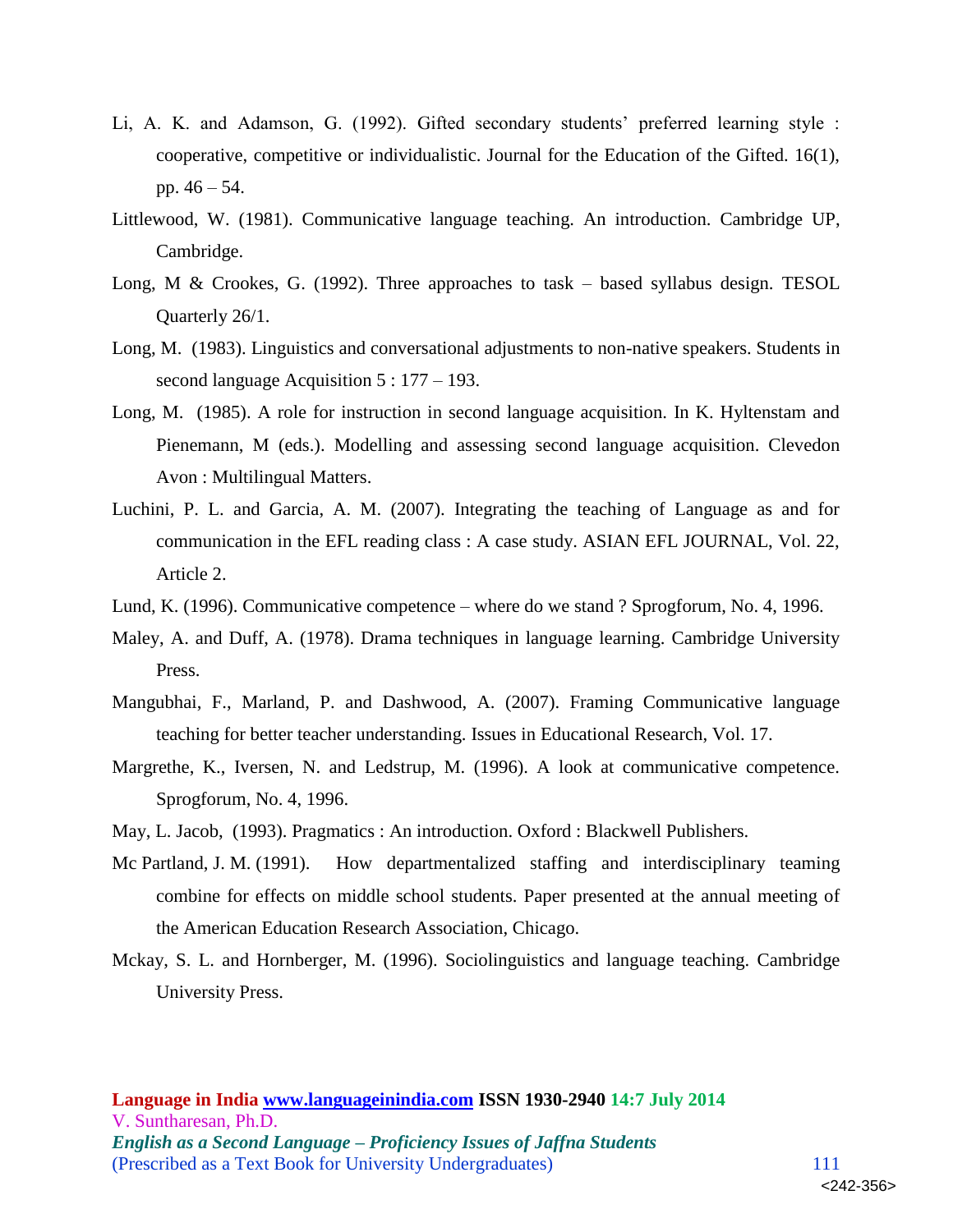- Moras, S. and Carlos, S. (2001). Teaching vocabulary to advanced students : A lexical approach. Retrieved on 02, Nov. 2004 from http://www.3.telus.net/ linguistic issues/teaching vocabulary. html.
- Moss, D. (2005). Teaching for communicative competence. Basics, Vol. 7, Issue C, March 2005.
- Nadaraja Pillai, N. (2002). Teaching Communicative competence in diglossic Indian languages. Language In India. Vol. 2, 2 April 2002.
- Nation, P. (2000). Learning Vocabulary in lexical sets : Dangers and guidelines. TESOL Journal  $9(2)$ , pp.  $6 - 10$ .
- Norris Holt, J.(2001). Motivation as a contributing factor in second language acquisition. TESOL Journal, Vol. VII, No. 6, June 2001. http://iteslj.org/Articles/Norris-Motivation.html.
- Nunan, D. (1989/2000). Designing tasks for the communicative classroom. Beijing : People Education Press, Foreign language Teaching and Research Press and Cambridge : Cambridge University Press.
- Nunan, D. (1991). Language teaching methodology. A textbook for the teachers. Prentice Hall.
- Nunan, D. (2006). Task based language teaching in the Asia context : Defining task. Asian EFL Journal 2006. Vol. 8, Issue 3, Article 1.
- Nunan, D. (2004), Communicative tasks and the language curriculum. http://www.ecp.com. en/in 2004. ca 1789. htm.
- Nunn, R. (2007). Redefining communicative competence for international and local communities, ASIAN EFL JOURNAL, Vol. 9, Issue 4, Article 6.
- O'Brien. T. (2002). Second language acquisition and teaching. TE 802 Journal, Thornton.
- Ottenheimer, J. H. (2006). The anthropology of language : An introduction to linguistic anthropology. Belmont : Thomson Higher Education.
- Oxford, R. L. & Shearin, J. (1994). Language learning motivation: Expanding the theoretical framework. The Modern Language Journal, pp. 12 – 28, 78.
- Perera, M. ( N.D.). Role of attitudes in learning English in Sri Lanka: Has there been a change after independence ? NIE , Sri Lanka.
- Pirasad, U. (2003). The Hindu, India http://www.hindu. com/ 2003/07/29.

**Language in India [www.languageinindia.com](http://www.languageinindia.com/) ISSN 1930-2940 14:7 July 2014** V. Suntharesan, Ph.D. *English as a Second Language – Proficiency Issues of Jaffna Students* (Prescribed as a Text Book for University Undergraduates) 112

Prabhu, N.S. (1987). Second language pedagogy. Oxford : Oxford University Press.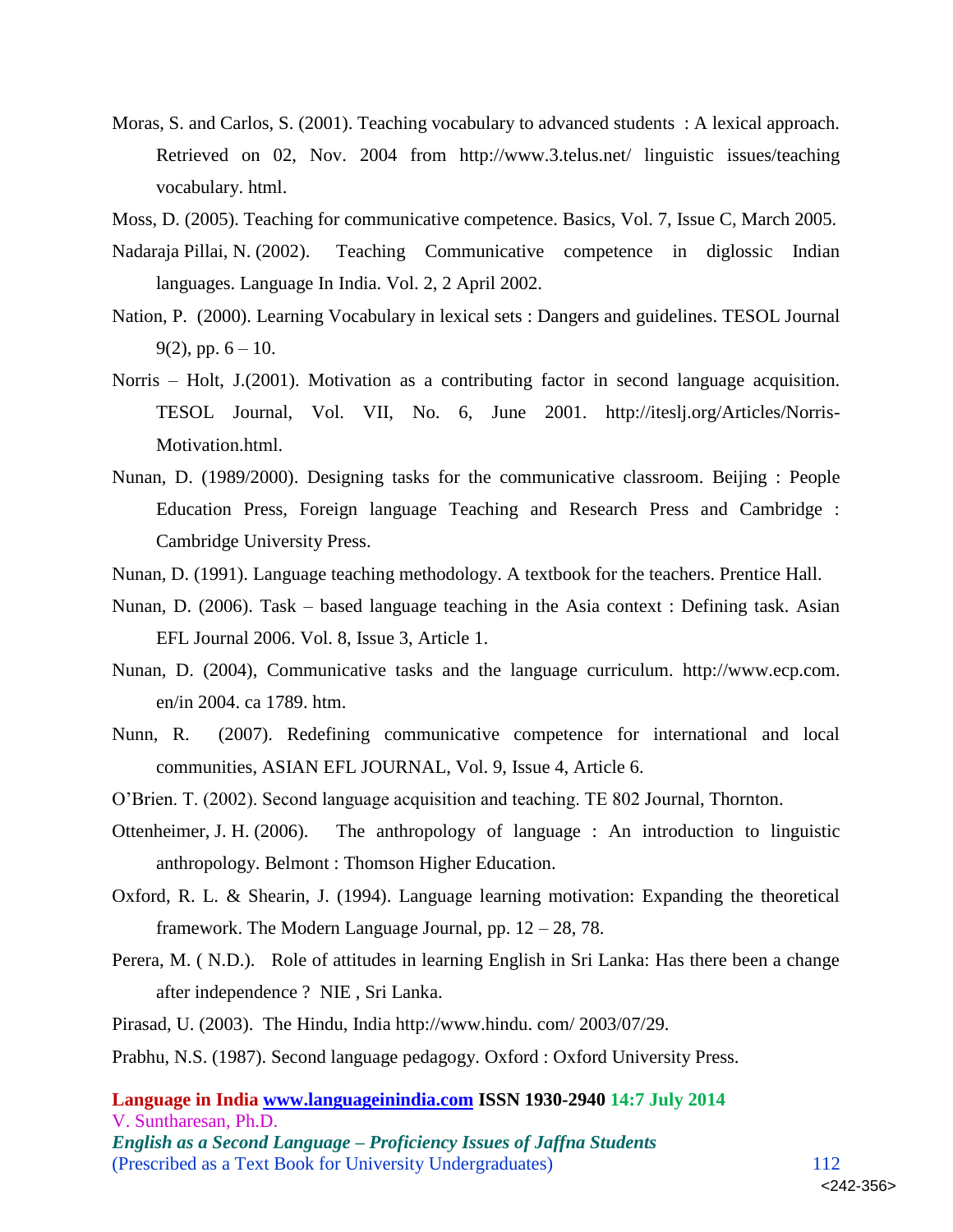- Qashoa, S. H. H. (2006). Motivation among learners of English in the secondary schools in the eastern coast of the UAE. Institute of Education, British University in Dubai, Dubai – UAE. Dissertation for M.Ed. in ELT.
- Raheem, R and Ratwatte, H. C. (N.D.) Regional variation in student proficiency and its implications for language planning. Dept. of language studies, OUSL., Sri Lanka.
- Richards, J., Platt, J. and Webber, H. (1986). Longman dictionary of applied linguistics. London, Longman.
- Rivers, W. M. (1983). Communicating naturally in a second language. Cambridge University Press, Cambridge, London.
- Robertson, P. (2003). Teaching English pronunciation skills to the Asian learner. A cultural complexity or subsumed piece of cake? http://www.asian-efl-journal.com/june 2003 subpr.phd.
- Rost, M. (1990). Listening in language learning. London : Longman.
- Samarakkody, M. ( N.D.) Motivation and the acquisition of English in Sri Lanka: A linguistic and social psychological study. Dept. of English, University of Colombo, Sri Lanka.
- Saravanapawa Iyar, M. (2001). Status, features and functions of English in Sri Lanka Jaffna Tamil society. University of Jaffna, Sri Lanka. Unpublished M.Phil. Dissertation.
- Savignon, S.J. (1972). Teaching for communicative competence : a research report : Audio Visual Language Journal, Vol. 10, No. 3, pp. 153 – 162.
- Savignon, S. J. (1972). Communicative competence : An experiment in foreign language teaching : Philadelphia : The center for Curriculum Development Inc.
- Savignon,S.J. (2002). Interpreting communicative language teaching.Cotexts and concerns in teacher education. In S.J.Savignon(Ed.)Interpreting communicative language teaching.(pp.41-81).New Haven and London:Yale University Press.
- Schinitzer, E. (1995). English as an international language : Implications for the interculturalists and educators. International Journal of Intercultural Relations, 19(2), pp. 227 – 236.
- Schumin, K. (1997). Factors to consider development of adult EFL students' speaking abilities. English Teaching forum Online. Vol. 35, No. 3, July – September, 1997.
- Seliger, H. (1995). Second language research methods. Oxford : OUP.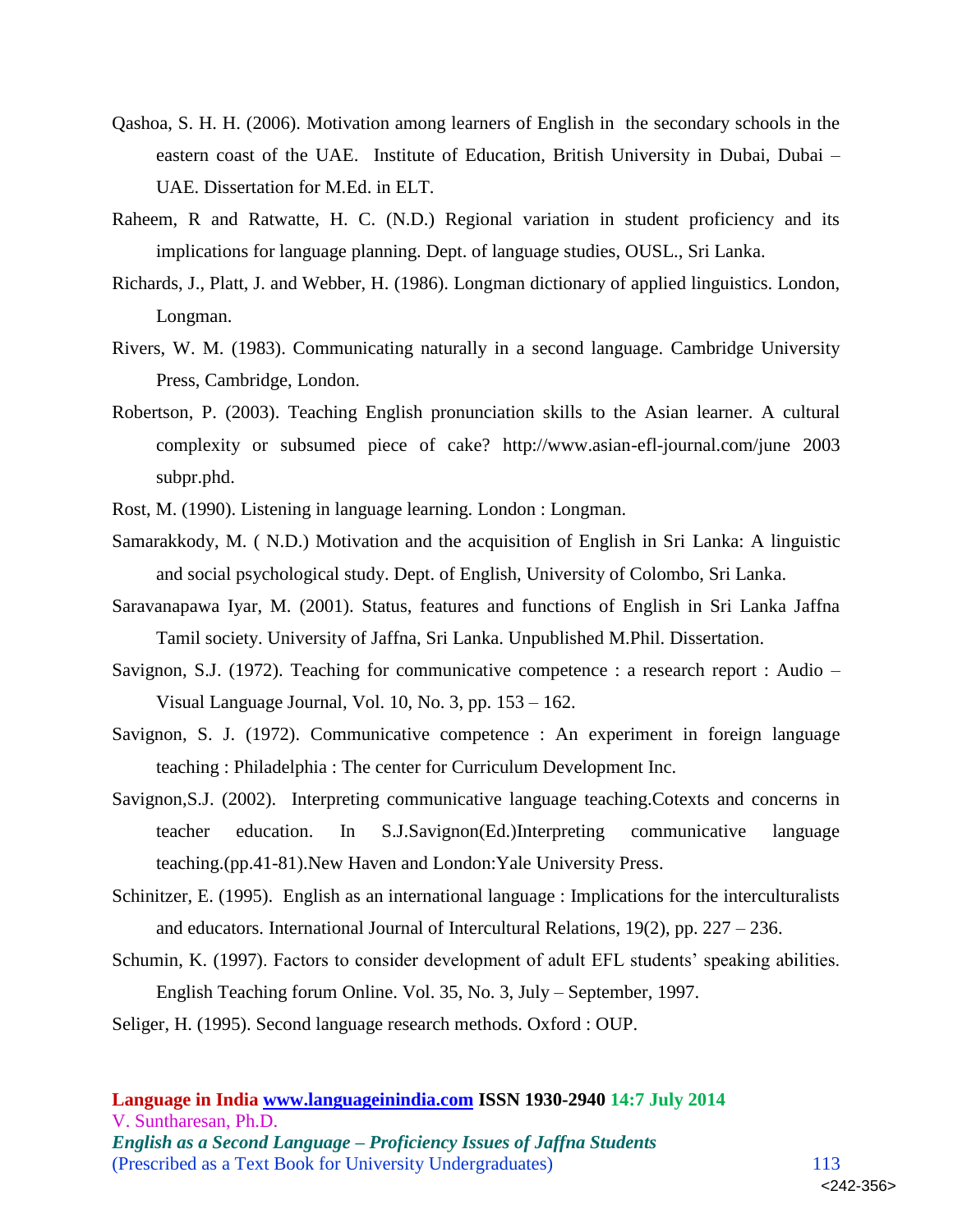- Shaw, A. (1977). Foreign language syllabus development : some recent approaches : Language Teaching and Linguistics : Abstract Vol. 10. No. 4, pp. 217 – 233.
- Smiley, J. (2005). Defining "Communicative". Proceedings of the 4th annual JALT pan SIG conference, May 14 – 15, 2005. Tokyo, Japan : Tokyo Keizai University.
- Snow, D. (1996). More than a native speaker. Alexandra, Virginia, TESOT, Inc.
- Spizbery and Cupach, (2001). Communicative competence : knowledge skills motivation.Spring,2001TheoryworkBook. http://www.uky.edu/drlane/capstone/interpersonal/competence.htm as retrieved on 20 May 2007.
- Stern, H. H. (1992). Issues and options in language teaching. Oxford : OUP.
- Stevick, E. W. (1976). Memory, Meaning and method. Rowley, Mass : Newbury House.
- Suntharesan,V. (2009). English tuition in Jaffna. SLELTA Quarterly, Vol.9, Issue 1, 2009,Sri Lanka.
- Sunthareswaran, S. (2004). Language use in Jaffna society. University of Jaffna, Sri Lanka. Unpublished M.Phil. Dissertation.
- Suseendiraraja, A. (1992). English in our Tamil society: A sociolinguistic appraisal. University of Jaffna, Sri Lanka.
- Thirumalai, M. S. (2002). Sri Lanka's language policy A brief introduction. Language in India, Vol. 1:9 Jan 2002. http://www.language inindia.com/jan2002/srilanka1.html.
- Thirumalai, M. S. (2002). An introduction to TESOL. Language in India. Vol. 2.
- Thorat, S. K. (2007). Teaching English as a second language to meet the needs of the learners in rural areas : A challenge. Language In India, Vol. 7 : 9 Sept. 2007.
- Toyoda, E. (2001). Exercise of Learner autonomy in project oriented CALL. CALL EJ Online Vol. 2. No. 2, January 2001. Retrieved on 20, Oct. 2004 from http://www.clec.ritsumei.ac.jp/english/callejonline/5-2/toyoda.html...
- Vignaraja, S. (2005). The psycho- social context of English in Sri Lanka. M.A. in TESL Assignment . OUSL, Sri Lanka.
- Vygotsky, L. S. (1978). Mind in society. Cambridge : MIT Press.